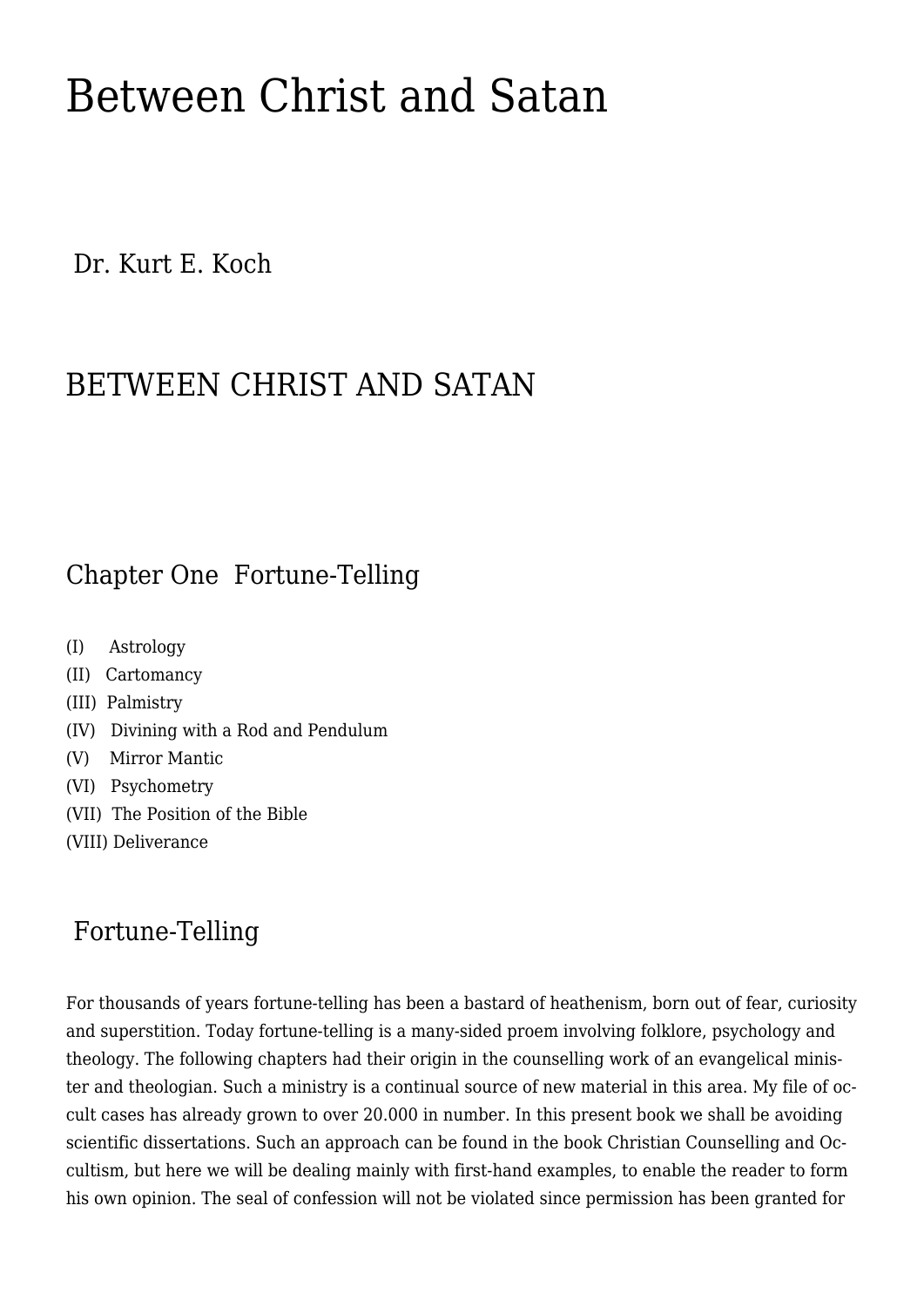the publishing of the instances found in this book. In this first chapter the following aspects of fortune-telling will be discussed: astrology, card-laying, palmistry, divination by rod and by pendulum, mirror mantic, psychometry; and finally we will consider the position taken by the Bible and the way to liberation from occult subjection.

## (I) Astrology

Ex. 1. A woman appeared at a police station and stated hat she had just shot and killed her son. An astrologer ad told her in a written horoscope that her son would ever regain his full mental health. Wanting to save the boy from this terrible future, she had killed him. The woman was arrested and finally sentenced after a long trial. The astrologer himself went free.

This day-to-day experience shows the suggestive powers and effects that horoscopes have. But before we enter this prod erratic field, first a brief historical introduction.

One understands by astrology the prediction of human character and destiny from the stars and their constellations. It is the most widely spread superstition of our time. The Research Institute of Public Opinion at Lake Constance established through a questionnaire that about 63 % of the German people had occupied themselves with astrology at one time or another. Very few of them know about the so-called scientific form of astrology, and most of them only subscribe to the solstitial point horoscope.

In the ancient world astronomy (the exploration of the stars) and astrology (the interpretation of the constellations of the stars) were a single science. In the ancient Babylonian Empire it was the science of the priests. Originally horoscopes were cast only for kings. Since astrology can also be traced back to ancient Mexican culture, it is thought to be a common human phenomenon and archetype. The Greeks and the Romans took over astrology from the Babylonians. Of course at that time there were already rational thinkers who ridiculed astrology. The poet Ennius declared, "Horoscopes cost one drachme, and are one drachme too expensive." The Church father Augustine called astrology the most stupid delusion of mankind!

During the Middle Ages, Europe was gripped by astrology. The Emperor Frederick II (1194-1250) was especially influenced by it. Professorial chairs for astrology were established. The reformer Philip Melanchthon even held one. Luther, however, called it 'a shabby art'. The story is told of how at that time the astrologer Stoeffler made a complete fool of himself. He predicted a diluvian flood for February 1524. The population was terrified. Nobody wanted to work. The fields were not tilled. The rich either had ships built for themselves or they retreated for safety into the moun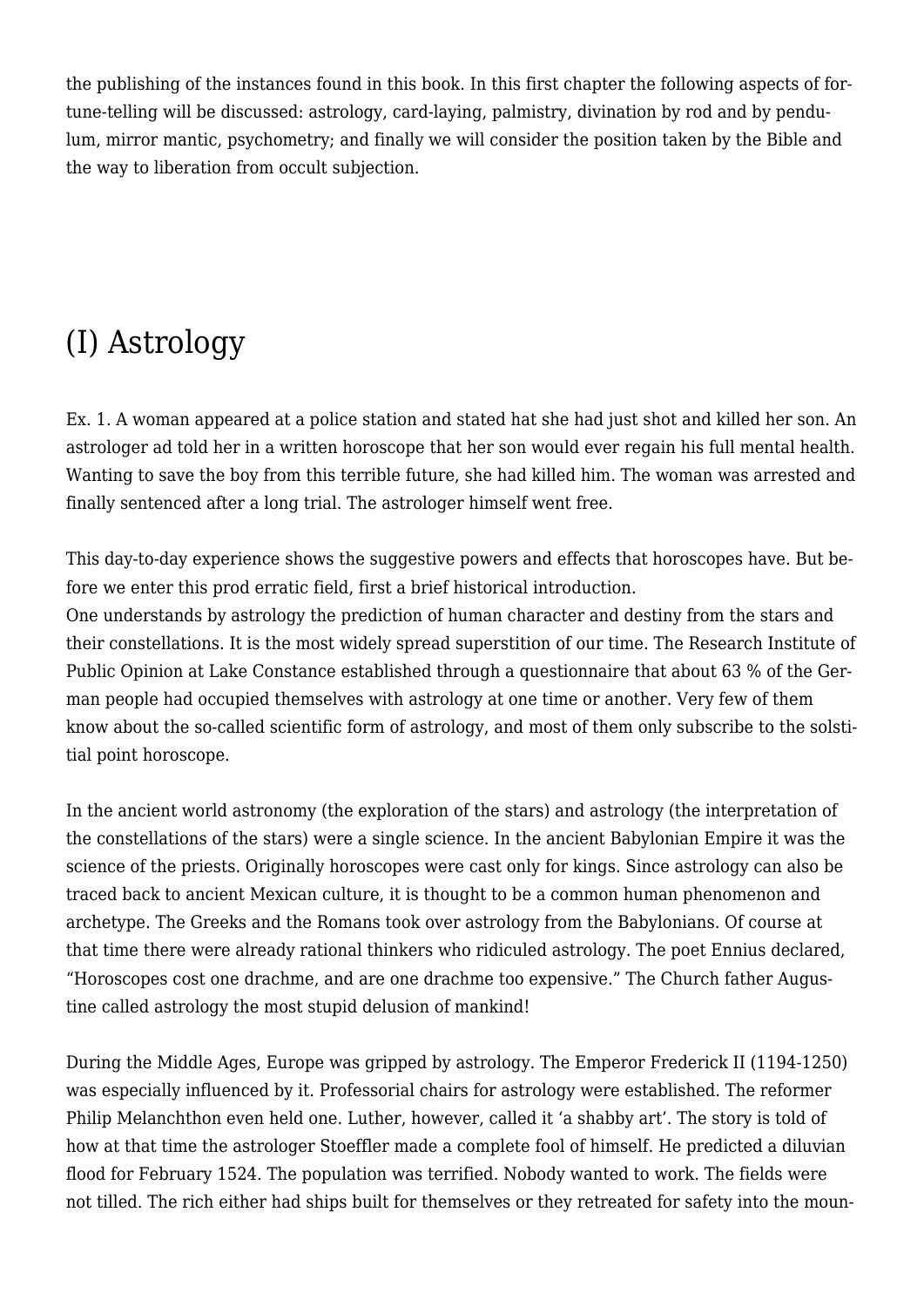tains. Even the Elector of Brandenburg made preparations to escape the flood.

The great astronomer Kepler was also not free from the contamination of astrology. A well-known example of this is his prediction that Wallenstein would die a peaceful death in his doth year. But he was killed in his 50th year. Yet Kepler only engaged in astrology out of economic necessity. He wrote, "Astrology is to me an unbearable but necessary slavery. To keep my yearly income, my title, and my living quarters, I have to comply with ignorant curiosity. Astronomy is the wise mother, and astrology the foolish daughter who gives herself to anyone who pays her, so that she can support her wise mother."

Since the age of rationalism (1750), however, astrology has declined in its influence. Astronomy and astrology finally parted company. But two world wars have made it flare up again. In 1930 horoscopes were already being cast for Hitler but they were very contradictory. After 1933 they said his influence should have declined. The 'truth' of these horoscopes we have certainly experienced. They contained a miscalculation of about twelve years, and what a disastrous twelve years they were! The horoscope of Rudolf Hess prophesied that he was destined by fate to bring about a reconciliation with England. That was perhaps the reason why he flew to England. The 'truth' of this horoscope is equally as well-known as Hitler's.

And what is the position of astrology today? One has to distinguish between a supposedly scientific form, which 'for instance Alfred Rosenberg (Signs in the Sky) advocates, and a popular form, the so-called solstitial point horoscope. This mentally contagious habit is so widespread, that the large daily newspapers and magazine have to take it into account. We are told that in the United States some 170 newspapers and magazines carry daily horoscopes. It is also known that there are about 25.000 well-paid astrologers in the world today.

A humorous example will give us an insight into the situation.

Ex. 2. I attended a conference of Protestant ministers to which the publishers of certain large newspapers and many other journalists were invited. The discussion was concerning the intellectual level and outlook on life of the newspapers. A minister pointed out that Swedish newspapers contain no horoscopes, and that this is the accepted practice in Sweden. Why was is not possible to adopt the same attitude throughout Germany and', other countries? The following explanation was given by the chief editor of a large daily paper. He said that personally he was convinced of the nonsense of astrology, but it was a question of finance. The paper that includes no weekly horoscope in its Sunday edition must count on many cancellations. No newspaper can afford this. He went on to tell of a humorous experience. One Friday the astrologer's horoscope did not arrive on time. In his dilemma he went to a storage room and picked out an old horoscope. Since he did not know the order of the Zodiac, it was an incorrect one. In spite of this, none of the readers noticed the mistake. Since all went well, he saved himself the astrologer's fee, and on 22 occasions he used incorrect horoscopes from previous years. None of the hundreds of thousands of readers noticed this, till finally someone wrote in, saying that it was impossible for the sign of Scorpion to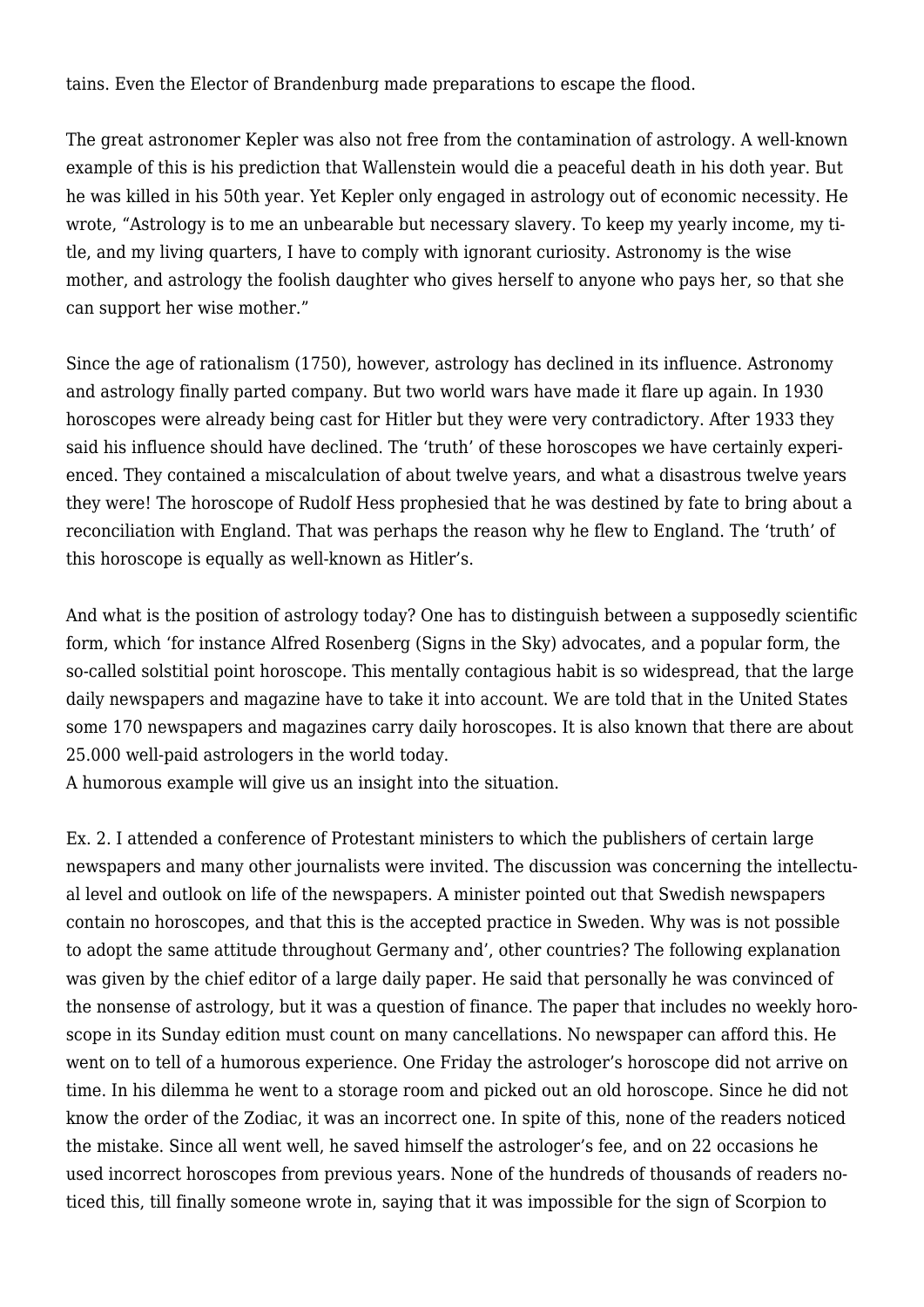rule in July. Now his trick was uncovered. He had to turn again to the 'experts' for help. Having told his story, the editor then added with a smile, "During the time of the incorrect horoscopes everything went well. It does not depend on the horn-; scope, but on what the people believe."

What reasons do we have as Christians for not recognizing astrology as being providential to our lives and destinies? First of all we should be repelled by its heathen background. With ancient people astrology had a religious accent. The stars were equivalent to gods. The heathen felt themselves to be led, influenced and threatened by these planet gods, and though, in the course of time, the religious character of astrology receded, the old rules were retained.

Here we have a second reason for rejecting it. The retention of these old rules involves an insoluble contradiction. Every 26.000 years the axis of the earth prescribes the lateral area of a cone (precession). Today s astrologer does not see the planets in the same position as his colleague of 4000 to 5000 years ago. Besides, several other planets have been discovered; Uranus in 1781, Neptune in 1839, and Pluto in 1932. Since all these changes failed to shake the astrological system in any way, present astronomers reject astrology as one of the greatest frauds of all time.

But there are still more impossibilities to be considered. The rays from the stars falling on a child at the moment of birth are said to be decisive to its fate. But this assertion leads to several contradictions. Our earth is being showered predominantly by light and cosmic rays. Yet neither of these has its source in the planets, which of themselves emit no light of their own. The source of the fight is found rather in the fixed stars, while cosmic rays originate in the Milky Way. The planets, like our earth, radiate neither of these.

Moreover, the moment when the umbilical cord is cut should be of decisive importance. Thus if a doctor delays the cutting of the cord, the child should receive different fate. Therefore one ought to consult an astrologer to determine the most favourable time for the doctor to cut the cord. And so the next question is why the 240 people whose cords are cut at the same moment do not have the same fate. Why was there only one Shakespeare, and only one Johann Sebastian Bach, among the many that were born at the same moment in time as they were? Ironically, however, Abbé Moritz Warburg, who is a well-known research worker in astrology, has said, "Astrology just cannot be discredited."

A reform movement in astrology wants to clear away these difficulties. It is called Cosmo-Biology, and its head-quarters are in Aalen, Wuerttemberg. Man's heredity must be considered together with the stars, they say. This is but a compromise between the old astrology and modern biology. Of course there is no question that in some ways the planets do affect our earth. The tides and other natural phenomena are caused or affected by them. But to suggest that these effects influence our lives and destinies would be the same as asserting that the luminous dials of our wrist watches could cause our death through radioactivity.

Yet the main problem we are concerned with in astrology is its effects as we meet them in Christian counselling. It can be stated in three words: Deceit, Suggestion, Occultism. I will give an example of each from my own work.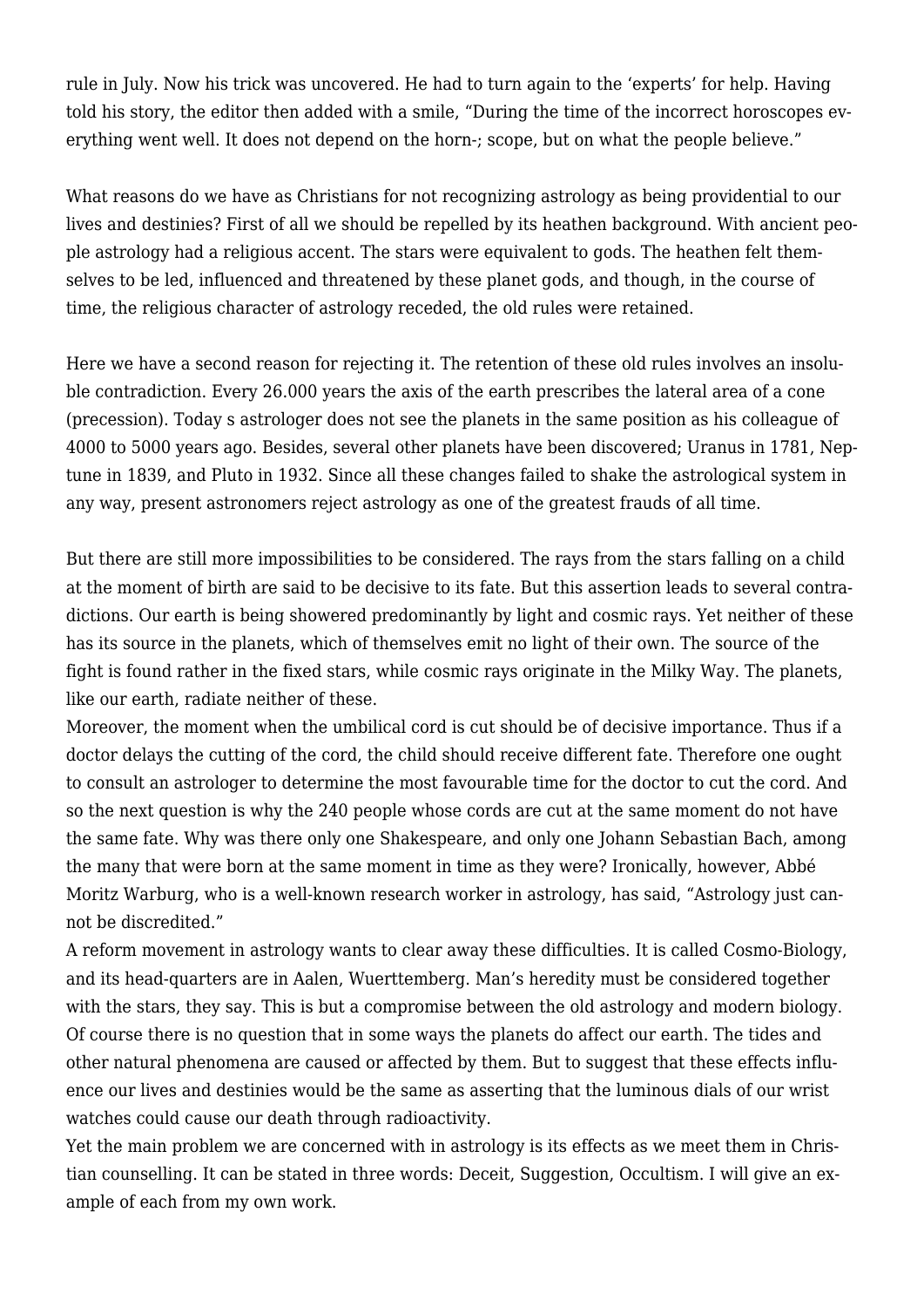Ex. 3. A student of psychology at the Sorbonne University in Paris wanted to write his thesis. He put classified advertisement in a newspaper and passed him self off as an astrologer. For a prepaid fee of 20 francs he would cast a detailed horoscope for each applicant. He received about 400 customers and was thus able to finance his own studies. He gave the same horoscope to all 400 customers, paying no heed to the signs of the Zodiac. His only consideration was the psychological aspect : telling everyone that a good future lay ahead o them, and implying positive character traits in everyone: for people like to believe such things and hence would not regret having paid the fee. He received many letters of appreciation, since the horoscope covered almost everybody's situation. The student then wrote his dissertation and passed his degree with honours. In this case the astrology was mere deception. The young Frenchman earned a lot of money and got his degree through the stupidity and superstition of his fellow-men.

Ex. 4. I met the most absurd example of the horoscope disease in the person of a young theologian. As a young man this minister had been a business man. He had had a detailed horoscope cast, in which it was said he would change his profession three times. The young man did not have to be told twice. He attended evening school, and then studied Protestant theology, and was later ordained as a minister. He married, but fortunately had no children. The reason why this was fortunate will soon appear. After a few years he was converted to the Catholic faith, and was received by .them as a priest. His wife was allowed to stay with him as his housekeeper. Already two changes were behind him. Today he explains that he has not as yet reached his last station in life. He feels an urge to enter a fourth profession. His plans have yet to be fulfilled. It will not be very long before the change will have taken place. In this case, the unfortunate man has become the victim of suggestion. He lives out his own horoscope. He stands bound and compelled by this astrological prediction.

Ex. 5. A minister who saw his mission as fighting superstition had a horoscope cast for the sake of study. He wanted to prove that horoscope casting was just superstition and deceit. He had to pay a large fee because a detailed horoscope was cast for him. He now waited confidently, believing that the horoscope would not fulfill itself. But he was amazed to see that the prophecies were fulfilled. For eight years he observed that all the predictions came true, even to the smallest details. He grew uneasy at this and reflected on the problem. It had indeed been his preconceived idea that it was all based on suggestion and superstition. Yet he knew that as a Christian he had not been the victim of suggestion. Finally he saw no other way of escape than to repent and to ask God for His protection. The thought came to him that he had sinned through this experiment, and had placed himself under the influence of the powers of darkness. After his repentance he discovered to his surprise that his horoscope was now no longer correct. Through this experience the minister clearly understood that demonic powers can be active in astrology. The person who exposes himself to this danger can perish by it.

How do the experts in various fields judge astrology? Medicine already recognizes the damage that can be done by astrology. The medical superintendent of Wiesbaden, Dr. Schrank, writes in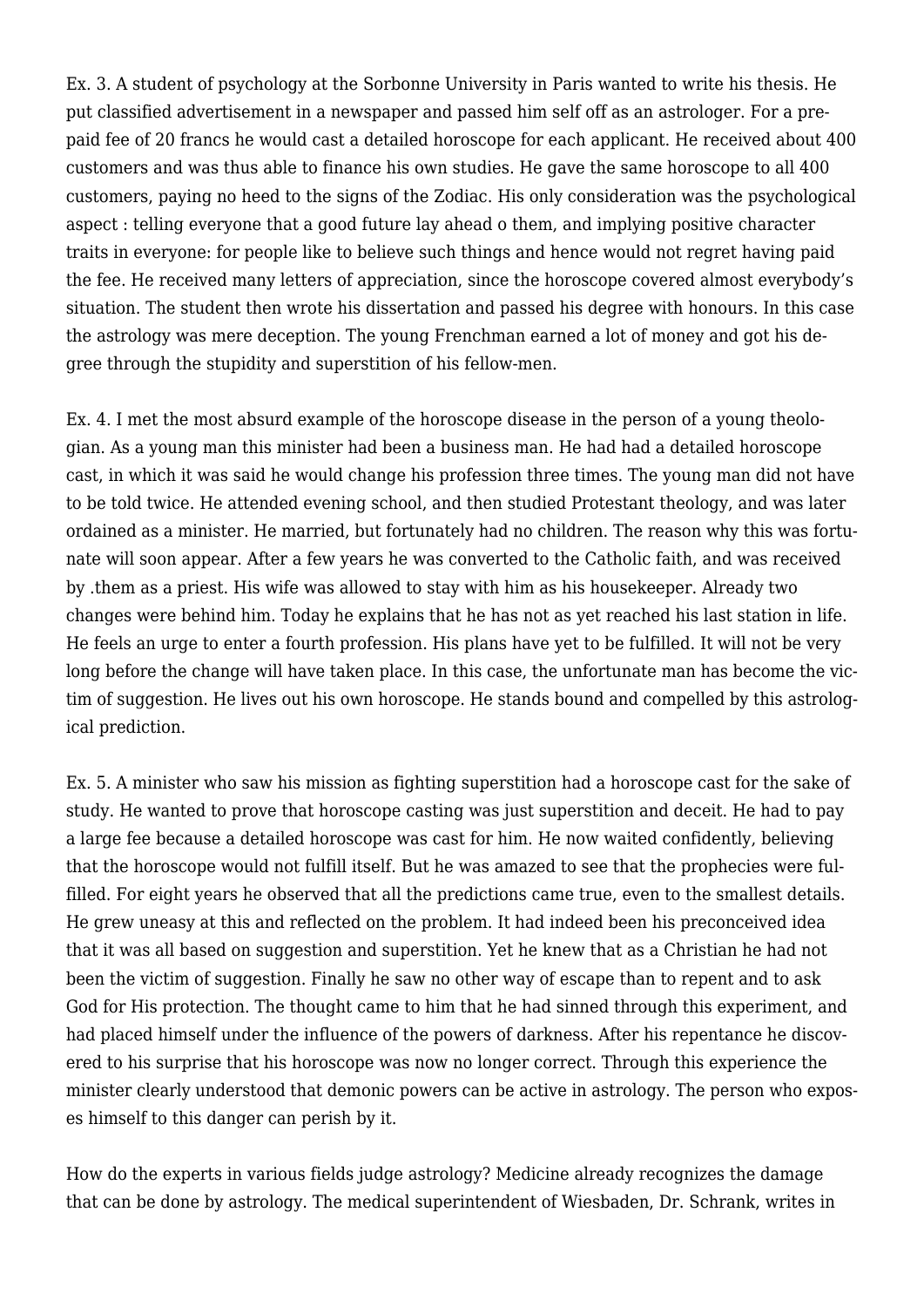an article about the psychology of superstition, "We can see how dangerous astrology is by the way it produces serious psychic disturbances, a fear of life, despair and other disorders in sensitive people. Astrology paralyses initiative and powers of judgment. It stupefies and encourages shallowness. It moulds the personality into receiving an underground movement that thrives on platitudes."

Astrologers themselves have put it even more clearly. The leading astrologer Wehrle designates astrology as mantic, that is, the art of fortune-telling. Thus in astrology we are faced in part with• an occult tendency, together with all the side-effects that occult things carry with them.

The Bible makes it most clear what one's attitude should be towards astrology. In Deuteronomy 17:2-5 it is commanded, "If there be found a man or a woman why has gone and served or worshipped the sun or the moon or any of the host of heaven, thou shalt stone that man or woman to death with stones." The prophet Isaiah speaks in even more detail about astrology. He writes in Isaiah 47:13-14, "You are wearied with your many counsels; let them stand forth and save you, those who divide the heavens, who gaze at the stars, who at the new moons predict what shall befall you. Behold they are like stubs e, the fire consumes them; they cannot deliver themselves from the power of the flame."

According to the Bible, astrology is to be equated with pagan idol worship, blasphemy, and apostasy from the living God. The second commandment is forgotten by those who deal with it: "Thou shalt not make unto thyself any graven image, or any likeness of anything that is in heaven above, or that is in the earth beneath, or that is in the water under the earth."

## (II) Cartomancy

Historically, the use of cards in fortune-telling can be traced back over many centuries. The Romans already possessed a system of small tablets with inscribed symbols. Then in the 8th century, cards appeared. The technique of fortune-telling by means of cards is very simple. Certain cards have certain meanings. For instance the 7 of hearts is the card of love; the 10 of hearts means a wish fulfilled; the 10 of spades is a lucky card; etc. With 52 playing cards there are thousands of combinations. Now let us acquaint ourselves with the main problems of cardlaying by means of a few examples.

Ex. 6. An evangelist of the German Tent Mission gave a lecture in which he spoke against fortune-telling and card-laying. Afterwards a church official who had been present called the evangelist over and asked him, "What do you mean by your protest about card-laying? I do it myself. It's a harmless social pastime." We can add a similar example to this from Switzerland.

Ex. 7. A Swiss minister held a bazaar. In the parish hall several fairy-tale booths were erected.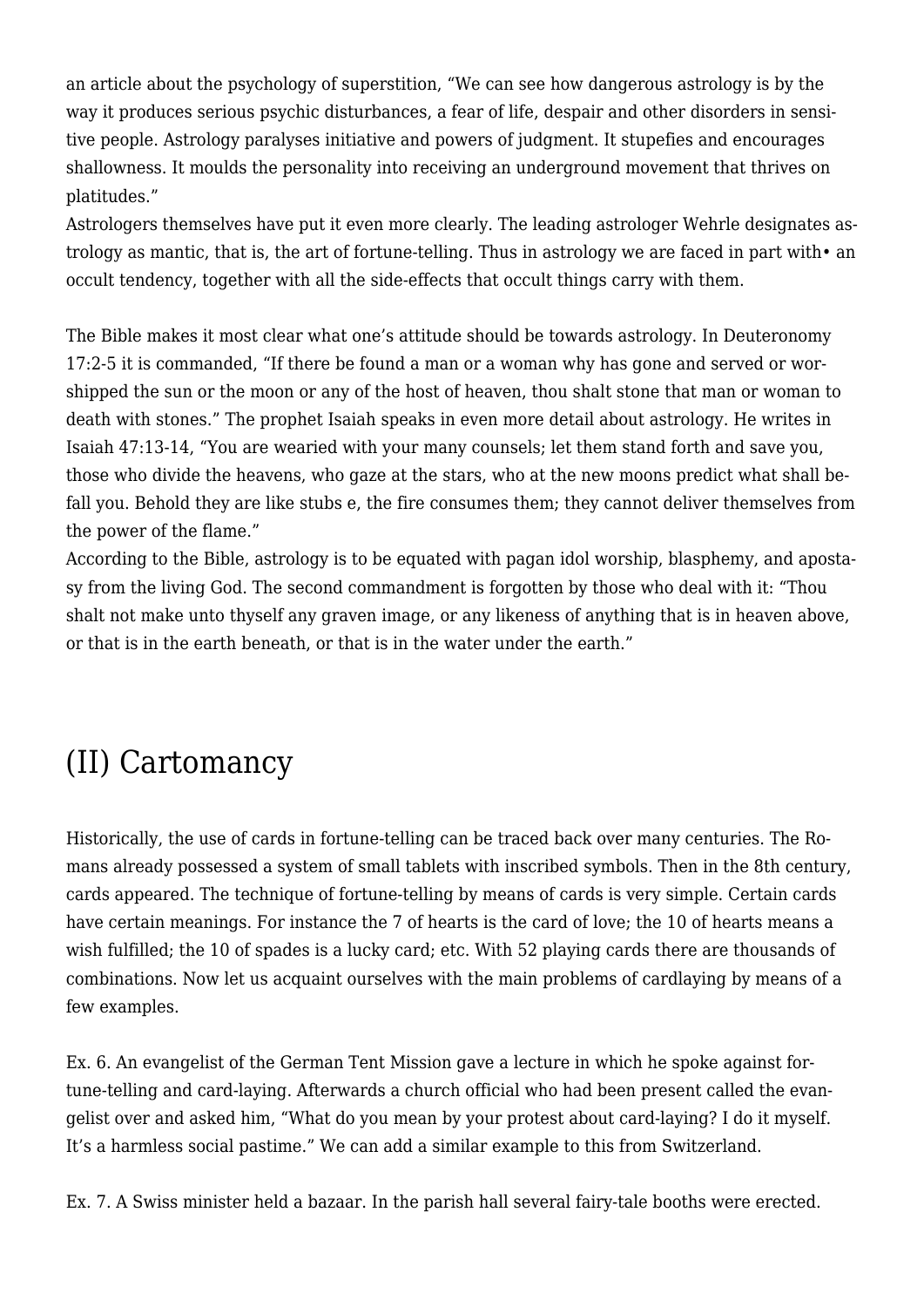One of the booths had the title 'Fortunes Told'. For about 4d. the children could go in and have their fortunes told by a woman fortune-teller. One of the church elders was annoyed by this and spoke with the minister. "It's a harmless joke", was the only reply. However, a boy who went into this ecclesiastical fortune-telling booth was told that he would have an accident on his bicycle in the following week. Several days later this actually happened, and the boy broke his leg. A girl was told, "Your teacher does not like you." Subsequently the girl suffered much from this alleged dislike of her teacher.

These first two examples show that card-laying cannot be said to be harmless. The two children became the victims of suggestion. The two ministers were the victims of the rationalistic theory of their university education, which leaves a disastrous gap in the field of magic (the mastery of matter through the mind or the soul) and mantic (the art of fortune-telling).

If card-laying is not just concerned with making easy money but does in fact involve paranormal abilities, then telepathy (the reading of thoughts etc.) and subconscious communication will play a part in it. An example should make this clear.

Ex. 8. A sixteen year old girl went to a card-laying fortune-teller. She wanted to know how long she would have to wait till she met her future husband. The woman looked at her closely and said, "Your brother had a serious motorcycle accident a year ago. Is that true?" "Yes", replied the girl. "Your mother has heart trouble. Is that true?" Again "Yes". "At present you are not getting on well with your father. Is that true?" "Yes, but how do you know all this?" "From the cards." In reality the woman possessed the rare ability of telepathy and therefore had read these statements from the girl. By now though, the young client had come to trust the fortune-teller completely, so the woman now went on to tell her about the future. The girl believed the ambiguous statements and inwardly set her mind on their fulfilment. In her superstition she fell victim to a fulfilment compulsion. It was as the Bible says, "According to your faith be it done unto you. The accurate recounting of the past triggered off the psychological process of fulfilment through the subconscious. Another form of card-laying is based on genuine mediumistic abilities. The word 'mediumistic comes from the Latin word 'medium' (middle). By 'mediumistic one means the mysterious ability of some people to describe or to explain certain events in a way that seems to be beyond the range of the five senses. The following case of a woman card-layer should show us the meaning of the word.

Ex. 9. On being questioned, a fortune-teller said that while she was actually in the process of fortune-telling she was controlled by a strange power. This spirit would come over her and she was then forced to say things of which she had no previous knowledge. It was a feeling as if she was possessed, but after the fortune-telling she was completely normal again.

This example is close to that which is described in Acts 16:16-18. Paul was on a missionary journey at Philippi. A girl with the spirit of divination followed him daily. ,She was continually crying out, "These men are servants I of the Most High God, who proclaim to you the way of salvation." Why was Paul unhappy with this state¬ment? Why did he restrain her? The answer is that the apostle saw immediately that the power of fortune-telling at work in the girl was not of God. He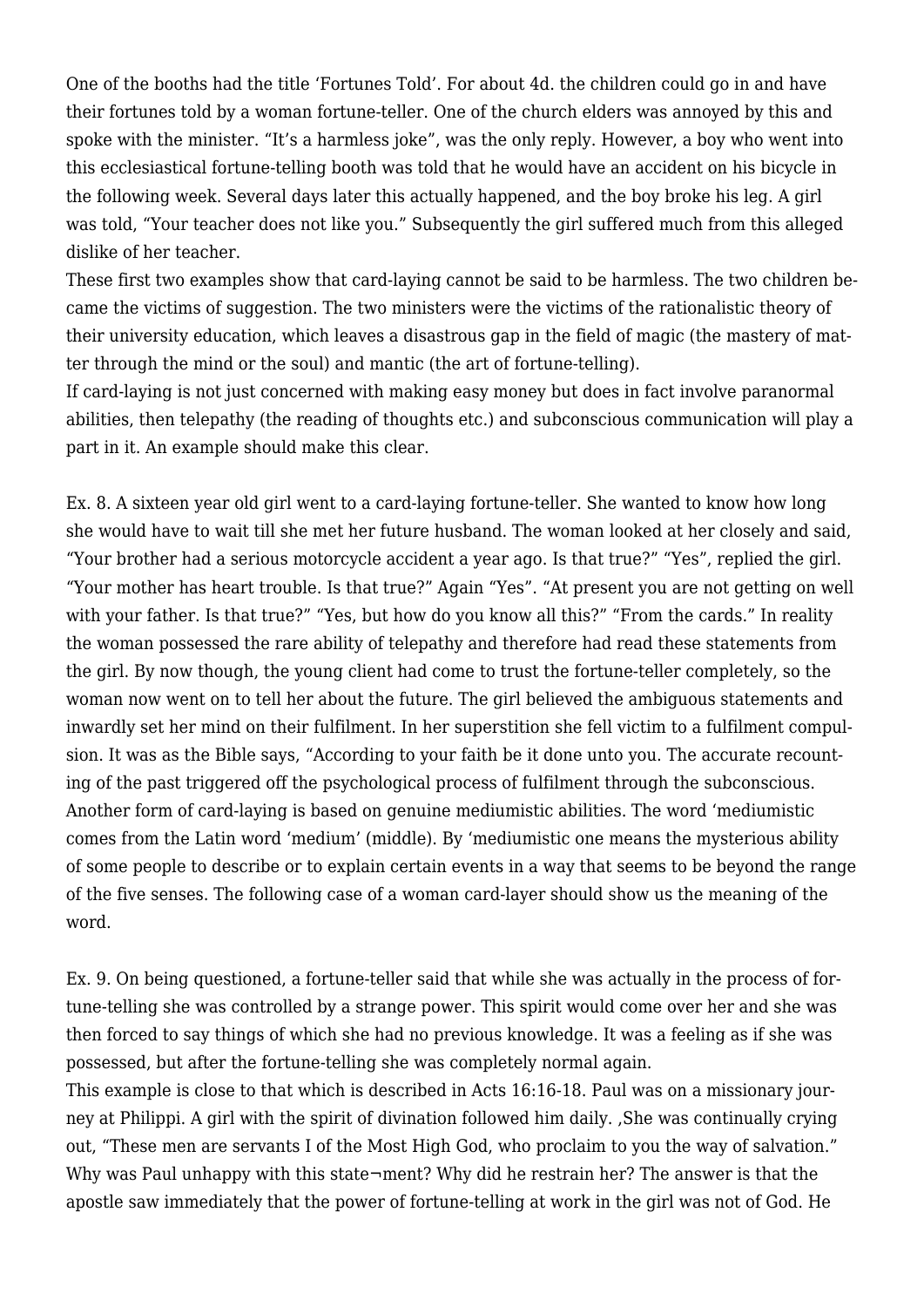turned on the girl and commanded, "In the name of Jesus Christ, come abut of her." Immediately the girl was freed of her powers of divination and fortune-telling. This incident in the early missionary work of the Church is very enlightening. First of all we learn that there are genuine powers of fortune-telling and that it is at least not all fake. The girl had told the truth. She had received her knowledge from other than human intelligences, from demonic powers. Furthermore it becomes clear that fortune-telling can also have a religious flavour. Only too often the occult world camouflages itself with Christian trimmings. The apostle however, at once recognized the source of this power of divination. He had the gift of the discerning of spirits. His spiritual authority as one of Christ's representatives and missionaries showed itself. The name of Jesus was and is equal to all the powers of the world of darkness. The complete victory of the gospel over the demon-bound pagan world was portrayed. In the name of Jesus the chains and fetters broke; the poor oppressed human being was set free. The many factors revealed in this story appear again and again in various forms in the area of fortune-telling.

Christian counselling is not so much concerned with the scientific issues as with the effects that fortune-telling has on people, and the way to overcome these effects. Several examples will clarify this.

Ex. 10. During a counselling session a student confessed that she had several psychic disturbances. She suffered from a fear of examinations, had symptoms of paralysis and no powers of concentration. It appeared as if her intellectual and emotional faculties were completely divided. On being questioned she admitted that she had often had her fortune told from cards. Her parents and grandparents had also sought the advice of fortune-tellers.

Ex. 11. For many years a Christian university graduate practised card-laying for himself, his family, and for fellow members of his church. After his death his wife became an alcoholic. Her whole pension was used on drink. Her house was decorated by a host of bottles. In addition to this the woman started to engage in white magic and thus continued in the occult tradition of her husband. The daughter in turn followed in the footsteps of her parents. She too was caught up in the superstitious customs of her mother. When the girl was seventeen years old, she became mentally ill and was committed to an asylum. Magic and superstition had destroyed the whole family.

Ex. 12. A young Christian man told me of his time in the services. He had been a corporal in a unit where the staff sergeant had laid cards for all the NCO's. At first the corporal had objected to the fortune-telling but finally he gave in to his superior. The card-layer prophesied that he would receive news of a death the following day, and that he could also expect a money-order in the near future. As a matter of fact, the next day he heard that his uncle had died, and five days later he also received the predicted money. The parents had never been in the habit of sending their son money. It was a unique event. After this session with the card-layer, the corporal experienced depressions and his prayer life was disrupted. He had then gone to a Christian man for help and after the man had prayed and laid hands on him, the serious emotional disturbances disappeared completely.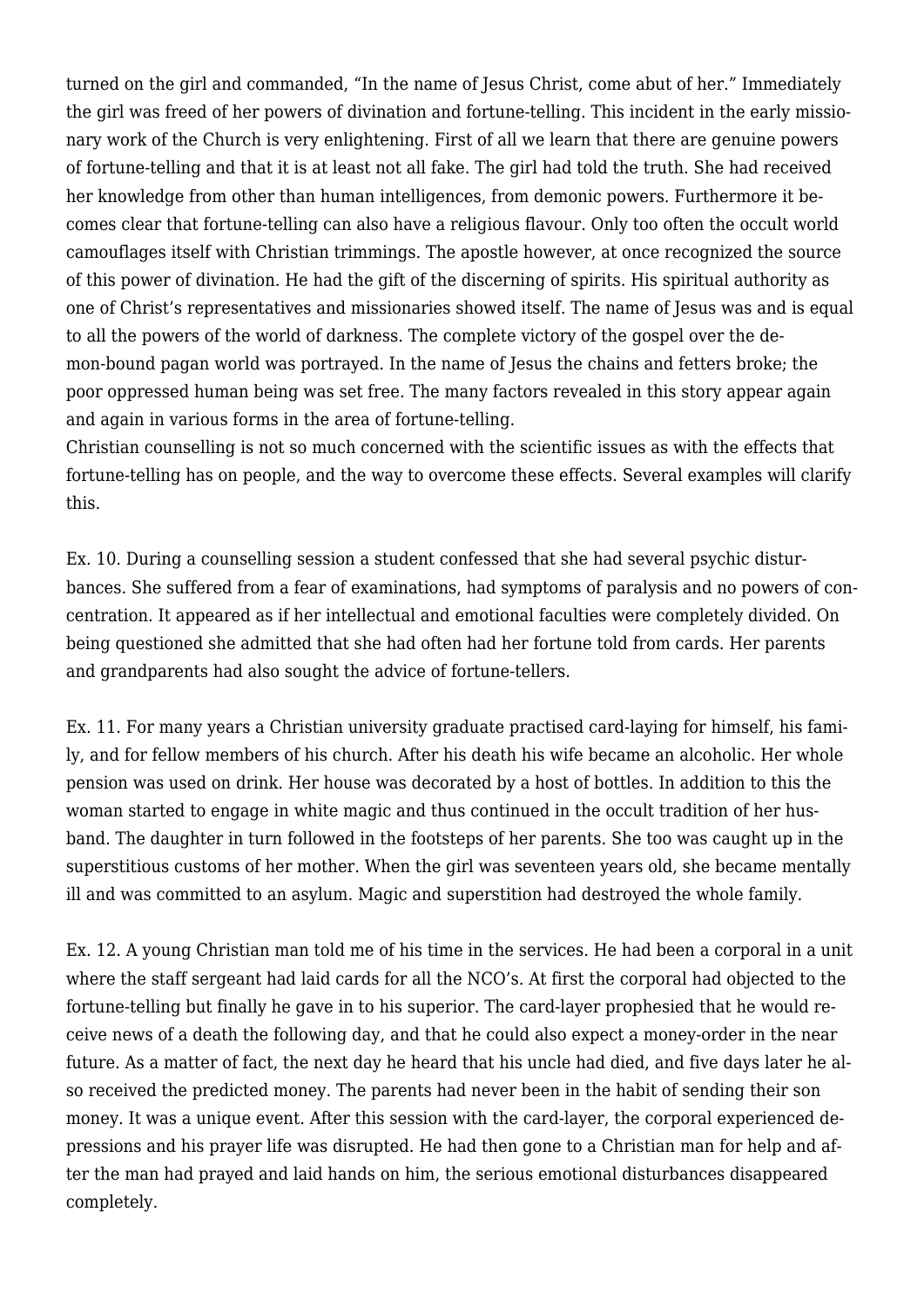These examples involve a number of problems. The simplest group of questions are of a parapsychological or psychological nature, parapsychology being the science of the extrasensory border experiences of life. Did the staff sergeant possess genuine abilities of fortune-telling? This is not self-evident in the above example. The corporal could have known of the serious illness of his uncle, and he could also have toyed with the idea of his parents sending him some money as a congratulatory gift for his recent promotion. The staff sergeant would then have only needed the help of extrasensory perception, or some telepathic faculty, to have tapped the information from the corporal. This does not seem at all like a case of genuine prevision.

The second group of questions are of a medical character. Were the disturbances caused or triggered off by the fortune-telling, or was it not rather a latent emotional or even mental illness that came to the surface at the time of the fortune-telling experience? Could the coincidence be mistaken for the cause? Has the cause been mistaken for the effect? These are the objections that are always being raised by psychiatry – the science of mental and emotional illnesses. Behind these medical objections are weighty biblical and theological problems. Many doctors and theologians contest the idea that occult practices can evoke psychic and nervous disturbances, and damage to a person's faith. And further back again is the question as to whether there really are other worldly or demonic powers whose effects touch upon human life. In this connection psychiatrists, almost without exception, view the New Testament reports of possessed people as serious cases of hysteria. Many theologians follow this line, and speak of possession as a disease or defect. There are some who have been tenable to rid themselves of the rationalistic egg-shells of their liberal theology. Among these one finds in particular all the adherents to Bultmann s theology. They miss the true facts of the biblical accounts entirely. They have no organ of receptivity to the happenings of the Scriptures. Spiritual whoredom with the philosophical trends of the past and present has hunted them against the Holy Spirit. It is indeed embarrassing, when even a positive theologian from Basle, who develops good New Testament thoughts in her book Occult Bondage and Deliverance; goes on to call the ability of fortune-telling merely a defect. This is the result and influence of psychiatric doubts. Although there are what one might call defects or illnesses that are recorded as being healed in he New Testament, those possessed by devils are also delivered through the name of the Lord Jesus. The young woman at Philippi with the spirit of divination had no defect, but a demonic spirit. Paul therefore did not heal her by laying his hands on her and praying, but he commanded the unclean spirit to come out of her in the name of Jesus. The particular therapy that Jesus and his disciples used made it clear what the patient was suffering from. To the physically sick, laying on of hands and prayer was applied, while the unclean spirits and demons were met with authority and with the command to come out.

If we return now to the medical questions, we see that the view of the Bid a is at variance with the view of modern psychiatry. Medicine must however concede that many mental illnesses do have a magical factor. This is apparent in conversation with many schizophrenics who assert that they are either magically persecuted or bewitched. We must not miss the fact that in many cases magic is the primary cause, and psychic disturbances are the effects and consequences. 20.000 carefully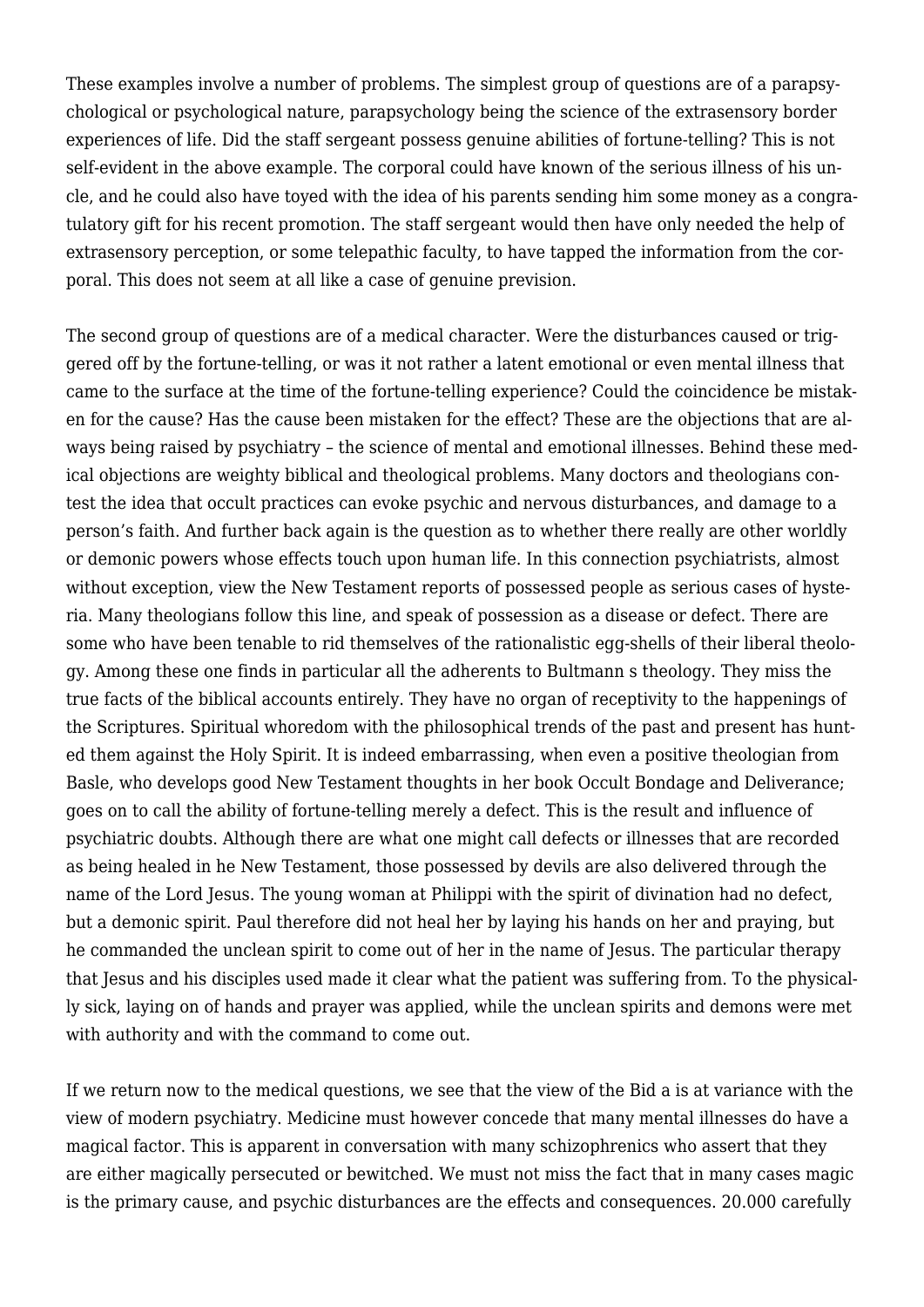examined cases cannot be disregarded lightly. Besides this, our parapsychologists, as for example Dr. Bender of the University of Freiburg, know of diseases which have arisen after occult practices. Mediumistic psychosis needs to be mentioned only as one example. Christian counselling clearly reveals that spiritistic, magic or fortune-telling activities trigger off disturbances, which can often be proved medically. Moreover in almost every case the faith of the person involved can be seen to be damaged. This indicates that the origin of the damage is primarily of a spiritual nature, as the Scriptures would have us know. For the treatment, then, the minister who as a Christian believes in the Biome is the most qualified. Second to him would be a believing psychiatrist.

#### III. Palmistry

To avoid confusion we must clarify what we mean by some of the terms. It is with chiromancy that we will be dealing, and by that is meant the telling of fortunes from the lines of the hand. We will not be considering chirology, the scientific interpretation of the shape and the lines of the hand, nor graphology, the interpretation of handwriting.

Palmistry can be traced back to ancient Rome. Early astrological ideas were mixed up with palmistry. Besides the four main lines, the heart, head, life and fate lines, the palm was divided into seven planetary mounds. From the index finger to the little finger they are the Mercury, Apollo, Saturn and Jupiter mounds.

We will again lead into the question of Christian counselling by means of a few examples. Whereas it was men¬tioned above that chiromancy, chirology and graphology should be dealt with under separate headings, in practice a disastrous merging of the three takes place. The following is an example of this.

Ex. 13. A young girl went to a graphologist and had her handwriting and her hand lines interpreted. In the written forecast it was stated that she would be murdered in her 30th year. Thereupon the girl told her family, "If I have to die so young, I want to enjoy my life to the full." She engaged in prostitution and had several abortions. Because of her dissolute life she became seriously ill in her 24th year and died of an ulcerated colitis. The doctor stated that she had ruined herself through her licentious living. It should be noted that after the sessions with the graphologist, mediumistic abilities had appeared in the girl. She developed the ability to use a pendulum and a divining rod.

The example reveals first of all that this particular graphologist used occult methods. He was misusing graphology for the purpose of fortune-telling. One of the most usual forms of fortune-telling is also brought to light by this example, and that is suggestive fortunetelling. There are many forms of this in which the person who has been advised brings about the fulfilment himself, either consciously or subconsciously. This is a repetition of what has been said about the psychological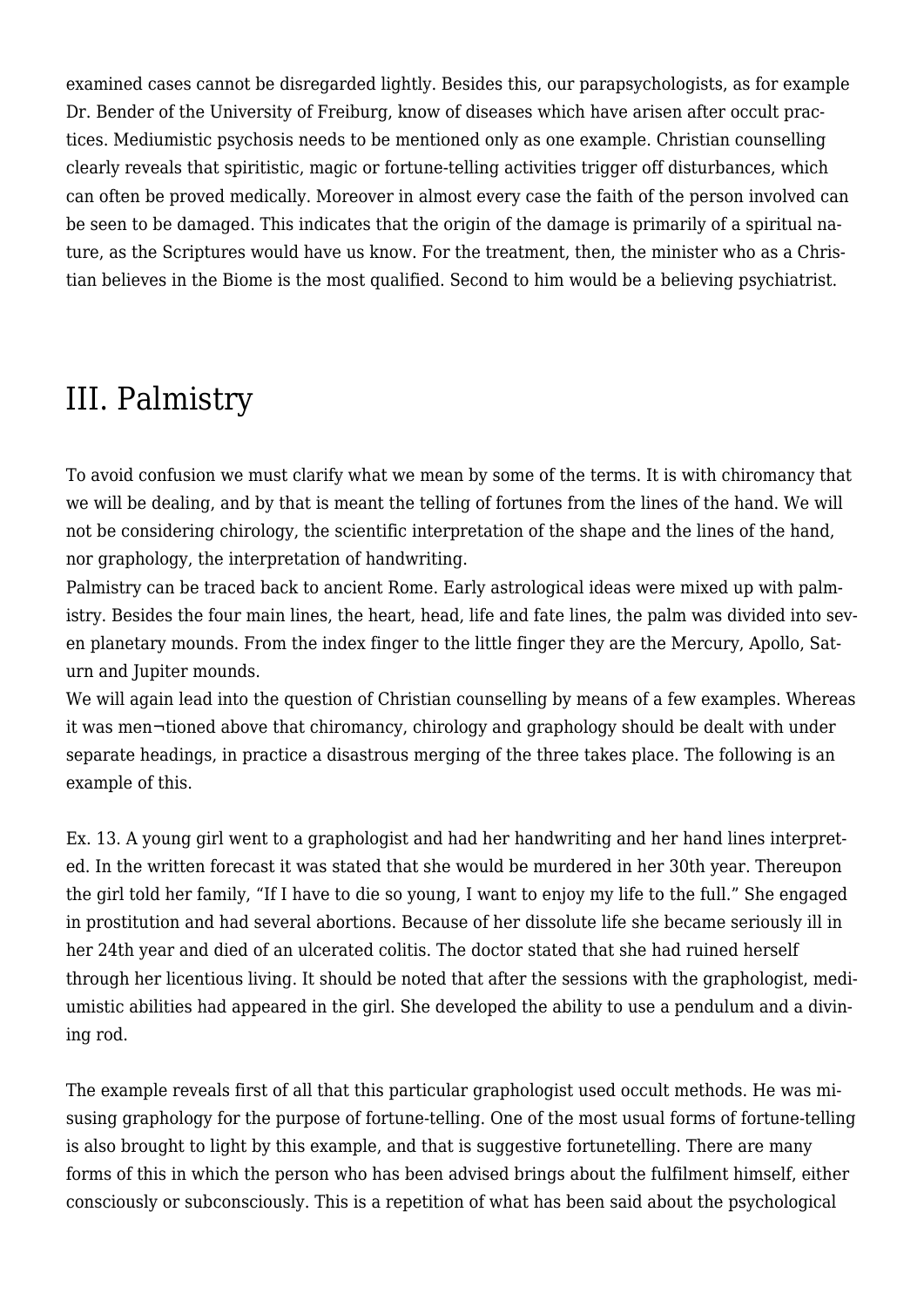process of card-laying. With regards to Christian counselling, it is frequently observed that fortune-telling causes people to lose all moral inhibitions. Christian education, tradition and custom have built up a protective wall around our lives, and even the person who is far from Christ lives unconsciously in a Christian world order, although he may rebel against it inwardly. Coming to grips with occult powers tears down these walls. Dark, turbid waters stream unhindered into the abandoned life. In the above example the sensual life of the girl gained the upper hand and she was ruined by it. Occultism tends to stir up all one's passions and addictions. A person who has sought advice in the occult field can become irritable, and can abandon himself to alcohol, nicotine and licentious living.

The effects of suggestion in fortune-telling can be further illustrated in the following examples.

Ex. 14. A young woman had her fortune told through palmistry. The fortune-teller informed her that in her 40th year she would die of cancer. As it happens the woman is wasting away already because of this suggestion, and she now lives under the delusion that she is going to have cancer. She has already lost 30 lb and today weighs only six stone.

Ex. 15. The cousin of one of my class-mates was working as a maid in a manse. One day a gipsy woman appeared at the door selling household articles. The girl refused to buy anything because the articles were so dear. Thereupon the gipsy snatched her hand in order to tell her fortune. The girl wanted to pull her hand away, but the sly woman used a psychological trick. She said quickly, "Oh, that's interesting. You will marry within two years." What girl would refuse to listen when marriage is mentioned? She now willingly let the gipsy read her hand. The woman continued with her prophecy. "Several men will ask you to marry them. You will marry the tallest one. In the first year of your marriage you will become a mother. But I see your life line stops quite suddenly. You will die during the birth of your first child!"

Before going on I will briefly point out the character of this particular piece of fortune-telling. One certainly needs no prophetic ability to say that a pretty girl will marry soon. It is also not necessary to be a prophet to say that she would give birth to a child in the first year of her marriage. Also the reference to death at the end of the piece of fortune-telling was no more than an act of vengeance of the part of the gipsy because the girl had bought nothing from her. But did the words of the gipsy come true?

It so happened that several suitors did appear in the following two years. The girl was already under the influence of the prophecy, and she consequently married the tallest one. During the first year of their marriage she became pregnant. As the time of delivery grew closer her fear increased proportionally. She struggled against the evil prophecy. Her relatives and especially her husband tried to persuade her not to believe the nonsense. But they were unsuccessful. The young woman did not have a strong enough faith to counteract the superstition. She had a normal delivery, but several days later she developed a high fever. The doctor could find no organic cause for this fever at all. Three weeks after the birth of the child the mother became mentally deranged. She was taken to a psychiatric clinic, where she died three days later.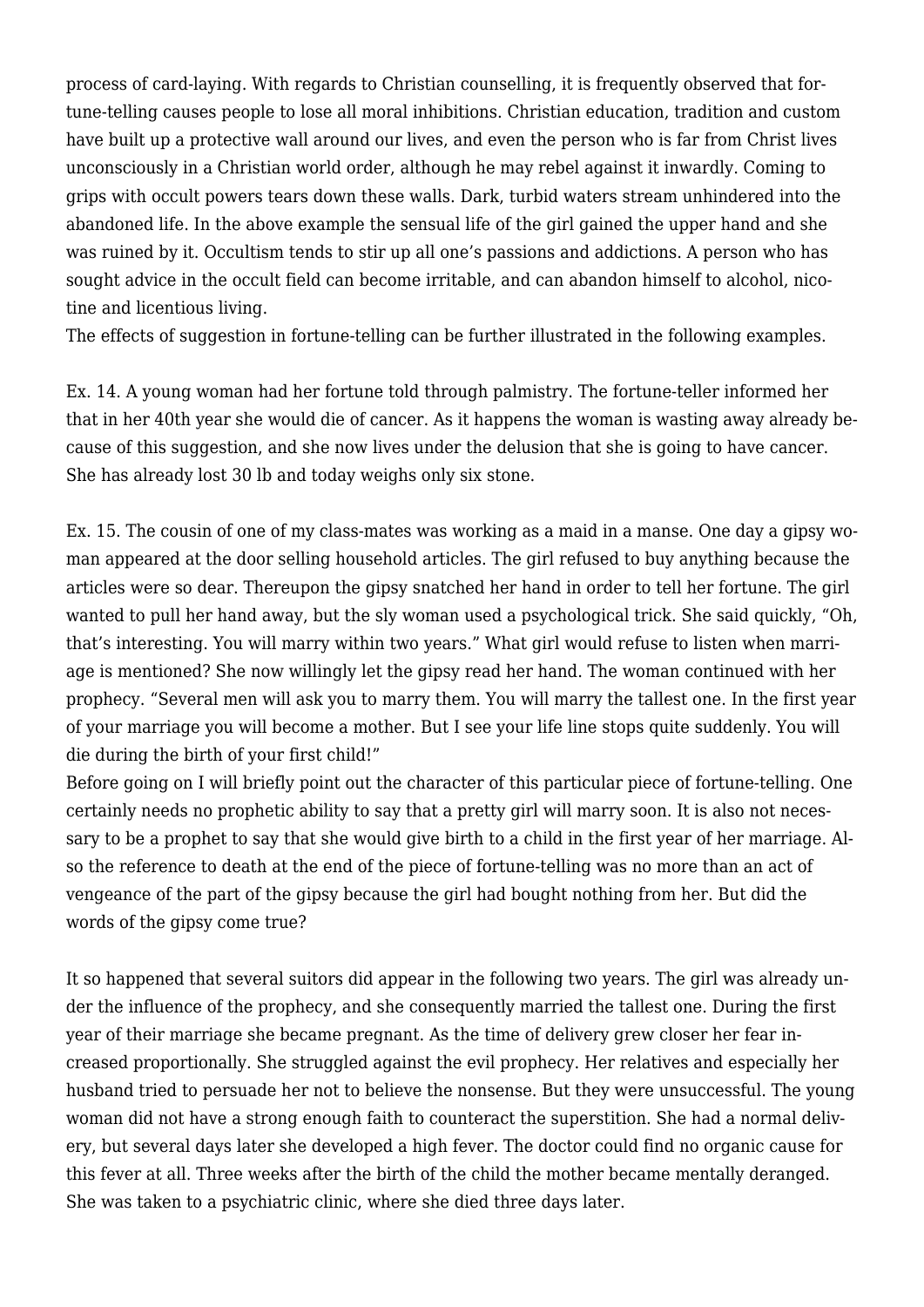Only those unfamiliar with the psychology of fortunetelling will speak of this as genuine prophecy. In all probability it was only suggestion. We know from the mission fields that the heathen natives are in complete subjection to the 'prophecies' of their medicine men and witch-doctors. If a tribal magician predicts the death of a member of the tribe, then the prediction is soon fulfilled. This is called the psychological phenomenon of thanatomania, the death wish. Death by suggestion exists not only among primitive people, but also among civilized Europeans. In this connection, the Americans have made experiments on convicts that have produced positive results. A man who had been sentenced to death was blindfolded. He was then told that he was to die by having the main artery of his neck opened and that in one minute he would be dead. The skin of his neck was superficially scratched, and at the same time a water tap was turned on near by. The convict felt the cut and heard the water pouring out. Within a minute he had lost consciousness. The experiment had been a success!

With regards to the content of fortune-telling and the form of the prophecies, Professor Zucker in his Psychology of Superstition distinguishes between magical superstition, mystical superstition and thirdly, presentiment. Magical superstition is active. It puts into operation suggestive and magical powers. It interferes decisively and formatively in the life of the one who seeks advice. Almost all the examples given so far fall into this category. Mystical superstition has an intuitive and an adaptive character. It is based on insight, meditation and sensitivity. To it belong the abilities of unification, perception, accommodation and assimilation. The principle behind magical superstition is that the ego gains mastery over the world, while in the case of mystical superstition the ego is said to become merged with the world. The basic difference between these two is in their said method of perception. It is said that prevision may be explained in two ways. Either ran carries his whole future within himself in embryo and the information is tapped from this source, or it is supposed that the whole history and destiny of the human race is carried in a kind of world consciousness. This is the opinion held by Professor Osty, E. von Hartmann and Professor Driesch. Mediums are supposed to be able to tap this world consciousness. Both views are based in a certain way on determinism and predestination. From the standpoint of the Scriptures neither of these two methods of fortune telling are acceptable. To presentiment, the third form of fortunetelling, belong the unconscious premonitions, monitions, veridical dreams, experiences of second sight, clairvoyance, and in fact all the effects of mediumistic abilities. A good example of this is to be found in the book *Christian Counselling and Occultism.* I will not be repeating it here, so as to avoid any overlap in the two publications.

No matter how interesting these scientific distinctions may be, the needs of pastoral work are of far greater importance. We must learn how to help those people who are both emotionally and mentally disturbed, and yet whose symptoms do not fit into the psychiatric picture. To illustrate the effects of palmistry further, I will add two more examples.

Ex. 16. There was a woman who was a fortune-teller, and rejected everything to do with the idea of God. One day a Christian girl was introduced to her. When the girl heard about the woman's strange business of fortunetelling, as a joke she held out her hand. She thought that there was nothing in it. The woman read her palm. The girl laughed and could not stop herself making a face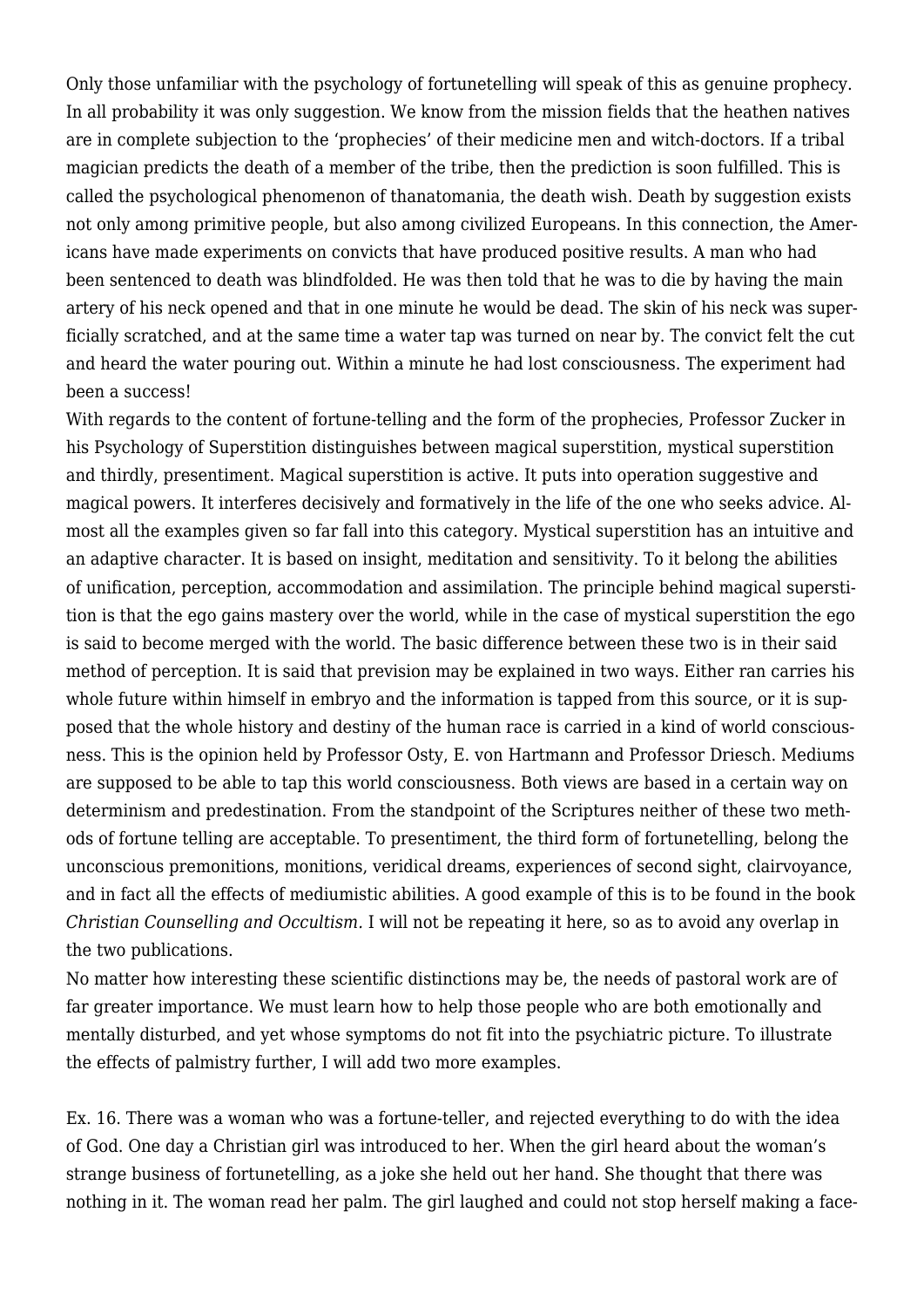tious remark. However, afterwards the Christian girl suffered from depressions and lost her faith. The fortune-teller's children also exhibited the typical effects. They were all neurotics, living immoral lives. As I said, here we see the typical characteristics of the effects: depression and loss of moral inhibition.

Ex. 17. For many years a man was actively engaged in palmistry. In addition to this he practised mesmerism. Over the years he was himself able to feel the destructive influence of his dubious occupation. He later wanted to become a Christian and for several months forced himself to read the Bible, although he felt a strong inner resistance to this. Every time he faced up to the things of God he felt this strange inward defensiveness and resisting pressure on himself. A new aspect comes to light in this example. Fortune-telling develops the phenomenon of a resistance and an inner defensiveness towards anything to do with God and His Spirit. When a person who has engaged in fortune-telling wants to come to Christ, he finds the way very difficult. Violent and sinister defensive forces appear, which attempt to prevent a decision for Christ. The person who has been infected and 'immunized' by fortunetelling is almost insensitive to the Holy Spirit. Such people find it very difficult to become Christians.

#### (IV) Divining with a Rod or Pendulum

As with the case of many other occult practices, people have attempted to make the use of a pendulum scientifically acceptable. The idea of radiaesthesis has been evolved which asserts that all matter radiates. The dowser or pendulum practitioner is supposed to be able to attune himself to this radiation. The scientific aspect of this problem is discussed in *Christian Counselling and Occultism*. We will again only concern ourselves here with the practical questions which arise in the field of Christian counselling. For the sake of those unacquainted with this phenomenon, it must be pointed out that the use of both a divining rod and a pendulum is basically the same. The only difference is said to be that a pendulum is the more delicate indicator. To make it possible to judge the problem objectively, we will begin with some examples which apparently produced no ill-effects on those involved.

There are doctors, ministers, missionaries and engineers who are convinced of the usefulness and exactness of the results obtained through the use of a rod or pendulum. They say that apart from a certain draining of one's nervous energy there are no derogatory effects.

Ex. 18. A man, 28 years old, committed suicide. Since he just disappeared, a police search was begun to find him. His brother-in-law consulted a pendulum practitioner. The practitioner asked for an object belonging to the missing man, and he was given some socks. Putting these on the floor, he walked around them in rectangle, holding a metal rod. Having done this he was then able to identify the missing man, stating his name, date of birth and the place where he could be found.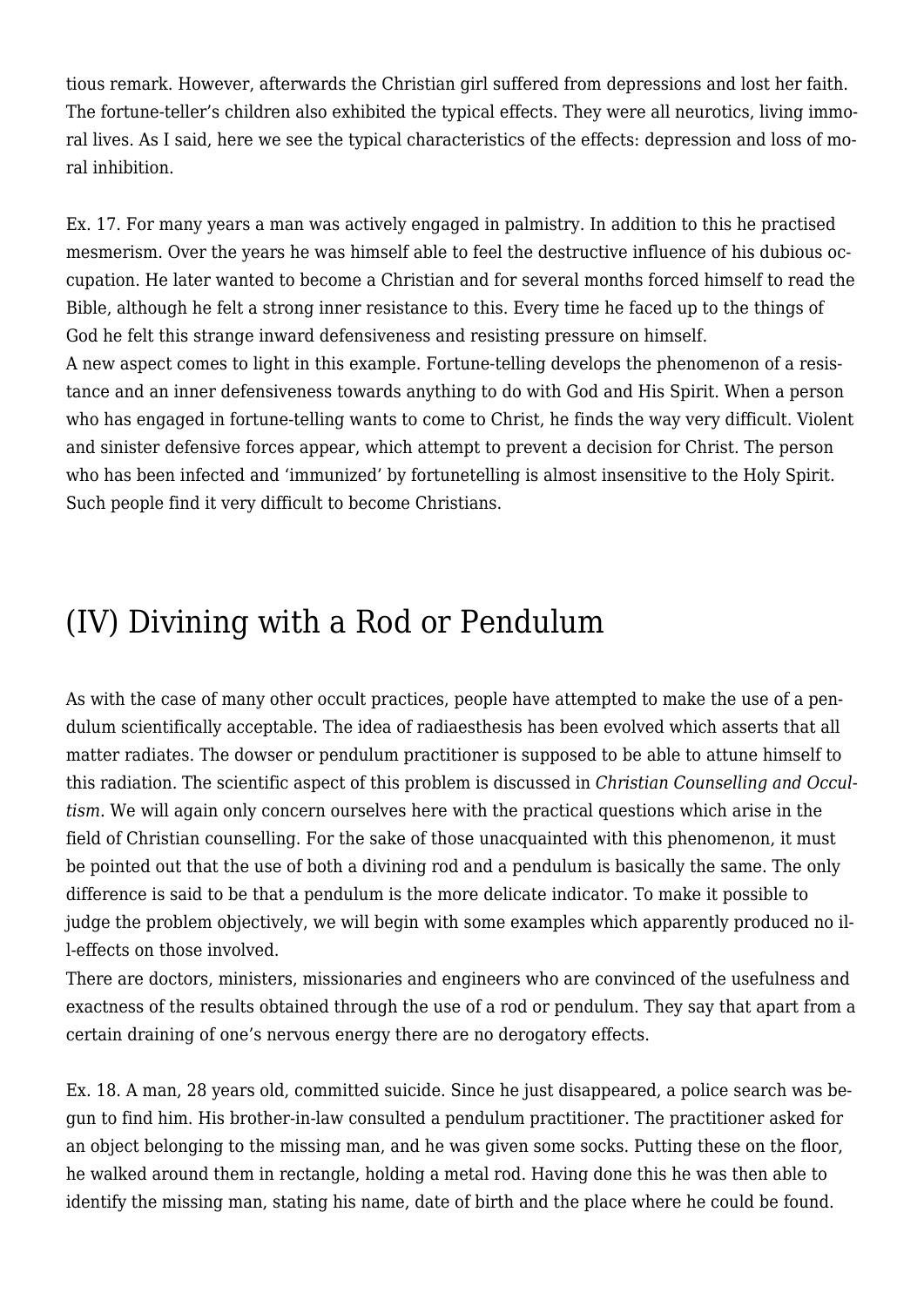Then in addition to this, he took a map and a pendulum to check his own statement as to where the man could be found. And the pendulum did just that. The brother-in-law went to the specified place with the police, and they in fact found the body of the man there in a small but in the forest, where he had shot himself.

Ex. 19. A doctor from Alsace is a dowser. He considers this ability to be a gift of God. It is worth noting, though, that he has a defensive attitude towards the things of God, and is very nervous.

Ex. 20. A postal employee has the ability to find water when using a divining rod or a pendulum, and he can also correctly identify the position of telephone cables with a pendulum. He has commented, however, on signs of tiredness appearing after his dowsing.

Ex. 21. Another doctor had a house built for himself. He wanted to have a well in his garden. A friend of his, a Protestant minister, heard about this. He asked the doctor to give him a plan of the house and garden. He then took a pendulum and established from the plan where water was to be found. His findings were correct, and water was found after digging at the prescribed spot.

Ex. 22 A missionary using a pendulum on the second floor of a house, had the ability to tell whether or not someone was on the floor below him, and to determine whether it was a man or a woman. If it was a woman he could also determine whether she was pregnant or not, and if so, whether the child would be a boy or a girl. He often did such experiments in the presence of his friends, and they were always successful. In the same way he could go to a cemetery and determine whether any particular grave was that of a man or a woman. Obviously when doing this experiment he- did not look at the name on the gravestone.

Ex. 23. A Salvation Army officer was a pendulum practitioner for many years. During the war, when his son was missing, he used a pendulum over his son's photograph to determine whether he was alive or not. Once after the war, when his suitcase was stolen, he used his pendulum to discover where the stolen suitcase was. His pendulum directed him to the right place. In reply to my question if he had suffered any ill-effects from his pendulum practice, he replied in the negative, saying that as far as he was concerned he had felt no damage had been done to his Christian life.

Glancing quickly at these six examples we find ourselves already furnished with a few clues which will help us formulate an opinion on the matter. First of all it becomes clear that these things cannot be explained away as mere nonsense. There are in existence both dowsers and pendulum practitioners who can make exact predictions, even though many geologists and other scientists argue strongly to the contrary. But it must also be borne in mind that many of the statements which arise from the use of a pendulum do contain only confused, muddled and irrelevant information.

It also becomes obvious from the few examples just mentioned that many people support the use of a rod or pendulum. A doctor, a minister, a missionary and others have been cited as having in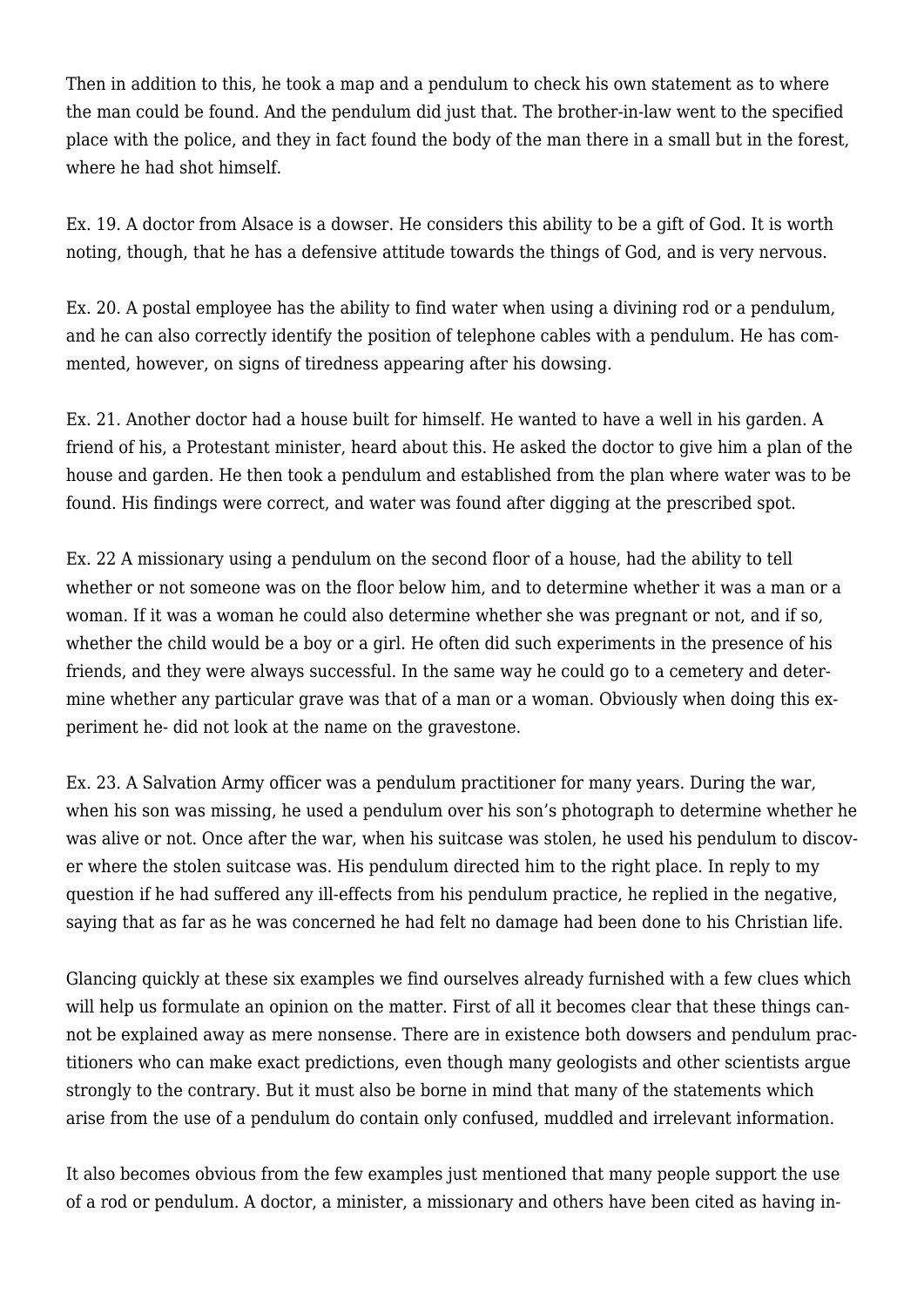dulged in this practice. Who is right, then? Those who fanatically support the idea, or those who passionately oppose it? Either way it would be very wrong to argue that if ministers and other such people use a pendulum, then it must be harmless. It is obvious that adultery is not justified because we may know of a missionary who has committed adultery! So too one can reject the following argument: if some supposedly Christian people feel no derogatory effects after using a pendulum, then instances where the opposite is true cannot be taken seriously. It is true that I do know of several cases where dowsing with a divining rod has apparently had no ill-effects on the dowser. But it must not be forgotten that effects can also lie dormant. With some people the cloven hoof may only reveal itself at their deathbed, or maybe at a time when the person wants to become a Christian. We must also free ourselves from the idea that everyone who proclaims the Word of God is a real Christian. The words of the Bible are still applicable "They say, 'Thus says the Lord', when the Lord has not sent them' (Ezek. 13:6). A minister using a pendulum can be burdened as much as anyone belonging to any other profession. In my work I have had ample evidence to the effect that the Catholic priest Emmenegger, by using a pendulum on his patients, has been the cause of serious burdening to many of them. Not long ago a Protestant minister was tried and convicted on account of some bad mistakes that he had made when using a pendulum in treating people.

It is a fatal mistake to confuse the ability to use a pendulum with a gift of God. The doctor from Alsace is not the only one to do this. Many pastors and ministers share his view. But which view should we take? On examining many family histories one finds that the ability to use a rod or a pendulum, together with mesmerism, clairvoyance, second sight and veridical dreams, occur in people whose ancestors include active spiritists or maybe a magic charmer. These unusual human abilities are not gifts of the Spirit, nor even neutral or natural gifts, but are rather mediumistic abilities. Many people possess these abilities unknowingly. Sometimes they are detected accidentally. Now and again it happens that a person possessing mediumistic abilities is saved and becomes a Christian. Then suddenly as a Christian he may discover his extraordinary ability and so form the idea that he has a gift of the Spirit. And this is of course untrue. In pastoral work one notices that sometimes these mediumistic abilities disappear when the person is converted, but they are often dragged into the person s new life. Yet a Christian who prays earnestly to be delivered from these abilities will have his prayer answered. Many Christians do in fact find these abilities a burden to them. Markus Hauser said that clairvoyance was not so much a gift but a plague to him. These mediumistic abilities must never be regarded as gifts of the Spirit. Mediumistic abilities are not even sanctified through conversion. Things acquired by one s ancestors in the service of Satan will never be used or sanctioned later on by the Holy Spirit.

The relationship between the use of a pendulum and mediumistic powers can be clarified by means of two examples.

Ex. 24. A young man was treated for a disease by a nature healer who also used a pendulum and practised magic charming. After the treatment the patient developed mediumistic abilities. He suddenly became clairvoyant and at the same time was able to use mental suggestion over a distance.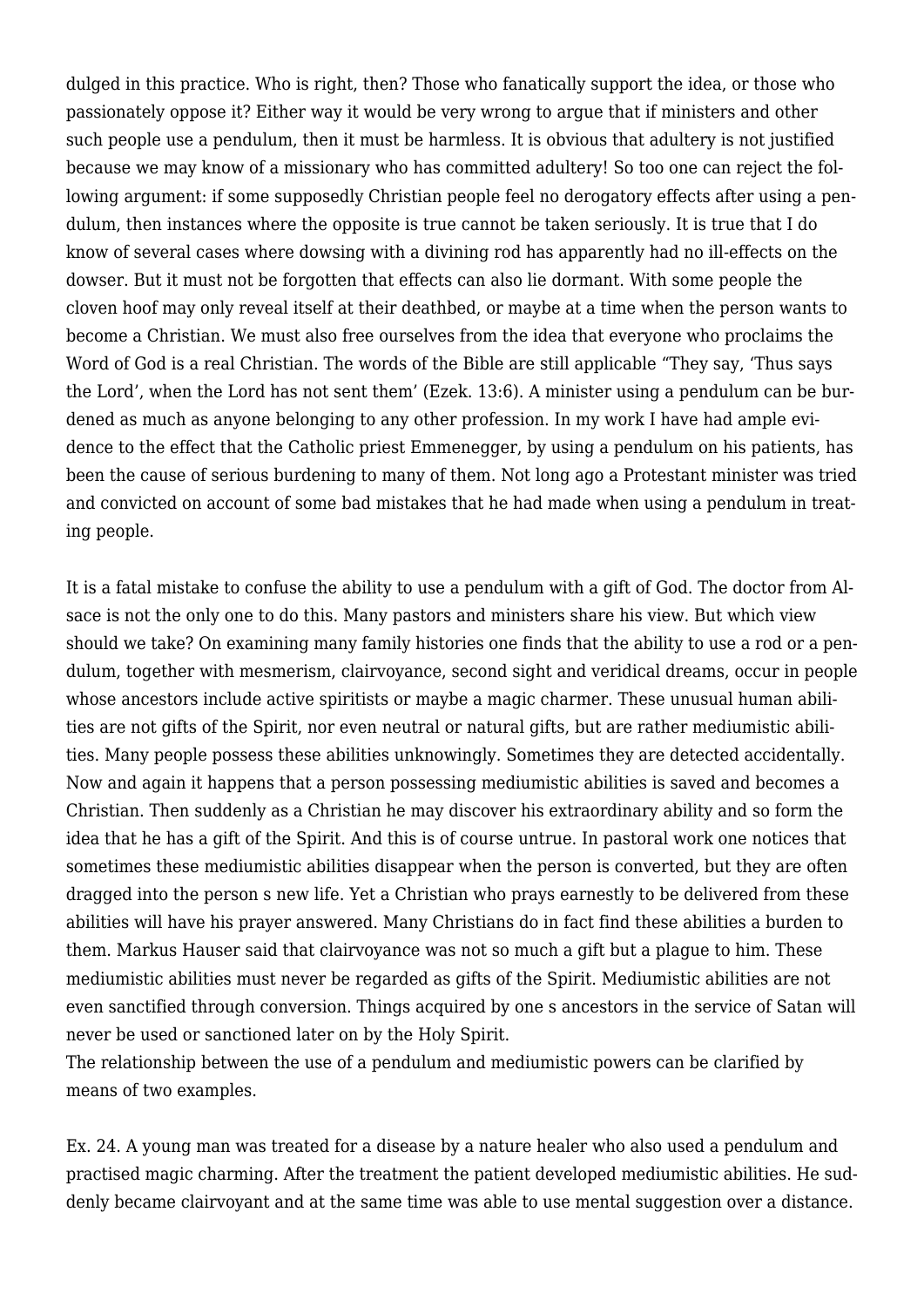Ex. 25. After the war a woman gave a photograph of her missing husband to a pendulum practitioner to discover where he was. She afterwards experienced symptoms of clairvoyance. She had somnambulistic experiences, and found that she could as it were send her soul out over great distances. In this plight she sought the help of a minister, and having repented and surrendered her life to Christ the mediumistic abilities disappeared.

There are also both conscious and unconscious transferences of mediumistic abilities. Through the treatment of a highly mediumistic occultist, the patient can easily become mediumistic himself. We have here the demonic counterpart to the laying on of hands of the disciples in the Acts of the Apostles. Through the apostle's laying on of hands some Christians received the gift of the Holy Spirit (Acts 8:17, 19:6). There is also a conscious form of transference connected with dowsers and pendulum practitioners. In counselling, many people have said that they received their sensitivity to use a divining rod, when a strong dowser had held their hands while searching for water. The rod had suddenly reacted and this mediumistic ability had remained with them afterwards. The following examples, better than any amount of theoretical explanation, will give us an insight into the important difference between mediumistic abilities and the spiritual powers referred to in the Bible.

Ex. 26. A woman who had an organic disease went to be examined by a pendulum practitioner. A diagnosis was made and the medical treatment was prescribed through the use of a pendulum. The woman, who had a Christian outlook and attitude, afterwards felt as though she was being approached by unearthly forces. These strange assaults lasted for a few months. During this time she sought the help of a Christian minister because of the strange inner fear that gripped her.

Ex. 27. Since childhood a girl had had the gift of second sight. She often saw apparitions. She was also antagonistic towards religious matters. However, during a mission she accepted Christ as her Saviour. From that time on her resistance to the things of God was gone. But one day she fell ill and unknowingly went to a pendulum practitioner. Immediately her psychic disturbances and her resistance to the Bible and prayer returned.

This example underlines the following facts. It has been said earlier that the gift of second sight is one of the subsequent effects of the occult activities of one's ancestors. Another common symptom of this is a resistance to things concerning religion. The girl in Ex. 27 had both these symptoms. When she turned to Christ the mediumistic subjection departed. After the pendulum treatment they both reappeared. Here the mediumistic character of the pendulum practice becomes apparent. This characteristic resistance which accompanies other symptoms will be seen more clearly through some further examples.

Ex. 28. During an illness a woman sought the help of a well-known pendulum practitioner. She thought nothing of doing this, as she had previously heard nothing against such a practice. However, she became restless in the waiting room of the practitioner and this unrest increased during the treatment itself. She took the medicines which had been prescribed by the pendulum but the degree of her psychic disturbances only intensified. She found it impossible to pray and developed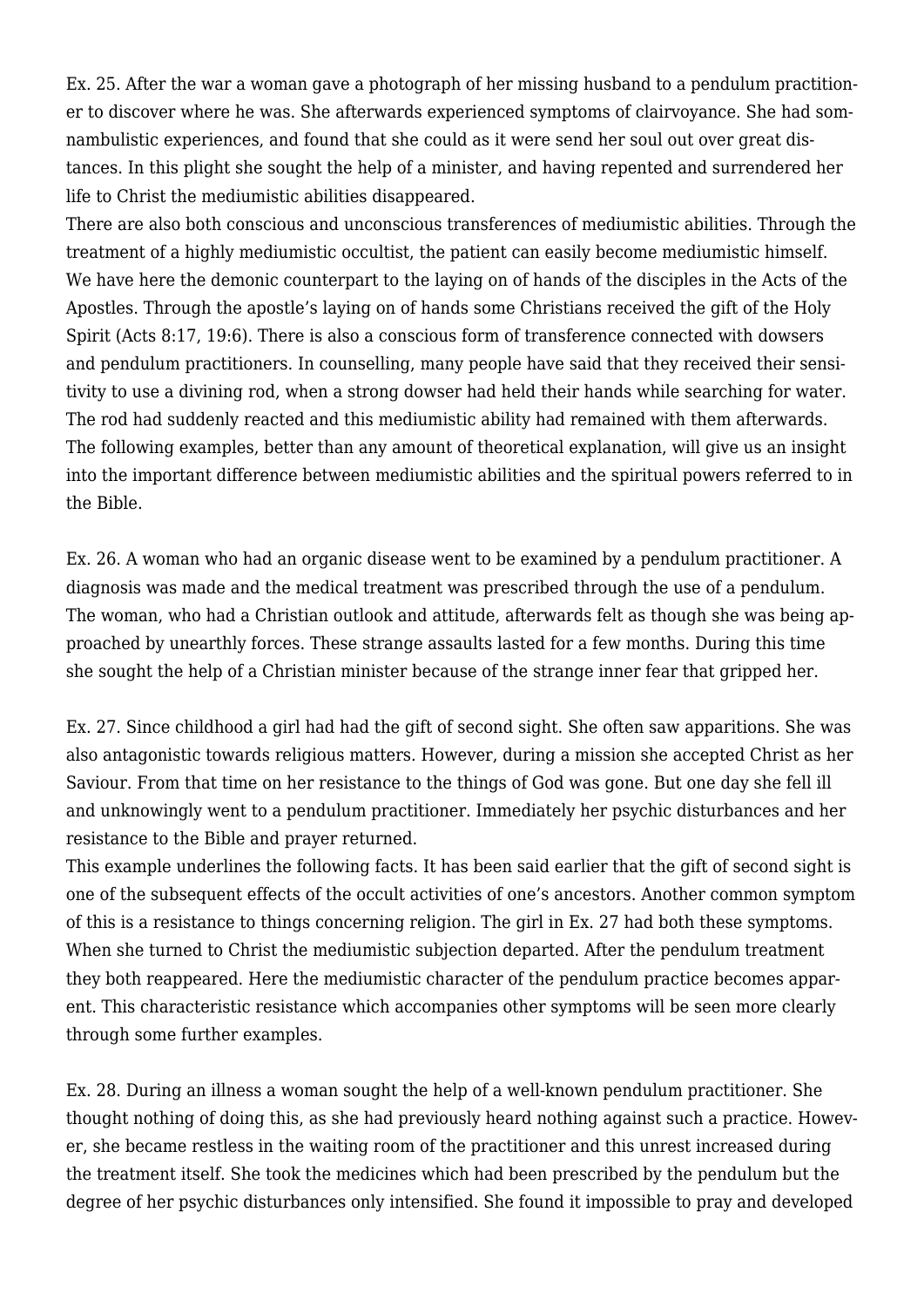an aversion to the Bible and to the things of her faith. It was then on her own initiative that she threw away the medicines. Only after this did she come to seek my advice as a minister, and to ask me what I thought about the use of a pendulum in diagnosing diseases and in prescribing medicines.

Ex. 29. A pendulum practitioner came to me. He admitted quite openly that his practice was a strain on him and consumed his nervous energy. He specialized in determining the constituency of foods by means of a pendulum. White sugar he said would affect him negatively, while brown sugar would do so positively. Over the years, however, he had observed psychic changes in himself. He had suffered a loss of energy and a loss in his ability to make decisions. Added to this he had become hypersensitive, and had developed a nervous twitching and a sensitivity to southerly winds and to water. When he tried to read the Bible, he had a feeling of disgust and a great aversion towards it. Crucifixes were also violently repugnant to him. All this he observed in himself, and realizing that these psycho-religious disturbances were connected with his pendulum practice, he sought pastoral help and found himself ready to surrender his life to Christ. These two examples show that both the woman and the pendulum practitioner became aware of the derogatory effects through their own sound judgement and insight. In both cases they came to reject the use of a pendulum before ever receiving any such advice from a Christian minister. The antagonism that exists between mediumistic pendulum practices and the spiritual power of prayer is revealed in the next three examples.

Ex. 30. A well-known dowser was asked one day by a professor of medicine, to walk through the various buildings of the clinic with a divining rod and to note its reactions. The reason for the professor's request was the fact that in one of the buildings belonging to the clinic an exceptionally high rate of deaths occurred. When a seriously ill patient was moved into this building their condition usually worsened. However, the professor did not tell this to the dowser. He wanted to have an unbiased report. The dowser went through the different buildings and actually established that there were stronger impulses in the 'house of death'. The professor, who in fact was very sceptical about the result, nevertheless had some screening put up to counteract the so-called impulses. The result was puzzling. The number of deaths there immediately declined. So as to avoid gossip, the professor is usually silent about this experience.

The dowser in question is not only able to use a divining rod, but is also a clairvoyant. He can for example state where the members of his family are at any time. He is also consulted by insurance companies and real estate agents to determine the condition of building plots. In the course of his activities this dowser and clairvoyant confessed that he was unable to pray. An inner force prevented him from doing so.

Ex. 31. A Christian wanted to discover if there was a spring in his large garden. A dowser had reactions in two places but no water was found on digging there. The dowser was surprised and said, "This has never happened to me before." The Christian man in reply said that he had prayed about the matter beforehand, since he had not been sure whether he as a Christian should have called a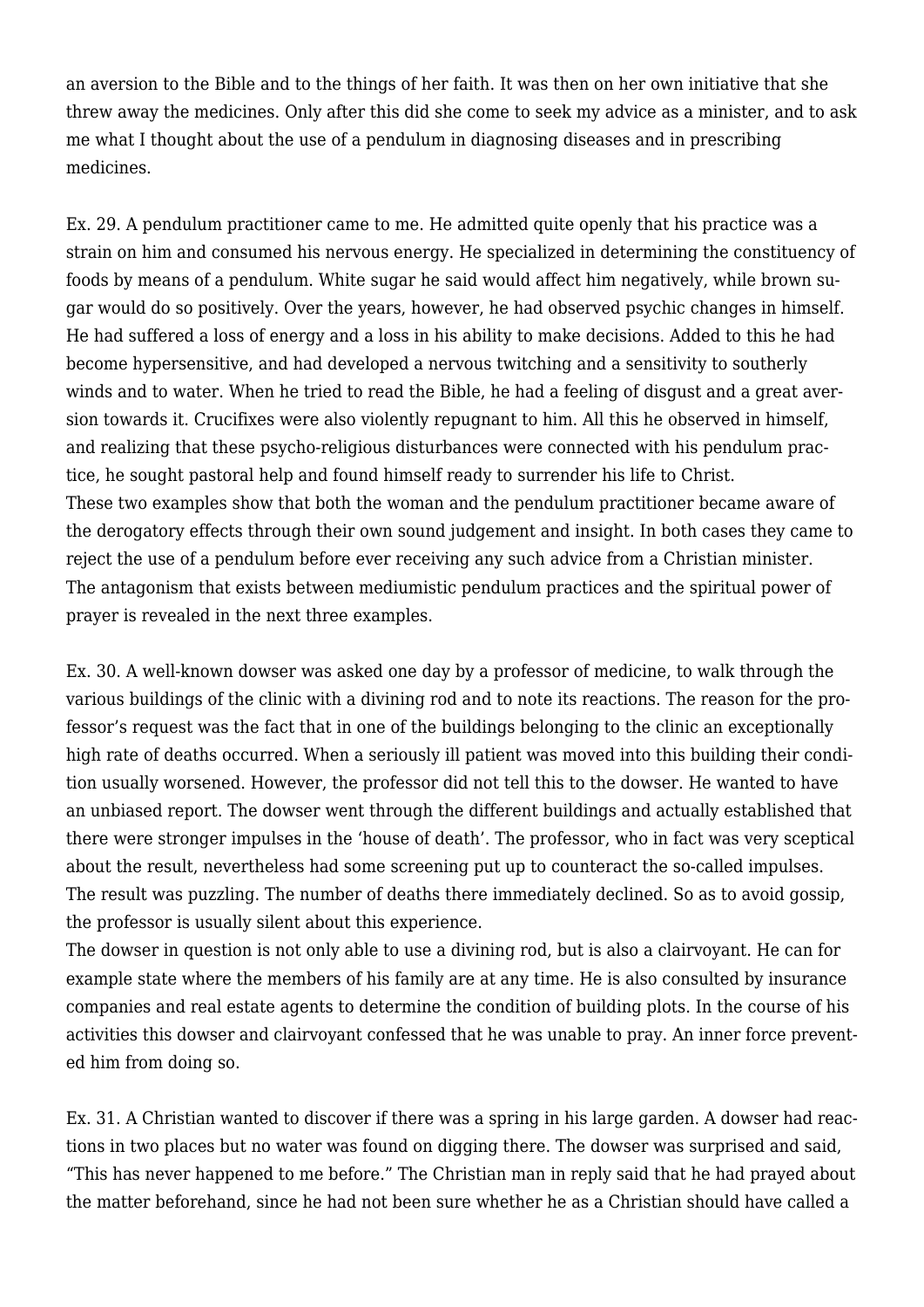dowser in to help or not. "Well, that's why," replied the dowser, "Of course it wouldn't work."

Ex. 32. One pendulum practitioner casts spells over warts, corns, goitres, aid eczemas etc. Added to this he experiments in the field of death magic. He also asserts that he can either make people sick or heal them. A Christian woman, who knew nothing of his magical powers, thinking that he was only a nature healer, went to him for treatment. In the waiting room she prayed silently. Suddenly he addressed her and said, "You can go home. I can't help you." In spite of this, the woman began to have attacks of depression and thoughts of suicide. Her husband, who had no clear relationship with Christ, was treated magically by this same pendulum practitioner. The children born of their marriage since this treatment have all been affected and burdened. It is also worth noting that a doctor nearby sends some of his patients to this pendulum practitioner.

These three examples indicate that dowsing can paralyse a man's desire to pray, while on the other hand the prayer of a believing Christian can paralyse dowsing. The woman praying in the waiting room prevented the magic pendulum practitioner from working. The power of the Holy Spirit and mediumistic abilities are mutually exclusive.

Finally we will mention the definite effects of using a pendulum. We will be dealing not so much with the effects on one's Christian life but rather with authentic medical disturbances.

Ex. 33. A young man, being out of work, had a pendulum practitioner find jobs for him by using a pendulum over the 'Vacant Jobs' column of a newspaper. In this way he had the offer of five jobs in one day. But although he got a job immediately, after a few days he had to give it up again because he became emotionally disturbed. He then spent some months in a mental hospital. When his health improved he turned to some monks for advice. Again he was told to seek the help of a pendulum practitioner. Finally he sought the counsel of a magic charmer. The result was that a few days later he had attacks of temporary insanity and was again taken to the mental hospital.

Ex. 34. A young man with bronchial asthma was being treated by a pendulum practitioner. Both the diagnosis and the required medicine were determined by the use of a pendulum. Besides working with a pendulum the man was also a magic charmer, aid he used the following charm on the young patient: "Blood turn to water, water turn to pus, pus come out." He then put bandages on several parts of the patient's body, after having covered the bandages with salves. A few days later some pus actually formed under the bandages. The pus drained out but the bronchial asthma was not healed. Yet from that time the young man began to have nervous and mental disturbances. He felt that his memory was failing, and he could no longer concentrate on his studies since he felt numbness in his head. These disturbances caused him to seek the advice of a Christian minister.

Ex. 35. A Protestant minister used a pendulum to find water and ore. He could also diagnose diseases and establish the character of medicines with the pendulum. A Swiss university professor tested his ability. With his medical assistants and students present, he introduced twenty patients to the pendulum practitioner. With the help of the pendulum the man made a correct diagnosis on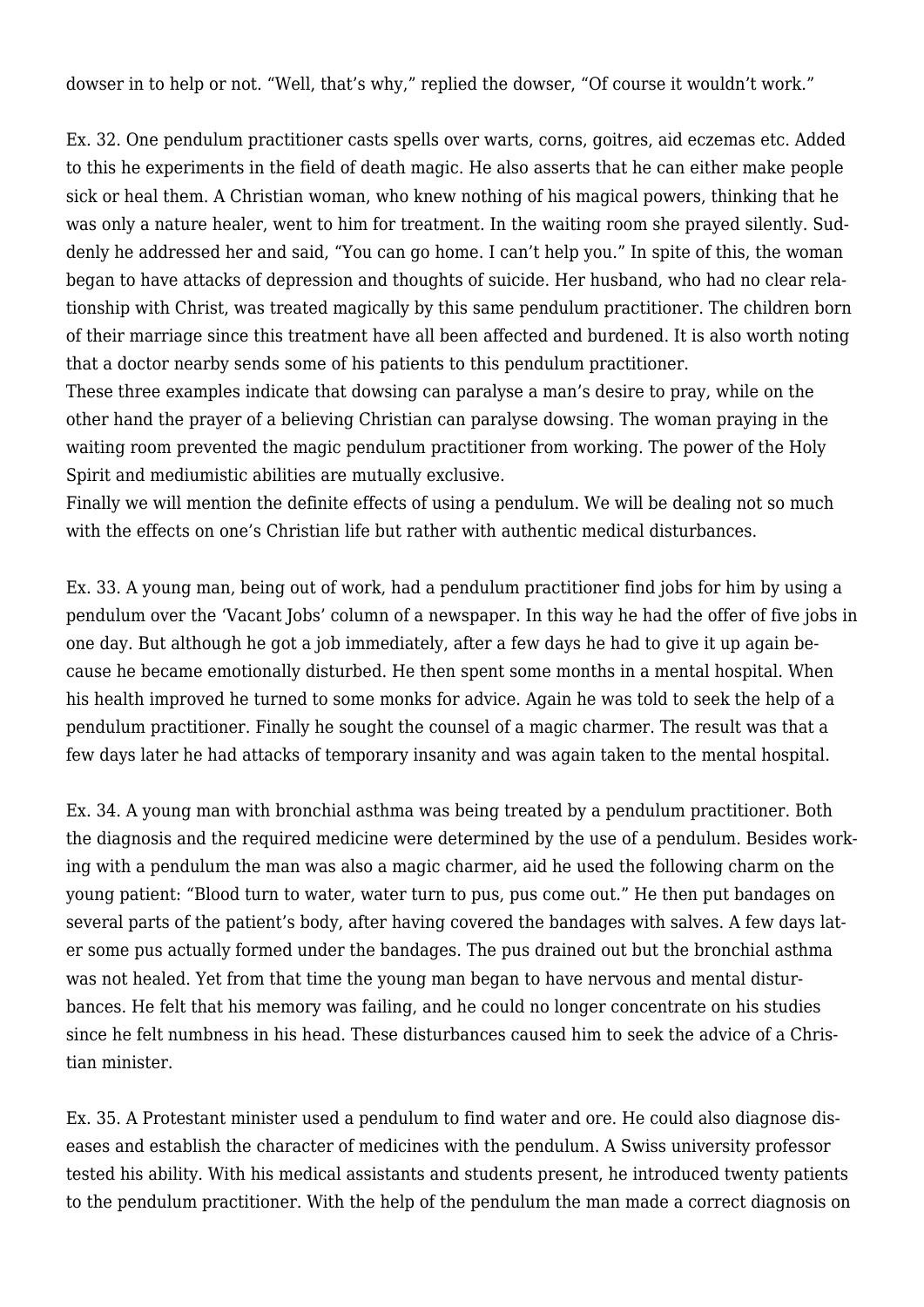all 20 patients. This minister was also not immune to the effects of his practice. His wife had a fatal accident. All his children died unnatural deaths. He himself has now been in an asylum for a number of years.

Ex. 36. A minister in Germany used a pendulum in dealing with diseases and medicines. He also practised healing at a distance. Sick people would send him their photographs and he would hold the pendulum over them to End out the medicine that should be prescribed. A believing Christian woman sent him her photograph for the same purpose. Her illness was diagnosed and the necessary medicine determined. However, later on she became insane and was taken to an asylum. Members of her family reported this to the church authorities and the minister was later brought to court.

These four examples reveal a fact that can be verified by hundreds of similar cases. Pendulum therapy can indeed accomplish a certain relief and healing in the organic field. This organic relief, however, must be paid for by disturbances appearing in the psychic field. Even the minister who was an active pendulum practitioner was not immune. The degree of psychic disorder differs only in this, that the active pendulum practitioner experiences more complicated sicknesses as a result of his mediumistic activity, than the people who are treated. In many cases the occult character of the pendulum practice is revealed by the fact that the pendulum practitioner often indulges in other occult activities. This may include for example magic charming, spiritism, clairvoyance, or mesmerism etc. The company is worthy of note. Birds of a feather flock together!

### (V) Mirror Mantic or Crystal Gazing

There are in existence occult text books on the subject of mirror mantic and mirror magic. The mirror magician with the help of a magic mirror may attempt to heal or to persecute through magic, to treat people at a distance or to use love and defence magic, and so on. Mirror mantic is often directed at discovering things unknown to the inquirer, in uncovering crimes or diagnosing difficult diseases, and it can embrace any physical event which happens in the world. Mirrors are not the only occult tools used in this field, but crystal balls, rods crystal and other reflecting objects all play a part. Some even use water as a reflecting surface.

Historically, mirror mantic or crystal gazing can be traced back over hundreds of years. Even the fairy tale with the mirror on the wall contains this theme. Mirror gazing also has a place in mysticism. Jacob Boehme is supposed to have received his best thoughts while meditating over a glass ball, one like those once used by shoemakers to concentrate the light on their work. From the psychological point of view, crystal gazing may aid auto-suggestion or auto-hypnosis, and may help to arouse certain subconscious processes. The indication is that this form of fortune-telling sets into motion forces that are mainly subconscious. Since these subconscious forces are far removed from conscious control, they can easily give entrance to powers outside ourselves. Paul does not say in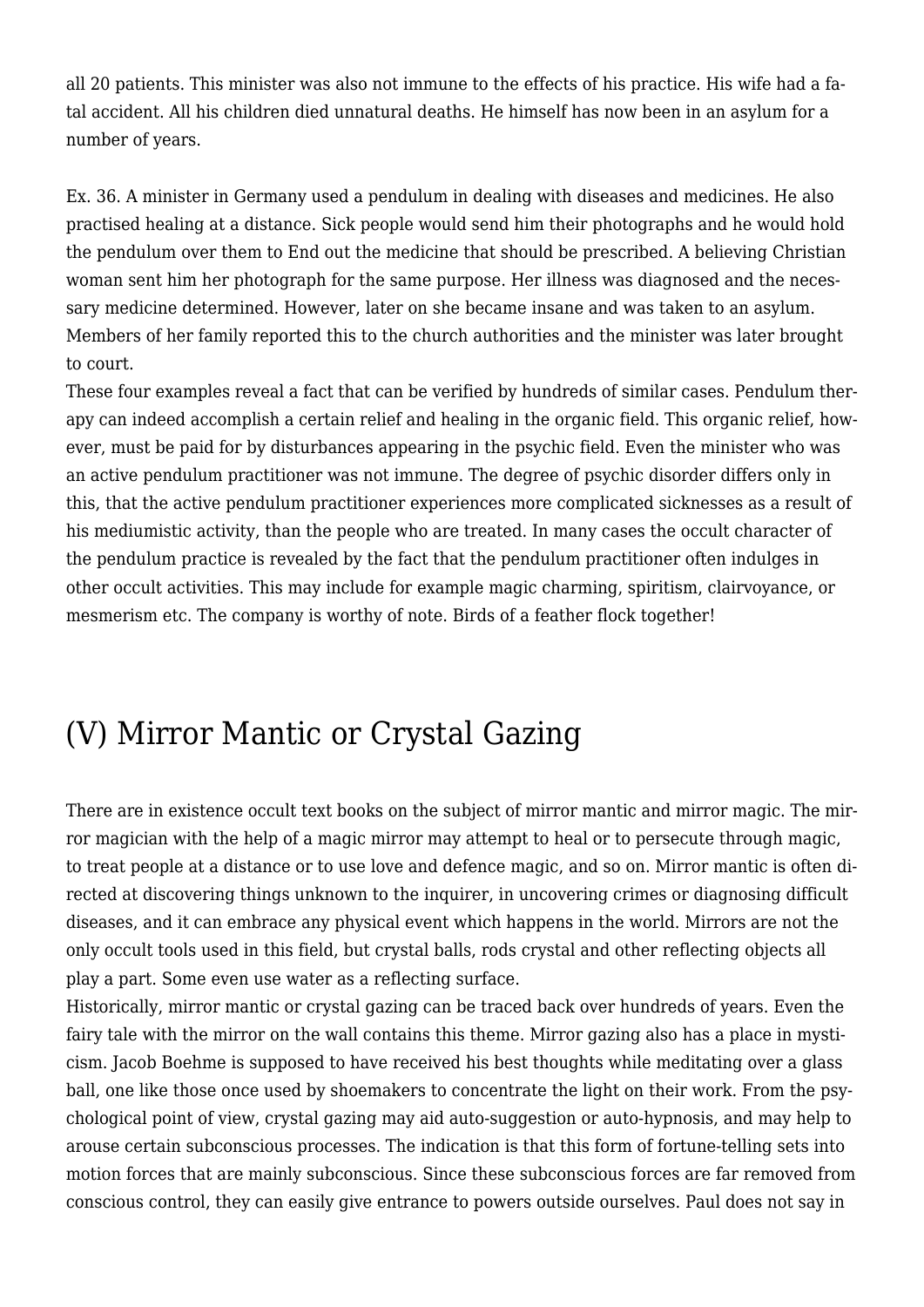vain that we wrestle not against flesh and blood, but against the evil spirits of the air (Eph. 6,12). A few examples will again serve as an introduction to this form of fortune-telling.

Ex. 37 A farm owner had a large number of sheep. One day several of the sheep disappeared and no trace could be found of them. The farm boy ran to a crystal gazer who was said to be able to solve and to clear up any problem he was faced with. He asked for his advice. The man went into his small room and stayed there for some time. Finally he reappeared and said, "Go to the first road from the farm, turn right and climb straight up the hill. On the top there is a large rock. The sheep are there." The boy followed this advice and found the sheep.

Ex. 38. A farmer went to a crystal gazer complaining that his cow had been stolen the previous night. Could he say where the cow now was? The fortune-teller went into his room and concentrated on his mirror. In the end he came out and stated, "Your cow is on Holzerjoerg's farm. She is in fact in the barn behind a number of bales of straw. Take three or four people there together with a policeman. Some of you go into the house and the others go straight to the barn." The man followed this advice and recovered his cow.

Ex. 39. One night the garage containing the car of a non-Christian was burned down. The man assumed it to be arson and he notified the police. The police investigation was unsuccessful. To identify the fire raiser, he then went to someone who practised mirror divination. The clairvoyant retreated into a room for about twenty minutes. When he came out of the semi-darkened room, he held his magic mirror out to the man and said, "This is the person who did it." The man was startled as he recognized his former schoolmate in the mirror. He exclaimed, "It's impossible. We are on very good terms." "The mirror does not lie", said the clairvoyant. As the man left, the clairvoyant added quite casually, "Something else. You will die soon!" The bewildered man then went to see his schoolmate, and confronting him asked, "Did you have anything to do with the burning of my garage?" The schoolmate became quite confused and then admitted his guilt. In reply to questions of motive, he confessed that he was very jealous about his former school-friend's success, since he himself had always suffered setbacks in his own profession. The fire raiser begged his victim to keep quiet about it. He offered to replace the garage and car, which he soon did. About four weeks later in the middle of the night the garage owner screamed terribly. His wife woke up and turned on the light. She saw her husband writhing in terrible convulsions. She sent for a doctor immediately, and her husband was transferred to the university clinic. There he remained unconscious and had to be fed intravenously for ten days. During this time a church group interceded for him daily. The patient finally regained consciousness and was able to speak about what he had experienced in the previous ten days. When he had originally cried out in the night, he had seen in a dream or half-dream some horrible devilish figures approaching him which had pulled him along on a descent into hell. In the course of this fearful experience all the guilt of his past life had appeared before his eyes. He had also recognized the minute details of the fire, and the session with the clairvoyant had also come to his mind again. The black figures that had dragged him into the dark abyss had explained to him that the measure of his sins was full, and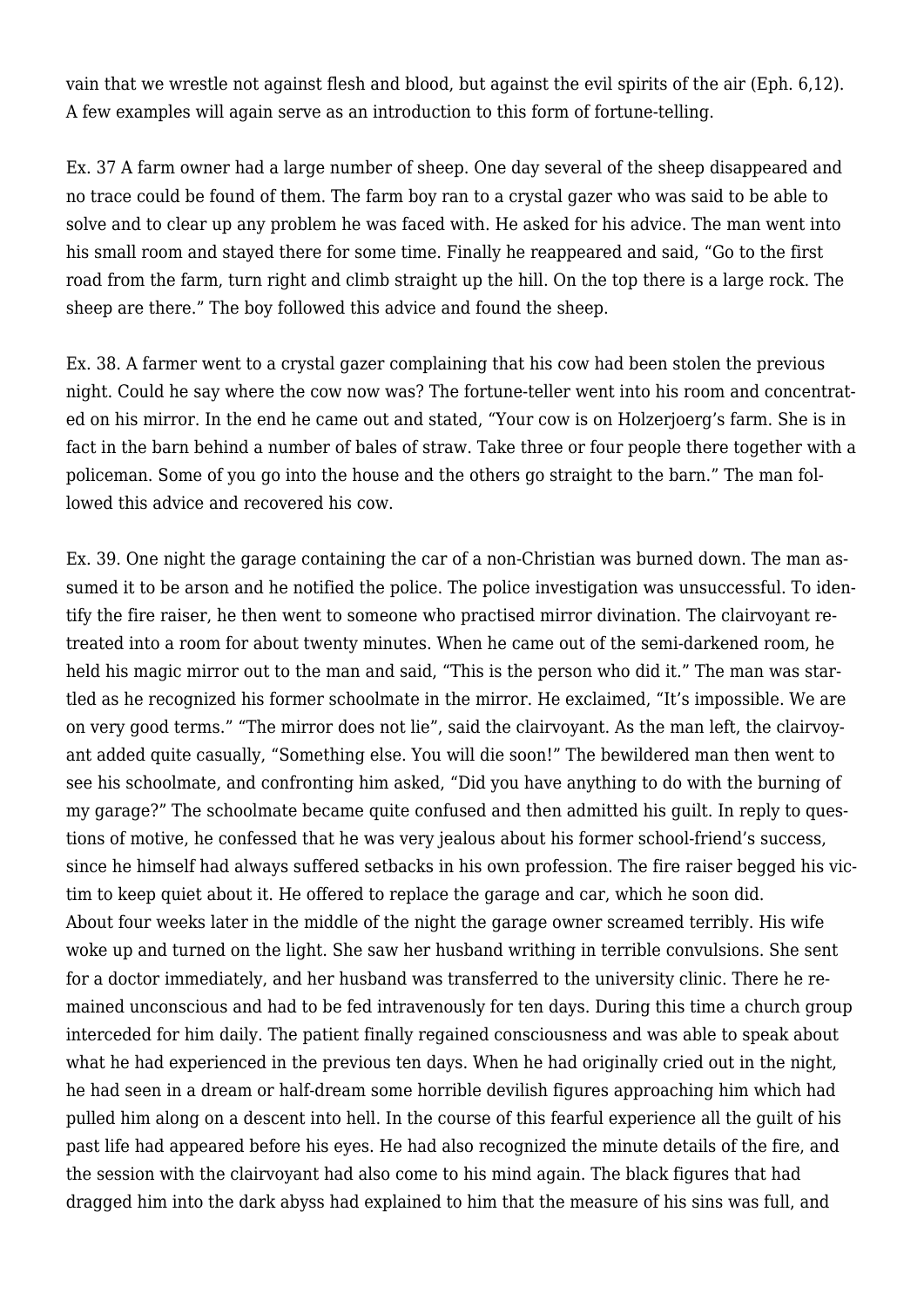that he now had to be crucified for them. He had then experienced a terrible and painful crucifixion. After horrid a mistreatment and seemingly unending torment, these black figures had disappeared again. It had then grown lighter, aid then he had regained consciousness. Later he learnt from the doctor that he had been unconscious for ten days. The man completely changed after this experience. Previously he had wanted little to do with things concerning the Bible, but now he began to attend the services and Bible studies of the local church. He became very active, and used to fill his car with neighbours every Sunday to take them to the church.

In spite of all the confused and doubtful statements that do come from many mirror fortune-tellers, these three examples show that some of them can get genuine information from their mirrors. In the first two cases I was not able to follow up the effects. The third example, however, reveals them clearly. I assume though, that the man fell victim to an unconscious suggestion when the fortune-teller casually stated that he would soon die. He was obviously greatly disturbed to hear that his schoolmate had caused the fire. His thoughts were centered on his friend and the ignominious story. At that moment his consciousness was diverted and his subconscious mind was open. It was a good moment for the fortune-teller to make his suggestion, which would then have penetrated the subconscious. The resulting sickness was not true prevision. It would be, to use the terminology of Zucker, not so much a mystical or foreseeing act of fortune-telling, as a magical and inducive fortune-telling act. Such examples are sufficient to warn Christians to avoid all forms of fortune-telling.

## (VI) Psychometry

The word psychometry means 'to measure the mind or the soul'. This definition was originally used by the American, Professor Buchanan. It is extremely difficult to describe the essence of psychometry. A few examples may best introduce the subject to us.

Ex. 40. A young man who came to me in my pastoral work, had the strange ability of being able to discover someone's identity and character with the help of some object belonging to the person. I will cite one example of this. One day his family doctor gave him a few lines of handwriting in order to test him. The doctor did not say whose writing it was, yet the boy concentrated on the lines and then stated exactly who the writer was, giving her address, her family background, her diseases and other things. The doctor was able to verify the truth of these statements. One might ask in this example whether it was not simply telepathy. Maybe this young clairvoyant got his information from the doctor rather than from the handwriting. At best this argument can only be partly correct, for the boy reported things of which the doctor had no knowledge, but which were later discovered to be correct.

Ex. 41. During a mission in Switzerland I met a clairvoyant in my counselling who used psychomet-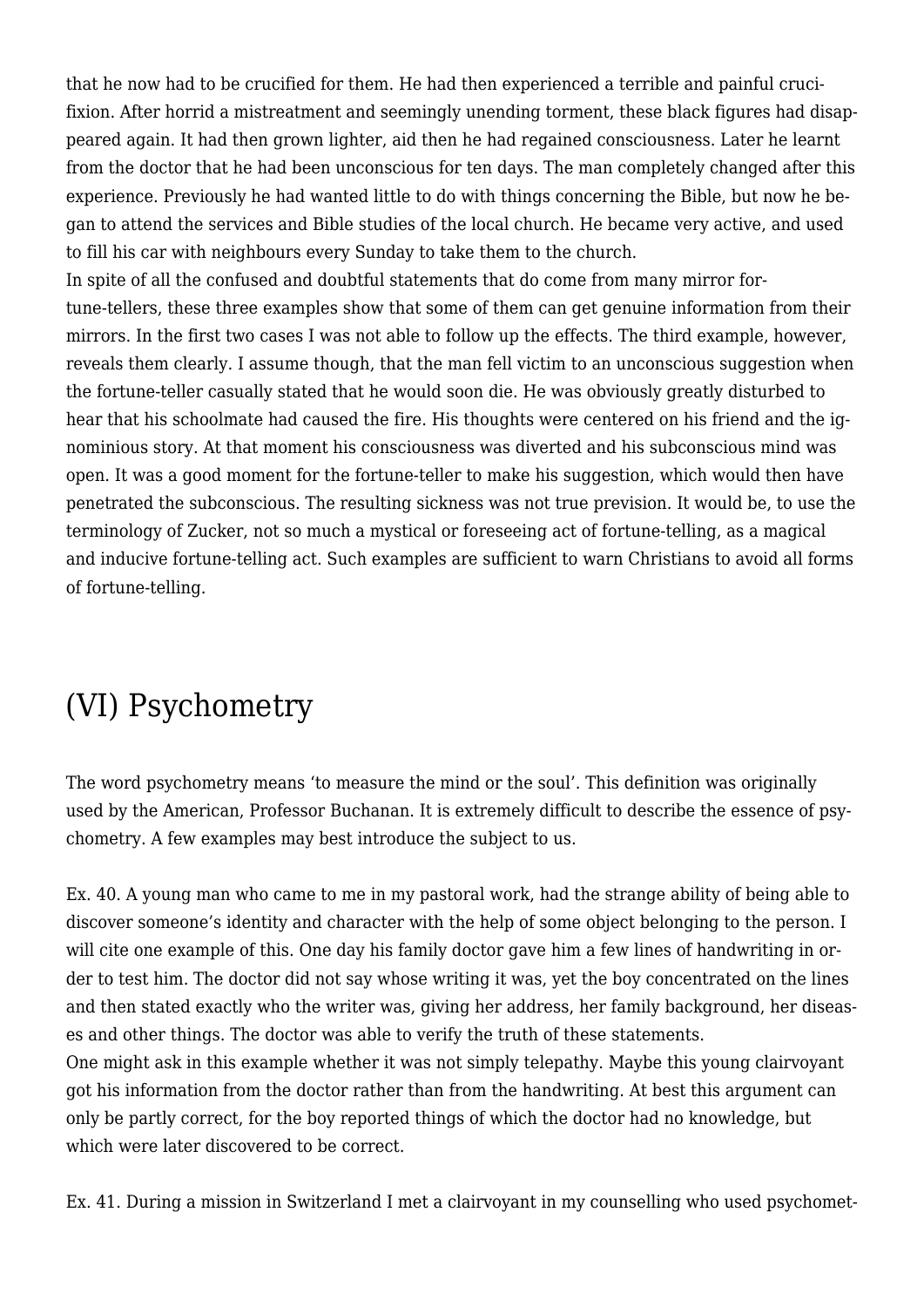ric powers, and who could make statements that were 100% accurate. If one were to place before him an object belonging to a patient who was unknown to him, for example a handkerchief, then he was able to identify the disease of that person. A professor in Zurich tested his ability and confirmed that his statements were reliable.

This clairvoyant could do other stunts using his psychometric ability. In much the same way he could state from what diseases people had died. Ex. 18 records another case of psychometry. The difficult question is how these psychometric powers of clairvoyance come about. Some parapsychologists, for example Richet, Geley, Osty, Price, Gumppenberg, Gatterer, believe that clothing and in fact any object used daily by a person will become impregnated by them in some way or other. The psychometric clairvoyant is supposed to have the ability to grasp and interpret these mental-psychic impressions. This explanation is very questionable when one considers that the psychometric clairvoyant is not only able to uncover the past, but also the future of the person concerned. Here we find ourselves without doubt in the field of mediumistic fortune-telling. This deduction is confirmed when one examines the fate of such psychometrists. In my work I have had the opportunity to examine many psychometric practices. For instance, the clairvoyant in Ex. 40 wanted to come to Christ. Immediately, a state of pronounced resistance developed. Resistance to spiritual things became so strong that when trying to pray his concentration vanished entirely. Afterwards however, his mind was completely clear again. It was not even possible for him to recite a prayer, although he was an intelligent man and wanted to pray. No encouragement from the Word of God was able to penetrate this barrier. During prayer he had spells of fainting. Later I discovered that this psychometrist had also used the dangerous magic book, the 6th and 7th Book of Moses. This would again point to the mediumistic character of psychometry, i. e. its being found in the company of black magic.

There are yet other forms of fortune-telling that could be discussed, as for instance that which is based on the excursion of the psyche or soul. We could also include ere the many questions which arise in the area of Christian Science, Theosophy and Anthroposophy. In *Christian Counselling and Occultism* some twenty forms of fortune-telling are enumerated. The technique of fortune-telling often changes, but the spirit and the force behind it remains the same.

#### (VII) The Position of the Bible

The Scriptures are unanimous in their judgement and rejection of fortune-telling. At no period in the history of the children of Israel were fortune-tellers recognized. From the earliest history to the time of Christ and on into the time of the apostles, fortune-telling in all its forms was rejected. The following passages bear witness to this:

"If a person turns to mediums and wizards (astrologers), playing the harlot after them, I will set my face against that person, and will cut him off from among his people." Lev. 20:6.

"A man or a woman who is a medium or a wizard shall be put to death; they shall be stoned with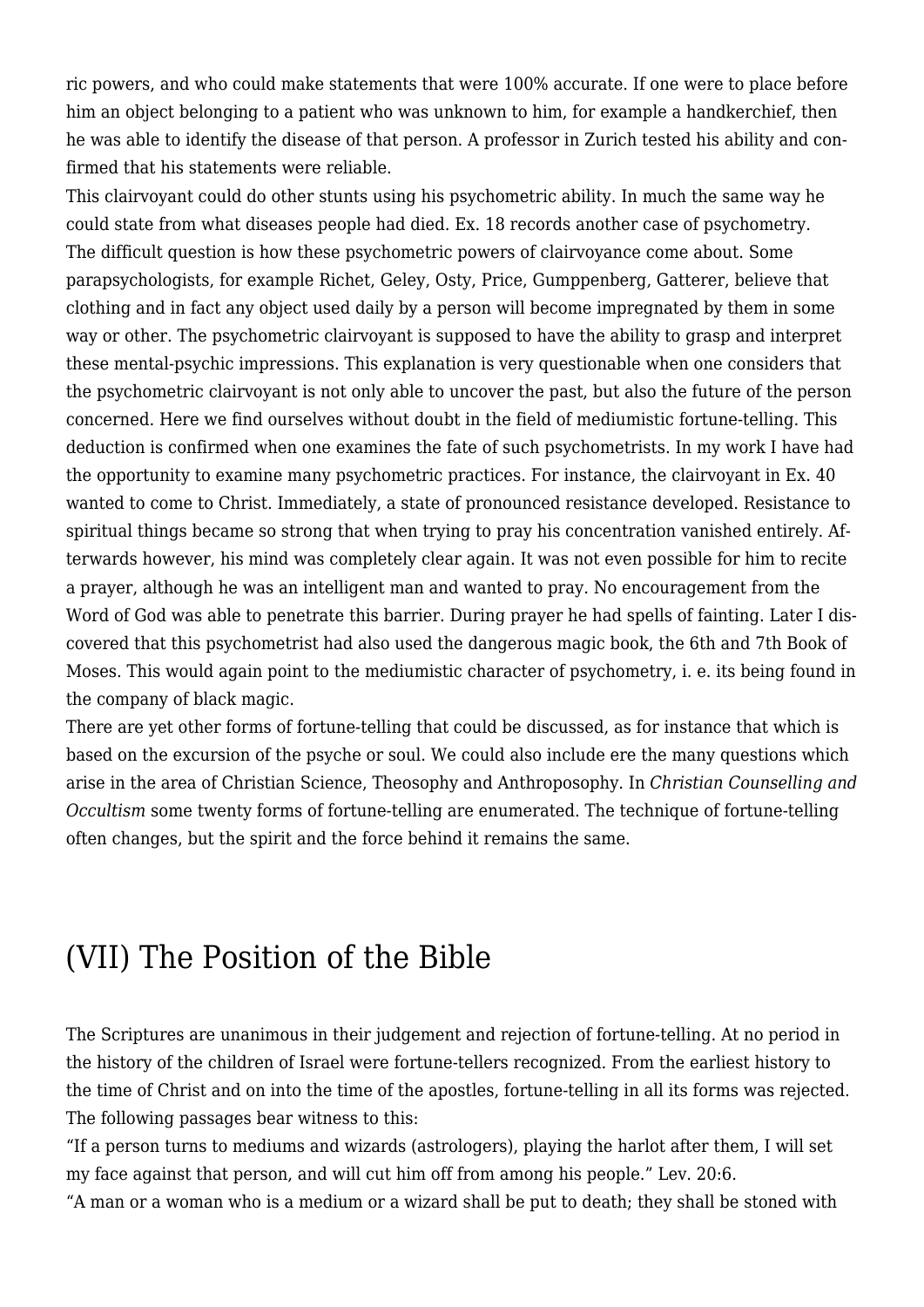stones, and their blood shall be upon them." Lev. 20:27.

"There shall not be found among you any one who practises divination, a soothsayer, or an augur, or a sorcerer, or a charmer, or a wizard, or a necromancer. For whoever does these things is an abomination to the Lord." Deut. 18:10-12.

This is part of the Law as given to Moses, but the same rule remained valid as we read further in the time of the kings and the prophets:

"So Saul died for his unfaithfulness in that he did not keep the command of the Lord, and also consulted a medium, seeking guidance, and did not seek guidance from the Lord." 1 Chron. 10:13. "Do not let your diviners who are among you deceive you, and do not listen to the dreams which they dream, for it is a lie which they are prophesying to you in my name; I did not send them, says the Lord." Jer. 29:8-9

The same condemnation is found in other passages: 1 Sam. 28:6-21; Is. 8:19; 44:25; Ez. 21:21; Mic. 3:6-7, Jer. 29:8. We have already discussed the passage in Acts 16:16-18, but in Rev. 21:8 we read, "But as For the cowardly, the faithless, the polluted, as for murderers, fornicators, sorcerers, idolaters and all liars, their lot shall be in the lake that burns with fire and brimstone, which is the second death."

We maintain that in all these passages fortune-telling in both its scientific and its primitive forms stands under the judgement of God. God has given them up! This basically is the reason why so much damage is caused to the bodies and minds of those who come into contact with the many forms of fortune-telling. We will just briefly summarize these effects, although it must be pointed out that the list only represents a frequency pattern, and it cannot be assumed that these effects are always the result of occult practices. Nevertheless people infected or burdened by fortune-telling and occult phenomena very frequently suffer in the following ways:

The characters of such people reveal abnormal passions, instability, violent tempers, addiction to alcohol, nicotine and sexual vices, selfishness, gossiping, egotism, cursing etc.

Their religious lives reveal on the one hand an antagonism towards religion, callousness, scepticism, a vicious critical attitude and an inability to pray or read the Bible a if they are an atheistic type of person, while on the other hand the pious type reveals a self-righteousness, a spiritual pride, phariseeism, hypocrisy and an insensitivity to the workings of the Holy Spirit.

Medically speaking the families of those involved in fortune-telling reveal in a remarkable way such things as nervous disturbances, psychopathic and hysteric symptoms, cases of St.Vitus'- dance, symptoms of paralysis, epileptics, freaks, deaf-mutes, cases of mediumistic psychoses, and a general tendency towards emotional and mental illnesses etc.

Finally to prevent any fundamental misunderstanding, it must be pointed out that the concepts of fortune-telling and prophecy are not to be confused. God is the source of all true prophecy, while the devil is the source of fortune-telling. Prophecy is inspired by the Holy Spirit but fortune-telling is of demonic inspiration. The girl with the spirit of divination at Philippi was possessed of an evil spirit. The prophet Agabus in Acts 21 was moved by the Holy Spirit. There must be an absolutely clear distinction in our minds between these two concepts.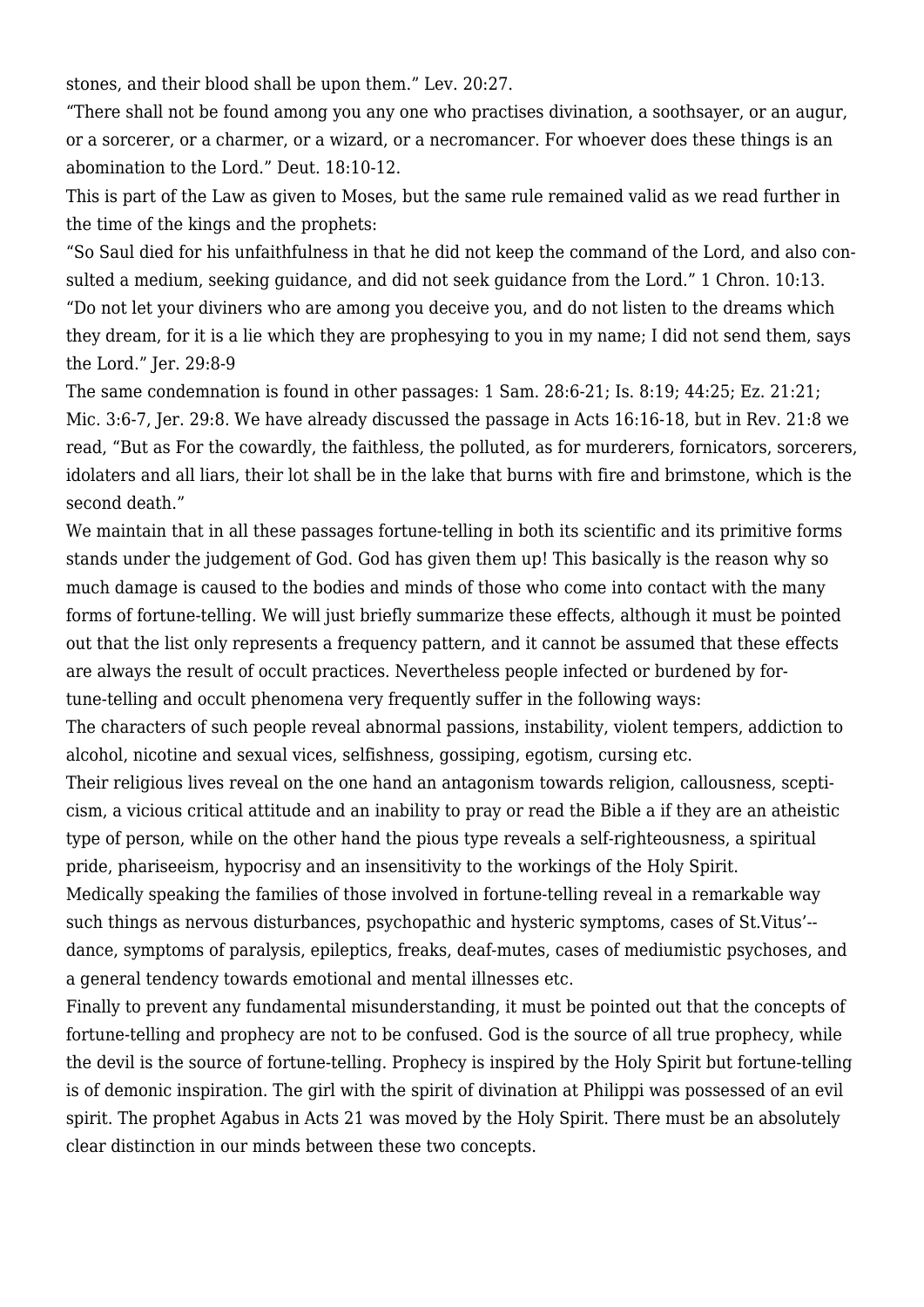## (VIII) Deliverance

It is possible to be delivered from the influence and the effects of fortune-telling. The apostle Paul's meeting with the girl at Philippi led to her complete and immediate liberation. At the name of Jesus the spirits of darkness are powerless. Christ's victory on the cross at Golgotha reminds us that all the powers of darkness and hell have been broken. The treatment of people affected by fortune-telling is thus not primarily a problem for the psychiatrist, who is only qualified for purely medical matters, but is rather the concern of the Christian counsellor. Basically deliverance is only possible through Jesus Christ. Hence people who are oppressed by fortune-telling must first come to Christ. Leading up to this, one finds that a complete confession of sin is indispensable. Confession in the Bible is a voluntary act. Protestant Christians reject any coercion in this matter. Yet in my ministry I have not found one instance of a person suffering from occult subjection being delivered without the help of confession.

By way of encouragement I will give some examples where deliverance was possible. However, the question is dealt with more fully in my book *Heilung und Befreiung (Occult Bondage and Deliverance),* and also in the last fifty pages of *Christían Counselling and Occultism.* We will also return to this subject in the concluding pages of this book.

Ex. 42. A girl from a Christian family worked in a large factory. In her department there was a woman who laid cards for all the girls employed there. The Christian girl hesitated for a long time before joining in with the other girls. Since childhood her mother had warned her against it. Finally, however, her curiosity won and she went to see the woman. The cards were shuffled and dealt out on the table. Suddenly the woman exclaimed abruptly to the girl, "I can't lay cards for you."

Ex. 43. A young woman was being treated magically for an organic disease. The unqualified doctor used a pendulum to determine which medicine to prescribe. One day this magician told her that within a few years she would be paralysed. In fact after a year or so the woman actually developed symptoms of paralysis on the right side of her body. Her arm and part of her leg became insensitive and immovable. At the same time she found it impossible to pray or to read her Bible, and a strange fear took hold of her. After a complete confession, however, I prayed over the woman according to James 5:14. The paralysis disappeared from that moment.

Ex. 44. A woman often visited a fortune-teller and she was also in the habit of consulting a pendulum practitioner. Since she had begun doing this it was as if her house had become haunted. She heard scratching and knocking, and saw shadowy ghostly figures. These experiences were a cause of fear to her and so she sought the advice and help of a minister who was able to lead her to Christ. On becoming a Christian the haunting ceased.

These three examples show the power of faith in Christ. The girl from the Christian family was surrounded by the prayers of her relatives. One experiences quite often that people for whom many others are praying are protected when danger threatens them. The magic power of the occult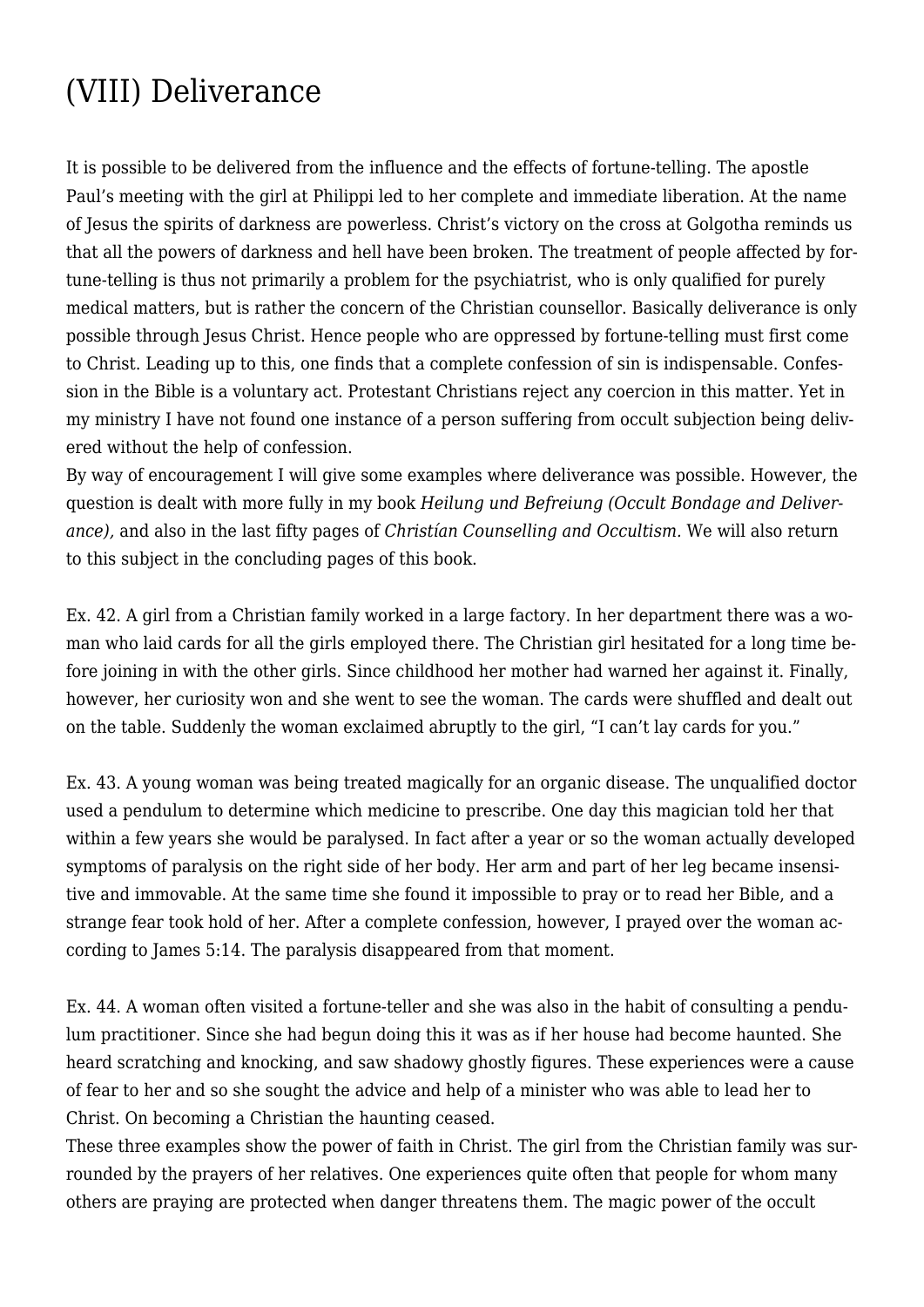worker was paralysed in her case. The second example again reveals the suggestive power of fortunetelling. In turning to Christ this woman was delivered from a suggestive spell. In the third example it is not absolutely certain whether the woman actually had authentic, objective ghost experiences. It may have been an hallucination. Either way, though, through her new-found faith in Christ she was freed from these experiences. The next two examples of deliverance concern the two most powerful pendulum practitioners that I have ever met.

Ex. 45. A doctor discovered that he had the ability to use a pendulum. He began a series of experiments that lasted over a period of about a week. When a new patient entered his consulting room, he would first offer him a chair, and then he would go into an adjoining room and use a pendulum over the letters of the alphabet to find out the patient's Christian names, surname and complaint. The results proved to be correct in each case and the successes encouraged the doctor to conduct further experiments. When a nurse called from his branch office and told him of some new patients, he used the same method. With the help of the pendulum and the alphabet he discovered the names, diseases and ages of the still unknown patients. The results always proved to be correct. These surprising successes spurred him on to make yet other more difficult experiments. For instance, if he wanted to know the time of departure or arrival of a train, he found that the pendulum obligingly gave him the desired information. He could also with the help of the pendulum state the names, ages, family relationships and other things of people, merely by using the pendulum in conjunction with a photograph of the individual in question. There appeared to be nothing impossible to this pendulum practitioner.

During these experiments, however, the doctor observed various psychic changes in himself. He lost control of himself sexually as well as towards alcohol and smoking. He often had fits of temper and did not understand why. Already after the first week of experimenting with the pendulum he had felt and feared that he was going out of his mind. After a time he therefore stopped using his pendulum and in his inner confusion he endeavoured to become a Christian. In doing so he was completely delivered from the powers that he had been working with. Today this doctor believes that such pendulum abilities depend on demonic forces, because the characteristic effects appeared not only in his mental life but also in his spiritual life.

Ex. 46. During a missionary conference in Switzerland I met an evangelist whose life story is a triumph of the grace of God. As a young man, after being deceived by his fiancée, he had turned to fortune-telling. Since all the statements of the fortune-teller were fulfilled, he became curious to learn the art for himself. He started using a pendulum at first only to examine food. Soon, however, he turned to more profitable experiments. He used the pendulum to determine the prices of rival businesses, and he was successful in this. Afterwards he had seen a pricelist of one of the firms and his results had coincided with it. At night he had influenced his clients using a magic mirror, and in this way he had forced them to give him their orders. Finally he went on to healing. He was able to accurately diagnose illnesses aid at the same time he could prescribe the most suitable medicines. Through his magic charming he was able to heal toothache, stop bleeding, cure rheu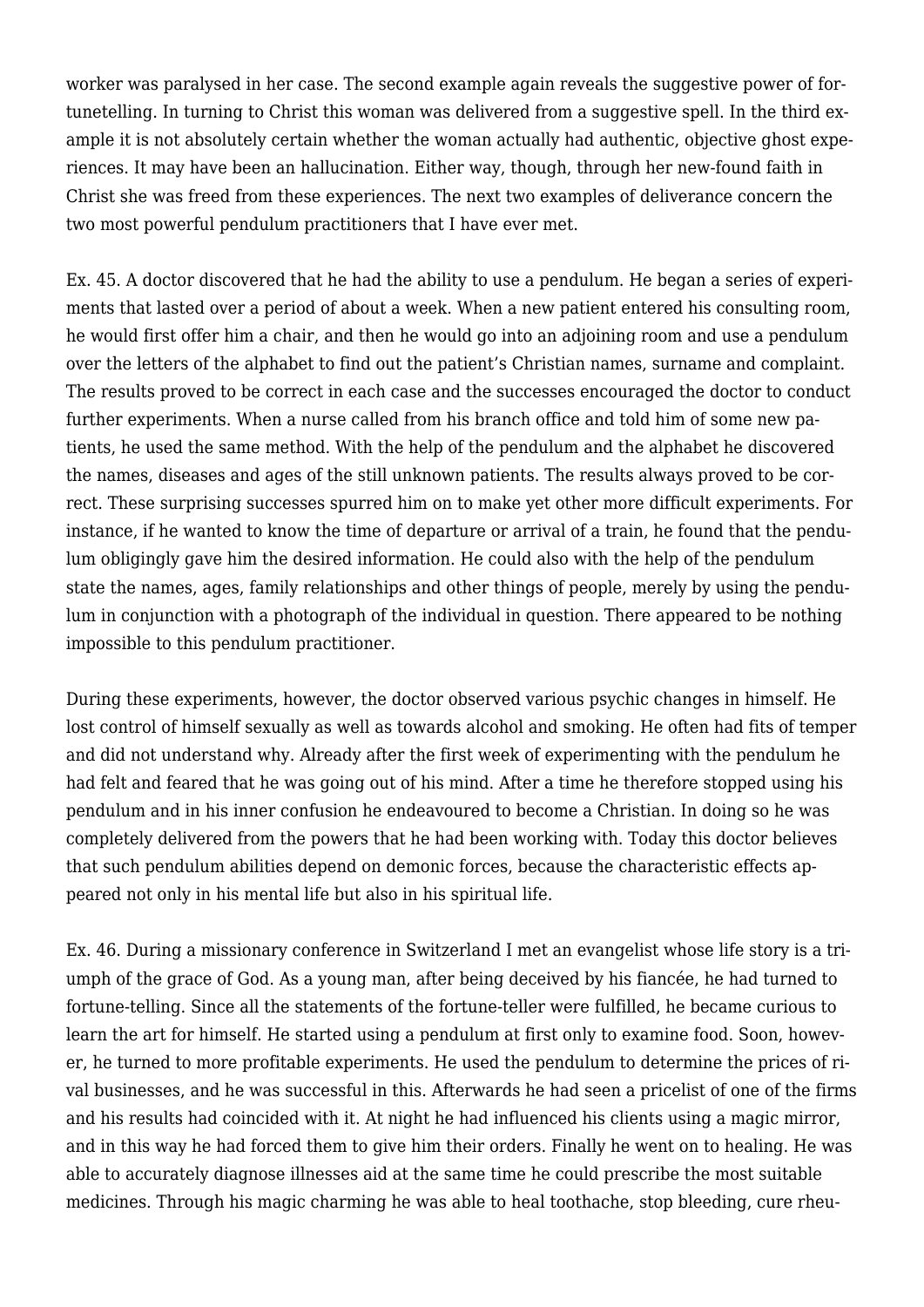matism, and treat people even when they were not present, as well as many other things. And added to all this he was able to locate anything that had been lost merely by using his pendulum. Here briefly are two examples.

A transport plane crashed in the mountains. After an unsuccessful search the government offered a reward for its discovery. This man took an atlas and a pendulum and determined that the plane had crashed at the foot of Piz Duan. He reported this but they did not believe him. Later however, the wreckage of the plane was discovered where he had said it would be. On another occasion a skier was lost at Valaise in Switzerland. With the help of a pendulum and a map he located the missing man. The highlights of his pendulum experiments were his predictions. When Germany acquired the Sudeten Mountains in 1938 his pendulum predicted that there would be war in 1939. As with many pendulum practitioners he thought that his ability was a gift of God. He also considered his pendulum activities to be a new science.

One day he had a booklet given to him, written by a Christian. He noticed the passage Deut. 18:10-12, "For whoever does these things is an abomination to the Lord." These words hit home. A great inward battle began. He threw away his pendulum literature together with his books on magic, and he tried to free himself from it all. Only now did he realize who he had been serving. He later wrote in a booklet, "The devil, who through my activities had a claim on my soul, beat and tormented me incessantly." He came to a point of complete inner bankruptcy. For many months he fought and battled to be delivered. A prayer group started interceding for him. For 15 months the battle went to and fro. Hours of joy and faith were interspersed with hours of depression. He was still not delivered of his magic. He had yet to give up the idea that his use of a pendulum had nothing to do with science. Only then was the power given to him to break free from all his occult practices. At once the pressure lifted and a great peace entered his life. He had assurance that he had been forgiven. Jesus Christ became the centre of his life and since then he has served his Lord faithfully. During one of my missions in Zurich he gave the closing message entitled "From magician to evangelist". "If the Son shall make you free you shall be free indeed." We will conclude with an example of how a young man was delivered after he had read of the dangers involved in occult practices.

Ex. 47. A young man with a Christian background learned how to use a pendulum. He thought that it was a new branch of science. Later he became engaged to a Christian girl who called his attention to the dangers of using a pendulum. She gave him Modersohn's book *Under the Spell of the Devil* (Im Banne des Teufels). Through reading this book he recognized that the powers behind such a practice were evil. He tried to free himself from their grip yet he found this impossible and even began to have experiences involving ghosts. His fiancée then started a small prayer group to intercede for him. The battle lasted for about a year, but in the end he was completely delivered through the power of Christ.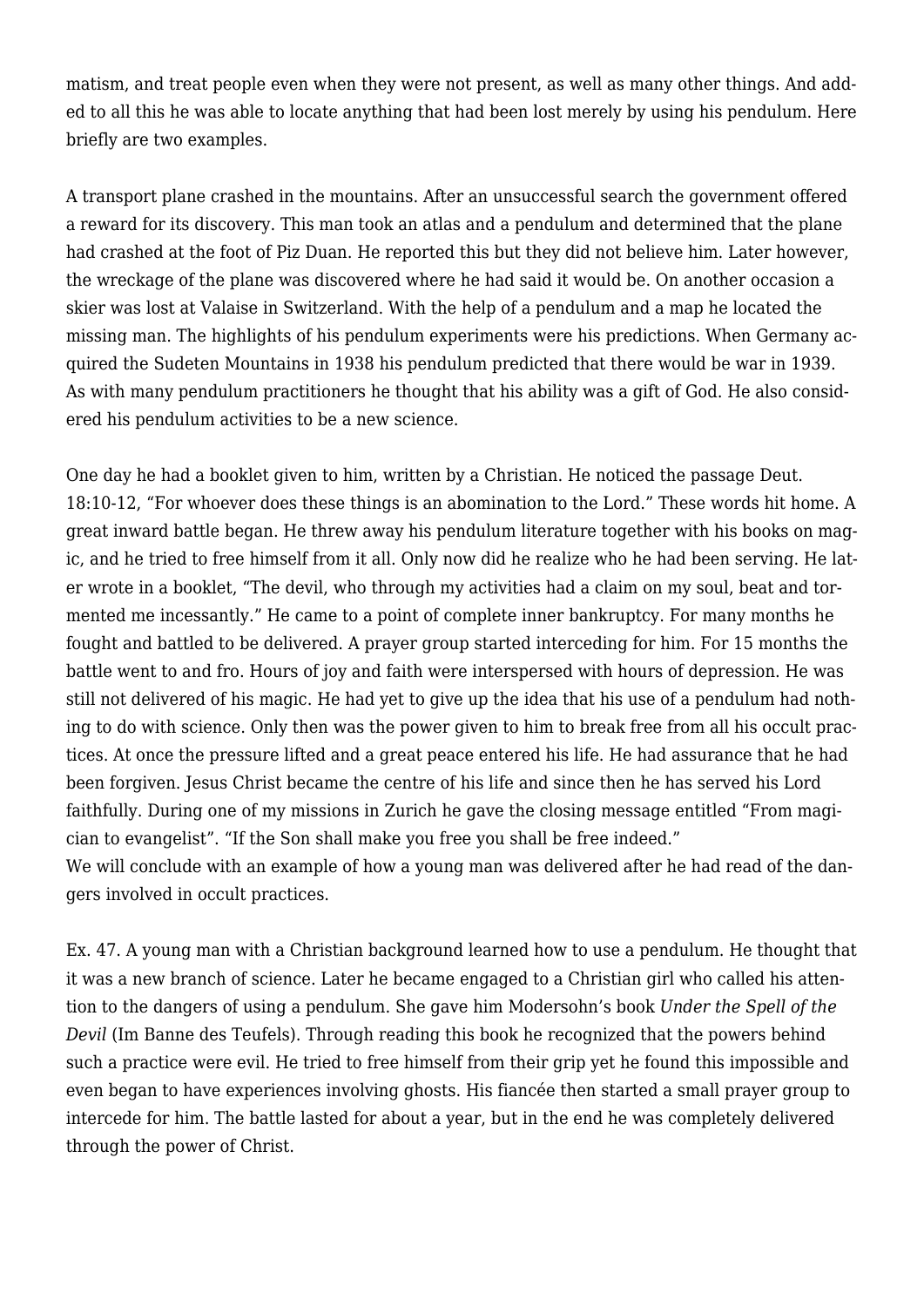# Chapter Two – Magic

In this chapter we will again be drawing heavily upon the experiences of pastoral work, and it is our desire that the examples which we shall be quoting will serve both as a warning and as a source of information to Christians who may become involved in this field. Having counselled thousands of people in the course of my ministry I am amazed at the way in which modern man still cleaves to the ancient customs and magic practices of the past, in spite of the present standard of scientific knowledge. If magic were only a harmless superstition, then a warning such as this would not be so urgently needed. But in fact many people are today being psychically ruined through magic. A mission held quite recently revealed this to be the case. The minister had told the elders of the church that if someone was going to be either muddled or confused through the mission, then even if 49 other people were helped by it, he did not want the mission to take place. In spite of this objection, following the unanimous approval of the church elders, the mission was held. As it turned out over a hundred people came to be counselled. These sessions revealed that the whole community was being troubled and burdened by nature healers and unqualified doctors, who relied upon occult methods for their healing successes. Many of the people had thus been treated magically, and suffered daily as a result of this. In the counselling sessions I was constantly being asked, "Why aren't we warned about magic and sorcery from the pulpit?" Here then we have two points of view, that of the local minister and that of the congregation. In seeking to solve this problem we ask the question, "Should 49 people be allowed to suffer through lack of information, for fear of harming the one person by making the information public?" If this argument were followed all propaganda against drug addiction or infectious diseases would have to be curtailed. However, our argument is not the important thing, it is what the Bible says that counts. In Ezek. 3 we read of the commission that was given to Ezekiel to be a watchman. It was his duty to warn the wicked of the evil of their ways. As members of the Body of Christ we have a similar duty.

The watchman's task is a difficult one but it is one that is filled with expectancy and hope. The source of our message is the victory of Christ. The devil and his angels are indeed a terrible reality, yet Christ has triumphed over them, on the cross He robbed them of their power. Therefore those who follow in the steps of Christ stand on victorious ground. All power in heaven and upon earth belongs to our Lord and Saviour Jesus Christ and so we have no reason to fear. It only remains for all those who read these words and who face up to the reality of this subject to set their eyes upon Jesus, and to place their lives in His hands for Him to protect them.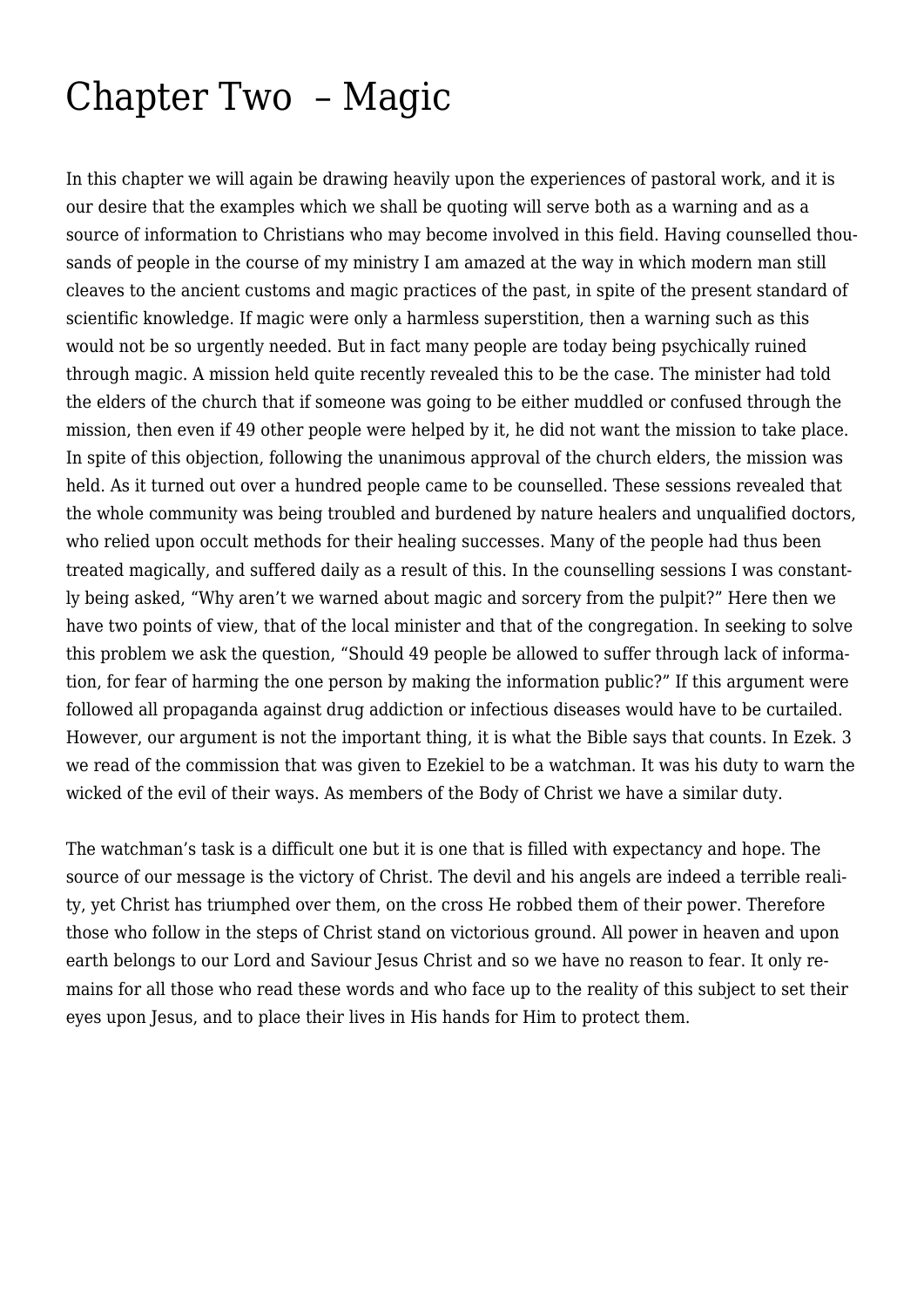## (1) The Concept of Magic

What do we understand by the term magic? The answer to this question depends on the attitude and point of view of the questioner. The psychologist, the doctor, the student of folklore, the philosopher, the occultist, the liberal (demythologizing) theologian and the true Christian – to all these magic will appear in a different light. People are sharply divided and opinions range from considering it to be nonsense to it being an addiction. From my experience as a minister I would like to put forward the following definition. Magic is the much disputed art of or at least attempt at knowing and ruling the spirit, human, animal and plant worlds, together with the world of dead matter, through extrasensory means with the aid of the mystical and accompanying ceremonies. Let me briefly explain the various assertions in this definition.

The very existence of magic is strongly contested. Psychiatry sees the question of magic as being the symptom of a mental illness. Psychology would say that when people are subjected to magic it is only the result of an incorrect upbringing, and that such people are superstitiously maladjusted and have a false conception of life. Liberal theology would even, in its modern form, regard magic simply as a system of traditional customs and ideas.

The ethical character of magic is also a battle ground of opinion. Some praise it as a gift of God while others see in it just neutral forces of nature which can be used either for good or for evil. Again others, especially the Christian, know of the demonic character of magic.

Why are events involving magic so difficult to judge? Going back to our definition we see that magic is practised through extrasensory forces being called into play. Our five senses have only a limited range. On the physical level people are ready to admit this, since science furnishes us with ample proof of the existence of areas that are beyond our human senses. But in the spiritual realm such a mathematical demonstration is not possible. Hence the shortsighted rationalists simply deny the very existence of the divine as well as the demonic.

We will point out how these extrasensory forces reveal themselves by means of a few examples.

Ex. 48. The two Seiler brothers in Ottenheim, Baden, run a non-professional medical practice. One of the brothers puts himself into a trance and in this state he is able to identify the diseases of the patients. The process is always successful.

Ex. 49. In Alsace a Catholic priest heals by magic. His nickname is Father Slipper. The reason behind this is that all those who desire his help must send him one of their slippers. Through concentrating on the slippers he can discover what is wrong with the people.

Ex. 50. During counselling sessions in Austria I happened to come across a so-called urine taster. The patient's urine was not examined medically to discover the albumen sugar and haemoglobin content etc., but was used as a psychometrical means of contact for a clairvoyant diagnosis. Such urine tasters are also known in Switzerland, France, Germany and other European countries. The strange thing is that in spite of such curious methods the diagnosis often proves to be correct.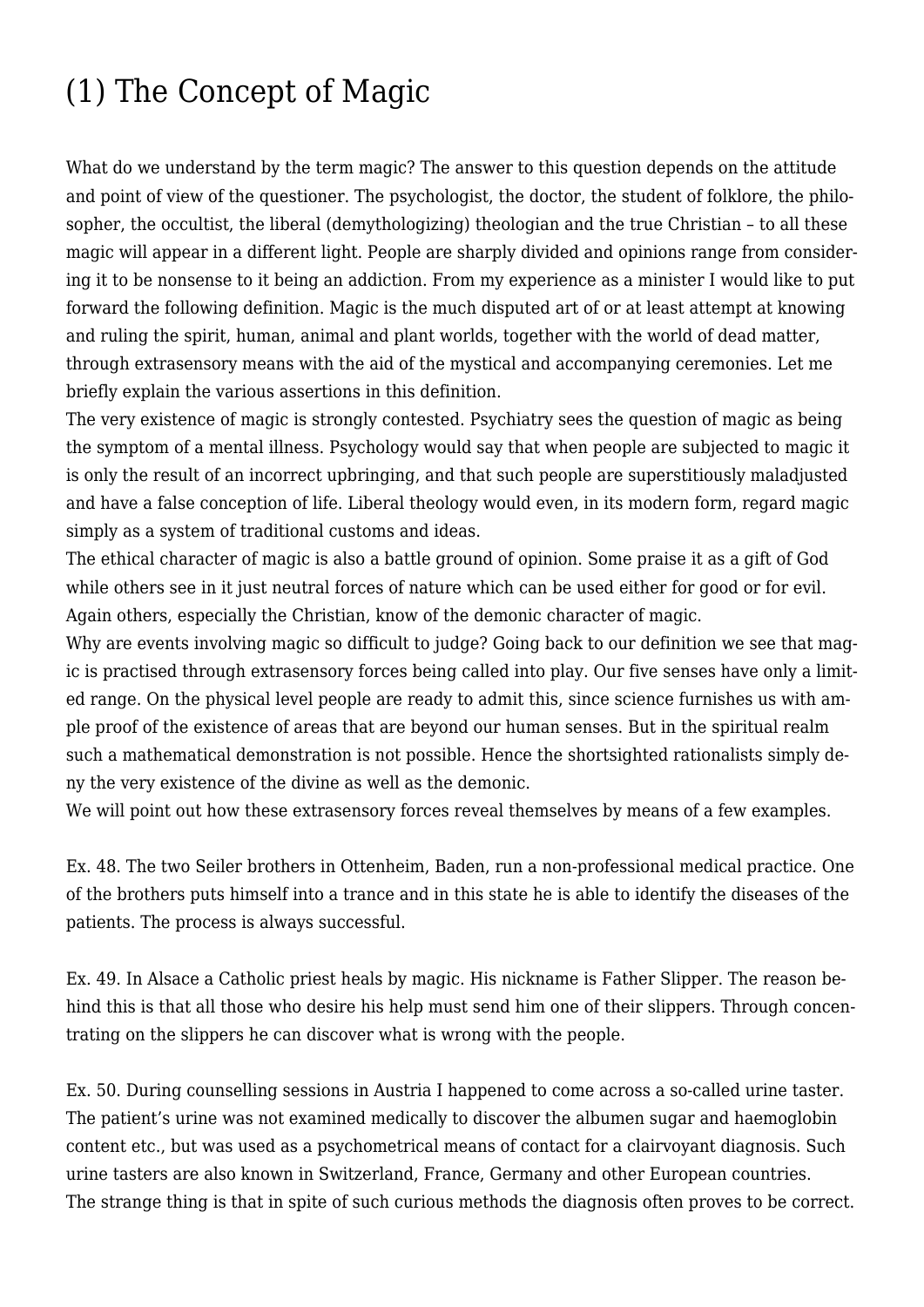These magic healing methods depend on mediumistic and extrasensory forces! Herein lies the reason for their success.

In the definition the various aims of magic were mentioned. Whereas spiritism seeks to communicate with and to dominate the spirit world, magic enlarges this aim to cover people, animals, plants and the material world. The black magician endeavours to subjugate and to dominate his enemy through magic. Some examples of this will follow later. Others try through magic to influence the animal and the plant worlds as we see in the next examples.

Ex. 51. A man dabbled in black magic for many years. He specialized in stealing milk from the neighbouring farmers. He would tie a towel to a doorknob, then murmur his magic phrases and squeeze the milk out of the towel. I have heard of similar examples in my counselling work but I was unable to investigate them personally.

Ex. 52. A missionary told me that on several occasions when she had tried to visit a magician some wild animals had approached her. She felt at once that demonic powers were at work. She had commanded the animals to go in the name of Jesus. They had gone. After this she heard that the magician had boasted that he was able to send out wild animals to kill any foreigner who came to see him.

Ex. 53. A young man, whom a doctor described as schizophrenic, confessed to me during counselling that he had the ability to kill small animals at some distance away from him, merely through using his powers of magic.

Ex. 54. In Toggenburg, Switzerland, on several occasions in my counselling sessions people confessed that they had the power to kill horses, cows and pigs with the help of black magic. In reply to my question how they had received this ability, they told me that they had subscribed themselves with their own blood to the devil. One actual case of animal killing was examined by some scientists but they could find no natural cause of death.

Ex. 55. A farmer who had had several bad crops in a row was given the following advice by a magician. He should place three grains of corn under his tongue while sowing, then, having sowed the field he should spit the corn out of his mouth into the field, say a magic charm and end by calling on the names of the Father, Son and Holy Ghost. This would then encourage growth and protect the crops from bad weather. As a matter of fact the farmer was convinced that the charming of his field had been beneficial. Since that time though, his desire to read the Word of God disappeared, and besides this there was an enormous increase in accidents in his stables.

It is not only the organic world, the world of living creatures, that falls within the sphere and influence of magic, but also the inorganic world of dead matter. The following are some examples of this.

Ex. 56. For years three sisters slept in a single room. From time to time stones would fall from the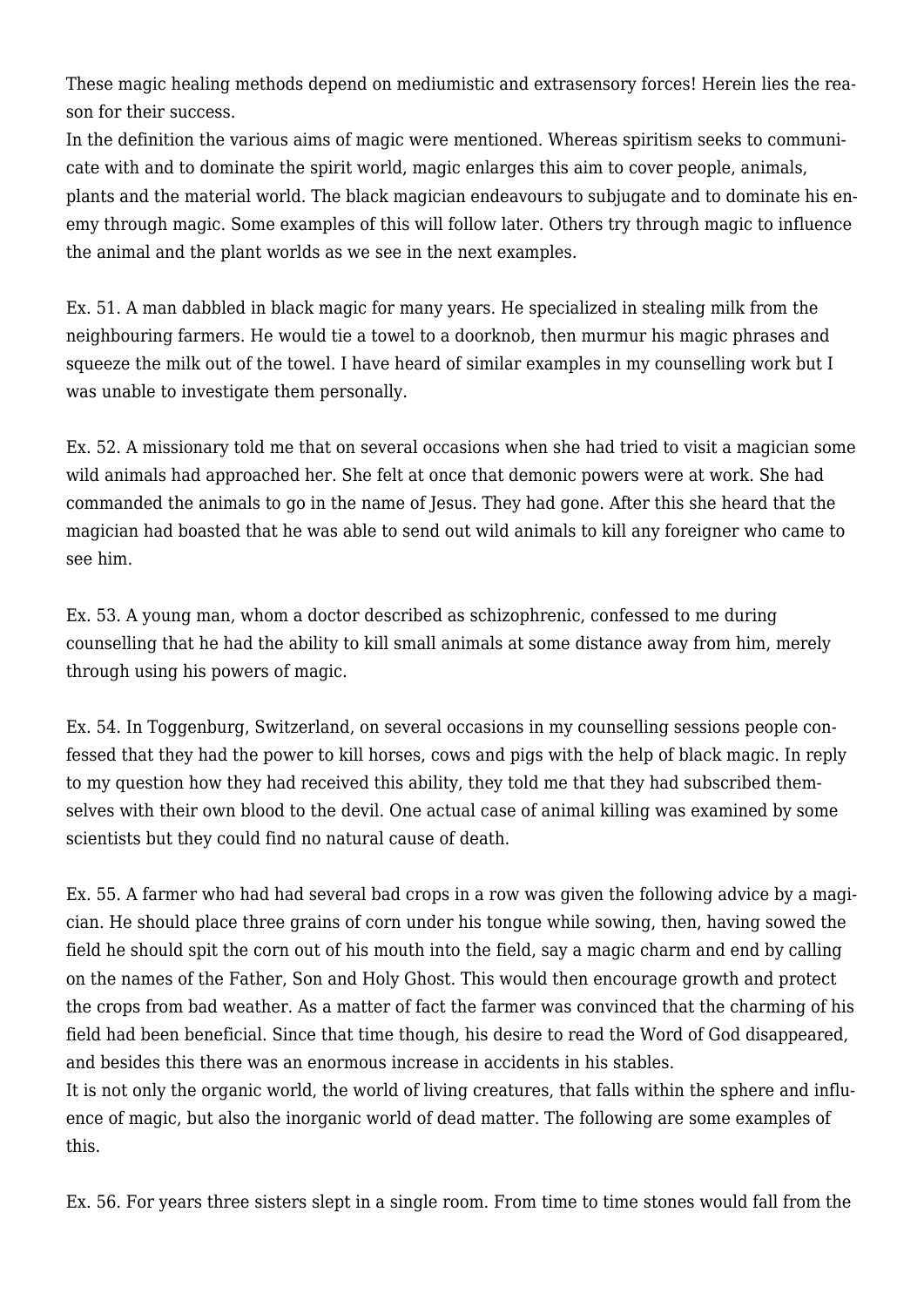ceiling of this room. When the eldest sister became engaged and finally left the house, this rain of stones stopped. I heard of the incident from one of the sisters. Such magical falls of stones are not so rare as one might imagine. I have on several occasions had eyewitness accounts of them.

Ex. 57. For many years a man practised black magic. One of his specialities which he often demonstrated was thrusting a knife into the ground. He would murmur some magical words and several pints of blood would then come out of the place where the knife had been stuck in. The sister of this man was also an expert in the same field. The question is, was this just a clever trick or a genuine piece of magic? This case is very reminiscent of a fakir trick. Nevertheless similar incidents have been reported to me in my pastoral work.

In the sphere of magic some of the most unreasonable things take place. Yet even if it were simply all a case of superstition and imagination, and if it had no real foundation, the area would still be an abyss of human aberration and need, demanding enlightenment and counselling help. Other questions arising from the definition will come under discussion later.

### II. The Origin, Aim and Development of Magic

At the very threshold of human history stands God's command, "Fill the earth and subdue it" (Gen. 1:28). The task and right of man was the peaceful conquest of the earth's powers in accordance with the will of God. In opposition to this command Satan, the great master of confusion came and put forward his arch-temptation, "You will be like God knowing good and evil" (Gen. 3:5). Magic is the very antithesis of the commandment of God as it reveals a hunger for knowledge and a desire for power in opposition to the will of God. When faced with this temptation mankind was at the crossroads.

The decision had to be made. Either voluntary subordination to the will of God or rebellion against His statutes and His ordinances caused by a greed for power and a desire for knowledge. The decision still faces us today. We either conform to God's revealed way of salvation or we carry on the rebellion, trying to rule the created world in unforgivable opposition to God. Magic is thus at its roots a rebellion, and it has been so from the beginning. It is the climax of man's s revolt against God. Any talk of harmless forces of nature and neutral applications is criminal in the light of this scriptural fact.

On the surface, parapsychology (the science of extrasensory experiences) still recognizes something of the double nature of magic. The differentiation is made between Psi-Gamma phenomena and Psi-Kappa phenomena. (Gamma representing gignoskein, to perceive; kappa representing kinein, to move). Here we have again the two basic elements of magic: knowledge and power through supernatural means.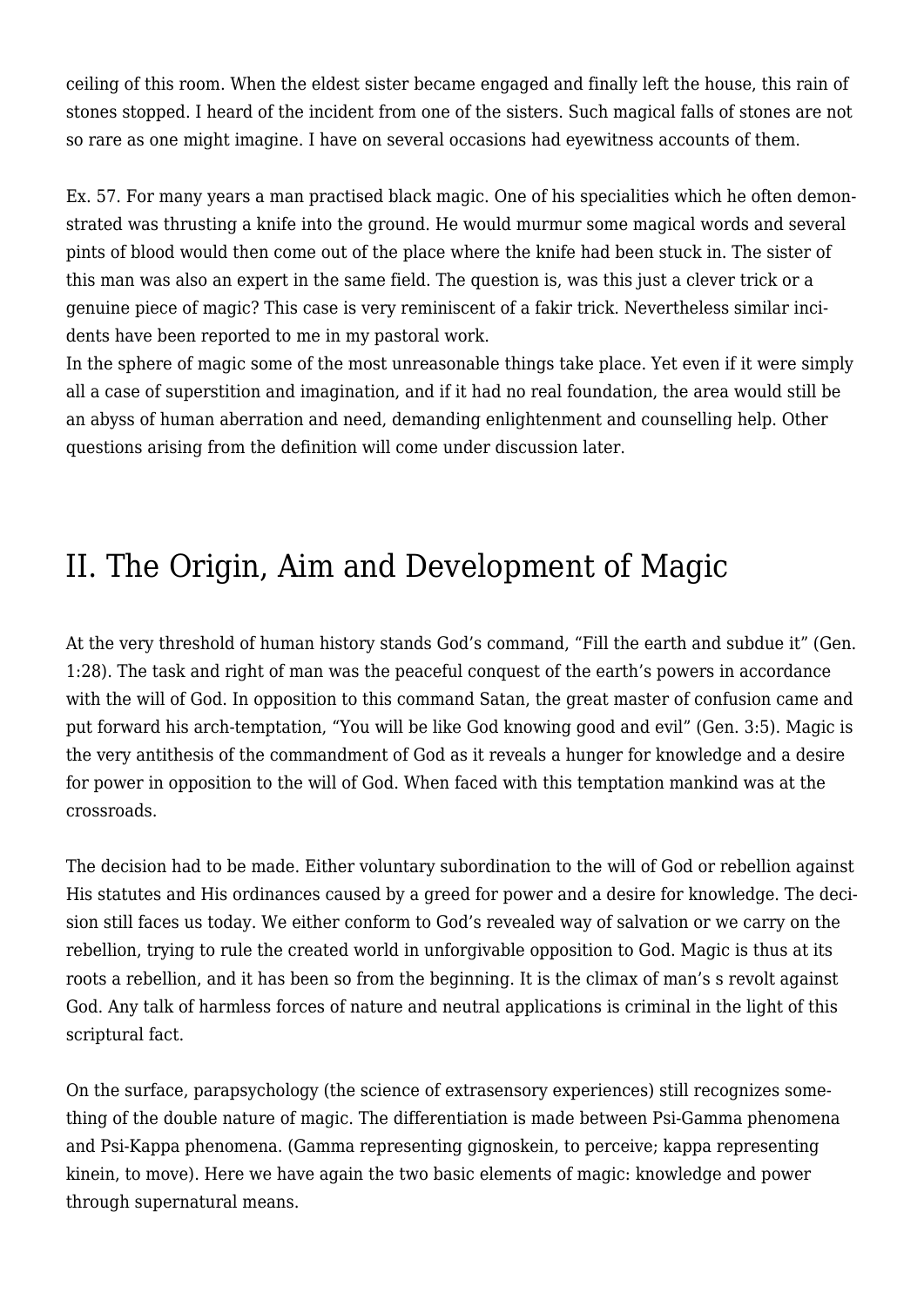Through a great deal of pastoral work I have noticed four ways in which magical powers can originate. These are through heredity, subscription of oneself to the devil, occult experiments and occult transference.

a) The evidence drawn from many actual case histories goes to prove that magical abilities can be passed on by means of heredity. Often mediumistic powers can be traced baric over three or four generations in one family. There are two possibilities here, owe being that it is a matter of the genes and the other that it is a matter of succession. By this we mean the custom of a person on his deathbed actually bestowing the magical abilities upon the eldest son or daughter in order to die peacefully. Often tragic scenes occur when the children do not want to have these abilities passed on to them. A person may cry out for weeks on his deathbed for someone to relieve him of his magical powers. Sometimes a distant relative or an outsider is willing to accept the succession. The reason for this may differ from case to case, be it pity, curiosity or maybe lust for power. The death of some magicians cam drag on over a period of weeks till the office of 'succession' has been settled. This is not an apostolic but a diabolic succession.

b) Magical powers on the other hand may originate through subscription to the devil. One can see in this the counterpart to baptism. To every event recorded in the Bid a there seems to be a demonic parallel to it in the field of magic. Subscription to the devil accounts for some of the most terrible and formidable cases met with by Christian workers.

Ex. 58. In Paris there is an occult church with the name or title, We Worship the Prince of this World. This church has sister congregations in Basle and Berne, and just recently one has been opened in Rome. In order to become a member of this church one has to subscribe oneself to the devil. This is a baptism into black magic!

Ex. 59. For years a man in Toggenburg, Switzerland, had a flourishing practice as a nature healer and charmer. He could even cure some people who the doctors had given up as hopeless. He had healed the blind, the lame, cases of advanced cancer, tuberculosis, leukemia, multiple sclerosis, scleroderma and other serious diseases. On one occasion however, the man's own personal need came to the surface. He said, "I cam help others, but for myself there is no help, no not in all eternity!" In his youth the man had subscribed himself to the devil. It was since that time that he had obtained his unearthly healing ability.

c) Another way in which magical powers may develop is through experimenting with occultism.

Ex. 60. A Swiss factory worker grew tired of his job. Since he had often heard that occult healers and mesmerizes made a lot of money he bought some magic literature for himself. He set about learning the magic charms, underwent various devil ceremonies and then began healing experiments. His magic healing ability developed rapidly and ultimately his income surpassed his previous earnings many times over.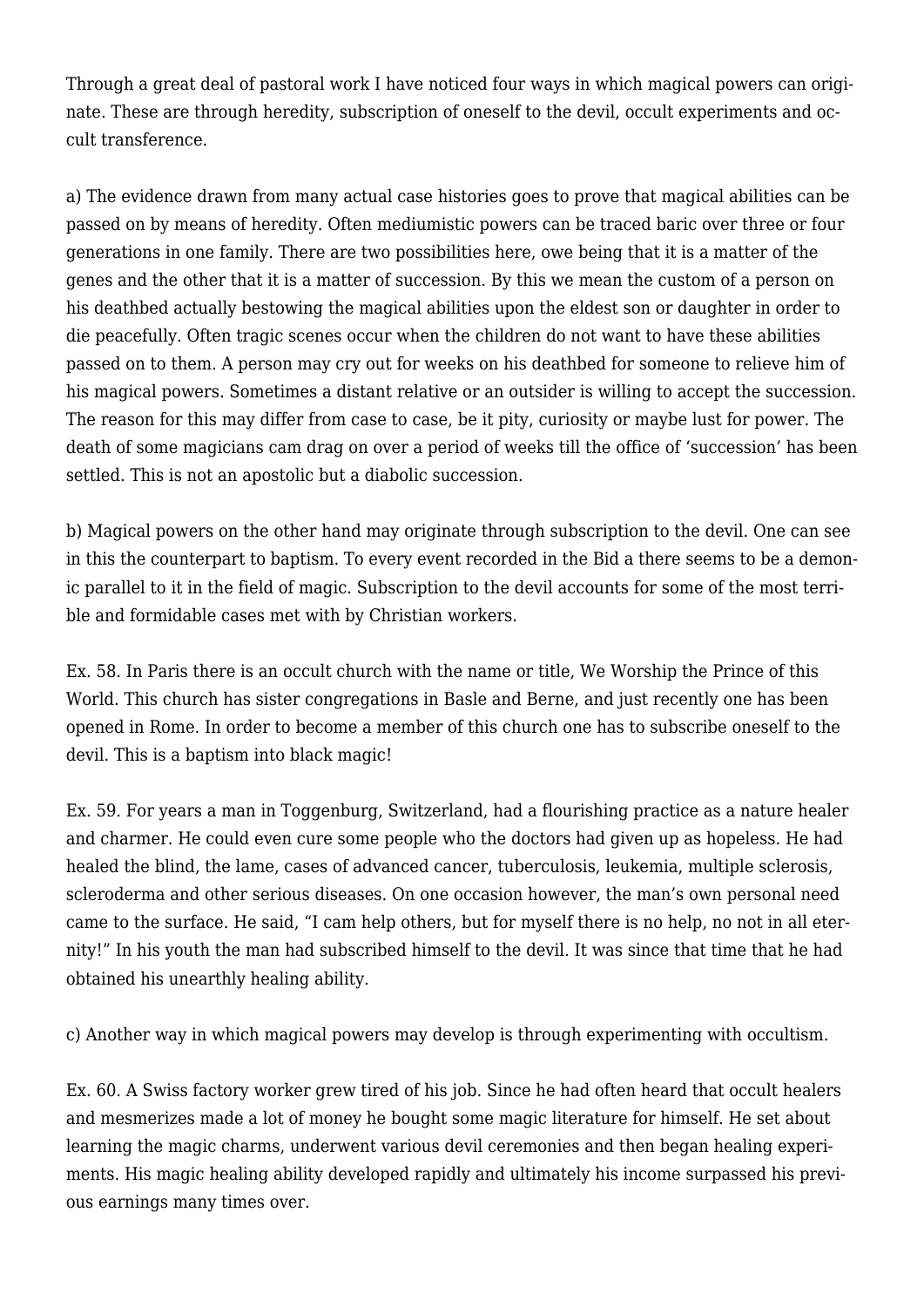The next example will illustrate all three factors together, that is, the factors of heredity, subscription and experimenting in occultism.

Ex. 61. A young woman told me this story. Her great-grandmother had subscribed herself to the devil with her own blood. She had practised hack magic and had healed both animals and people. On her deathbed she had suffered terribly as is often the case with magic conjurers. The daughter, that is the grandmother of my storyteller, took over the magic powers of her mother. The magic literature of her mother also passed into her hands. Later the apparition of the great-grandmother was seen by the relatives. The grandmother however, continued to practise magic. During nights of the full moon she would charm diseases. She was also in the habit of using a key suspended over a Bible as a pendulum, and she could also successfully stop people from deeding. If she ever attempted to read the Bible she found it quite a trial. As she grew older she began to see blanc figures in her home, and finally when she died it was again an unpleasant time. Her ghost was also seen after her departure. The story went on that the young woman's s mother had then taken over the magical literature and practices. She too had become a well-known healer but her fate had been the same as her predecessor's . The fourth member in this terrible line of succession was now the young woman. As a small child her mother had cast spells over her. Shortly after this she had become clairvoyant and had also begun to see black figures in the house. Her brother and sister had suffered from depressions and she herself had had serious psychic amid nervous disturbances which had led her to seek the help of a minister.

d) Occult transference is the fourth source of magical powers.

Ex. 62. A young maw told me that he had once had three black magicians lay their hands on his head aid murmur some magic charms over him. He had afterwards possessed magic abilities which astonished even the family doctor. The doctor had investigated his powers and had to acknowledge that they were genuine. The laying on of the hands of the magicians would again be a counterpart to the scriptural laying on of hands.

Ex. 63. A young man saw someone searching for water with a pendulum. He was asked if he would like to have a go, but the pendulum did not react in his hand. Where the dowser took hold of his hands, though, the pendulum had at once reacted. Later when he had tried to repeat the experiment by himself, he was again successful, and he discovered that he now had the ability to search for water with both a rod or a pendulum. Yet the young man felt a change in his Christian life. Previously he had been regular in his reading of the Bible and in prayer. After this transference of pendulum ability, however, his love for the Word of God and for prayer declined.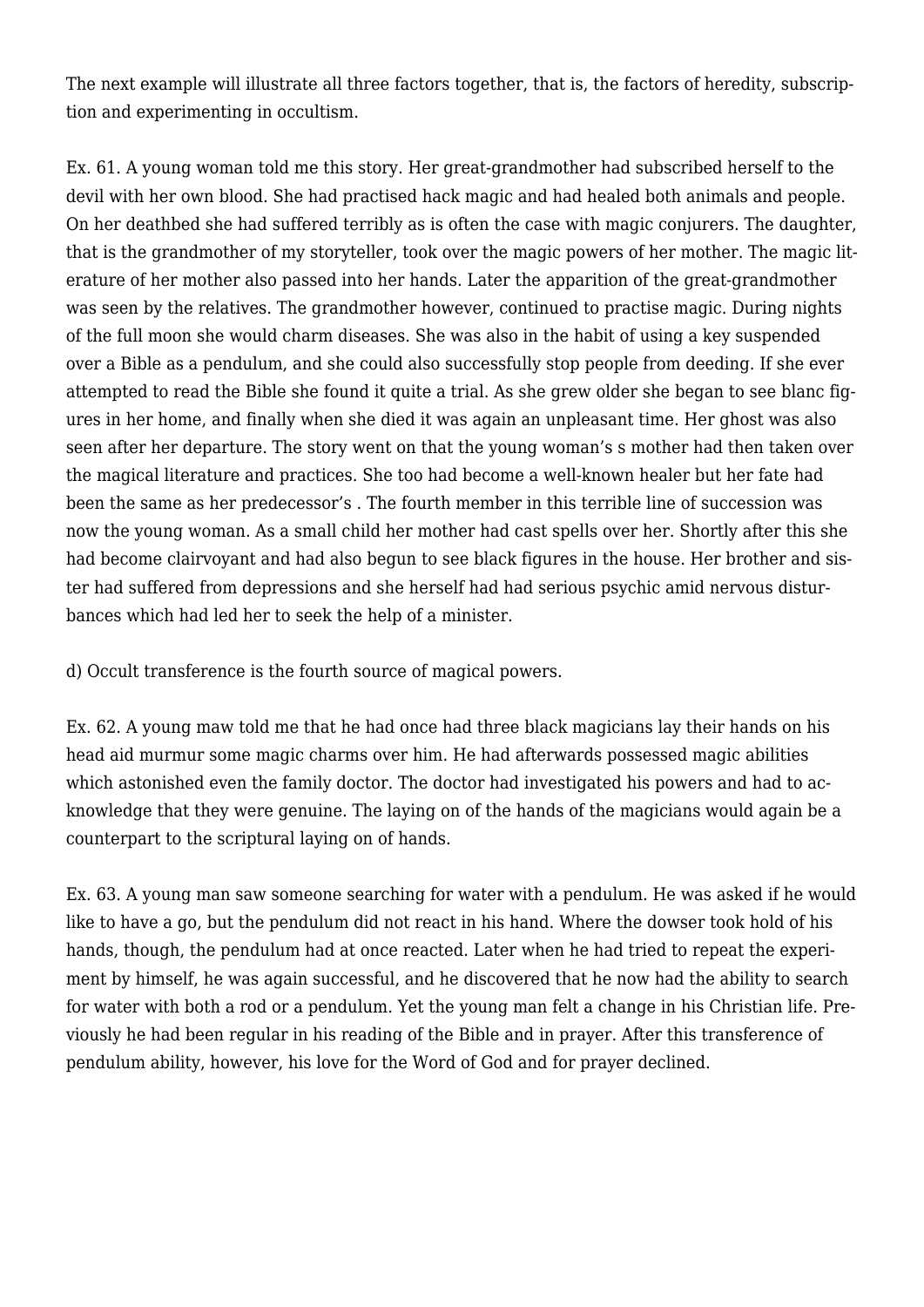### III. Forms of Magic

Certain influences, as we might call them, can be termed elementary forms of magic. We will lìst them. – Firstly we have the criminal use of hypnosis.

Ex. 64. A girl reported in a counselling session that a doctor whom she had consulted had hypnotized her. While hypnotized he had seduced her. The doctor had done the same to her girl friend. It was later discovered that he had also done this with other girls. When these stories leaked out, the doctor left the town and settled elsewhere. The girl said that for a long time after this incident she had not been able to read her Bible. She had felt a strong aversion towards religion, and evil thoughts had always come to her mind when praying.

Ex. 65. A doctor at a hospital had indecently assaulted women and girls under hypnosis. Once the ward sister caught him in the act. To cover up his scandalous behaviour, he used to question the patients about their sexual relationships and included their answers in their case histories. He thus tried to protect himself in the event of anything being discovered. A respectable girl who was engaged to a Christian young man became pregnant at the hospital. Following this her fiancé left her. The girl herself denied all knowledge of having sexual relationships with anyone. The doctor had lain with her when she had been hypnotized. The assistant matron and the ward sister had finally reported the doctor. However, the result was that they themselves were dismissed by the medical superintendent. The doctor in question stayed. Other nurses, who also had incriminating evidence against him, were forced to keep quiet now because of the fear of dismissal. After a few years, though, when the situation became too hot for the doctor, he left and went abroad.

Scientific advocates of hypnosis believe that a man cannot be forced to do anything under hypnosis that he would not be prepared to do when conscious. They are of the opinion that crimes are not possible under hypnosis. But not all the experts share this opinion. Moreover, in my counselling work I have met many cases in which crimes have taken place under hypnosis. From the point of view of the Scriptures it is understandable that an innocent girl can be molested in this way. Jesus said that out of the heart come evil thoughts and so on. Evil lies dormant even in the most moral of people. Normally these instinctive reactions are held in check by one's consciousness, which is moulded by education, religious training and is affected by one's disposition. Under hypnosis however, this regulator is switched off. Instinctive impulses can arise unhindered from the subconscious, and can be exploited by unscrupulous and uninhibited people. Besides this, some take no account of the fact that magical hypnosis exists in addition to the normal type of hypnosis, and that this can have far deeper effects. Magical hypnosis can often be recognized by the fact that afterwards the patient is no longer able to pray or to keep his faith. Here are some actual examples of magical hypnosis.

Ex. 66. A Christian girl went to a psychiatrist. The psychiatrist used magical hypnosis far more of-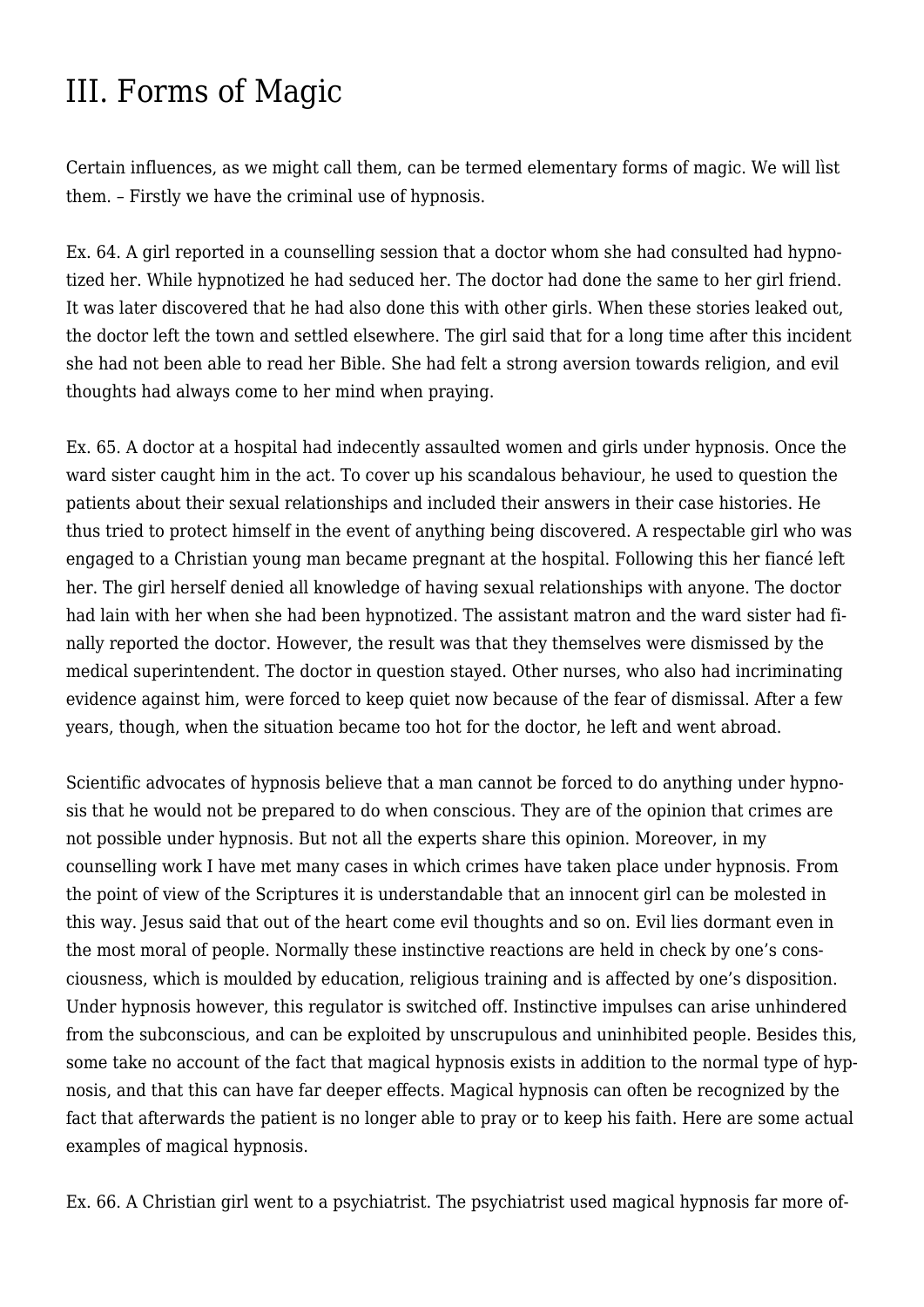ten than he did ordinary hypnosis. I have occasionally come across such doctors in areas where magic is commonly practised. In reply to the girl's question, the doctor admitted that he had not received his gift from God. He went on to tell the girl that he had wanted to conduct suggestive experiments on her. After the treatment the girl lost her faith and could no longer pray. She suffered from doubts and other serious difficulties in believing.

Ex. 67. In his spare time a minister dabbled in magic. He experimented in various areas and learned card-laying, how to use a pendulum, magic charming and magic hypnosis. Since he had no suitable people to experiment on, he used his wife for the purpose. As his magical abilities increased, so too did his own and his wife's dislike for the Bible and prayer. This dislike developed into a strong resistance, and as time went on psychic disturbances appeared in the wife. She exhibited a serious anxiety hysteria and always had to lock the door of whichever room she happened to be in.

Ex. 68. A businessman has the strange ability of being able to influence his customers hypnotically or magically, causing them to accept the business offers that he makes to them. In this way his yearly income exceeds 6.000 Pound He rejects Christianity altogether.

Ex. 69. A woman allowed a masseur to hypnotize her. Before the treatment she had regularly read her Bible, prayed and attended the local church services. Afterwards when she tried to pray she felt a compulsion to blaspheme and to curse. She then lost her faith. These effects indicate that the masseur had used magical hypnosis.

In general our doctors understand nothing of magically based hypnosis because it is an occult practice. While normal hypnosis as practised by the medical world may be harmless, hypnosis used in conjunction with magic is always dangerous, and is a burden to the patient concerned. A second elementary form of magic may be found in the area of mental suggestion. We mean by this a trans¬mission of mental or emotional forces over a distance.

Ex. 70. A young psychologist wanted to qualify as a university lecturer. He specialized in hypnosis, though it was not the normal type of hypnosis but rather mental suggestion. He looked for a sensitive subject for his experiments and found one in the secretary of his boss. She was of nervous debility and easily influenced. Without asking, he attempted to put her to sleep. He would sit down about three or four yards away, either in the same room or a neighbouring one, and then concentrate on her. She would find that her arms would suddenly become limp. A tremendous tiredness would come over her. She would have to fight with all her strength to avoid falling asleep. These experiments were continued over a period of time with the girl always resisting them. During this time the girl gradually developed psychic disturbances. She consulted a psychiatrist. When he heard of the suggestive experiments, he told her that they would not do her any good, as he already knew about the experiments of the young psychologist. The girl, having been the subject of these experiments for a considerable period of time, has since experienced strange paralytic symptoms and is now only capable of doing part-time work.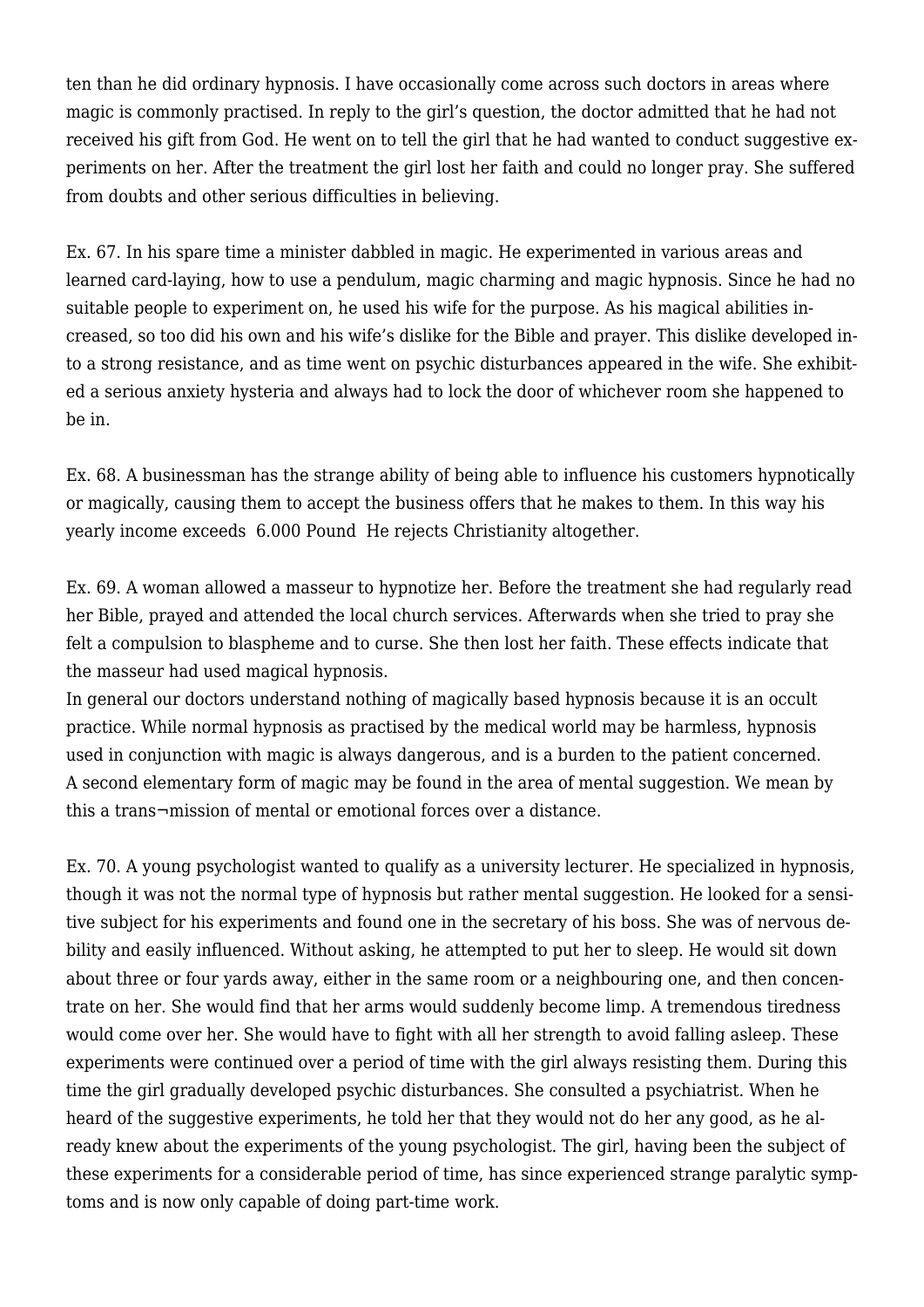Ex. 71. A Catholic woman regularly went to confession. As time went on she gradually became psychically and suggestively dependent on the priest. Every time he said the mass she would fall to the ground and injure herself, and it was always her face. This happened even when she was 20 miles away and she could be quite oblivious to the fact he was taking a service. The strange dependence became an unbearable burden to the woman. In her distress she began to pray earnestly, and she went to a Protestant minister for counselling. Through faith she found Christ as a personal Saviour. The attacks immediately vanished. The woman then left the Catholic church.

Ex. 72. For several years a craftsman indulged in black magic. He was chiefly concerned with the influencing of other people through his magic, and he also belonged to a magic circle which itself conducted unusual experiments. His first victim was a sensitive girl. He brought her under his control to such an extent that she sacrificed both her money and her body to him. After this initial success he looked for other victims. He continued to be successful with his experiments, and he finally found a girl who regularly handed over her monthly pay-cheque to him. For this reason he lived with her until finally her parents reported the matter to the police.

A third elementary form of magic is magically based magnetism or mesmerism. Magnetism, together with hypnosis and suggestion, can be magically intensified. Ex. 69 refers to this fact. For our first examples of this we will turn to Dr.Trampler, a lawyer who was originally a student of Groening, but who later ceased to hold the same ideas. Dr. Trampler has outlined his methods of healing in a book *Gesundung durch den Geist* (Healing through the Spirit). His most fanatical followers are women. I have seen in counselling people that his healing powers are not beneficial, but are instead a burden to those treated. Two examples can be quoted to indicate this.

Ex. 73. A woman visited Dr. Trampler in Munich. He was successful in treating her backaches. In the course of the treatment he had made her hold her fingers up in the air as if they were antennae for cosmic powers, so he said. On returning home she found that organically she had been healed, but since then her spiritual life was held in check. She, like so many others, now found it impossible to pray and felt as though there was an impenetrable wall between herself and God.

Ex. 74. A Christian woman who came to me for counselling had visited Dr. Trampler in ignorance. While sitting in his office she had prayed. Finally when the other patients had been treated and it was her turn, Dr. Trampler came over to her. She had felt a strange fear come upon her and had prayed all the more. The doctor had then said to her, "I can't do anything for you". Since these healers often camouflage and garnish their activities with religious phrases, the terrible nature of their powers is often unrecognized. In Baden I gained the acquaintance of a man who had been an unqualified medical doctor. In answer to my question regarding his healing ability he answered, "Natural healing magnetism can enable you to heal about two patients daily. The power is by then used up and one has to be recharged or refilled. People who treat more than two patients a day are either fakes, or they are plugged into the devil." By this he meant that such people would actually be using magic in their practice. Here is one other example of this both frequent yet confusing camouflage.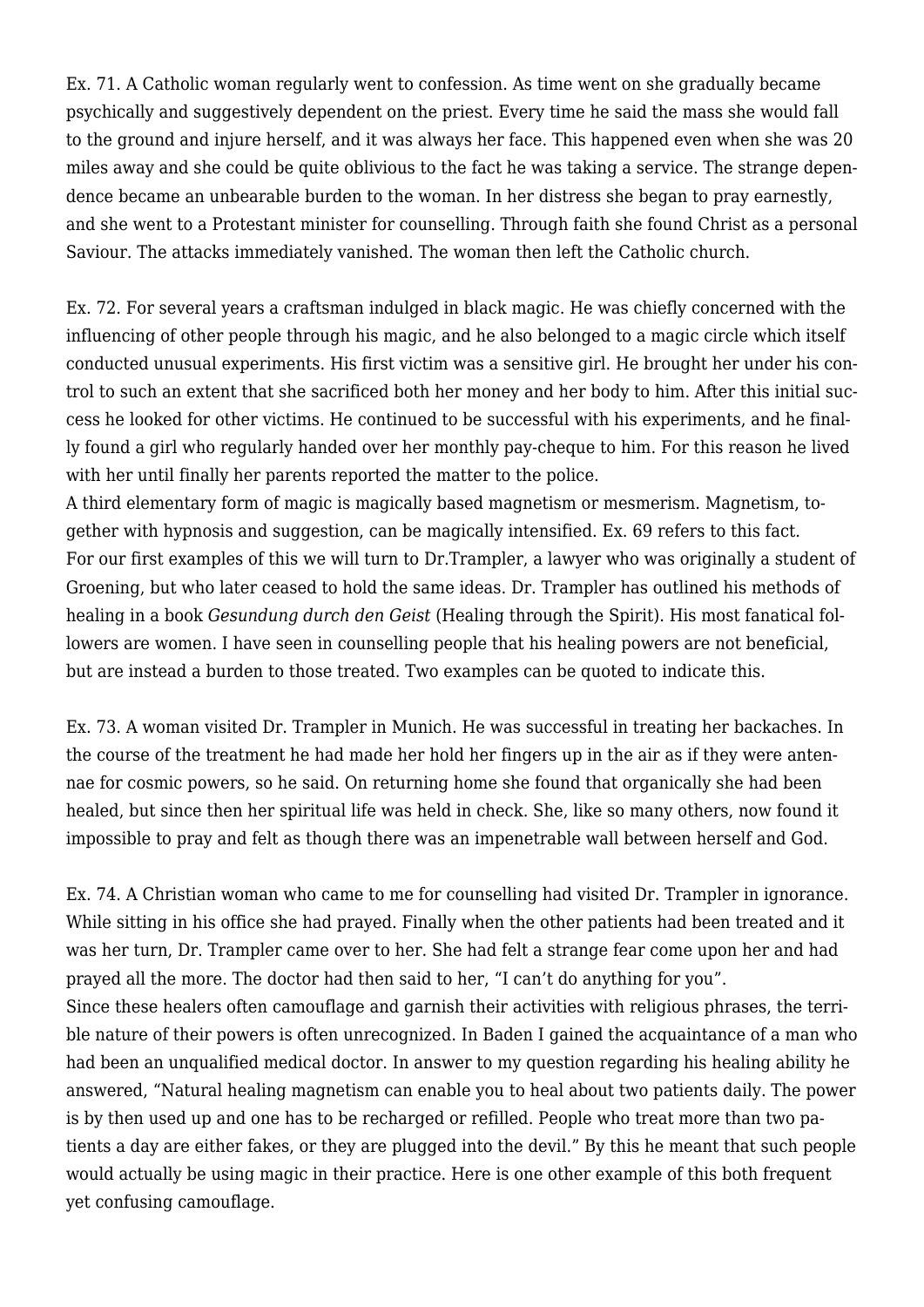Ex. 75. A friend of mine, a Christian teacher, was being treated by a mesmerizer who was himself supposed to be a Christian. At least he attended a church. To make sure, the teacher asked the mesmerizer, "You don't use demonic forces, do you?" The man replied, "Why not? Demonic powers are good. Demons are here to help us." The teacher decided not to continue with the treatment!

Having outlined these elementary aspects of magic, we will now go on to the more basic and principal forms. Professor Diepgen in his book Culture and Medicine differentiates between three main forms of magic: black magic which uses demonic forces, white magic which is allegedly promoted by the power of God, and neutral magic which is supposed to rely solely on ordinary forces of nature. Diepgen is correct in dividing magic into three forms, but the same cannot be said of his definitions. Christian pastoral work reveals a completely different picture to the one he suggests concerning neutral and white magic.

a) First however, some examples of blасk magic.

Ex. 76. A minister informed me that the whole of his congregation had been infected by occultism. As an example he told me of the healing of a 20 year old girl through magic. Because of an attack of polio the girl had had a leg shortened. She had been in the hospital for a long time and then been released as incurable. The girl and her mother were very depressed. In this state they had finally sought the help of a man who practised black magic. This man sold them a mandrake root – for about Pound 45 The root, which in some ways resembled a human figure, according to his directions had to be nursed by the girl as if it were a child. She had to wash it, feed it and put it to bed as if it were really alive. The magician then told the girl to pray and repeat vindictive psalms or songs, and to write them out and sleep with them under her pillow. Next he went on to tell her to stick two knives into the wall above her bed and to put two more knives under the pillow. In spite of this strange treatment the girl discovered that her leg began to grow longer. Finally she was healed, but afterwards she developed serious psychic disturbances. She then went to her minister, but he could give her no advice. The girl could no longer pray. When she tried to clasp her hands together they were torn apart. On attempting to read the Bible she was assaulted with blasphemous thoughts. Fearing the loss of her own sanity the girl gave both the mandrake root and an amulet which she had also received to the minister. Now she lived in the fear that the magician would revenge himself, and her leg, though it had been healed, returned again to its former state.

Ex. 77. During a mission in Toggenburg a farmer came and told me of some unhappy results of black magic charming. His boy had contracted polio. The doctor was called in too late and the boy remained paralysed. Since the farmer had wanted his son to be healthy no matter what the cost, he tried everything. Finally he went to the notorious magician Hugentobler in Peterzell. This man healed the boy with the help of black magic and his paralysis disappeared completely. For several years everything went well, but when the son was 16 years old the father found him in the stable dying from a cut carotid artery. This happened quite out of the blue. The boy had previously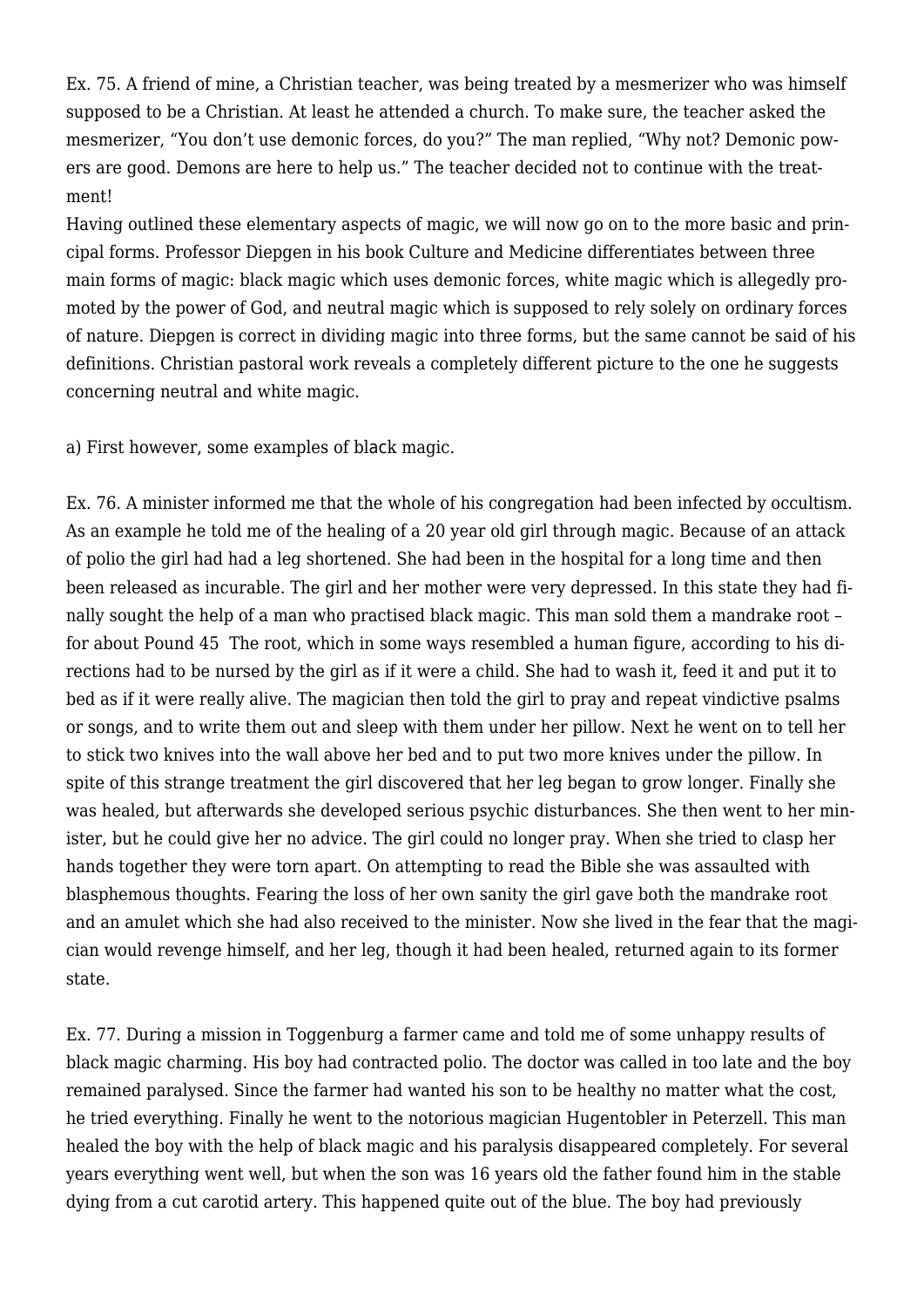shown no signs of unhappiness. On his son, however, the father found an amulet from Hugentobler. Opening the leather pouch he took out a small piece of paper with the inscription, "This soul belongs to the devil". This was proof enough that Hugentobler had used black magic on the boy.

b) White magic is even more wide-spread than black magic. Many Christian groups practise this form of magic oblivious to its demonic character. White magic is a fulfilment of the words of Paul in 2 Cor. 11-14, that even Satan disguises himself as an angel of light. White magic is black magic under a religious disguise. Here are a few examples.

Ex. 78. A missionary to the Jews in North Africa by the name of Samuels, reported one of their magic customs. When one of their children is ill they take a towel, tie a knot in it and say, "In the name of the God of Abraham, Isaac and Jacob, be released from your sickness". They then untie the knot and the child gets well. This piece of magic charming is a counterpart to black magic.

Ex. 79. A woman from Bukowina told us that her relatives could heal any type of disease in both animals and human beings merely through using white magic charms. By adding the words "In the name of the Father, Son and Holy Ghost" to the spell the sickness would disappear. In spite of a family tradition of church-going, the various spells and charms had been handed down in the family for several generations. Both the woman and her daughter suffer from nervous disturbances. It was for this reason that she had sought the counsel of a minister. Her condition improved after the minister had prayed with her and later she became a convinced Christian.

Ex. 80. The owner of a certain farm hanged himself in his house. According to the popular belief of the villagers the man continued to haunt the place of his death. The relatives were advised to sweep out the whole house repeating the words, "In the name of the Father, Son and Holy Ghost". After this the man's ghost would no longer trouble them. The relatives followed this unusual advice, but afterwards the farmers wife was troubled by a strange feeling of unrest.

Ex. 81. A fifteen-year-old girl had a disease of the eyes. She spent quite a time in an eye clinic, but in spite of the treatment she was not cured. Since medical help had failed, she turned to a magic charmer. This man, using white magic, made some spells over her. The man actually attended church occasionally and he also kept a Bible in his consulting room. Within 24 hours of the charming, the girl's eye trouble disappeared, but thereafter she felt a terrible inner unrest. She prayed but found no peace. Later, when she visited her former eye specialist, he could only shake his head in astonishment and ask her how she had been healed.

Ex. 82. A woman had her two daughters magically charmed when they were children. During this magical treatment the charmer used the Lord's prayer three times. As the children grew up the mother often resorted to astrology, card-laying and palmistry. On top of all this she also received a monthly magazine from a doctor who prac¬tised occultism. Later at the age of 27 the eldest daughter was put into a mental institution. She is thought to be incurable. The whole family was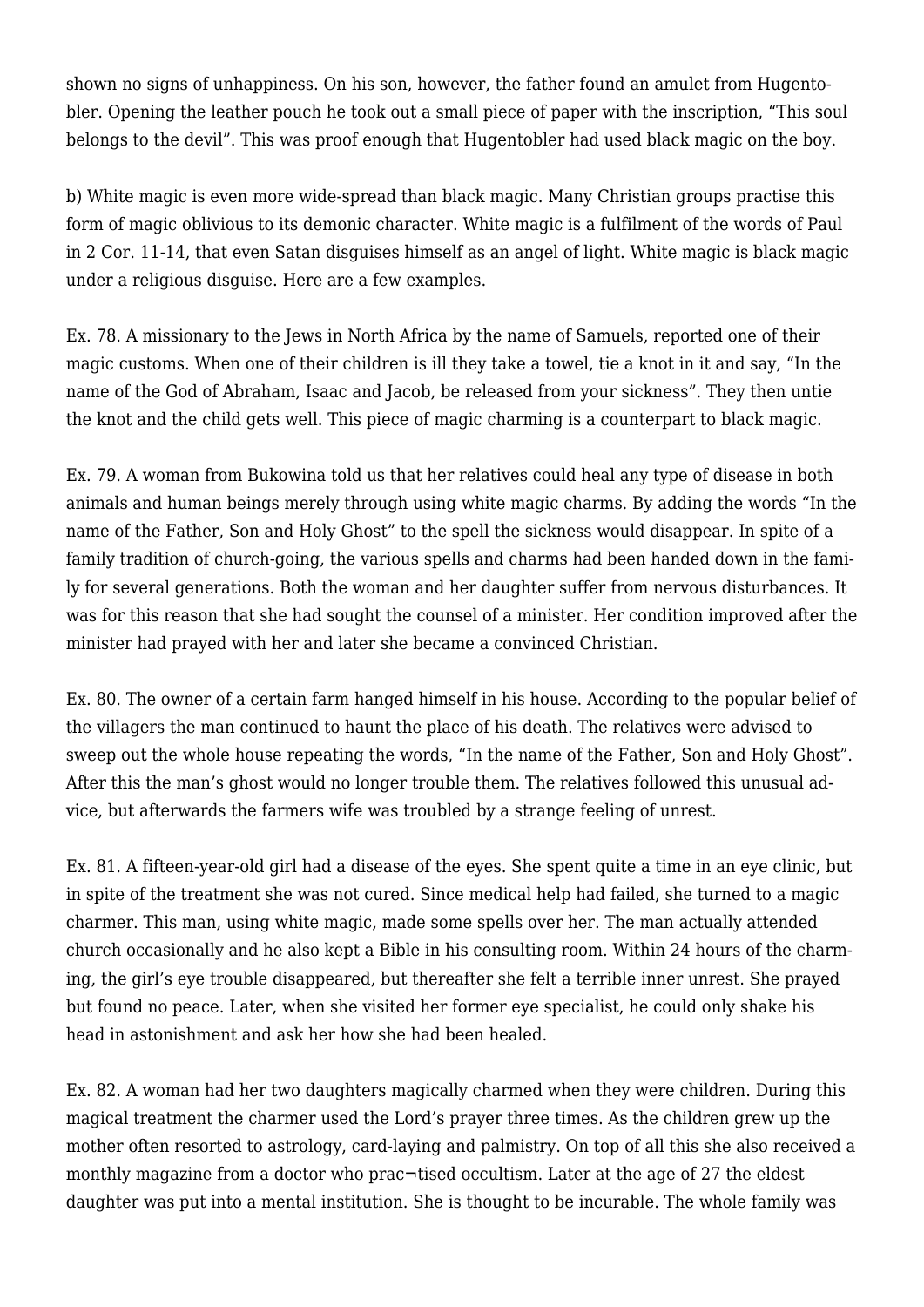very antagonistic towards religion, but nevertheless they were finally driven, through their psychic distress, to seek the counsel of a Christian minister.

Ex. 83. Another woman, a Christian, had several recipes involving white magic. For example, to cure stomatitis one had to drink some holy water while reciting the names of the Father, Son aid Holy Ghost.

Ex. 84. A woman was seriously ill in hospital suffering from shingles and ulcers on her legs. Her condition was so bad that the doctor ordered a nurse to be at her side continually during the night. The nurse was sitting next to the bed of the woman when she began to whisper over and over again, "You can help me, nurse, you can help me, nurse". The nurse was afraid that the woman might want her to pray or to read something from the Bible. But the patient wanted neither. The nurse was so full of fear in the presence of the woman, that she could not have prayed even if she had wanted to. However, the woman continued, "You can help me, nurse, you can help me, nurse". In the end the nurse asked, "How can I help you?" With that the woman became quite excited and explained, "I want you to put your hands on the places on my body which are diseased. Then I want you to make three crosses over them, and to mention the names of the Trinity together with a little verse that I will tell you." By now the nurse was even more frightened. At that moment a doctor came down the corridor. She called to him und asked him if she should do what the woman had asked her. He replied, "You might as well. Humanly speaking there is not much hope for her, and you never know, it might help." The nurse went back to the woman, who again immediately urged her to start the charming process. At last she complied with the patient's wishes, making the crosses and saying what she had been asked to say. When she had finished, the woman at once relaxed and was at rest. However, an even greater fear gripped the nurse. Over the next few days the woman's condition improved beyond all expectation and the doctors were astonished. The ulcers healed up immediately as did all the symptoms of the skin disease. Within five days she was completely well. The doctors could give no reason for her recovery, and the one who had encouraged the nurse to carry on with the charming kept the incident to himself. For the following six years though, the nurse had no rest. She could not pray and she was nauseated by the Scriptures. She suffered from dizziness and could not concentrate, besides having other psychic disturbances. In the end, because of her condition, she came to me for counselling. She traced everything back to the terrible incident in the hospital with the woman. Without realizing it she had participated in some white magic.

In all the above examples of white magic, various Christian symbols play a part in conjunction with the number three. In some cases the names of the Trinity may be used, in others three Lord's prayers, or three crosses or three Bible verses, or even three candles may be used. White magic is a subtle perversion of the scriptural idea of the prayer of faith and the laying on of hands. It is because of the subtlety that so many fall victim to this religious form of magic.

To distinguish between white magic and true laying on of hands is often quite difficult, even when the basic differences are known. In the true prayer of faith, the person concerned submits com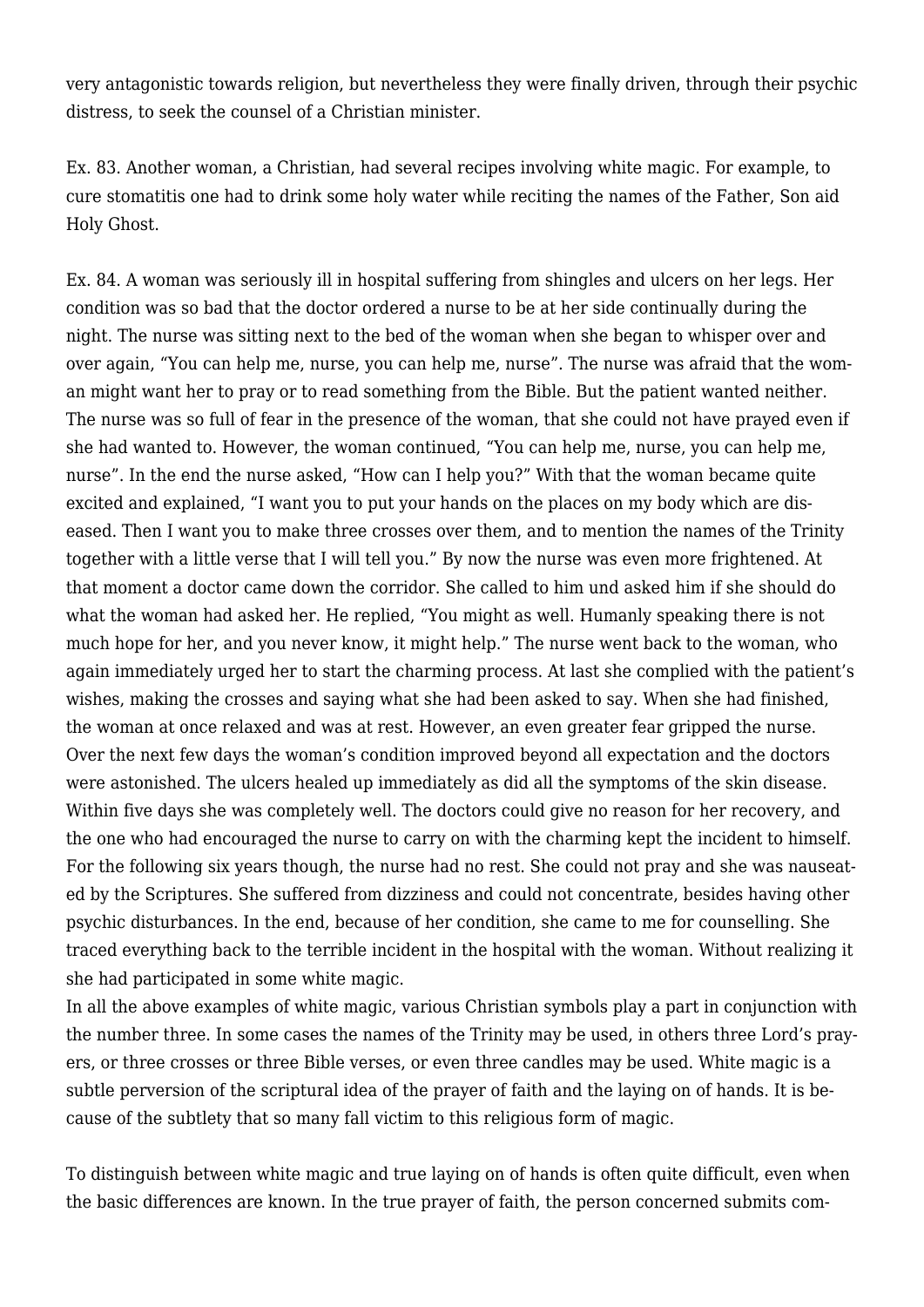pletely to the will of God. In white magic the idea is to compel God to act. With true prayer God is really involved, whereas in white magic the name of God is only used by way of a technical formula. Genuine prayer is inspired by the Holy Spirit. The white magician is inspired by the powers of darkness. Those who pray as the Scriptures direct are strengthened in their faith, even when their prayers are apparently unanswered. Those involved in white magic invariably have their faith paralysed, that is if they had any previously. However, through white magic some may even obtain what they actually desired, and so it is often only in the effects that its true nature is revealed. The boundary between prayer and magic can be very fluid. Sometimes it is essential to have the gift of discerning of spirits if one is to be able to differentiate between the genuine and the imitation articles. Another difference is that white magic requires no counselling procedure before it can be applied, whereas in the case of the laying on of hands and prayer this is an absolute necessity, even if it is only between the person concerned and God Himself. White magic either hinders prayer or makes it impossible. Laying on of hands, as the apostles did, strengthens prayer. So then we see that white magic and prayer with the laying on of hands are at entirely opposite poles, even though white magic may sometimes draw upon certain words and phrases from the Scriptures.

c) Yet another form of magic is the so-called neutral magic. It has recently been introduced into the practice of doctors of the psychomatic school. Some believe that one can use neutral forces of nature for healing purposes. I have several examples in front of me but they are difficult to classify.

Ex. 85. A young doctor who had a lot of warts on his hand asked the leader of a psychosomatic seminar, "Professor, how is it possible to get rid of warts?" The professor replied that the only sure way was to use charming. The doctor took his advice and discovered that the magic charming was a complete success. I have heard nothing of the after effects in this case, so I can make no comment in this direction.

Ex. 86. A young psychiatrist asked the principal of a psychiatric clinic the same question. He was given the following advice. "Wind a black thread around the warts and tie as many knots in the thread as you have warts. Then repeat a magic spell while placing the thread under a piece of guttering. That's how you can get rid of the unsightly things." The psychiatrist at first thought it was a joke, but he was finally talked into trying it out. The experiment turned out to be a success. The warts in fact disappeared.

The advice in this particular case was not neutral magic. This strange recipe is to be found in the 6th and 7th Book of Moses which contains only black or white magic charms. Until now this supposedly neutral form of magic has not proved its own neutrality. My counselling work continu¬ally supplies evidence to the effect that magic in any form is the work of the devil, whether it sails under a black, white or neutral flag.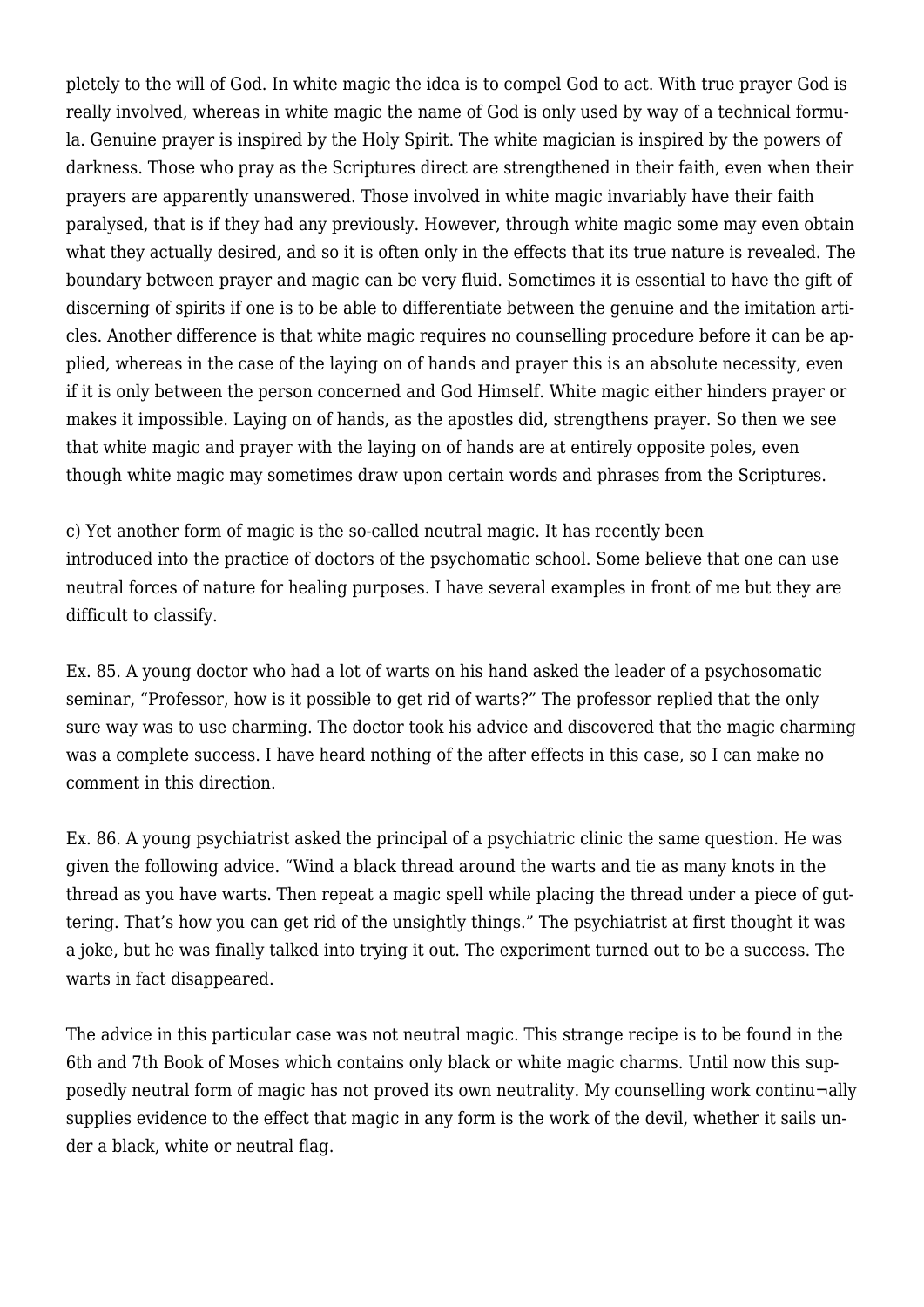## (IV) Areas of Applied Magic

In the section dealing with the aims of magic, we have already mentioned that everything in the created universe can come under its fire. Magic plays a part in Satan's world-wide rebellion against God and Christ. Through it he attacks angels and spirits, animals and men and everything in the material world. It is simply impossible to describe the tremendous scope of magic in a single book. We will, though, mention the main areas in which magic comes into play. First, healing and the inflicting of diseases. A number of examples on healing have already been given so we will only add one more.

Ex. 87. A Catholic woman was seriously ill in hospital. The woman called the nurse and asked a favour of her. She went on to say that she had a daughter at home who had been demon-possessed for many years, and that the daughter was rarely conscious. Being so seriously ill the woman now saw an opportunity of helping her daughter. She asked the nurse to get in touch with her relatives before she died. She wanted the relatives to bring the daughter to the hospital so that the two of them could change vests with one another. Her idea was that in doing so her daughter would be freed, while she would die in the state of being possessed. The nurse however, did not fulfil her wish.

Inflicting diseases is directly opposite to healing.

Ex. 88. A young man wanted to evade military service. His father therefore sent him to a magic charmer to be given some illness. The experiment was successful, and afterwards the young man was found to be unfit for military service.

Ex. 89. A spiritistic medium confessed that she belonged to a circle which not only practised communication with the dead but also black magic. Her speciality was in causing sicknesses and in death magic; she had already committed several murders which the police had been unable to solve. She had also worked on a minister who afterwards developed nervous disturbances and had been unable to work for several months. This was the content of her confession. I could not prove the statements, but I did know that at the time of the circle's magic experiments this particular minister had been ill for a considerable period of time.

Ex. 90. A girl from a strict Catholic family married a Protestant against the will of her parents. The first child they had contracted polio. The parents blamed their daughter, saying that it was her punishment for marrying a Protestant. Later they asked a magician to heal the baby boy and to transfer the illness to the mother instead. This in fact happened and the child was cured, while the girl herself became ill. She was taken to a hospital with symptoms of paralysis, depressions and terrible headaches. The doctors differed in their diagnosis. They made one test after another; spinal puncture, metabolism test, electro-cardiogram etc. Finally they called in a brain specialist. She was examined over a period of several weeks but no cause was found for her illness. Later the con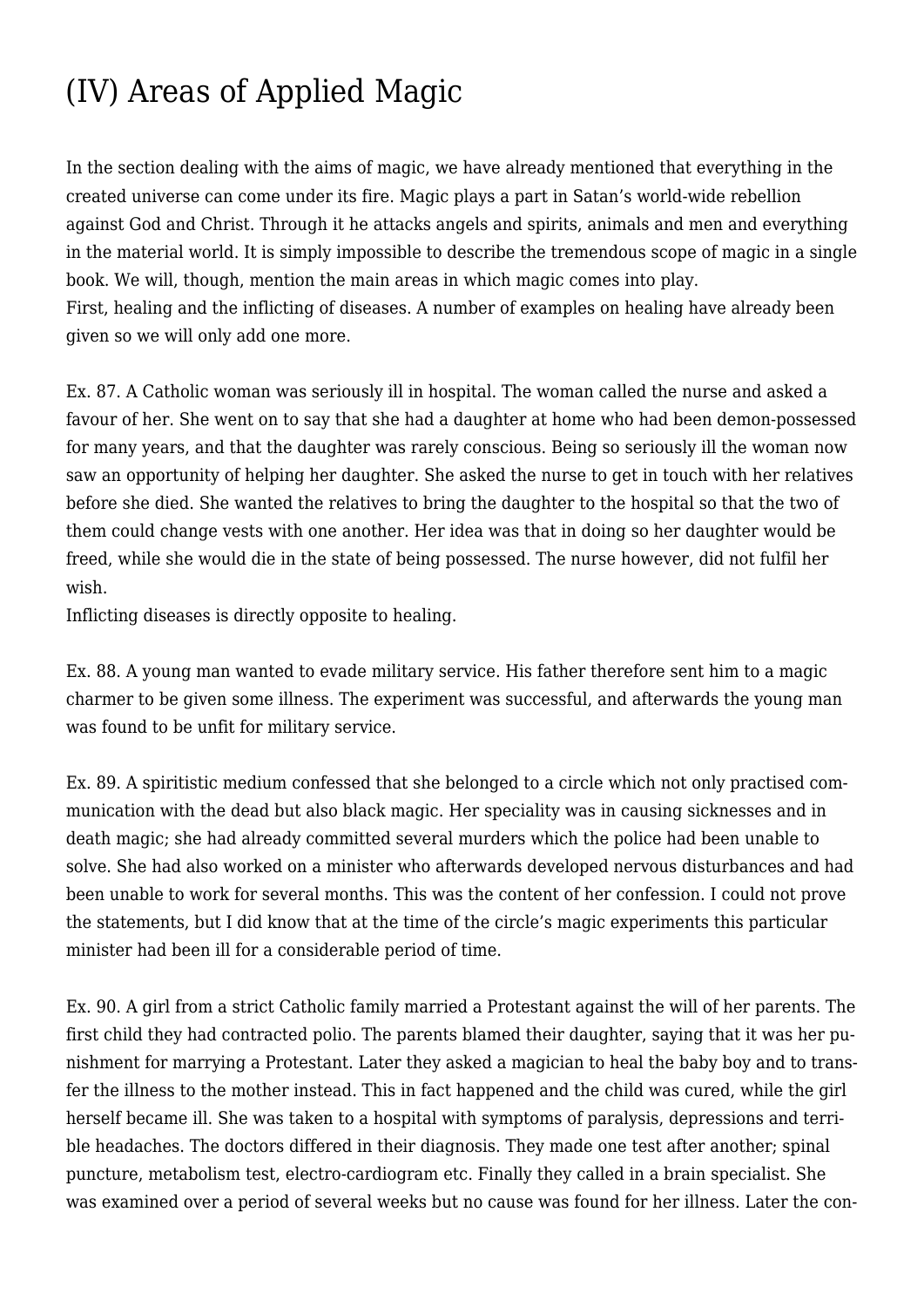dition of the young woman improved rapidly and she asked to be discharged. She was allowed to go home. Her parents, on hearing about this, were greatly disturbed and immediately reported the matter to the magician, telling him that his persecution of her had become ineffective.

Ex. 91. A black magician told a girl who was being courted by a married man, "I'll break this man's mind so much that he'll lose his position." It was not very long after this that the man began to have nervous disorders. He would complain of hearing noises both in his head and externally. He also suffered from flickering before the eyes, loss of vision and an inability to concentrate.

Ex. 92. A girl became a Christian during a mission. Inspired by the joy of her salvation she invited others to the meetings. It so happened that nearby there lived a man who possessed an extensive amount of occult literature and who practised its contents. The girl's joy, coupled with her witnessing, got on his nerves. (The gospel of Christ and magic are as far apart as heaven and hell). The occultist threatened to drive her mad and to prevent her from going to the mission. Within weeks the girl began suffering from various disturbances. She would sometimes see small flames of light in her room together with other ghostly phenomena. It was then that she had come to me for counselling.

Secondly, love and hate magic. Examples 90, 91 and 92 could be included under the heading of hate magic and so we will only add a couple of examples on love magic.

Ex. 93. The Swiss herdsmen who bring the cattle down from the summer pastures in September like to tie three different herbs into the rope of the leading cow. This serves not only as a means of decoration but is also meant to bring luck in love.

Ex. 94. A girl had an affair with a married man. The man later moved away from the district, but before he left he said to the girl, "Though we will be separated now, I will continue to visit you. I won't drive baric here, but I will visit you in your dreams. You know what a man wants from a girl, and I will be able to take what I need any time I like. You won't be able to prevent it, and you will never black to take any action against me as there will be no evidence to support your story." At first the girl did not understand what her lover had really meant, but a week after her friend had left she suddenly felt his presence during the night. These visits were repeated again and again until they became a terries a and disgusting experience to the girl. First she consulted a doctor, but as was to be expected the doctor explained the nightly psychic meetings away by saying that they were sexual hallucinations related to the first stages of schizophrenia. The girl could not accept this diagnosis, as she was mentally quite normal. She was convinced that it was more than an hallucination.

Thirdly, persecution and defence magic. These are among the most common forms of magic.

Ex. 95. Two Moldavian women who had practised magic for many years were involved in a quarrel. They each used their magical powers to attack the other. One of the women fell to the ground, apparently without cause. She seemed to be paralysed and could not get up again. She swore and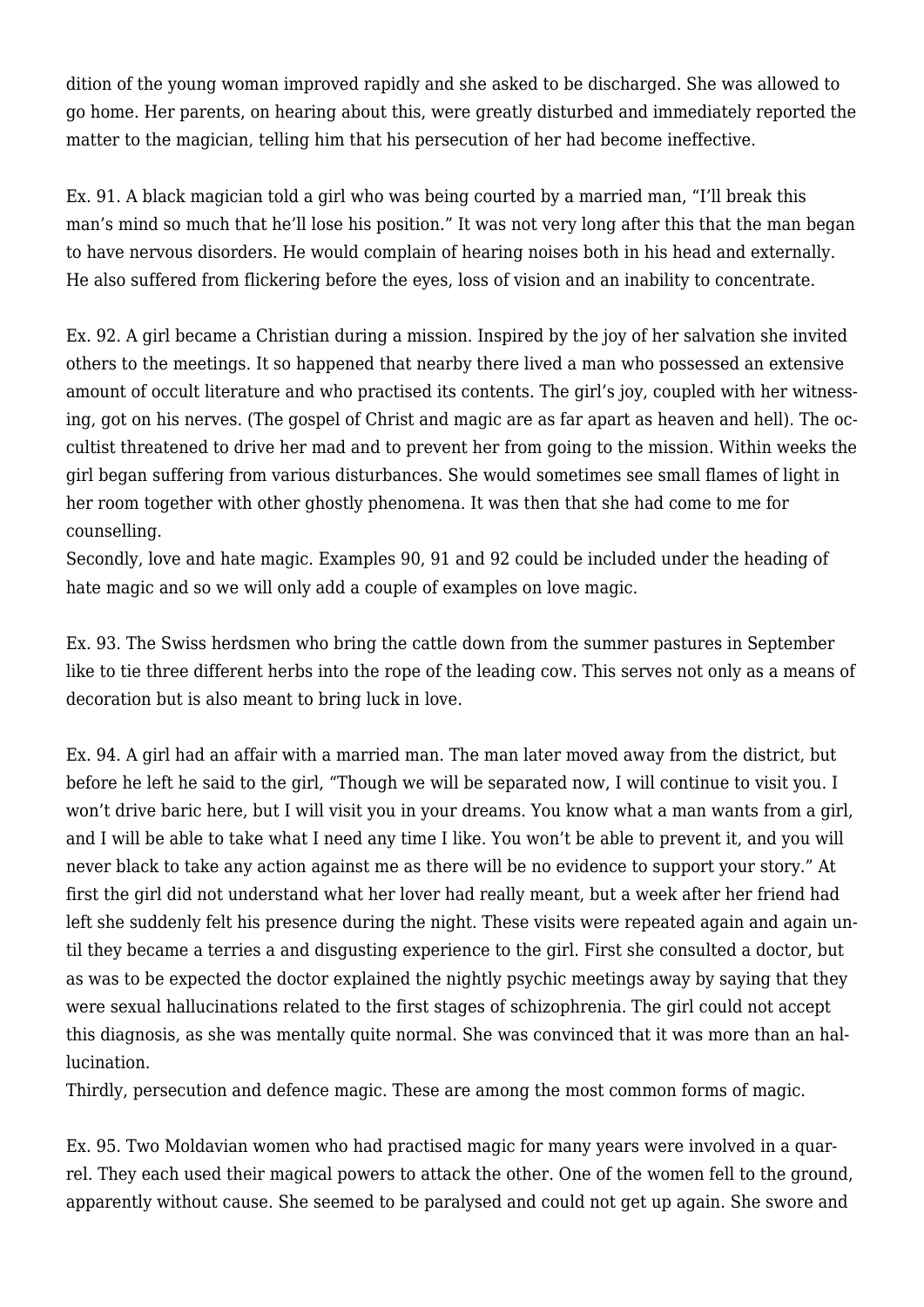cursed at her opponent. As she was being lifted up from the ground she screamed at the other woman, "You won't leave this house alive – I'll see to that." Three days later the second woman had a terrible headache and within just over a week she died.

Ex. 96. A child used to cry every night from 11 to 1 o'clock. The mother was desperate and took the advice of a magician. She was told to put a knife, a fork and a pair of scissors under the child's pillow in order to stop the trouble. She was also told that the person who was causing the child's unrest would, because of the defence magic, injure himself. The mother, as we have said, followed this advice. The next day the maid had a bandage on, and the mother was convinced that she had been the cause of the nightly disturbances.

Ex. 97. A farmer discovered that the milk of one of his cows had blood in it. He took the milk and just before midnight he heated it up. At the same time he thrust a sickle into it murmuring a magic spell. The next day a woman who lived nearby had some facial injuries, and the farmer was thereby convinced that this woman had bewitched his cow.

Fourthly, casting and breaking spells. This is practised by some magicians as if it were a sport, while others use it to further their own interests.

Ex. 98. A man in a Christian convalescent home had the power to cast and to break magic spells. He could stop a person in the street in such a way that he would neither be able to move nor speak. He could also put a ban on children so that they too would be both speechless and unable to move. This man was supposed to be a Christian!

Ex. 99. In Switzerland an officially licensed mesmerizer treats his patients by using white magic charms. He uses either three Lord's prayers or the names of the Trinity. Because of these religious phrases his patients believe him to be a Christian. However, when a patient does not pay him at once he puts them under a spell so that they are not able to board a train when they get to the station. The ticket collector and others at the station are so familiar with the magic powers of the mesmerizer that by now they laugh it off and merely tell the patient that he must first go back and pay the man if he wants to be able to get on a train.

Ex. 100. For many years a school teacher indulged in black magic. He not only provided himself with literature on the subject, but also experimented with the magic. He used his school children as guinea pigs. He would ask a child a question and at the same time put the boy or girl under a spell. They would then neither be able to stand up nor utter a word Only after he had lifted the ban would the child be able to answer his question. He used a similar method to punish the children. After practising this for some time on his school children, he started making his own wife and daughter the subjects of further experiments. He ruled his family so completely that he could cast spells over them at will. Sometimes they were unable to say a word for hours or even days at a time. His wife was psychically destroyed in the end, and she died. His second wife soon left him and never returned after his first banning experiment. The man then turned to sexual attacks on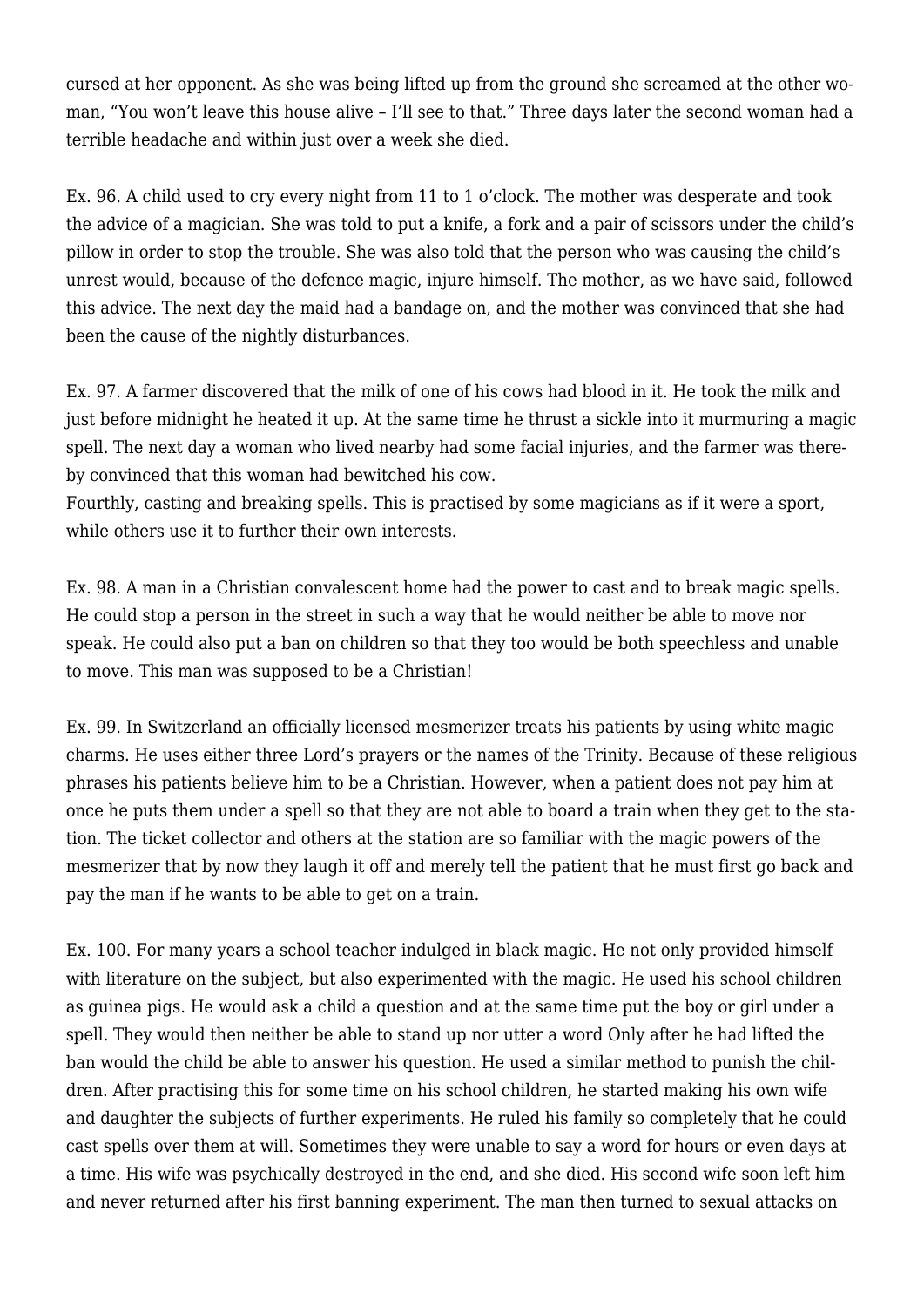his daughter. She was completely powerless to defend herself. Later when her father turned his attentions towards a third woman, he put a spell on the daughter so that she suffered a permanent paralysis of speech. Finally because his daughter came between himself and his many women friends he had her committed to a mental institution. The doctors were unable to cure the paralysis in her speech, and her relatives, though conscious of the terrible home background, were forbidden by the father to visit the unfortunate girl in the hospital.

Lastly, death magic. Here we come to one of the darkest areas that exists in magic. I have reports of this from several missionaries in front of me. Very few people realize that this type of magic is still being practised in Europe today. Even if its effectiveness cannot be proved, its mere existence implies that our culture is still at a very low level.

Ex. 101. An expert in black magic specialized in magic persecution and death magic. With the help of his magic he was able to kill a cow within four days. This story was verified by the man's grandson.

Ex. 102. For many years a woman practised black magic. She possessed some very dangerous magic books; for instance the 6th and 7th Book of Moses, the Spring Book, the Spiritual Shield, and many others. She experimented in the area of magic persecution and death magic and she even boasted of having caused the deaths of her husband and daughter. She would inflict her enemies with diseases and claimed that she was able to cause eczemas, diarrhoea, heart trouble, itching, stomach pains, swelling of the body and other things. After causing the death of all the members of her family, according to her own words, she then took on the job of a district nurse. She obtained this job with the help of the local minister, but the woman still practises her magic arts. Her mind is completely opposed to the things of God and she calls Jesus an illegitimate good- for-nothing. At Christmas and Easter and other such times she suffers from terrible attacks, during which she will rage and blaspheme. On other occasions, however, her conscience bothers her and she will admit that her life is in a mess. "I don't want to do these things, but I am forced to. The devil makes me do them. I can't rest or relax any more." This is her testimony!

Ex. 103. A married man carried on an adulterous relationship with an older woman. The woman was reputed to indulge in black magic. One day the man tired of his illicit affair. He told the woman that he wanted to break off his relationship with her. She was very upset and threatened him, saying that if he did so then his wife and two children would suffer in the process. The man however, was determined to break it off and stuck to his decision. Two days later his son became ill. They rushed him to the hospital but he died there. The doctors were unable to diagnose the disease. Later still his wife and daughter also fell ill. The man was by now quite frightened and remembered the threats of the woman with whom he had had the affair. He went to her and begged her not to use black magic against his family. She softened and said that she would stop. Thereupon his wife and daughter recovered quickly.

Ex. 104. During a mission a man came to be counselled and reported the following case from his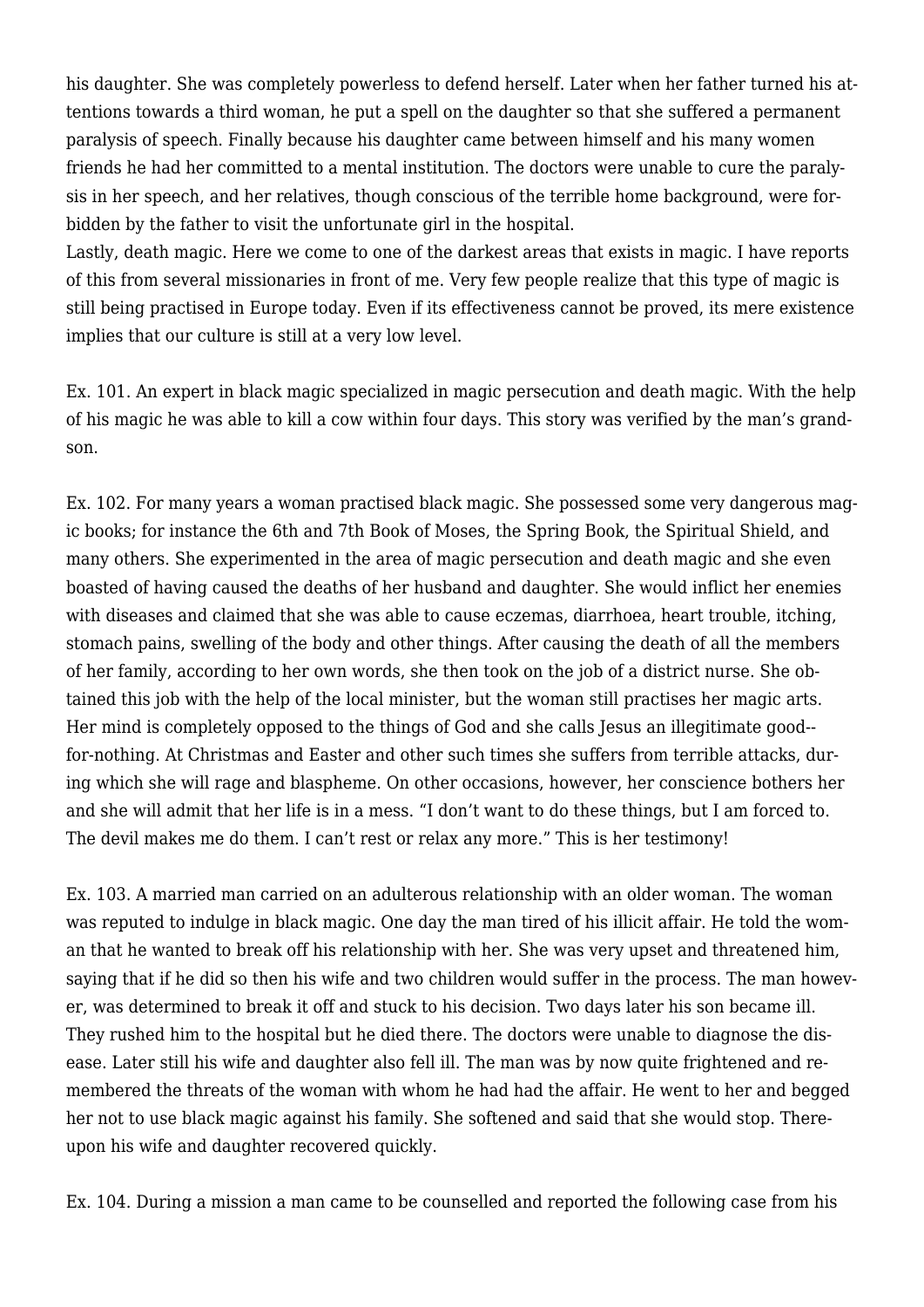village. One of his neighbours, a farmer, had his new saw stolen. The theft took place in broad daylight and the thief was known to the villagers. The farmer was immediately notified and told who had stolen the saw. He was not content to merely inform the police though. Instead, the farmer went to a man who carried out experiments in persecution through the use of black magic. He payed a considerable amount of money to the occultist, who promised his immediate help, stating that the thief would die. The farmer then drove back to his village and within three hours of his interview with the occultist the thief had a fatal heart attack.

#### (V) Magic Rites

Almost everything about magic, including the forms it takes and the customs associated with it, gives one the impression that it is a religion of the devil. It everywhere seeks to mimic the world of faith as we find it revealed in the Bible.

There is a liturgy associated with magic which is a counterpart to the true method of worship as revealed in the Scriptures. As an act of worship is composed of certain elements, so too is an act of magic. There are basically four constituents that are necessary. Invoking, charming, a symbolic action, and the use of a fetish. One may invoke either Satan or even the Trinity, and it is this that decides whether the magic is to be black or white. Such invoking is a counterpart to our addressing of God in prayer, as for example, when we say 'Our Father'. The charm or spell that then follows brings the force of magic into play. This imitates our use of the Scriptures and our reference to the promises of the Bible. The symbolic action underlines and supports the charm and mimics such scriptural actions as, for instance, the laying on of hands or kneeling in prayer. The use of a Fetish, that is a magically charged object, corresponds perhaps to the use of water in baptism or bread and wine in the case of the Lord's supper.

Ex. 105. A farmer's son suffered repeatedly from a severe pain in his knee. He took the advice of a magic charmer and carried out the following procedure. On a night when the moon was on the wane he went out into a field. He then invoked the Trinity, repeated a magic charm, anointed his knee with oil and finally threw kisses at the moon. Afterwards the pains left him!

This example clearly illustrates what we have just said. The invoking of the Trinity reveals that white magic was used. The magic charm replaced a prayer. Anointing with oil was the symbolic action and the moon acted as the fetish. As the moon waned so the pain left him.

Magic symbolism is supposed to enhance the effectiveness of the charm. A certain amount of magic transference is also involved here. Because of lack of space we cannot discuss the matter at any length so I will only quote a few examples to shed a little light on the subject.

Ex. 106. Professor Frobenius, the well-known spelaeologist (cave researcher), reported in a lec-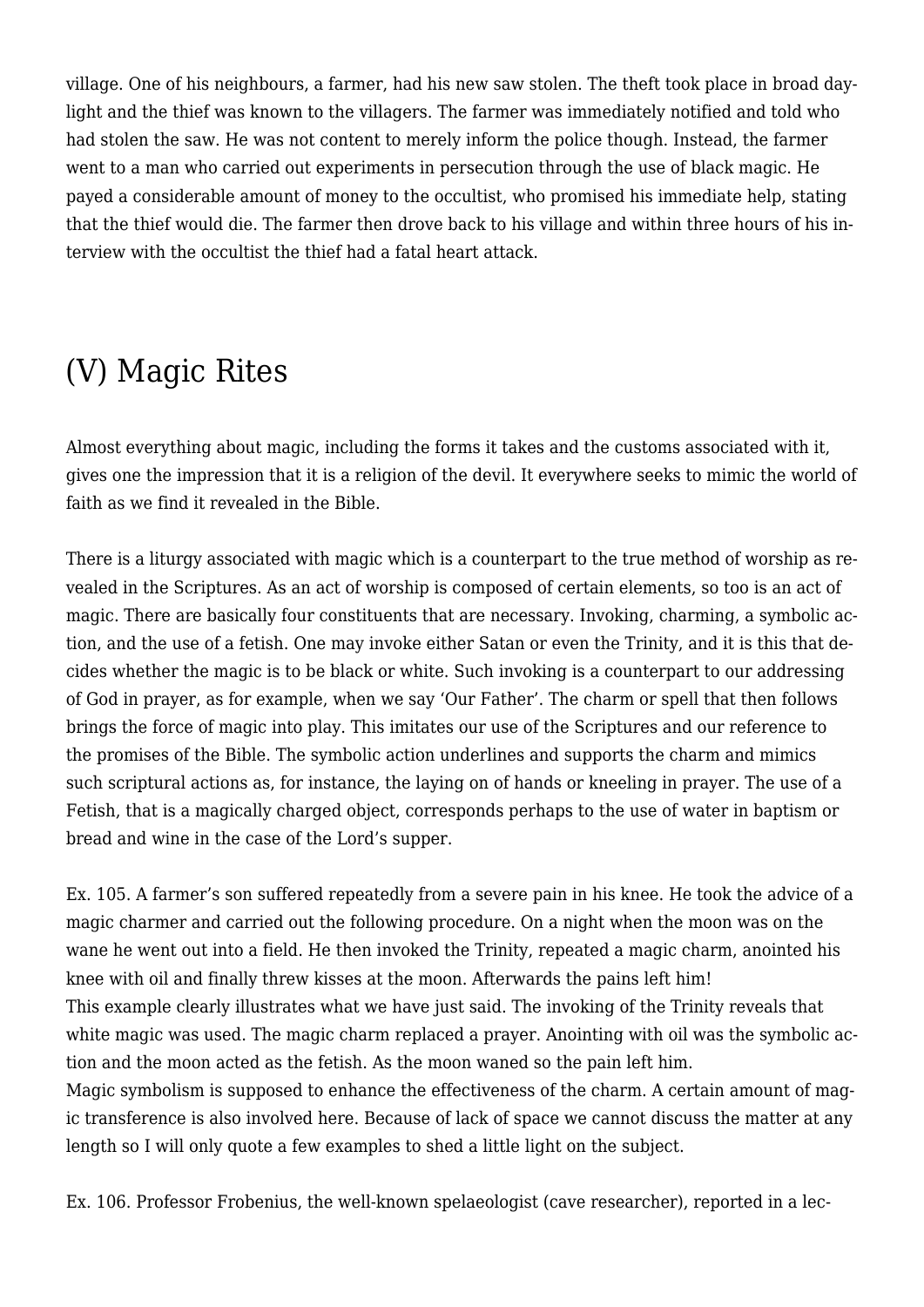ture that some of the cave drawings of stone-age man could be understood as hunting magic. The animals had been drawn as if wounded. This would tally with the hunting magic that is still used today by primitive tribes people in Africa. It has been reported that native tribes in Africa using this type of magic are actually successful. They draw the animals they wish to kill and then shoot at the pictures while repeating some magic spells. Later the same day they come across animals with the same wounds as those previously drawn. This primitive hunting magic corresponds with similar observations made in Germany. When the apparition of a man or animal is injured, then the medium responsible for the phantom suffers in the same way.

Ex. 107. To cure toothache the following method of charming is prescribed. A new nail must be pushed into the gums three times. It must then be buried in a cellar facing East. A magic charm must be repeated while doing this.

Ex. 108. A school child had a swelling on one arm. The following charm was made. An egg was buried with a stone on top of it while a charm was repeated. As the egg disintegrated in the soil so the swelling was supposed to go down. It did!

Magic symbolism as we have said is usually supported by the use of a fetish. These magically charged objects are supposed to convey the power of the magic. A fetish may consist of some human bones, a bat, urine or excrement, some pubic hair, finger nails, wood from a coffin or anything like this. Any object that has been magically charmed and thereby magically charged may be used as a fetish. Some examples:

Ex. 109. A minister's wife was given a salve by a woman in the church. The salve had been produced by a magic charmer and he had cast spells over it. The salve brought rapid relief. It acted as a fetish rather than a medicine. After this treatment however, the wife of the minister broke her arm. Her daughter also, whose Christian life had until then been continually growing, now found faith and prayer impossible.

Ex. 110. I was told during a mission in Switzerland that a certain Catholic monastery gives little amulets or fetishes to the people to protect them against diseases and epidemics. They consist of small bags, and one in particular contained some toe nails and some egg shell. This may sound improbable, but I am sad to say that I have often witnessed the fact that certain monasteries even practise magic.

There is much debate about the significance of magic words aid phrases. Traugott Egloff of Zurich, a well-known representative of charming, speaks of the direct relationship between the words of a charm and the power that produces the miracle. He goes so far as to say that the words themselves are the power. We would say, though, that when a charmer uses biblical phrases, in doing so he severs them from God and deifies the words in their isolation. This isolation leads to a mere mechanical usage, and hence empties the words of their true meaning. Professor Bender has aptly said, "The mechanical is the real essence of the magical and the diabolical."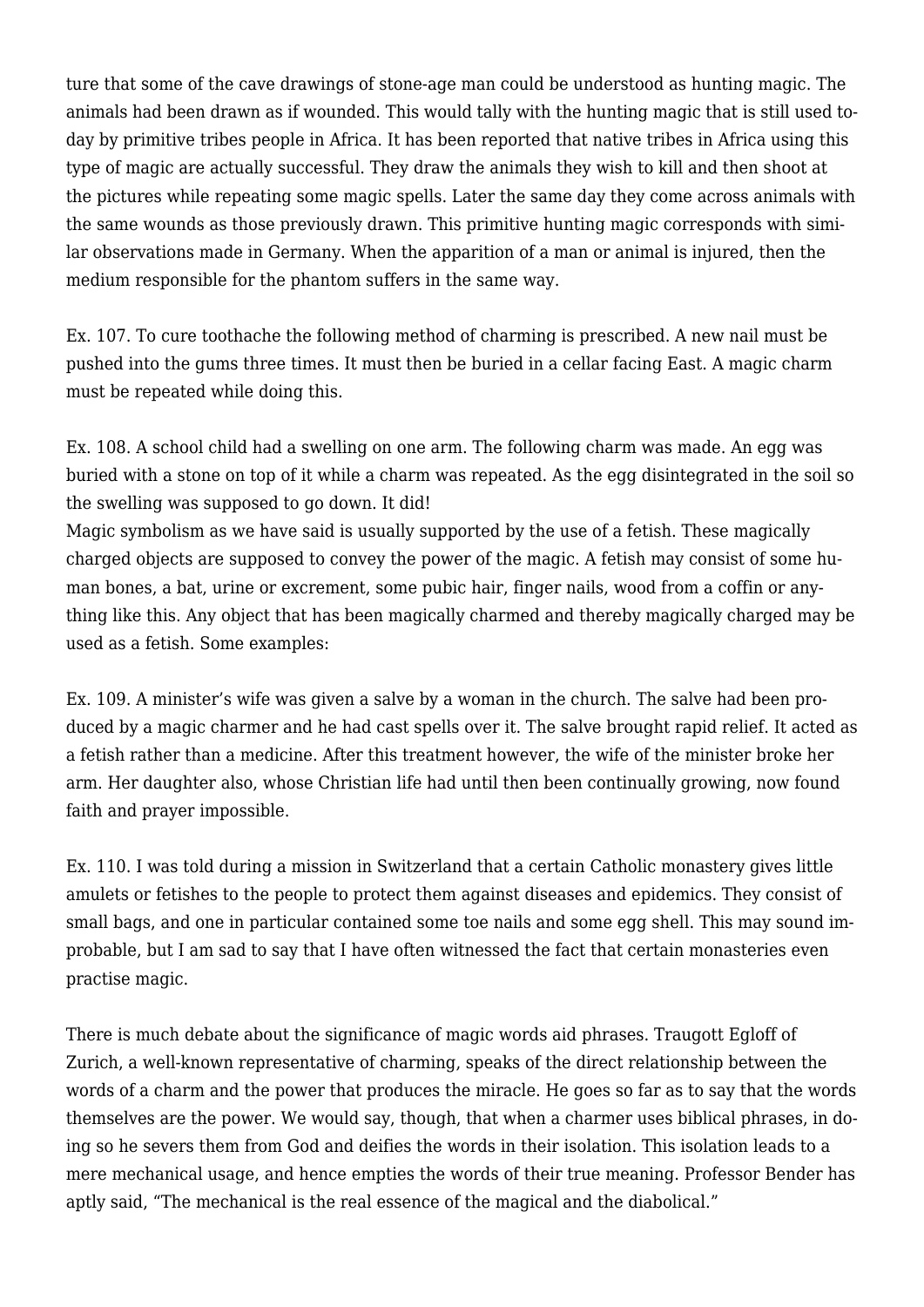When, however, the words have been isolated and severed from God, they have no real independent existence, and foreign contents flood in. That which is severed and cut off from God falls prey to the devil. The mechanical and magical usage of the words of the Bible is thus demonic and occult in nature. The Word of God given for the salvation of man is thereby employed as a magical technique to burden and to destroy men.

We would oppose the belief that a word has any power of its own, and that the charmer is only the representative of this power. Words are only neutral instruments. They can be used for either good or evil. It depends on the inspiration behind the words. A Christian employs the Word on God's authority. The magician and charmer employs his words and phrases as demonized instruments of magic.

Ex. 111. A minister told me of the way someone in his parish had died. The man in question had the reputation of being a magician. Two weeks before his death, as he lay in bed seriously ill, he began to groan, "Take the charm away from me, take the charm away from me." The relatives had gone to the minister for advice, but he had warned them against doing as the man requested. The magician finally died in terrible agony. The minister told the that the man looked as black as coal when he had seen him in the coffin. Many magicians only find rest when someone takes the spell or charm away from them, together with the responsibility of carrying on the occult practice. A description of magic ritual can be found in various books on magic. These books have the same significance to the magician as the Bid a has for the Christian. There is a great amount of literature on the subject of magic, the most widely distributed book on the subject being the 6th and 7th Book of Moses. Unhappily a publisher in Braunschweig has published new editions of this book. The use of the name Moses is only a camouflage. Magicians look on the miracle connected with the staff of Moses as a piece of magic. In this way they try to elevate Moses to the position of their patron saint. The first part of the book reveals how a man may enter into a relationship with the devil. The latter part gives instructions as to how a person can achieve dominion over all the forces of nature as well as the powers of heaven and hell through the use of magic. The book has already caused untold harm in the world and people who read it invariably suffer in the process. A house in which the book is kept is also a place where misfortunes often occur. There are many examples which illustrate this fact and we will deal with this problem later on in greater detail. For the moment it will be seen that examples 113 and 115 belong to this category.

#### Vl. The Effects of Magic and How to Overcome Them

The cost of indulging in magic is extremely high. Every example drawn from the counselling work of Christians reveals the terrifying effects.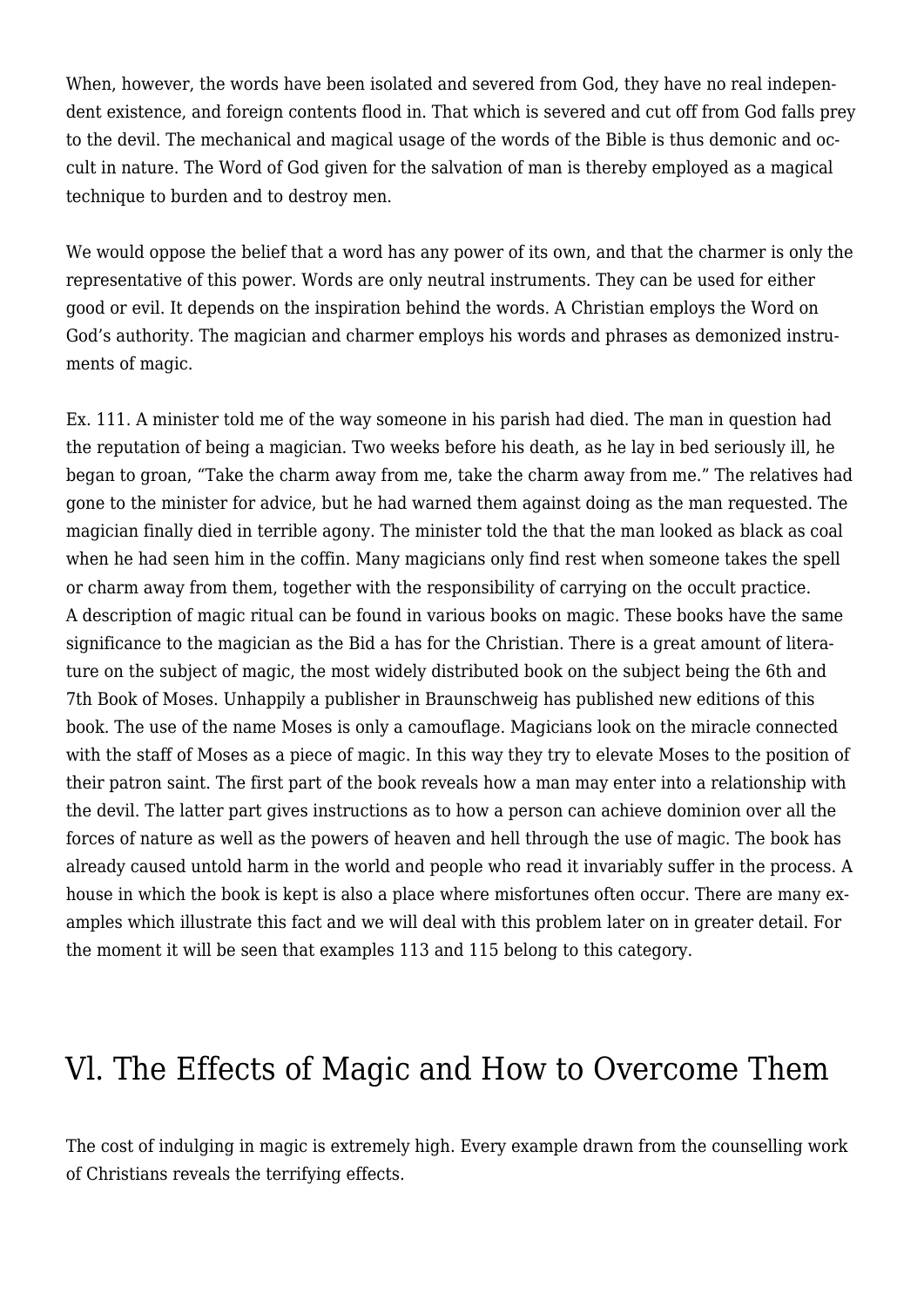a) The principle of compensation. At least on the surface of things magic parallels the facts of the Scriptures. Nevertheless in its effects it is diametrically opposed to the Bible. God's help builds up and gives new strength, whereas magic robs and destroys and tears down. The help of magic is only an apparent help. It merely shifts the load to another area. A small relief in one department is paid for by an excessive stress in another. The compensation is far in excess of the help one apparently experiences. Satan cheats his victims every time. Two examples of this: Ex. 112. During the birth of a baby girl the mìdwife noticed that the child had a rupture. This was

not treated at once but the midwife advised the family to take some of the excrement of the child and to bury it in a place which was out of reach of the light of both the sun and the moon. They took this strange advice and the infant's rupture disappeared. However, as the child grew up she developed a festering of her nasal bone. A purulant discharge constantly drained from her nose. No medical treatment helped. By her late twenties the trouble had still not cleared up, and in addition to this complaint the girl suffered from a compulsion to swear. She often had to scream and curse and she would shake for no apparent reason.

Ex. 113. For many years a man engaged in black magic with the help of the 6th and 7th Book of Moses. He ended up in an asylum. His wife continued to practise black magic and she suffered the same fate. The son then took over his parents occult literature. He too ended in an asylum. Again his wife carried on the occult tradition. She also became mentally disturbed and had to be confined to an institution. The whole family had thus been destroyed by the book and its contents. Later a neighbour who was a friend of the afflicted family got hold of the book. He was driven by curiosity to try out the black magic charms contained in it. He too fell victim to the same forces and ended up in a mental home.

b) The wrong defence. The question now arises as to how one can face up to black magic. Is there any effective defence? Some people traditionally believe that white magic has a nullifying effect on black magic. But experience proves that this is not the case. The possibility should not even be considered since white magic has the same demonic character as black magic. Satan would be divided against Satan. Occasionally, however, two magicians may use their powers against one another. Here it is a case of the strongest ran winning. It is not a matter of them being in different camps. When a wrestler wins the contest it is because of his superior strength or skill. The two contestants are both wrestlers. For an example of such a duel one can refer back to Ex. 95.

c) Our spiritual weapons. The apostle Paul wrote, "The weapons of our warfare are not worldly but have divine power to destroy strongholds" (2 Cor. 10:4). The be¬liever's prayer can destroy the power of magic. It makes no difference whether it is black or white magic. The effect of prayer is the same. A few examples:

Ex. 114. A Christian had a mesmerizer attend his son who was ill. The father prayed that Christ would prevent the healing if the mesmerizer used evil powers. The healer came and looked at the boy and said at once, "I can t help him."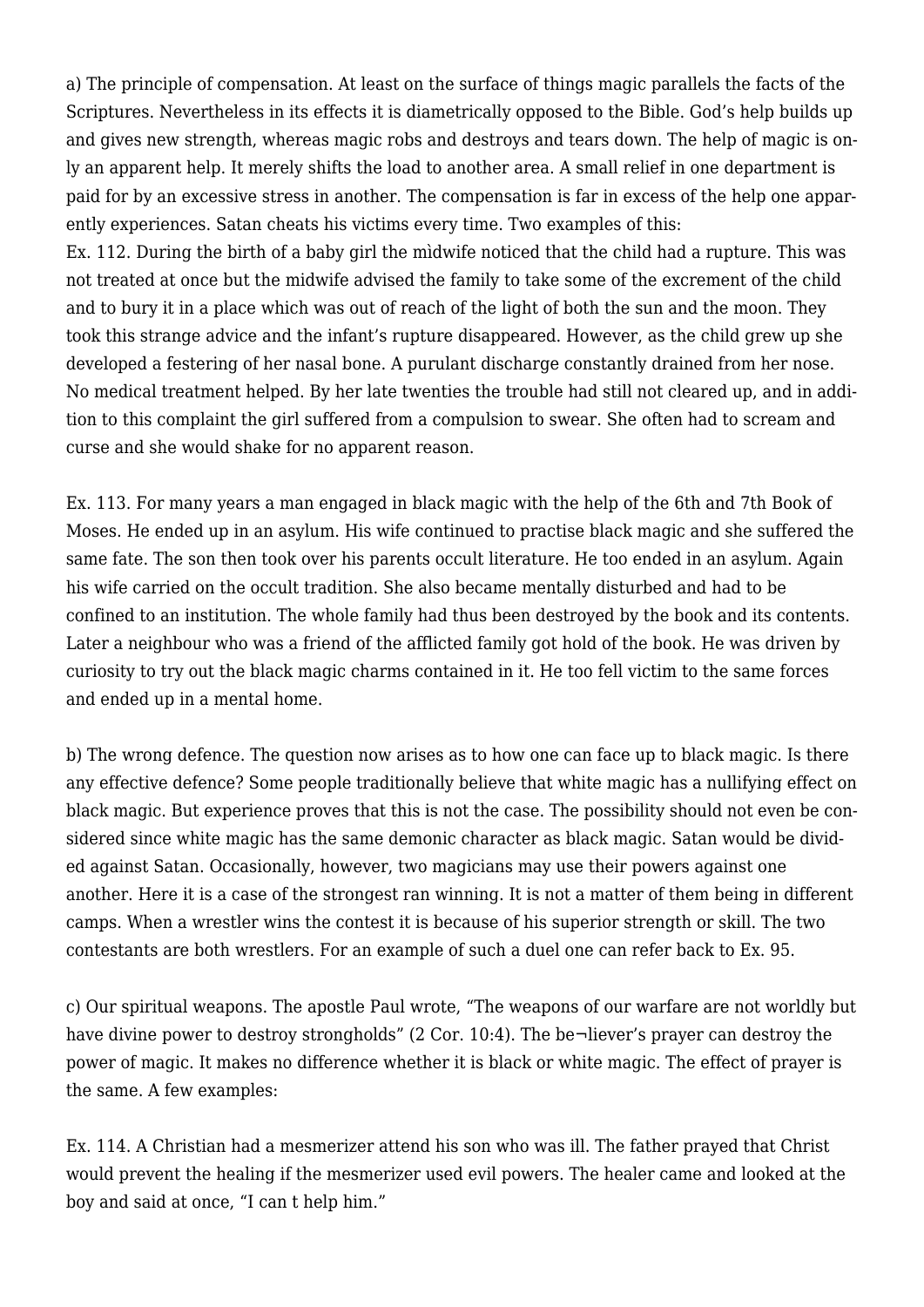Ex. 115. A man with tuberculosis of the bones had the disease charmed away using white magic. After the charming the pains immediately ceased. The man himself practised various forms of magic. He also kept many books on magic at his house, as for instance The Seven Locks of Heaven, The Blessing of Tobias, The Letter of Protection from John, Chain letters, and Lucky Letters. He even carried letters of protection like these around with him sewn into his clothing. One day, in great anguish of mind, he tried to become a Christian. But he could not pray. He wanted to trust in Christ but at the same time he felt a violent antagonism within himself towards Christ and His Word. In this state he came to be counselled. In the process he handed over his books on magic and afterwards experienced a definite relief and a relaxation of his previous mental condition.

Ex. 116. A woman with church affiliations suffered from depressions. During one attack she cut her wrists. The neighbours discovered her in time and called for a doctor at once. Only a blood transfusion saved her life. Afterwards the woman visited a friend of mine who advised her to go to see a Christian doctor. Since the doctor lived some distance away she preferred to take the advice of an older woman in the church who told her to go and see a magic charmer. However, this healer, to her surprise, said "I can cant t help you as too many people are praying for you. If they stop praying you can come back. Otherwise I cannot help you." My friend heard later about this and confirmed that he and his wife had been praying for the woman for a long time.

Ex. 117. A man arranged a meeting one evening for the purpose of demonstrating some occult experiments. However, the local minister who was a Christian assembled some of the men of his congregation in order to attend the meeting and to pray during the demonstration. They did this and that evening the experiments of the occultist were unsuccessful. The man in the end exclaimed excitedly that there were some counter forces present which were interfering with his powers. He asked the trouble makers to leave, but the believers would not do so since they had payed for their tickets. The lecture in experimental occultism was a flop.

Ex. 118. A Christian couple lived in the house of a woman who engaged in black magic. The woman magician said to them once that she knew how to get rid of people without them being aware of it. She used to carry on magic experiments in which she tried to influence and trouble people whom she took a dislike to. When the Christian family put themselves under the protection of Christ, though, the woman was infuriated because she could no longer troupe or influence them.

Ex. 119. A paralysed engineer was treated by a magic charmer. Two of his sisters who were Christians prayed a great deal for their brother to be healed. The charmer had no success with his treatment and said, "I cannot help you. Someone is praying for you."

These examples indicate that genuine prayer hinders the use of magic. Previously we have seen that people treated magically find it difficult to pray or to have faith, but the reverse is also true. The power of magic can be warded off by the spiritual weapons of our faith.

Deliverance is through Christ. Psychiatrists, psychotherapists, psychologists and the like are not qualified to treat people subjected to magic. Magical subjection is neither a medical nor a psycho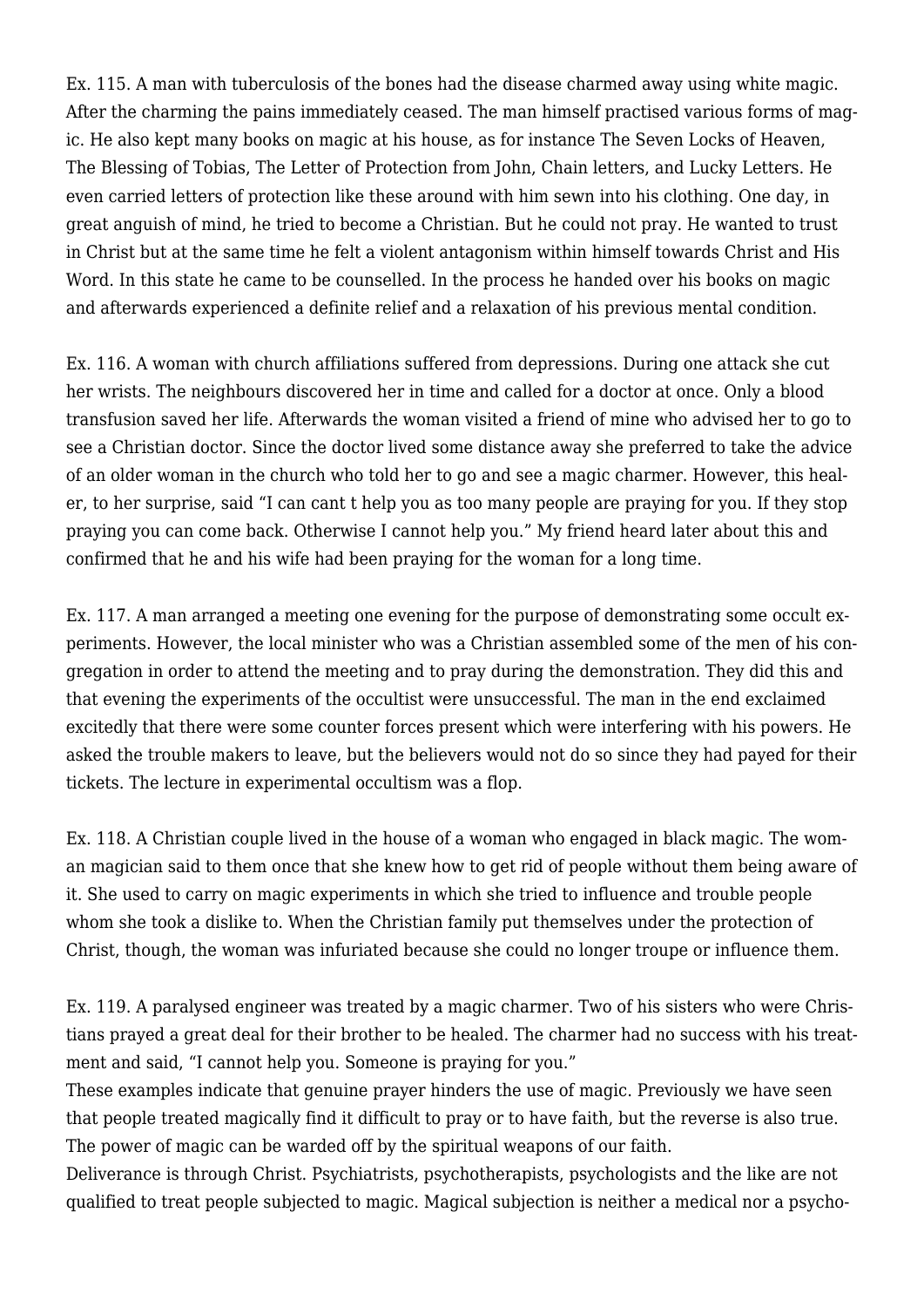logical problem but one which concerns faith and the Scriptures. Relief and deliverance are only possible through Christ. It is only when the person subjected to occultism desires to come to Christ that a genuine and complete deliverance is possible.

Ex. 120. A woman who was a missionary became acquainted with a girl in a Christian boarding house who in her youth had subscribed herself to the devil. The landlady told the missionary that she could not handle the girl. Later the missionary asked the girl to come to her room, and there the battle commenced. Her counselling and intercession led to the complete deliverance of the possessed girl.

Ex. 121. A young man courted a girl who was socially higher than himself. Normally he would have had little hope of success. To arrive at his goal he subscribed himself to the devil. He cut his finger and wrote a contract in his own blood on a piece of paper which he later left in a cave. In this way he tried to obtain the help of some love magic. After a while, however, he became scared. He went back to the cave but the paper had disappeared. Nevertheless he later proposed to the girl and they were married. She was a very pretty young woman, but when she gave birth to twins, they were both horrify disfigured. The mother was so distressed that she died soon after giving birth. The man continued to suffer as he had done so ever since his subscription to the devil, and he was finally driven to seek the help of a minister. After confessing everything and renouncing all that he had had to do with the evil powers, he turned his life over to Christ. Following his conversion he became a living witness to Christ, and although a year and a half later he went to be with his Master, he died in peace, a happy man.

Ex. 122. A girl married a man who brought the 6th and 7th Book of Moses into their marriage. The wife began to suffer from a state of anxiety and she started seeing ghosts at night and feeling an unseen power which seemed to try to strangle her. The husband was an evil tempered man who used to beat his wife. When she was expecting a baby he forced her to bring about an abortion with the aid of tablets. He also demanded perverse things of her, until finally, wanting to put an end to it all, she took eight sleeping pills and some ammonia in an attempt to commit suicide. She was saved just in time. Later she came to be counselled and she received assurance of her own salvation.

Ex. 123. For many years a woman lived in the house of a magic charmer. During the nights she was often frightened by strange incidents involving ghosts. A black figure often appeared in her room and sometimes she saw snakes there. In her fear and distress she came for counselling. She put her trust in the Lord Jesus Christ and afterwards each evening she consciously put herself in God's hands. The ghost phenomena disappeared completely.

Ex. 124. The wife of a dean was emotionally disturbed. In addition to this she exhibited various mediumistic abilities. She had visual and acoustic hallucinations. A Christian girl came to take care of this sick woman and at the same time began to pray for her. Gradually the girl got the im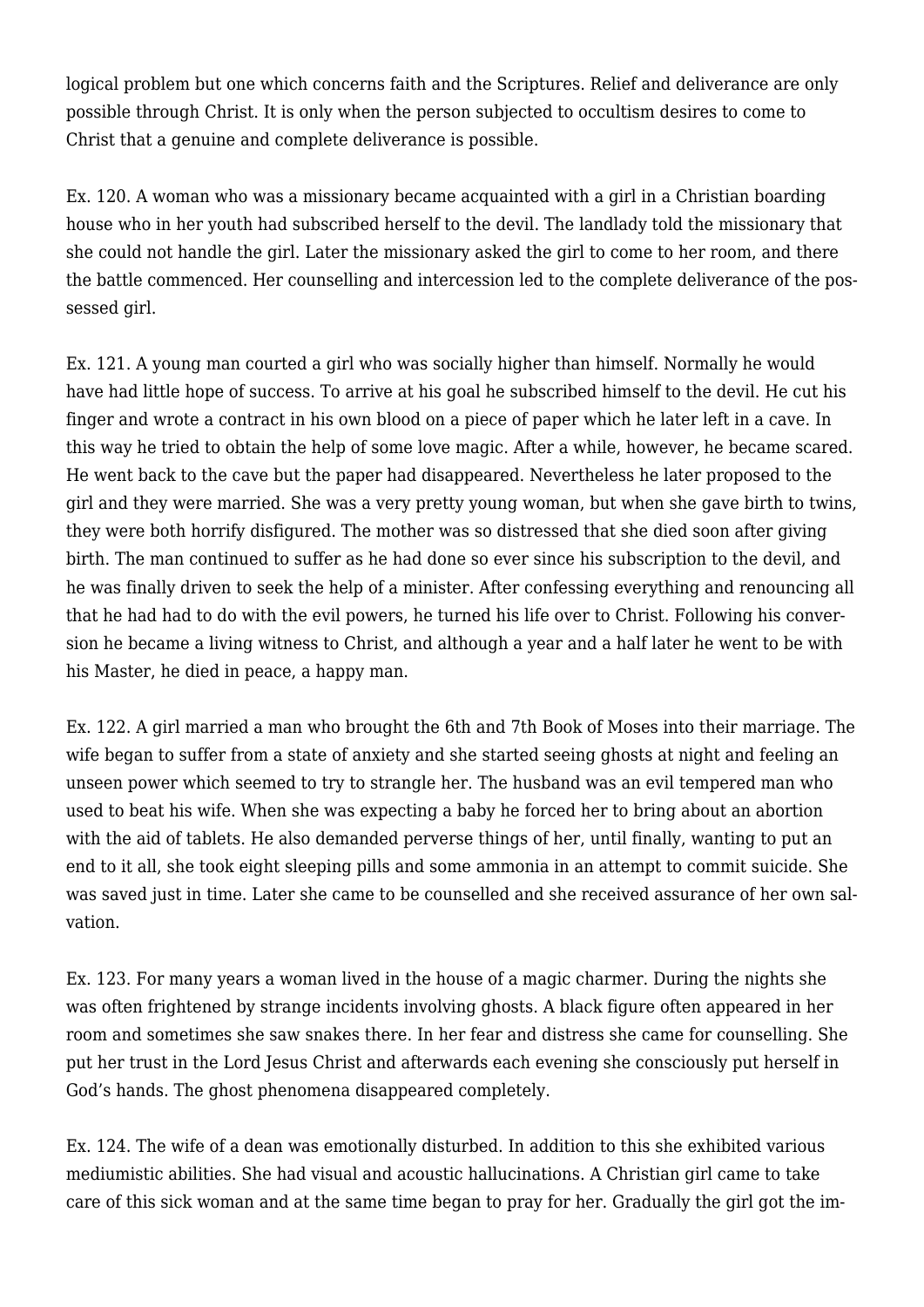pression that the patient was not only emotionally disturbed but also occultly subjected. When one day the woman had another attack the girl commanded the evil power to leave in the name of Jesus. Immediately the patient quietened down.

Ex. 125. A Christian woman interceded For another woman suffering from depressions. Afterwards the depressions completely left the second woman and she became a happy and normal person again. However, from then on the woman who had prayed for her had strange experiences at night. She had the feeling that thee was somebody in the room who wanted to kill her. Her whole body shook and she was terribly frightened. Finally she prayed and commanded the power of evil in the name of Jesus to depart. The evil force then disappeared and trout ed her no longer.

Ex. 126. The well-known Christian, Alfred Zeller, was asked by a woman for some advice. Her child, she said, was plagued each night from 12 to 1 o'clock, and during this time the child would scream terribly. Zeller questioned the woman about her care of the child, whether the baby was properly fed and so on. He did not share the woman's opinion that it was a case of magic persecution. However, because the woman kept coming to see him he finally went to her house and prayed for the child under the laying on of hands. While Zeller was praying the door opened and a dark thick-set man entered the room. Without a greeting he demanded to know what was going on. Zeller looked up at the intruder and was struck by the evil gaze of the stranger. Zeller prayed quietly and stared back at the man. A spiritual duel developed. Neither man averted his eyes. Inwardly Zeller continued to pray, "The Lord is victorious." The strangers gaze weakened and he turned and hurried out. Christ had overcome. A few weeks later it was reported that the man had drowned himself in a lake.

All these examples show that Christ can completely overcome the effects of magic. "If the Son makes you free you will be free indeed" (Jn. 8:36). "The reason the Son of God appeared was to destroy the works of the devil" (1 Jn. 3:8). "Christ has delivered us from the dominion of darkness" (Col. 1:13). The basic need of a person subjected aid burdened by occultism is for him to turn to Christ. Without this act of faith, real deliverance is impossible. At the end of the chapter on Spiritism we will deal with the question of counselling procedure more fully. At the moment it suffices to say that victory belongs to our Lord Jesus Christ. Paul writes of this victory in Col. 2:15. Jesus has disarmed all the principalities and powers of evil. They have been taken prisoner and publicly paraded as such for all the world to see. Our Lord leads the victory procession. He has triumphed!

# Chapter Three – Spiritism

Spiritism has become a threat to both the Christian Church and the Christian message. Pastoral work reveals just how many people who call themselves Christians have come under its spell and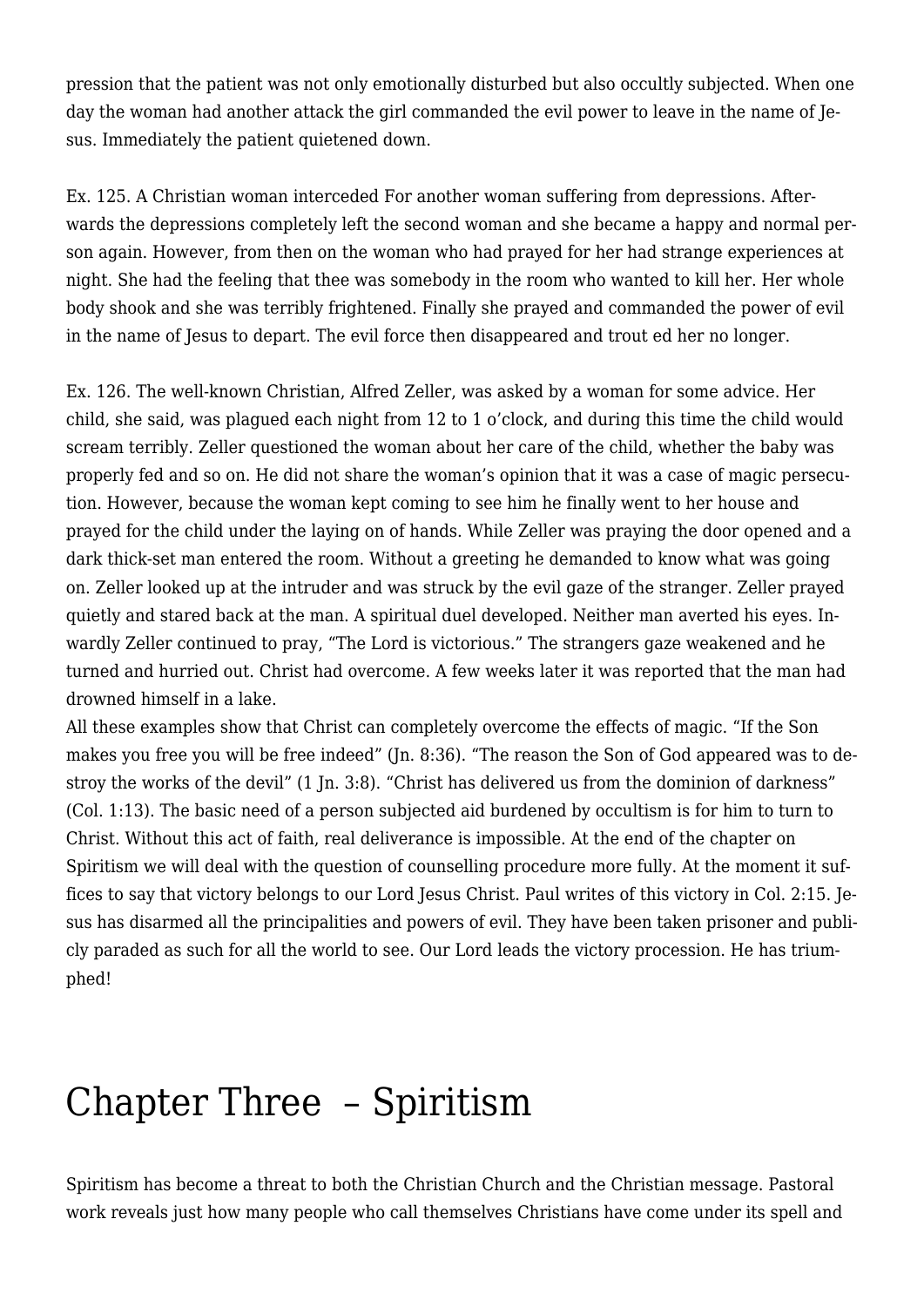have been deceived by it. There is an urgent need in evangelism today for enlightenment on this subject. It is this that prompts me to put into writing the experiences that I have had in my counselling work that deal with spiritism.

In almost every town and city one can find spiritistic circles. A professor of the University of Zurich told me that in one town in Switzerland alone there were about 400 spiritistic circles, and that in another town there were more than 200. On top of this it is estimated that there are about 70 million adherents to spiritism in the world. The essence of spiritism has been made clear to me personally through the many counselling sessions that I have had with individuals affected by it, and it is by this means that I have gained an insight into the shocking background of this anti-Christian movement. One finds it possible with several thousand cases at one's disposal to form a decided judgement on the matter. As has already been pointed out, my book *Christian Counselling and Occultism* goes at length into the scientific side of these issues, and those seeking further knowledge on the subject are recommended to turn to its pages. Concerning the use of the word 'case' in connection with this subject, some have raised valid criticisms about it. In the English language there are only the two words, 'case' and 'example', to choose from. But though I use these words, it must be pointed out that to me no one I counsel is just a 'case' or an 'example'. They are people for whom Christ has died.

The word 'spiritism' comes from the Latin 'spiritus', spirit. The movement of spiritism represents the endeavour to communicate with the dead in the spirit world. Historically, spiritism can also be traced back over thousands of years. We have testimonies concerning it in the Old Testament in 1 Sam. 28 and Deut. 18. It is also evidenced in the history of the Christian Church. Spiritism seems to be strongly connected with religion and religions. The non-Christian religions are to a large extent spiritistically orientated. But if it were only to show itself in those faiths which are apart from the Christian Faith, the Christian worker would not have to investigate the subject very deeply. However, in so-called Christian countries such a variety of spiritistic forms, and such a range of associated psychic troubles exist, that the need for clarification is a pressing issue in evangelistic work. During thirty-five years as an evangelist I have been confronted by about 16 different types of spiritistic practices which can be divided into five main groups. We will by means of examples be looking at these different forms of spiritism, and then to conclude the chapter we will see what the Bible and medicine have to say concerning the problem, and the counselling procedure one should adopt when seeking to help people affected by spiritism.

Basically this chapter is only a brief statement of the facts. Yet it is hoped that through it the reader will gain a greater insight into the matter, and hence the aim is not so much to arrive at the correct theoretical explanation as to shed light on the spiritual conflict one is faced with in Christian counselling.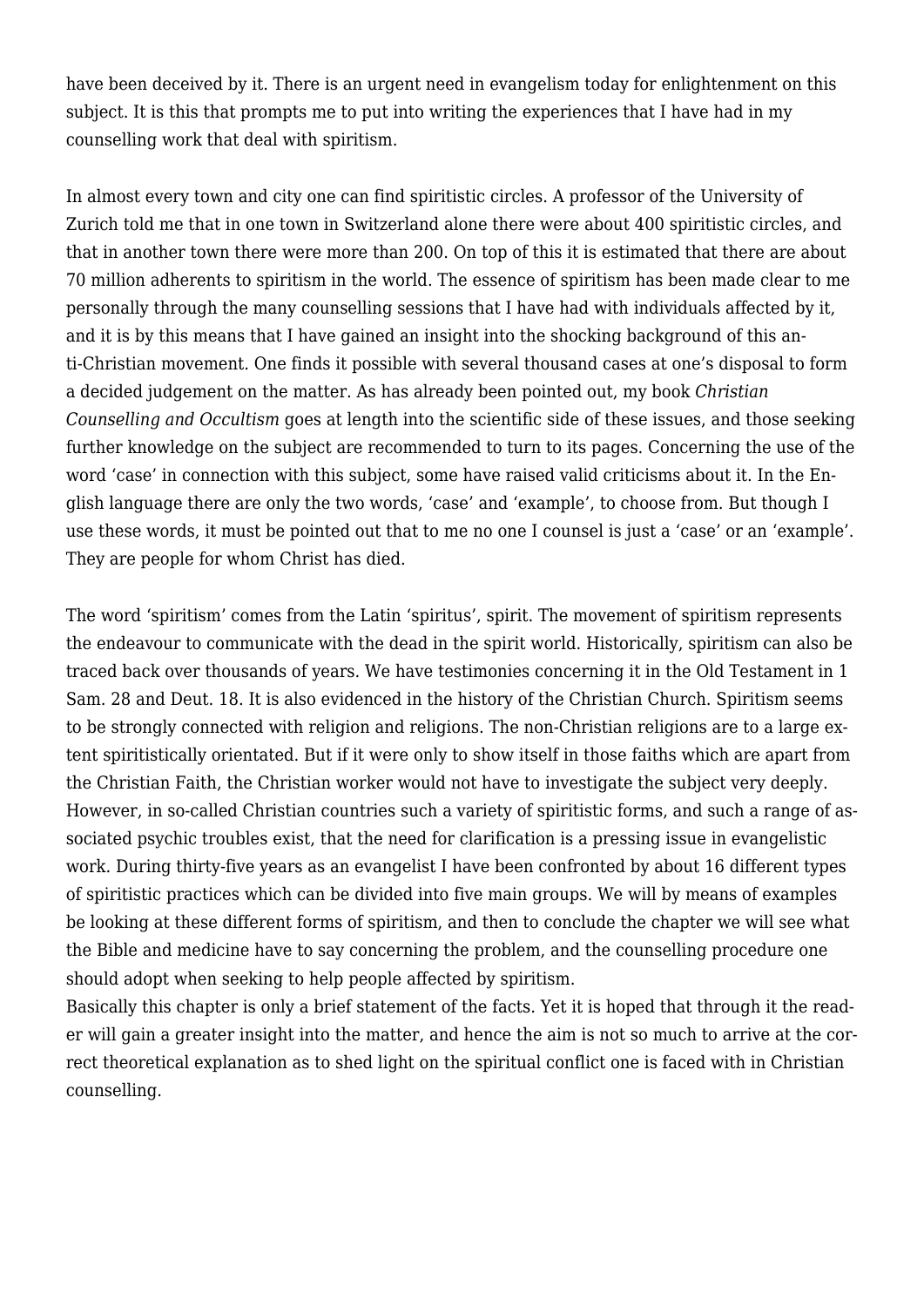## (1) Psychical Phenomena

In his counselling work the evangelist or Christian worker sometimes finds that a person will suddenly begin to talk about his spiritual experiences, as for example veridical dreams, apparitions or a vision he may have had. This should always serve as a warning to the counsellor, and he should exercise the greatest restraint and caution in such circumstances. There is no doubt that the Holy Spirit does work in a miraculous way even today. However, a genuine experience in this area is always marked by an attitude of deep humility. Those who make a spiritual sensation, or rather an unspiritual sensation, out of such an experience disclose an artificiality, which unfortunately typifies the majority of today's so-called spiritual experiences. One can say that about nine out of ten cases where people claim that they have had some experience of God or the miraculous are not genuine. We live in a world which has turned its back on God. Together with sin, the demonic and the satanic have complete freedom. The overwhelming conviction that is forced upon one is that we are now living in the special era in which the false prophet in Revelation is to be revealed. The words of the apostle Paul are being literally fulfilled before our very eyes, "Satan disguises himself as an angel of light. So it is not strange if his servants also disguise themselves as servants of righteousness" (2 Cor. 11:14-15). In the field of spiritism the truth of this statement and warning is clearly seen.

Ex. 127. A theological student came for counselling and asked if there was any explanation for an experience he had had. He said that on many occasions he had seen Christ in a vision at night. But the appearances had always caused him to have an uneasy feeling of fear rather than joy. I explained to him that it is possible for Christ to appear to people, but that usually a vision of this nature is caused by some other means. Sometimes it is a result of the outer projection of a vivid religious imagination. In the field of psychology it is recognized that an eidetic cam see his own inner ideas as optic pictures. As well as this, a vision can be some form of hallucination. We see from the Bible that a genuine vision of Christ produces a feeling of sinfulness in the one blessed by such an experience. This conviction of inner unworthiness is mot to be confused with a feeling of fear. The student saw the difference at once and said that he had had no sense of his own sinfulness at the time, but only this feeling of fear. I then asked him whether he or his re¬latives had ever engaged in occult practices. He admitted that his mother and grandmother were active spiritists, and that they practised glass-moving. The character of these so-called visions of Christ now came to light. They were a mediumistic and not a spiritual phenomenon.

Ex. 128. A certain man was an active spiritist. For years he practised table-lifting and considered this to be a way of communicating with the dead. He continued with his occult practices so intensively that psychic disturbances set in. The effects of his spiritistic interests also appeared in his children and grandchildren. His oldest son committed suicide. His next son suffered from a persecution mania. His oldest daughter ended up in an insane asylum. Another daughter suffered from Parkinson s disease. Among his grandchildren the same picture emerged. One of them was a schi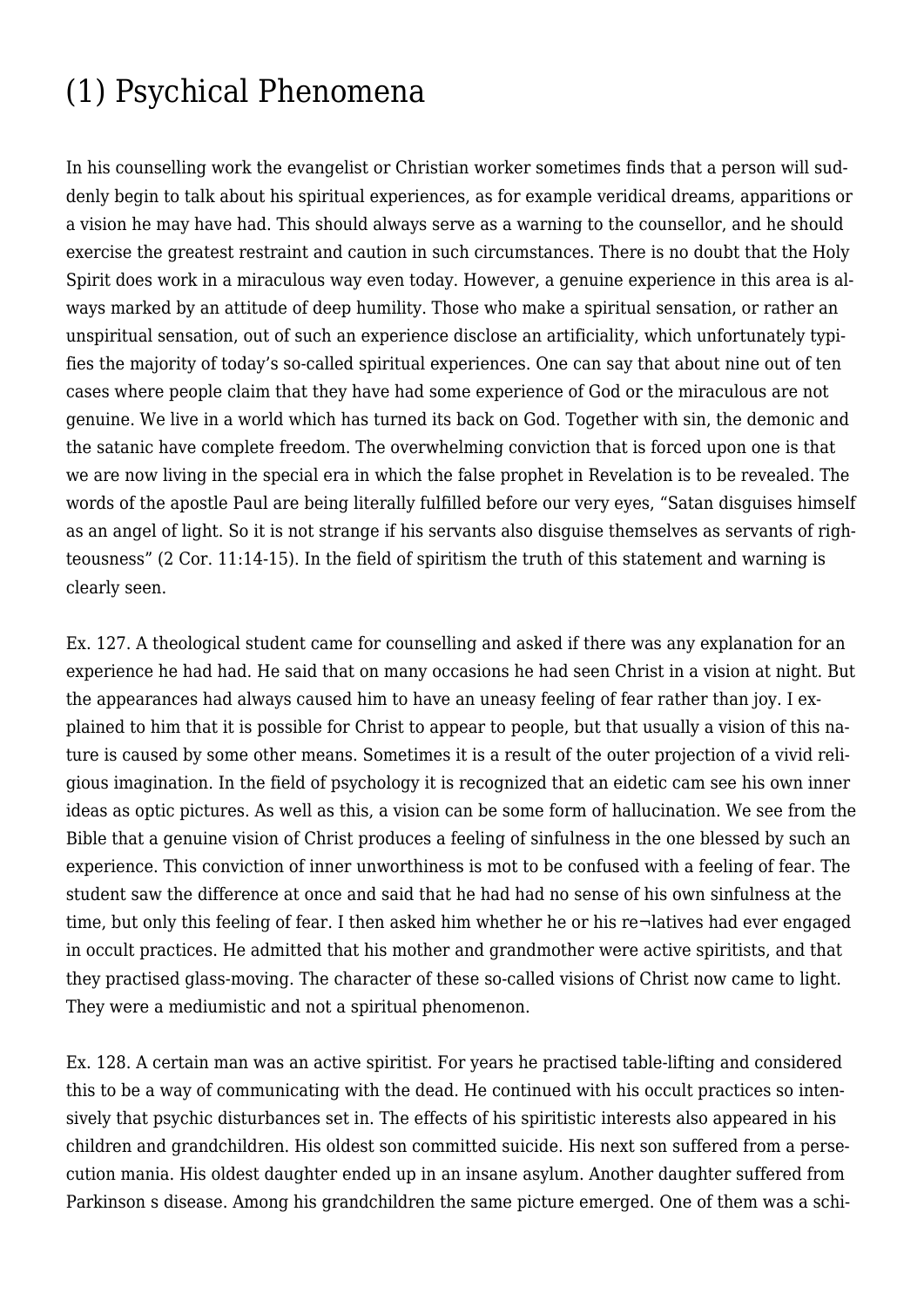zophrenic. Another suffers from weak nerves and hypersensitivity, and yet another lives a dissolute life, and has given birth to an illegitimate child. The first of the mari's great-grand-children is now a psychopath and a delinquent.

From the scientific point of view one might consider these effects to have a different cause from that of spiritism. The psychiatrist will be interested in the question whether the practising of spiritism was rather the effect than the cause of the ensuing mental and emotional disorders. Or again, was there some latent disposition in the family that was merely triggered off by the spiritistic activities? The parapsychologist will explain the table-lifting phenomenon as psychic automatism, that is an activation of subconscious forces. The Christian however is concerned essentially with the frequency in which psychic disturbances appear in connection with the practice of occultism.

Ex. 129. A young woman came for counselling. She complained about various mental disturbances which included being tired of life and having depressions. Added to this she often had violent fits of temper, and her marriage was being undermined by her own frigidity. It had also happened that the husband had seen strange figures in the house at night. He had not at first told his wife about this so as not to upset her, but after a while she too had seen similar strange and maimed figures about the house. I questioned the woman about her past illnesses and about the general health of her parents and grandparents, but she was the only one to have suffered in this way. In answer to my question about contact with occultism, after a lot of thought she told me the following story. As a young girl she had been a member of a Protestant girl's group. The minister's wife, who had been the leader, used to practise table-lifting with all of the girls. The sessions had always begun with the question, "Spirit, are you there?" One knock had meant 'yes', two had meant 'no'. When the spirit had been willing to answer they had all taken part in asking it questions. The minister's wife had continued this practice for many years until she was paralysed by a stroke. The woman told me that all the girls had subsequently been afraid to visit their leader since her face had been changed into a terrible grimace by the stroke.

Medical science would classify this example together with the previous one, Ex. 128. Yet with regards to the stroke I would like to point out that in my own experience numerous cases of suicides, fatal accidents, strokes and insanity are to be observed among occult practitioners.

Ex. 130. A bailiff told me that his mother-in-law had the gift of prevision. With the aid of glass-moving she could foretell the future. During the war she had once surprised her family with the statement, "Hubert will die in Latvia through death from the air." Hubert was in fact a relative and it so happened that six months later he was killed in an air attack. It can be added that the woman if question always consulted the glass before making any kind of decision.

For the scientist the question of prevision raises quite a problem. In Christian Counselling and Occultism I have listed the thirty most well-known theories on clairvoyance. Occasionally other theo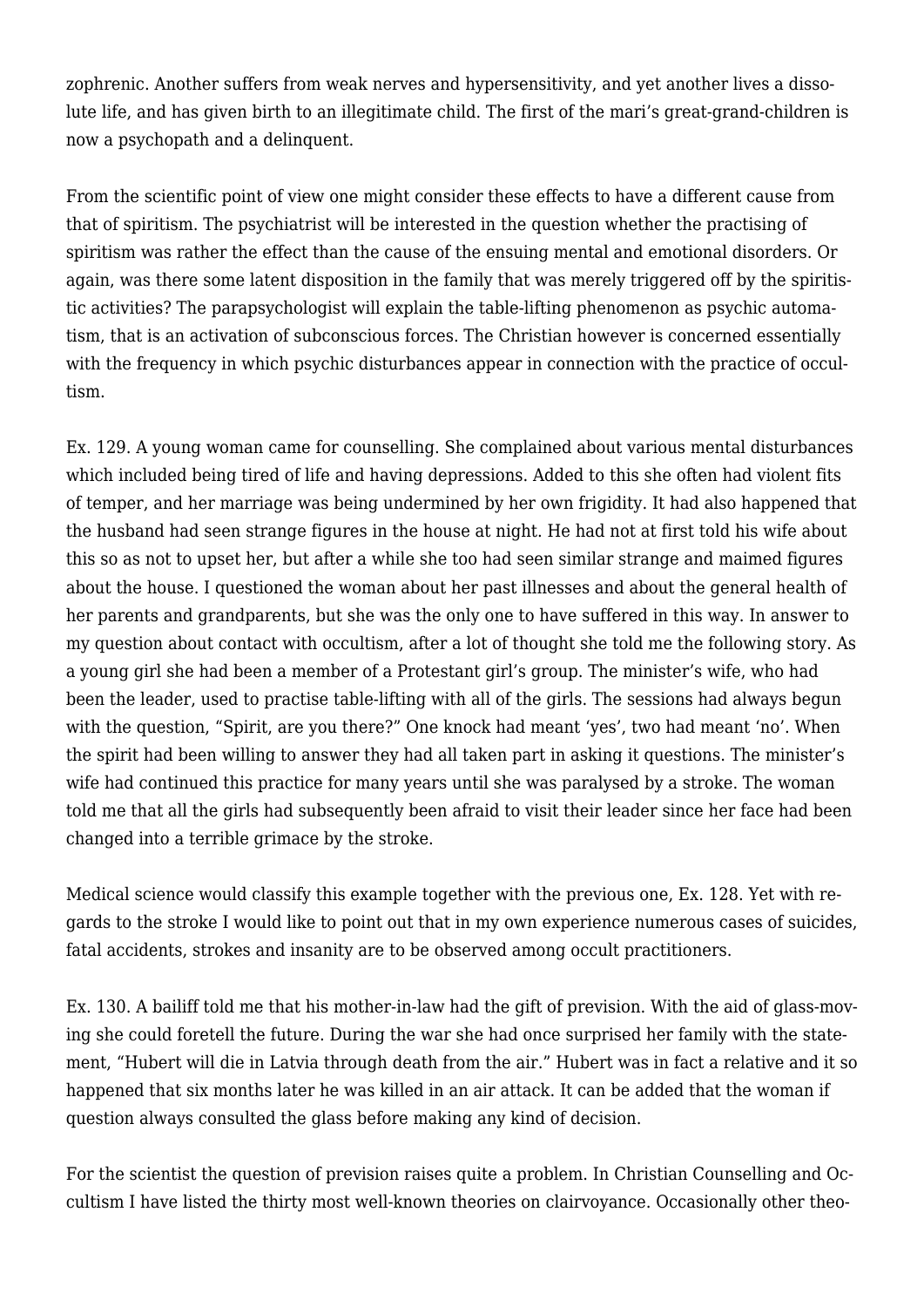ries turn up in the literature of modern parapsychology. Some speak of a magical astral world- soul. This entails the idea of an inner world in which all the occurrences of the visible world have their inner equivalent. The world-soul is supposed to be outside of our concept of space and time. The past and the future, the near and the far are said to be all on the same level. Everything is synchronized and simultaneous. A person who is capable of contacting this world-soul is able to view everything on one level of projection. The mystical participation and union with the world- soul enables such a person to enter into a sphere of higher intelligence where the limitations of space and time no longer hold true.

As dazzling as this hypothesis may be, till now there is no evidence or proof to support the idea of an ethically neutral world-soul. It would be difficult to arrive at this idea even if one had already grasped the concept of hypostasis, that is the personification of Wisdom (chokmah) or of the Word (logos) as we find it in Prov. 8 and John 1. However, in the New Testament the situation is much simpler. We find there that the problem is of a two-sided nature: prophecy is inspired either by the Holy Spirit or by the devil (Acts 21:10, 16:16).

Ex. 131. A farmer's wife had a pain in her right forearm. At first the pain was treated as rheumatism but one day the woman made the interesting discovery that the pain would suddenly subside if she wrote a letter. Having discovered this, whenever the pain became unbearable she would always take a pencil and begin to write in order to alleviate the pain. But after a period of time the woman developed a writing compulsion. She would write things down that she could normally speaking never have written. Added to this the written material on each occasion turned out to be some form of religious treatise. The woman took the articles to her minister to let him examine them. He was surprised at their intellectual content, for the woman had had little or no formal education. By now the originally harmless activity had become a definite habit of automatic writing. One day the name Felix appeared in her notes. It was supposedly the name of a spirit who claimed that the woman had been chosen by God to pass on some special revelations to the world. He announced himself with the words, "In the Name of the Lord Jesus, our blessed and exalted Lord and Saviour", and had then gone on to say that she was to be a prophetess who would bless mankind through her writings. The simple farmer's wife had by now become a spiritistic writing medium.

The parapsychologist would merely see in this example a psychic automation involving the expression of subconscious thoughts. It is true that we need not consider the woman to be in direct contact with the dead, or putting it another way we need not assume that this is a case of direct deionization, but one of indirect demonization. Either way, if the woman were to consider herself to really be a prophetess, then she would have fallen a victim to spiritual pride.

Ex. 132. A Protestant minister took part in a spiritistic séance in order to test the claims of the medium. At the meeting the medium went into a trance, which is a kind of hypnotic sleep. It was then claimed that the apostle Paul was to speak to those present. The minister followed the sermon of the alleged apostle with the greatest of interest. But he was disappointed with the con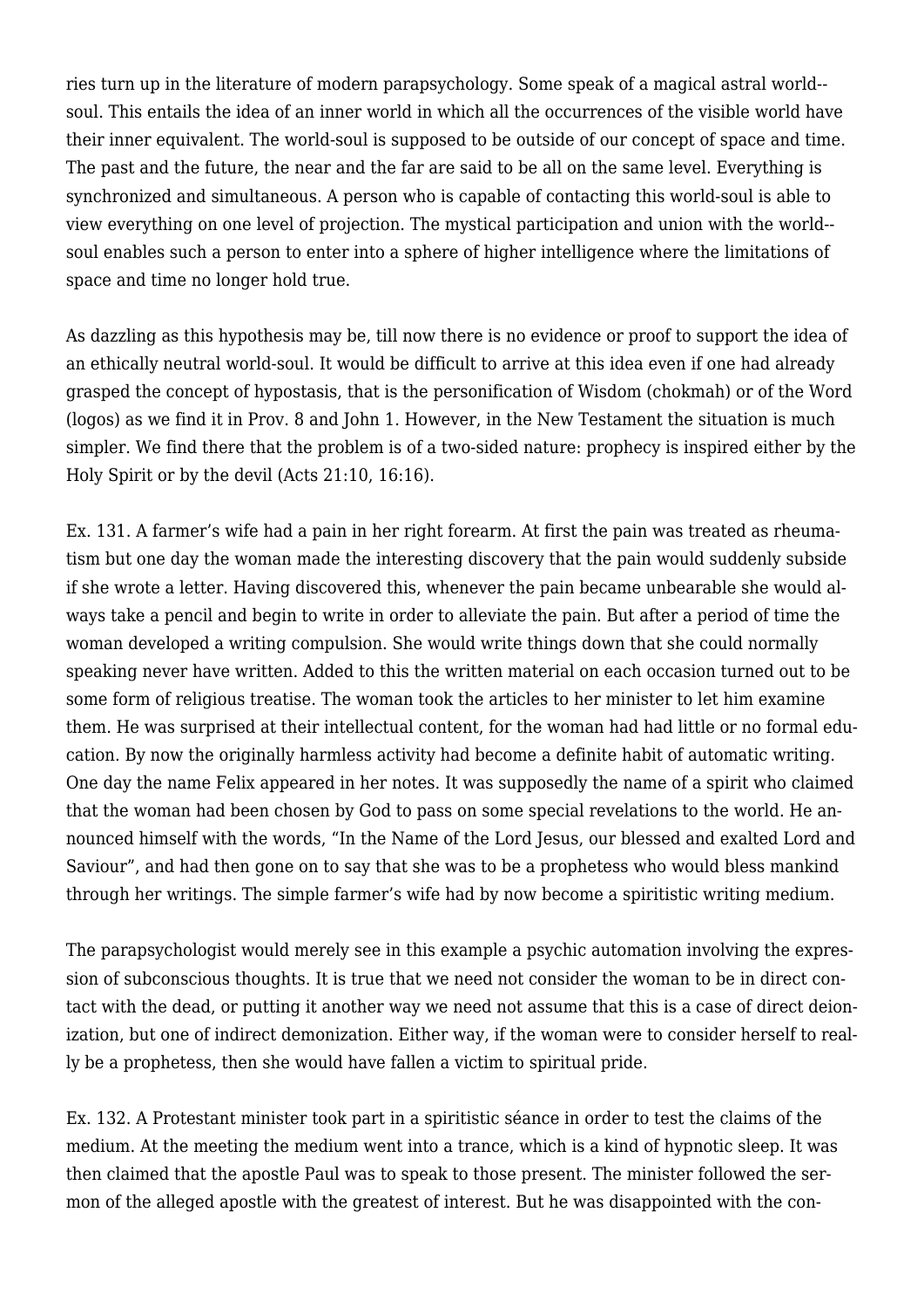tents. The so-called sermon had little or nothing in common with the letters of the apostle. It seemed to be more the product of the imagination of the medium than of Paul, and it merely consisted of a few moral aphorisms with an admixture of Christian trimmings. The minister was completely unimpressed and was himself convinced that it was a piece of unconscious fraud.

The philosopher Wundt once said, "The great minds must have turned into imbeciles on their passing into eternity, because when they are cited by mediums the things that they say are so dull and trivial." Wundt implied that the mediums were really only producing their own thoughts when great minds of the past were supposedly speaking through them. Any person acquainted with the Scriptures will at once recognize that the apostle Paul would never appear at the citation of a medium.

Ex. 133. A medium was once given the task of materializing the poet Uhland at a spiritistic séance. As it happened a phantasm did in fact appear during the séance. The audience asked it for a poem to prove that it really was Uhland. Instead of reciting a poem the phantasm reached across to a briefcase nearby. Without opening it the phantasm's hand passed through the leather and took out a piece of paper. It then wrote a few lines of poetry down on the paper which still exists today. Later the paper was given to some experts who tried to find the poem among the existing works of Uhland. But they searched in vain. However, a sensational discovery was made. A graphologist confirmed the fact that the handwriting was the actual handwriting of Uhland. Afterwards in Berlin there was even a court case over the ownership of the piece of paper. The court finally awarded it to the medium who is still in possession of it today, as one of his acquaintances told me.

From the scientific point of view it is still not necessary to believe that Uhland really did appear in this case. Depth psychology suggests that a phantasm can be produced in the following way. The medium through emitting energy causes matter to form as a result of this. In nuclear physics we have the idea that matter is nothing more than concentrated energy. Einstein's formula E=m. c/2 illustrates this relationship. A comparison can also be drawn from another branch of physics. It is found that both particles and anti-particles are formed at the cathode of an X-ray tube when a current is passed through it at a very high voltage. Energy in the form of electro-magnetic waves is in this way transformed into matter. The next step in the mediumistic process involves the unconscious tapping of the information from some source or other, and then the newly formed matter is psychically shaped according to this information. The final step is made when the phantasm is brought under the control of the medium. Looking at it from this point of view there is no necessity to believe that the dead person has in any way been disturbed. An animistic explanation based on the powers of the subconscious is thus sufficient to explain the phenomenon of materialization. Yet this is not to say that the rationalistic explanation does justice to the facts of the case. The problem is not as simple as that. In this present book though, we have not got the time to delve further into the scientific side of the issue. From the Christian counsellor's point of view suffice it to say that I have on many occasions witnessed a disintegration the personalities of both mediums and participants materializations have taken place. In addition to t every case where a person has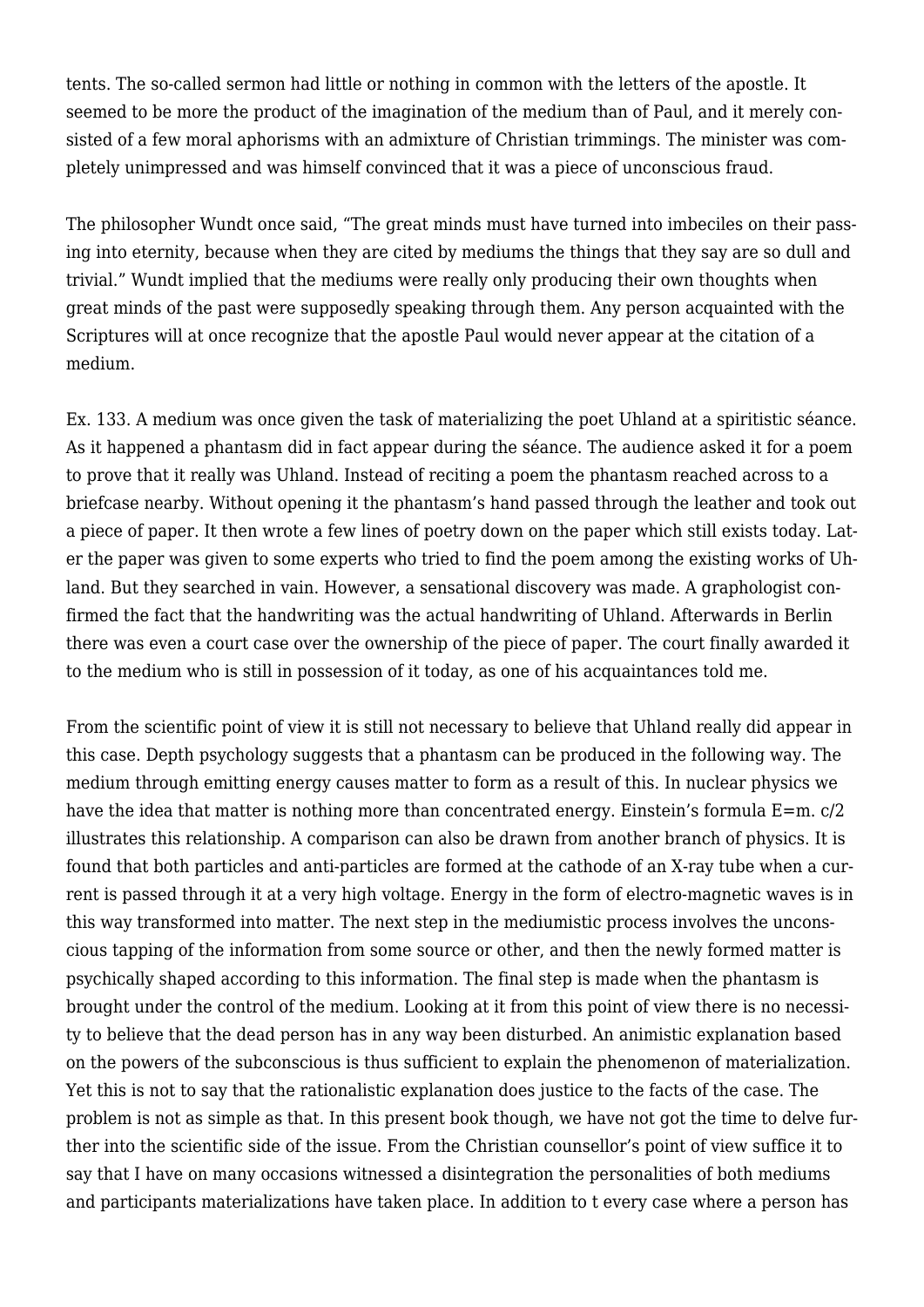frequently taken p spiritistic séances, a certain immunizing effect against the Holy Spirit and towards the things of God is in evidence. Contact with the spiritistic world blunts the personality against the power that flows from the Word of God.

Ex. 134. A man stated that he had the clairvoyant ability to find missing persons. A woman went to taking with her the photographs of her two sons who had been reported missing on the Russian front during last war. She gave him one of the photographs and having concentrated on it for a while the man went into a trance. He then told the woman that he could not get in contact with the son, and that he was therefore probably dead. She now handed the second picture to the man by way of a check, as it was believed that the second son had indeed been killed in action. However, this time the clairvoyant said, "Yes, I can see your son. He is in a large stone building South-East of Moscow. I can see that he will return home in 1954." The woman found it impossible to believe these statements of the clairvoyant as her son had been supposedly killed in 1943, and she had heard nothing of him since. Her surprise was even the greater when in 1954 this son returned home alive and well. It also transpired that he had in fact been interned in a white stone building unlike the more usual wooden barracks associated with prisoner of war camps.

Parapsychology sees in this example two parallel phenomena. The clairvoyant had the faculty of psychometry, which is the ability to divine by means of an object associated with the person in question, and at the same time he was able to practise the excursion of the soul. This second ability is recognized among the Laps in Scandinavia, and too among the Tibetans. In Europe it is found among the Rosicrucian's, some of whose members have this ability and actually use it. Spiritists affirm that there are people who can send out an astral body from their material body, and commission it to do whatever task they will.

Here we shall conclude our round of the principal psychic phenomena of spiritism. One shudders at this dark jungle of human aberration in which spiritism has its haunts. What a contrast we find in the Word of God which bids us to "love the Lord our God with all our heart and soul and mind and strength." Every task that we find to do and all the energies we possess must be directed towards serving our Lord and Saviour Jesus Christ.

#### (II) Physical Phenomena

Having dealt with the more subjective forms of spiritism we will now turn our attention to the objective physical phenomena connected with spiritism. These include telekinesis, levitation and apports, in which the physical laws of nature are supposedly overcome in an inexplicable manner. Telekinesis means moving an object when some distance away from it without physical aid. The word is derived from the two Greek words 'telos' and 'kineo'. Levitation comes from the Latin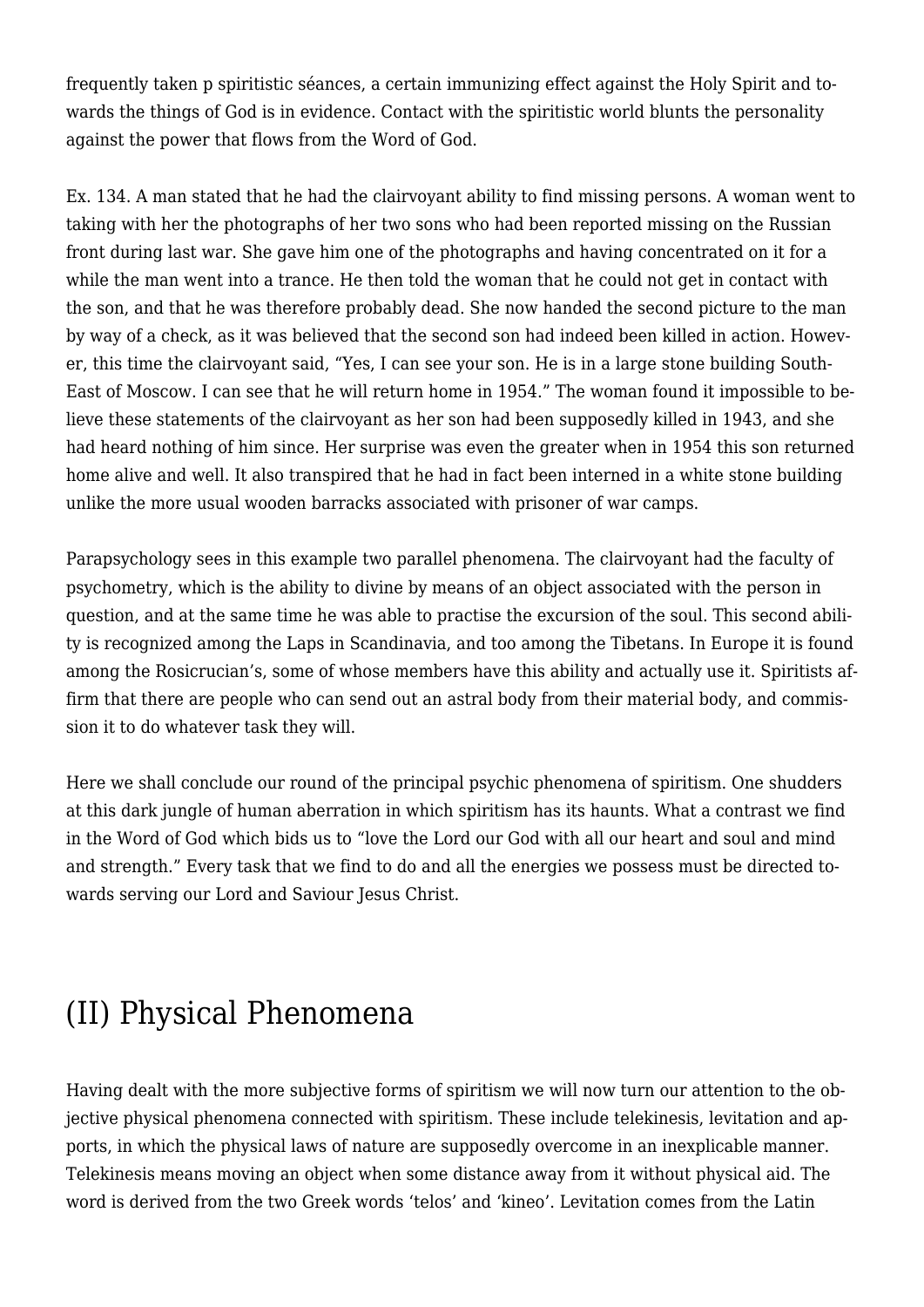word meaning 'to ease' or 'to lift', and its spiritistic usage is that of 'to rise' or 'to float in the air'. The word apports comes from the Latin 'apportare' , and is used to denote objects that appear or disappear in a room or a container – usually during a spiritistic séance. We could also include here the phenomenon in which matter is penetrated. With the help of some examples we will now clarify what we mean by these strange events.

Ex. 135. In a secluded mountain village there was a house which was haunted. Various objects used to be thrown through the air and furniture would move around by itself. The local minister, the police and even the mayor and other officials examined the farm house but a complete explanation was never found although it was observed that the telekinetic phenomena only occurred when a fourteen-year-old boy was present. On one occasion a teacher actually saw a heavy oak wardrobe move six feet across a room when the boy was standing nearby.

Ex. 136. A similar example to this occurred at a farm house in an Alpine valley. At first some knocking and scratching noises were heard in the house. Later objects were seen to fly through the rooms for no apparent reason. It was observed that the objects sometimes travelled in a rectangular course which is physically impossible. These events grew even more complicated, and things began to appear and disappear in both closed rooms and containers. A great number of people were by now intrigued by the whole affair and a committee was set up to attempt to discover the underlying cause. The committee consisted of a professor, an electrical engineer and a philologist, the latter being acquainted with parapsychological phenomena. The first thing that they noticed was that the son of the family living in the house was a strong medium. In the course of time he accomplished some astounding feats in the presence of the three men. The most outstanding of these was to lift a bed by means of levitation. This he did on several occasions, and once the boy even succeeded in lifting the bed when the three men were trying as hard as they could to keep it on the floor.

Ex. 137. A woman had some silverware stolen and she suspected a young maid who worked for her and who already had quite a bad reputation. The woman turned to a spiritist for help. This man was both a clairvoyant and a medium, and he also possessed the remarkable powers of materialization and dematerialization. This spiritist went with the woman into the back yard of her house and there put himself into a trance. Suddenly they were disturbed by a strange noise from the roof of the house, and then the stolen silverware fell from the roof on to a manure heap beside the house. The woman had no idea how this apport was accomplished.

One might be able to find a natural explanation for this occurrence, as for example someone throwing the stolen articles out of the skylight at that moment. It could not have been the maid though, for she had already been given notice. But it could have been one of the other employees with whom she had been friendly, and who may have received the stolen articles from her. Whatever the case the following example is even harder to explain.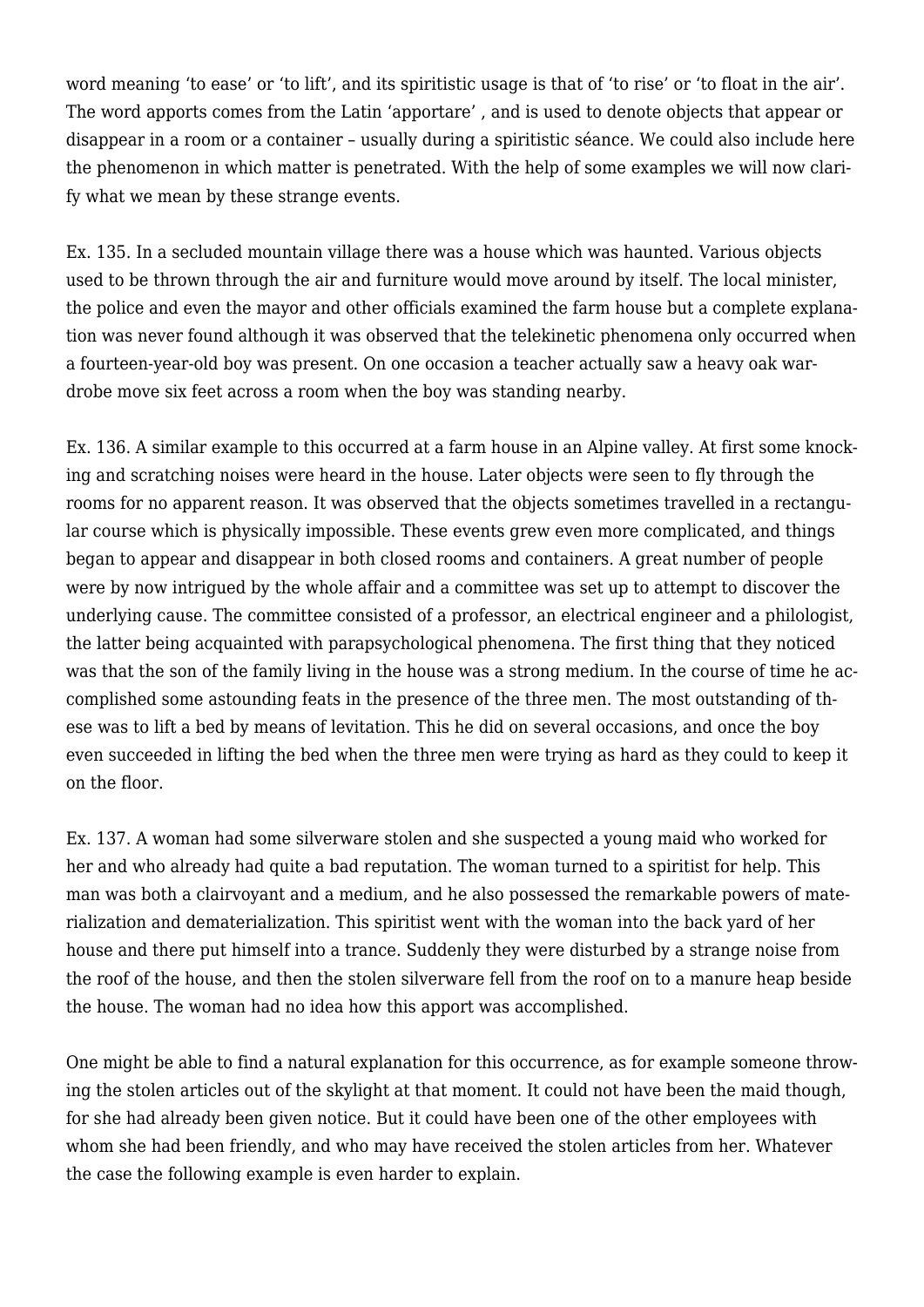Ex. 138. This time I was able to investigate the matter myself. The house in question was also examined by some university men, by the police, by both a Catholic and a Protestant minister, by a government official and by others who were merely drawn through curiosity. Over a period of six weeks 135 objects were reported to have flown through the rooms in an inexplicable manner. Each one of these occasions was carefully noted. At the same time several apports were observed. Once when the Catholic priest and two other men were in the kitchen a glass ball came flying into the room, and all the doors and windows had been shut! The ball fell at the feet of the priest who picked it up. It felt hot, but it was undamaged. On the ball was a picture of Maria Einsiedel, a Catholic pilgrimage place in Switzerland. The owner of the house exclaimed that the ball had been in the living room, and so the three of them went to investigate. The ball in the living room had disappeared!

When I examined this case I noticed two things which always seem to occur in conjunction with such events. The appearance of the objects was always connected with the presence of a young boy with mediumistic abilities. And moreover, magic had previously been practised in the house. When I asked the householder, "Have either you or your ancestors ever practised magic or spiritism here?" he immediately replied that his father had been a cattle charmer and had been able to conjure diseases away. In my own experience, spontaneous apports only occur in the vicinity of a medium, and in houses in which occultism has been practised. In all the cases I have been able to examine, this rule has never been broken.

This last example naturally leads us on to consider the spiritistic-magical phenomena.

## (III) Spiritistic-Magic Phenomena

We have seen in the preceding examples that some quite remarkable events are to be found associated with spiritism. One can imagine that in the hands of a person of criminal tendencies such a spiritistic ability would be the cause of much harm. And this is indeed the case. I have been a witness to some terries a examples of this. One of the worst examples I found in a spiritistic circle of some twenty members. The circle used to practise black magic as well as spiritism, and they made experiments to see whether or not they could cause psychic harm or illness to those people they disliked. One of the members of the group, a strong medium, aimed his powers at a minister and stated that he would get rid of him through making him ill. Subsequently the minister had a nervous breakdown and was unable to continue his work over a period of some months. The following examples will help clarify the picture.

Ex. 139. A young woman reported that for several years she had been frightened each night by the appearance of one of her neighbours between 12 and 1 o'clock. Every time this had happened the woman had woken up with a start. She had been terribly frightened. It was not a dream for she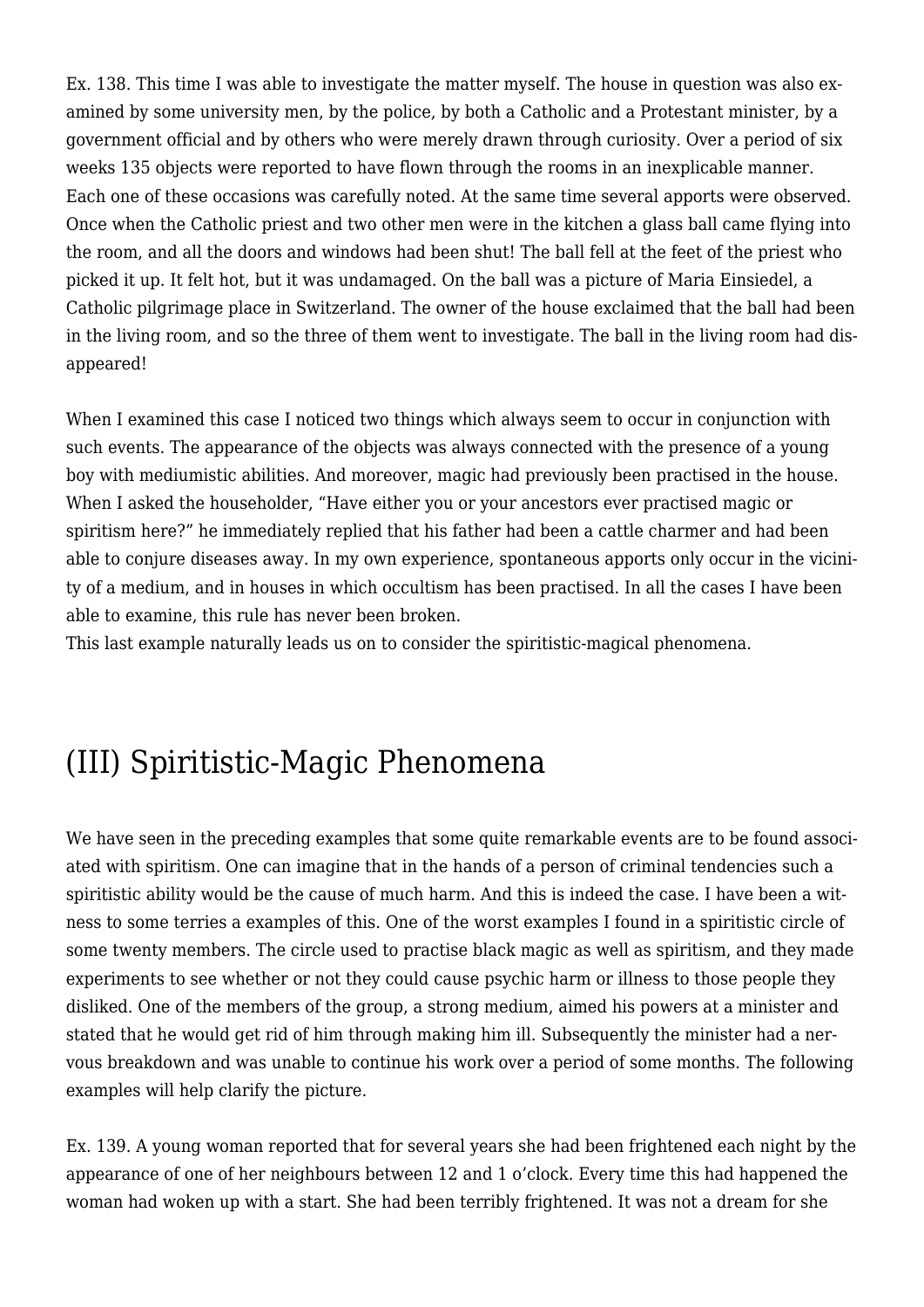had always seen the apparition as she was actually waking up. The phantom was in fact that of one of the women in the village, and this particular woman had the reputation of being an evil person who indulged in plaguing people through black magic. After the woman's death the young woman ceased to have these strange experiences.

Ex. 140. A young farmer had the experience of being beaten up at night in his home. Sometimes he was beaten so much that he actually bled. The whole village had seen him on numerous occasions with black and blue weak across his body.

Ex. 141. A woman came to be counselled and complained of being troubled and disturbed each night by a blасk cat coming into her room. It had, she said, both bitten and scratched her. I questioned her on whether she had ever suffered from eczema or bad blood circulation, from itching or other diseases such as arteriosclerosis, but she answered to the negative. Concerning the cat though, she said that once when it bit her the wound had not healed for a couple of weeks. On another occasion she said that besides the usual bites and scratches, on one of her legs the number three had appeared as if tattooed with a fine needle.

When approaching a case like this the first thing to do is to eliminate everything of a spurious nature. We know that there are some types of psychiatric illnesses which prompt a person to think in a certain way. For instance many schizophrenics have the idea that they are being persecuted by magic or some other influence. In reality this is only a symptom of their psychotic disease. Nevertheless there are genuine examples of spiritistic-magic phenomena, and I have in my files a lot of firsthand material on which I have been able to form a valid judgement. In the majority of cases a psychiatric explanation involving severe hysteria, onerogenic disturbances or psychogenically based dermographism is not enough. The maims reason for saying this is the fact that people suffering in this way are at once delivered when they turn their lives over to Christ and put themselves under his protection. Seen from the parapsychological point of view, magic persecution is a mediumistic problem similar to that of materialization. In the same way that a medium can emit energy that can be transformed into the phantasm of a man, so he is a to transform the same energy into the form of an animal. I have on record many cases of the materializations of dogs, cats, frogs, snakes, and even cases where the apparition was half man and half animal. To show that these phenomena are primarily concerned with materializations we could mention in passing the following fact. If a phantasm is injured in some way at a spiritistic séance then the medium also suffers in a similar way. The same holds true in the case of animal phantasms. We are thus justified in coming to the conclusion that magic persecution is on the same level as materialization. Many methods of defence magic are based on this fact. It is reckoned that if the victim is able to injure the phantasm that is assaulting him, then he has as good as won the battle. We see then that certain forms of spiritistic offensive and defensive magic are based on materializations. Now an example.

Ex. 142. I was told the following story in an area where black magic is frequently practised. A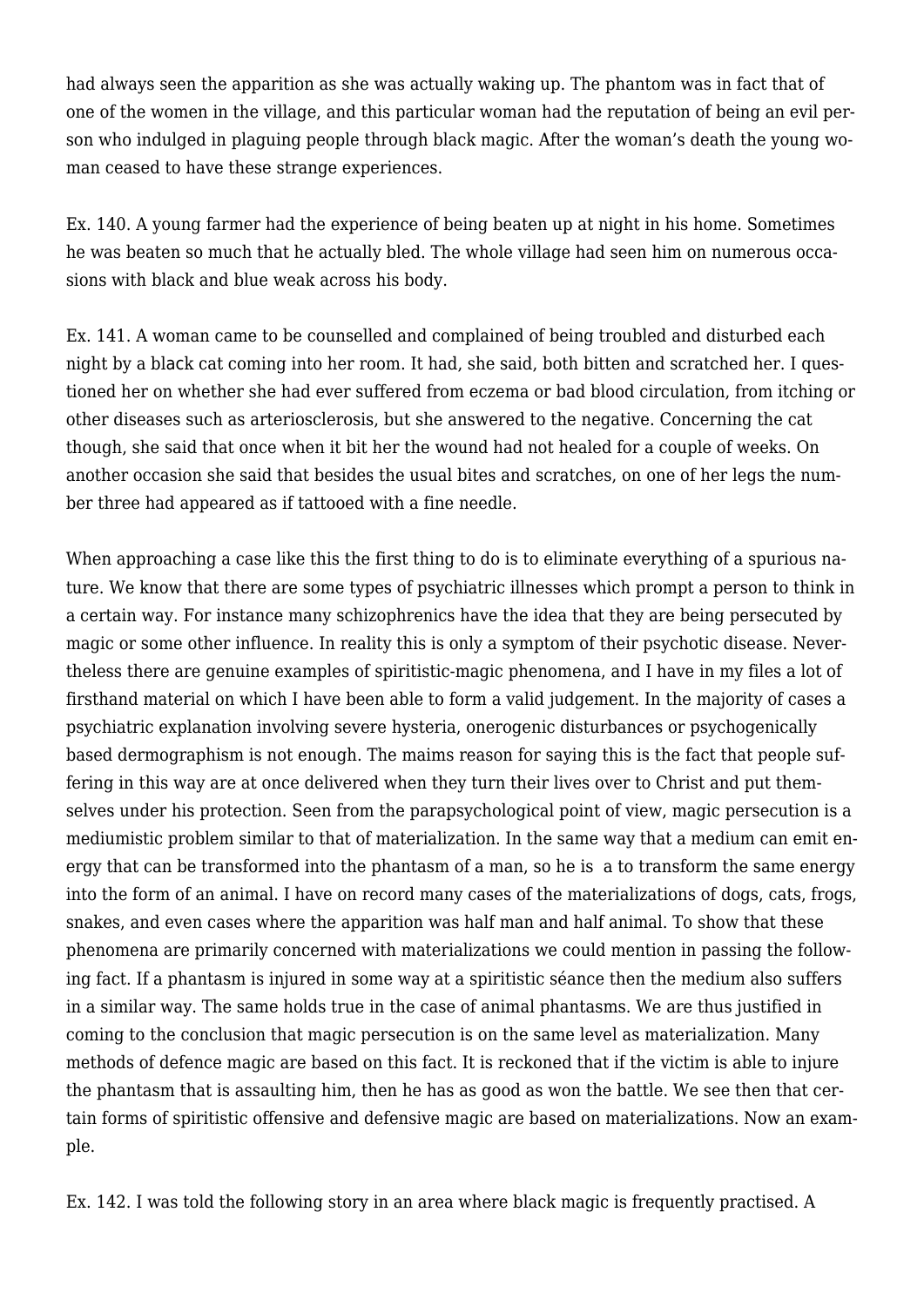large blасk cat was found to be hanging around the house in which a woman was about to give birth to a child. The cat would not go away until finally someone threw an axe at it, thereby injuring its leg. Next day it was discovered that an old woman in the neighbourhood had also hurt her foot. The villagers knew this woman to be a master of black magic, and indeed a few days later she took her revenge. On visiting the mother of the new-born child she murmured something and at the same time patted the child on the head. Thereafter the child cried continuously for days on end and could not be pacified. It was also discovered that as the child grew up its memory was particularly weak.

I have in my files about 40 examples involving cats, and almost all of them deal with the same problem, that of a person causing an apparition to appear in a house or a farm. In spite of this, on the whole our universities refuse to recognize events such as these since they are still under the ban of their own rationalistic teaching. The common people are far better orientated with regard to magical customs than those at the universities, for the latter remain disciples of the theory that magic is either nonsense or deception.

However, for the Christian the chief concern is that a person assailed by magic is brought to a point of committal to Christ. Herein lies the only effective means of help. The weapons of our warfare are spiritual and not carnal, says the apostle Paul.

We now come to the fourth form of spiritism which we will be dealing with, and its interpretation and explanation is far more complicated than those listed so far.

## (IV) Metaphysical Phenomena

We will be considering under this heading some of the occasions in which spiritism is found in conjunction with ghosts and apparitions of this nature. The problem is many-sided and as with all occult phenomena some of the facts relating to it are genuine while others are artificial and false. Eidetic images and hallucinations belong to the artificial side, and so do visions that one associates with the idea of second sight. Genuine cases of ghosts can be considered to be those which have been objectively confirmed over several generations. I can give an example of this to illustrate what I mean.

Ex. 143. A university graduate, the son of a Protestant minister, told me the following story. His father had once been transferred to take up his ministry in a small town. After the family had moved into the manse they discovered that it was haunted. One night they heard footsteps going from the cellar to the attic and then back again. There were also footsteps in the hall and at first they thought that it was a burglar. On one occasion they even called the police. In addition to the footsteps the lights were sometimes turned on, and the gas too. No amount of careful investigation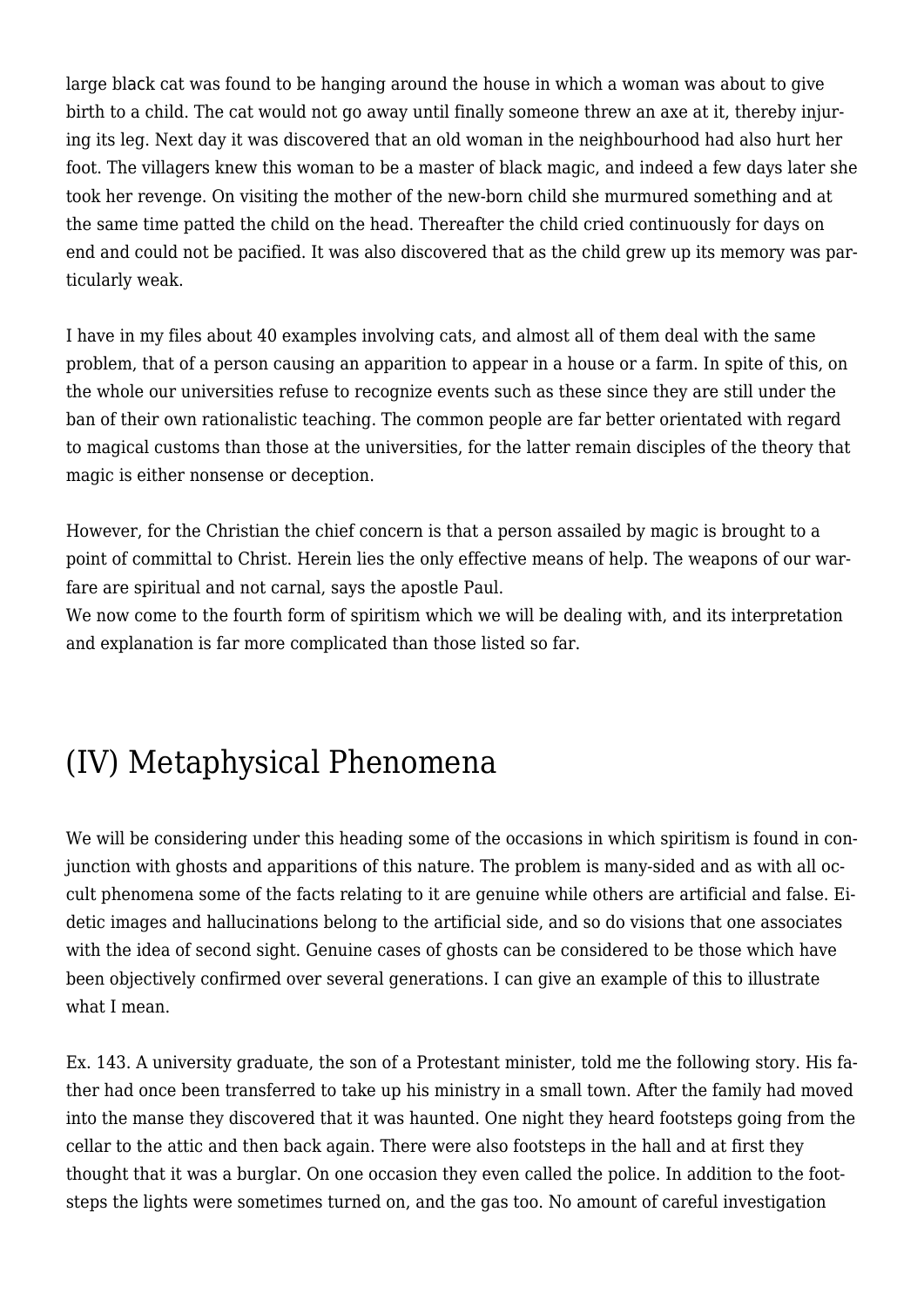was able to produce any evidence as to the cause of the apparent haunting. Later, when the two oldest sons were at college they thought of a plan to contact the ghost. One evening the whole family sat around a table and formed a chain with their hands. Their idea was to use table-lifting to communicate with whatever was causing the disturbances in the house. They proceeded to ask some questions: "Are you unable to find any rest?" In response to this question there was a violent rapping on the table. So began an interesting question and answer game. The spirit with whom they had made contact stated that he had been a Catholic priest who had lived in the house 200 years before them. He had murdered his housekeeper and had buried her in the basement. Since then he had had to haunt the scene of his crime. When he was asked in which room he had murdered the housekeeper the table suddenly began to move across the floor. It then hit the door of the room so hard that the wood was chipped. As one of the sons opened the door the table rushed into the adjoining room and slid into the corner. In the course of doing this it hit an oak bedstead so hard that it left a permanent impression on it. The spirit was questioned further and when he was asked if there was anything that could be done for him he replied, "Yes, you can pray for me." The minister's wife did in fact pray for the restless ghost after that, and for a number of years the house was no longer haunted. The son who told me the story and who is now a doctor, went on to say that he had made some inquiries and discovered that a Catholic priest had indeed lived in the house at the time stated, and that the house had been haunted for several generations. It is interesting to note that when the minister moved on to a new appointment he said nothing to the new occupants about the ghost. However, when the family had departed the haunting reoccurred.

There are several ways of explaining the phenomenon of ghosts. Martensen Larsen believes that every man impregnates his own home spiritually. This impregnation, he says, continues to live on in the house after the departure of the person concerned. Professor Gatterer believes that a man does not only leave his physical body behind when he dies but also a spiritual 'larva'. Professor Bender does not go so far as this and only speaks of an eddy current being left behind by the departing person. Spiritualists believe that a man, when he dies, leaves a spiritual complex behind that has an independent existence in the astral world, and which sometimes only disintegrates centuries later. This spiritual complex is supposed to cause the phenomenon of ghosts and apparitions. For some Christians the realm of the dead is not so much a place as a state of being, and some think that there are times, as for example at ones s deathbed, when this realm of the dead becomes visit a to our earthly eyes. Christian Theosophy suggests the idea that human beings have to remain in the mortal sphere after their death until they are freed from all the things that once tied them to the world. This idea is similar to the popular opinion that criminals and other such people have to haunt the place of their crime until they are taken out of this sphere to a higher or lower level of existence. Yet none of these theories is completely reliable and the Bible itself remains silent on the matter of ghosts. To make one point clear, we would mention that ghosts do not occur only in connection with spiritism, but we have dealt with them here since the problem arose in Ex. 143 where spiritistic table-lifting was used to contact the ghost in question.

Ex. 144. Another minister also moved with his family into a new manse. Again both he aid his wife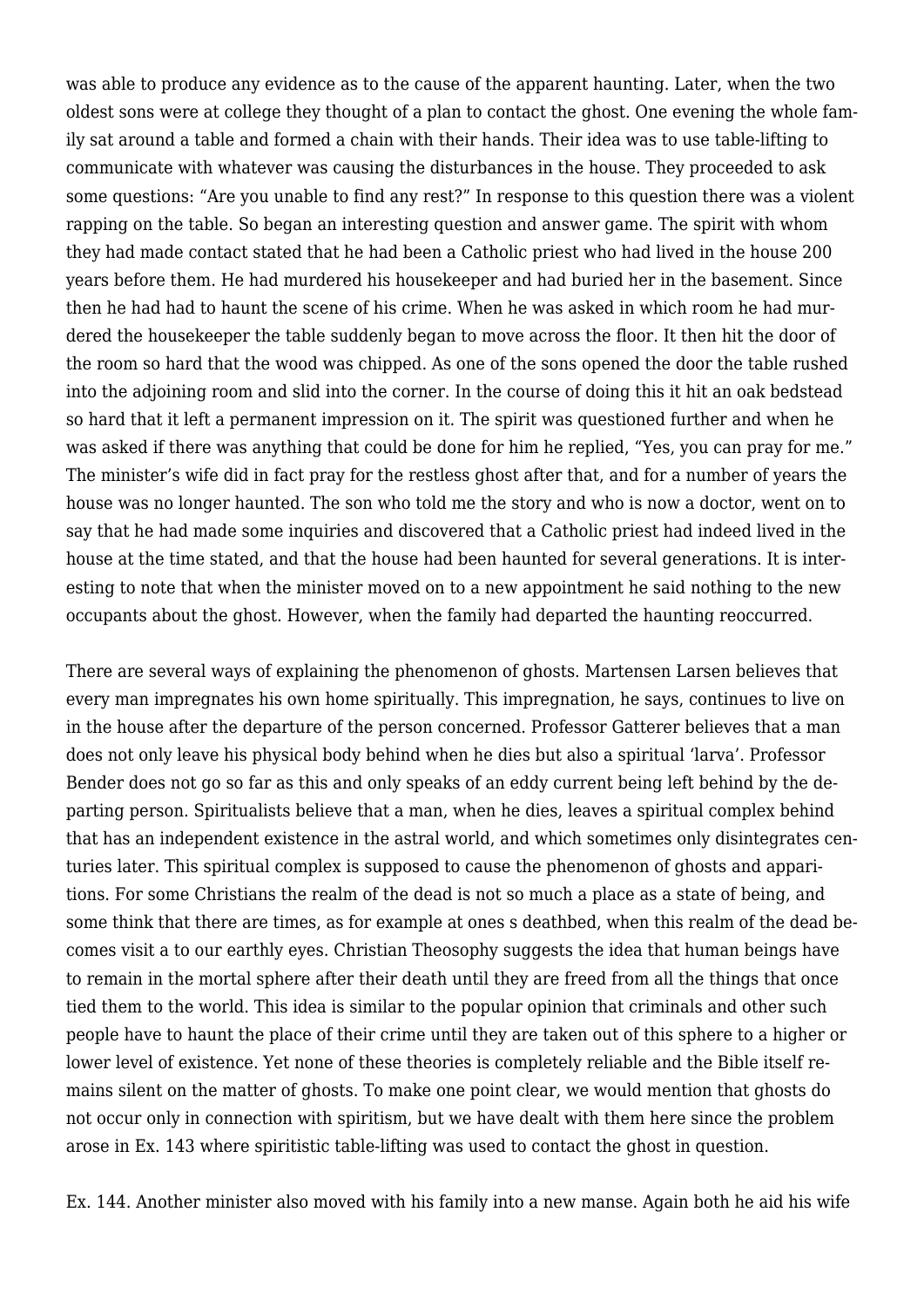heard ghost like phenomena in the house. At night they heard footsteps about the house and at the weekend of Easter they heard such a lot of crashing and knocking that it sounded as if all the furniture was being smashed to pieces. On investigation they found nothing disturbed at all. The noises continued at other times and several guests heard them although they had never been told that the house was haunted. The minister and his wife prayed continuously about the disturbances and finally he decided to command the invisible powers in the name of Jesus to depart from the house. One morning after this while it was still dark they heard a noise as if all the bricks in the house were being tapped, and this was followed by another noise comparable to hundreds of pigeons flying away. The minister was now convinced that the ghost had left, and this proved to be true for the house was no longer plagued by the noises and disturbances as it had been in the past. Later while investigating the possible causes of the ghost it was discovered that many years previously a spiritist had lived in the house, and on top of this someone had committed suicide there a few years before the family had moved in.

When asked for my advice and thoughts on cases of genuine haunting I always mention two things that constantly reoccur in such instances. Firstly the appearances always have their roots in the occult activity of those who have previously lived in the house, and secondly, although ghosts associated with particular places are more persistent than ghosts or apparitions associated with particular people, the ghost will immediately begin to retreat when people living in the house commit themselves to Christ and put themselves under His protection. This indicates that the occurrences are not to be explained away by some scientific explanation or other, but that a metaphysical answer has to be sought for to understand the whole truth.

#### (V) Spiritistic-Religious Phenomena

When one seeks to point out the dangers of spiritism by means of the more exaggerated examples one can often be faced with the following response. "But we don't engage in such a primitive form of spiritism as that. We are interested in spiritualism, and that is a noble and a spiritual thing." I was once told by a man who had been a spiritualist for a number of years that he himself considered spiritism as opposed to spiritualism to be a crime.

Well, what is the answer to this question? Has spiritualism succeeded where spiritism has failed? It is true that today spiritualism seems to have taken over from spiritism, and whereas spiritism is concerned with more animistic experiments, spiritualism attempts to take within its scope the religious and the spiritual world. One cannot argue with the fact that spiritualism exists on a much higher level both intellectually and ethically than spiritism. There is for example in Zurich a spiritualistic 'Lodge' which holds services each Sunday in which there are the usual hymns and prayers and sermon. The sermon is allegedly given by a departed spirit from the other side through the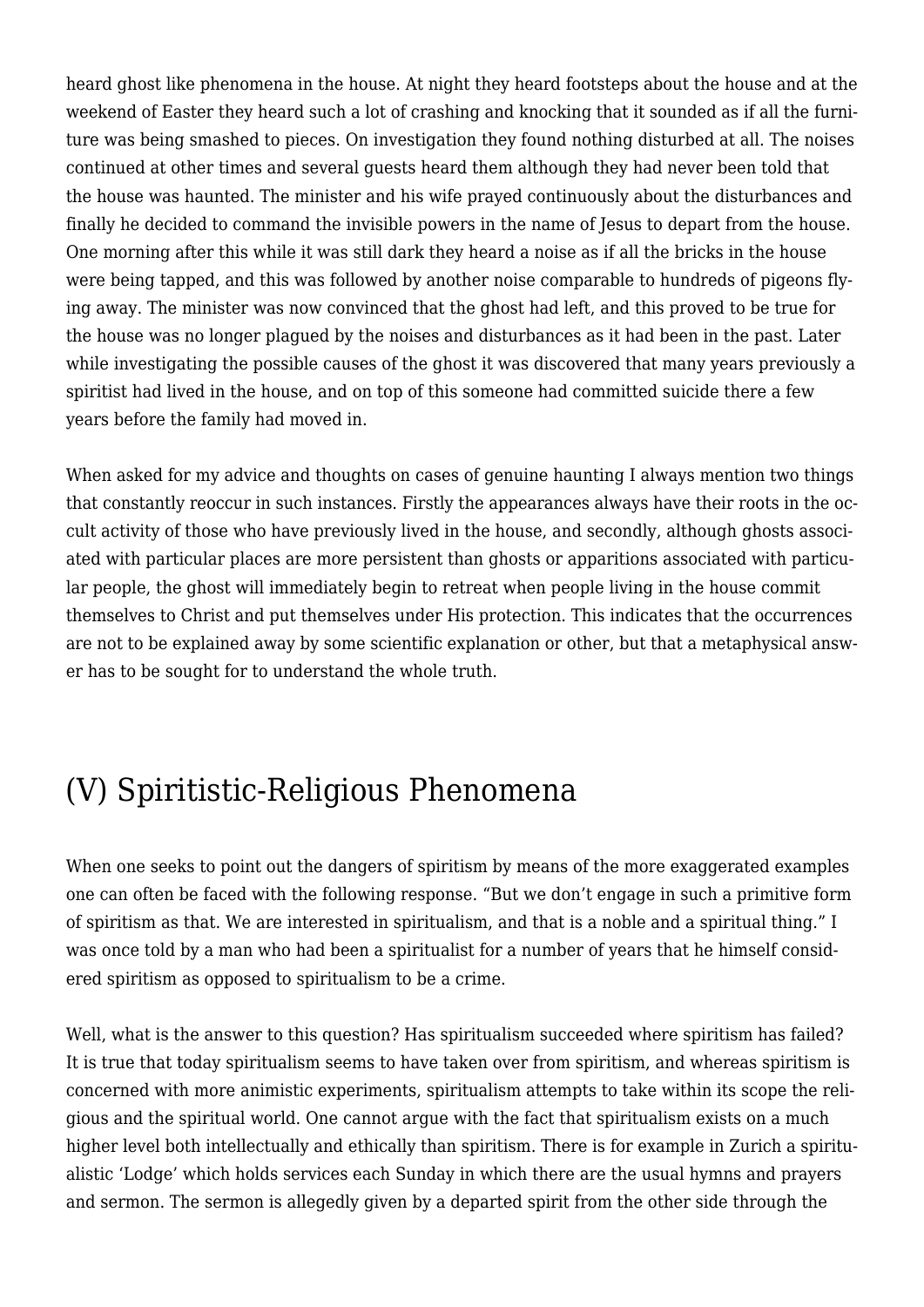help of a medium, and each week it is taken down in shorthand and then pub fished later. I have read several of these sermons and they contain a mixture of idealistic, moral and Christian thought. However, their general standard is far below that of the New Testament. They fail to present the very centre of the Christian message, which is that before God man stands as a helpless sinner who needs the redemption that there is in Christ Jesus. Another point to note is that spiritualists interpret the New Testament in a quite unique way. For example they say that the appearance of Moses and Elijah on the mount of transfiguration, and also the resurrection appearances of Christ, were really materializations which one would normally associate with a séance. As well as this, by means of a forced exegesis of Scripture they avoid the direct command of Deut. 18 and other passages which forbid communication with the dead. Once when I cited this very passage to a member of a spiritualistic church he exclaimed that they did not call on the dead but rather upon living spirits from the realm of the dead. The result of all this is that spiritualism merely confuses people through its apparent Christian façade.

The disastrous thing is that some Christian circles fail to recognize the evils that lie behind both spiritism and spiritualism. This can be shown by the following two examples.

Ex. 145. A Christian family, members of an evangelical church, hold séances together with their aunt acting as medium. In this way some of the well-known Christians of the past have apparently appeared and conducted the meeting, as well as preaching to them. It is noteworthy though, that these 'spirit' sermons contain nothing exceptional, and usually fall well below the standard set by the writings of the men in question.

Ex. 146. A Christian woman lost her husband soon after their marriage. Nothing would console her in her loss, but later a strange thing began to take place. Her deceased husband started appearing to her at night, and he told her that he had been allowed to do so in order to comfort her in her distress. In this way their marriage was able to continue through these nightly appearances. The woman claimed that she received help and strength from her husband's coming to her, and she used to ask him about any problem that she had to face. A well know Christian minister advised her to end this com¬munication with the dead, but she could not be convinced that she was in any way wrong in what she did. However, as time went on the woman began to suffer from various psychic disturbances and her health slowly deteriorated.

It is a sad indication of the lack of the gift of discernment of spirits when Christians fail to distinguish between the spiritistic and the Spirit, or between the psychic and the spiritual. It is not enough to say that some great men of the past have witnessed the appearance of the dead, because our standard is not so much the experience of men as the testimony of the Holy Scriptures. When the rich man asked if Lazarus could go back from the dead and visit his friends he was told, "They have Moses and the prophets." We do not need to take our stand on visions or to rely on the confusion which arises from the spirits of the dead. It is to the Bible that we must turn as the Word of God and the purveyor of the Holy Spirit. Again it is not so much the spiritistic writings of certain mediums that we need, as the Spirit of truth found in the written Word of God. This exten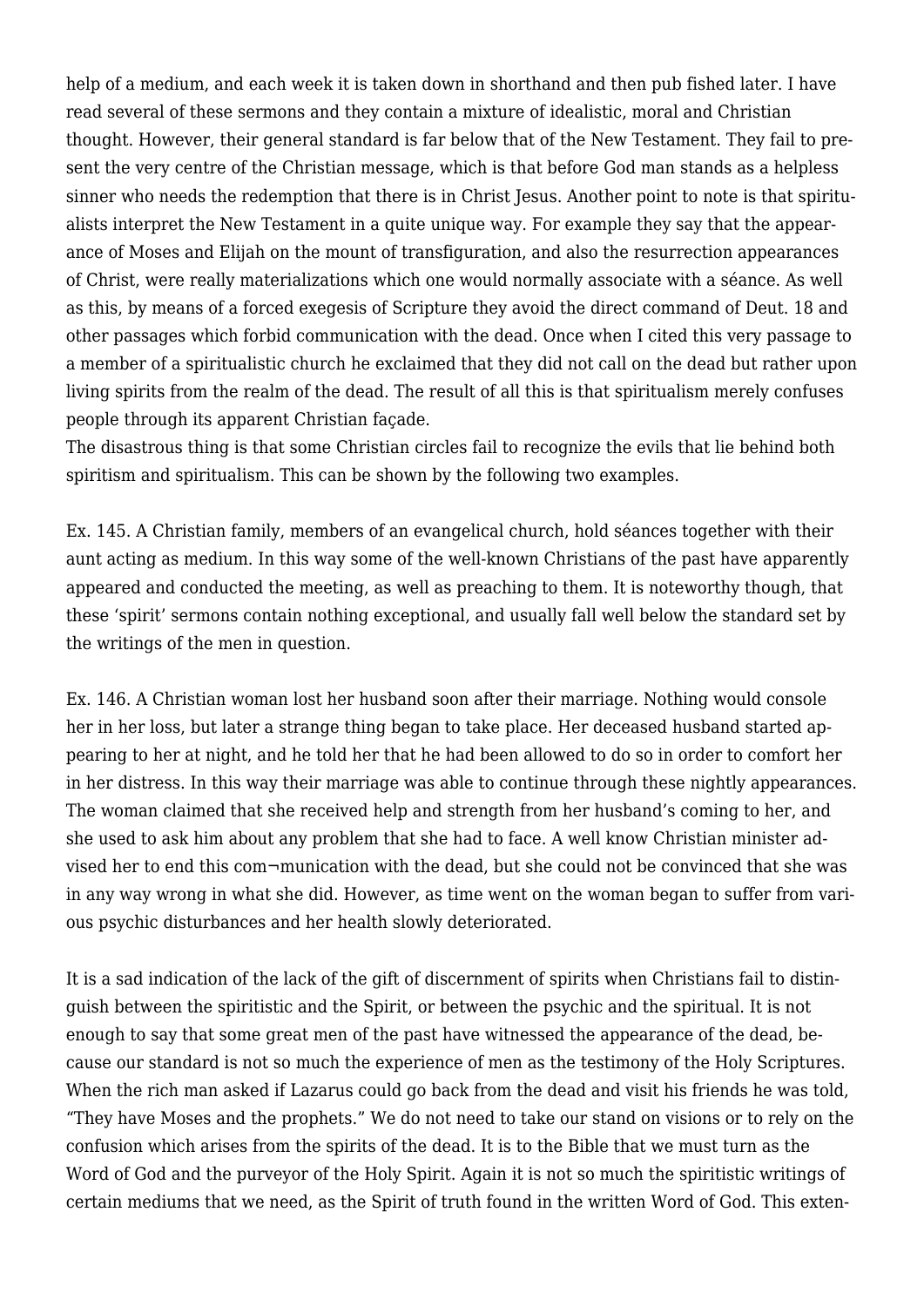sion of spiritism into the religious world as a religious movement is perhaps the most dangerous aspect of the whole subject. It is through this façade that many simple people are blinded aid confused, and hence are led away from the Lord who died for them. But now we come to our final assessment of all the phenomena connected with spiritism.

#### (VI) An Assessment of Spiritistic Phenomena

First of all we will hear what the medical world has to say about the problem. It is known particularly in the field of psychiatry that prolonged activity with mediumistic forces produces symptoms of schizophrenia. This has been termed mediumistic psychosis. Psychology too has drawn certain conclusions on the matter, and Professor Bender, a psychologist of the University of Freiburg in his booklet entitled Parapsychology – its results and problem's, has warned people in these words : "Thousands of people base their hopes on the deceptive statements of Spiritistic practitioners and subsequently become dependent upon the advice they receive from the 'other side . I have quite a number of patients who have suffered serious psychic disturbances through the misuse of such practices. Their personalities have been split and they have been utterly confused by the spirits on which they have called. People therefore who try to discover what life after death is like through spiritism and superstition are in danger of falling prey to the dark and hidden side of their own minds and souls."

Secondly, as we have already seen, the Scriptures are quite clear in their pronouncements against spiritism. To remind ourselves we shall again quote from the books of Leviticus and Deuteronomy. "A man or a woman who is a medium shall be put to death; they shall be stoned with stones, their blood shall be upon them" (Lev. 20:27), and, "When you come into the land which the Lord your God gives you, you shall not learn to follow the abominable practices of those nations. There shall not be found among you any one who practises divination, a soothsayer, or an augur, or a sorcerer, or a charmer, or a medium, or a wizard, or a necromancer. For whoever does these things is an abomination to the Lord. For these nations, which you are about to dispossess, give heed to soothsayers and to diviners; but as for you, the Lord your God has not allowed you to do so" (Deut. 18:9-14). We know too that the prohibition continued on through the Old Testament. Saul himself had banned all mediums and Fortune-tellers although when he committed apostasy he sought out a medium in order to know the future. In this way he received his own death sentence, and he died the next day. Later, in the time of the prophets, the warning was repeated over and over again. Spiritism is a sin against the sovereignty and authority of God, and those who trespass into this realm, transgress the commandment, "You shall worship the Lord your God, and Him only shall you serve", which is in effect the first commandment. Spiritists are those who have forsaken the true and the living God to partake and drink of the cup of demons. The following tragic example shows how true this is.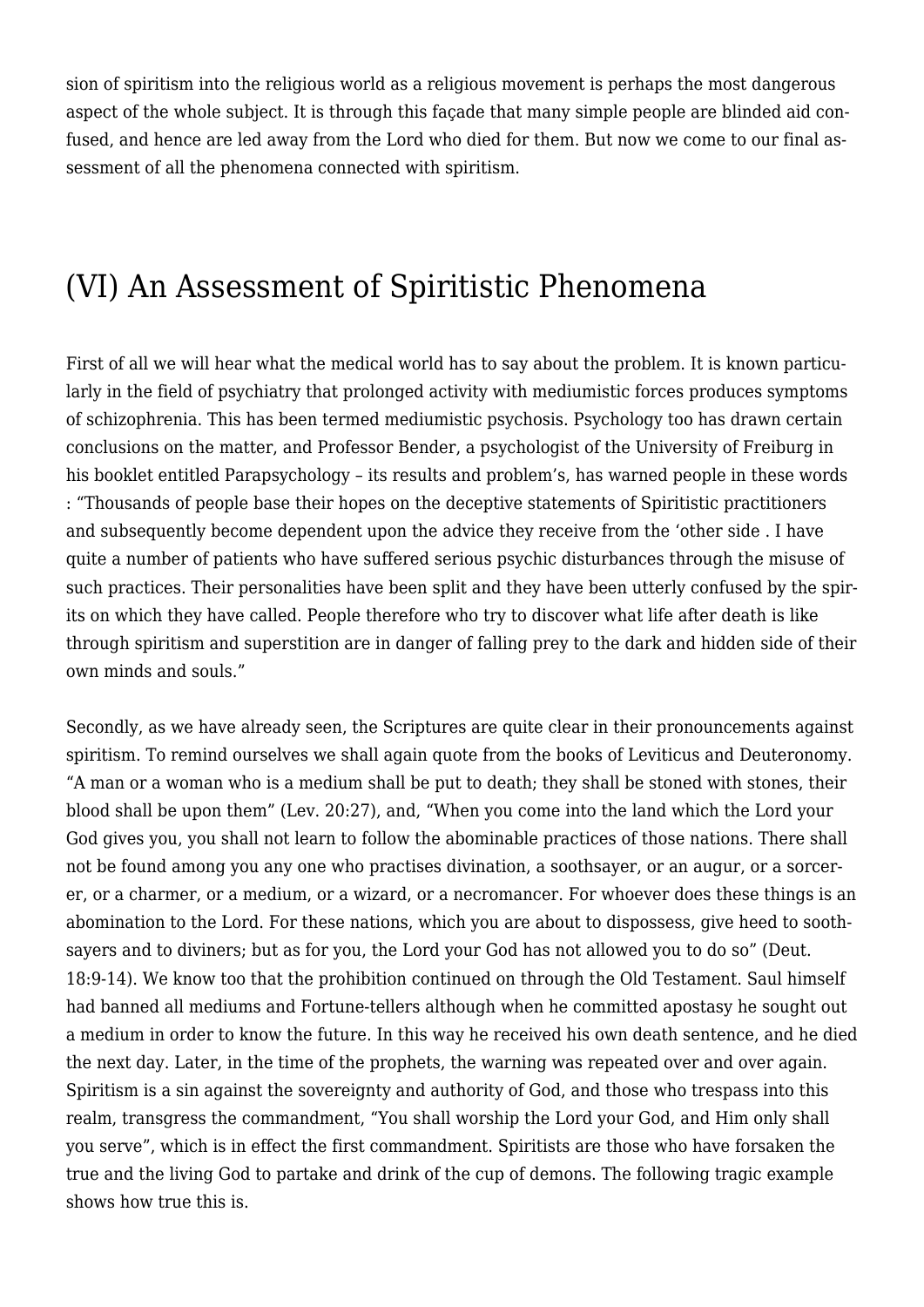Ex. 147. For many years a Protestant minister was a member of a spiritistic circle. His sixteen year old son also took a regular part in these séances. When his son fell behind in his school work he was given the job as book-keeper of the spiritualistic association. The minister's sermons were often influenced by his contact with spiritualism and contained such remarks as, for example, that the Holy Spirit was merely the good that is in all people. He told his congregation that there are both good and bad spirits on the other side which have a direct influence on our daily lives. He claimed that one can be led and guided by these spirits, and he made no secret of the fact that he himself was so directed. On one occasion however, his so-called leading of the spirit caused him to become the laughing-stock of the whole village. The spirits had told him that his mother had been taken seriously ill. The news soon spread around the village and the minister left at once to go to see his mother. About half an hour after he had left however, a letter arrived from her saying that she was in the best of health. His wife had at once sent a messenger after her husband to tell him the news, and he subsequently returned home. After this experience the village only mocked his ideas about guidance and the spirit world. Later when he and his wife were on holiday he said to her on the beach one day, "I am going to swim out now and I won't come back." He did just that and was never seen again.

Here we see the tragic effects that can result from the confusion caused by spiritism. The minister had dissolved the Holy Spirit into a few moral attributes. He had volatilized the person and work of the Comforter into a few in obligatory human qualities, and instead enthroned his own spiritistic guides. These 'good' spirits had subsequently made him a fool in the eyes of his whole congregation and were also probably responsible for his death.

Thirdly we can turn to the results of Christian counselling work for yet another evaluation of spiritism. As in all cases of occultism we must distinguish between the scientific and the spiritual sides of the problem. One method of investigation deals with the scientific aspect on a material level while the second method of investigation concerns itself rather with the essence of spiritism and how it compares with the Scriptures. The conclusions arrived at in each case will be completely independent of one another, and hence even if spiritism were proved to be entirely explicable in scientific terms the problems raised in counselling work would still remain unanswered. Further research in depth psychology will never be able to replace the Christian's task of counselling those suffering from the effects of occultism. The spiritual side of the problem lies in a completely different dimension to the scientific side.

Pastoral and counselling work has shown beyond any shadow of doubt that spiritistic activity when considered in the light of the Scriptures is one of the places where the powers of darkness invade our lives. I say 'one of the places', for these forces attack us in many other areas of our lives. The warning of the apostle Paul takes on a special meaning for us: "For we are not contending against flesh and blood, but against the principalities, against the powers, against the world rulers of this present darkness, against the spiritual hosts of wickedness in the heavenly places" (Eph. 6:12). It is sometimes quite easy to see this invasion of the powers of darkness when one is counselling people, for there are cases in which a person by simply reading occult literature regularly has suf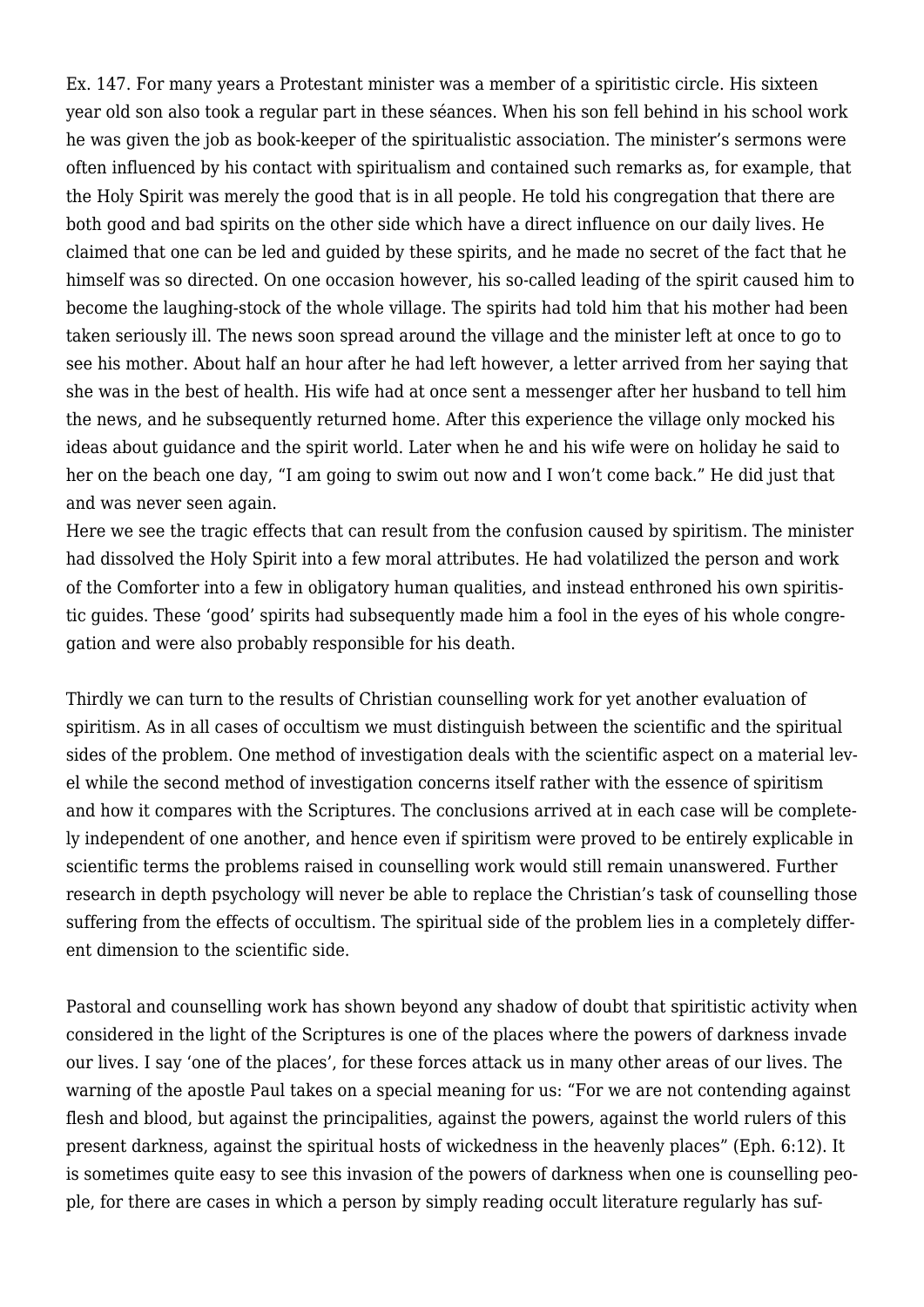fered from disturbances in his mental and religious life. An example of this:

Ex. 148. A young Christian woman received both sermons and other literature from a spiritistic circle. She thought that the articles were of a Christian character and read them regularly. As a result of this though, she became greatly distressed and began to suffer from attacks of despondency. Not knowing the cause of her troubles she continued reading the occult literature. Then one night she saw a red-haired man in her room with a face that was almost aglow. In addition to this she also began to feel a compulsive desire and urge to destroy things. Once she had the impulse to kill her own daughter in spite of the fact that in her own mind she opposed the idea violently. When she told me all this in a counselling session I immediately advised her to burn all the spiritistic literature.

A psychiatrist would of course tell us that a compulsion neurosis associated with various impulsive actions which occur in both clear and disturbed states of consciousness, is a well-known psychiatric pattern. The hallucination fits into the same picture. But even if we accept such a diagnosis, it is still a strange fact that the illness followed in the footsteps of some spiritistic activity. It was this that triggered off the disease, even if we cannot say that it was the cause. Regarding the hallucination of the red-haired man, it should be noted that spiritistic visions of this nature are quite likely to occur in the course of reading occult literature. Sometimes people mistake these visions for genuine religious experiences. But it is again a case of Satan disguising himself as an angel of light.

In spite of arguments to the contrary counselling confirms the fact that when a Christian gets involved in any form of spiritistic activity his spiritual life can be seriously affected. This is not true for the Buddhist or the Moslem or the followers of other religions like this. These religions are not impaired by spiritism. But spiritism does immunize people against the workings of the Holy Spirit. We must be clear in our minds about the distinction here. A person's religious life is not harmed by occultism or spiritism. Indeed spiritism itself is to a large extent a 'religious' movement. The devil does not take away our 'religiousness', his real desire is to sever us from Christ and to prevent us from following Him. When I therefore hear people say that they gain help in their devotions from some spiritistic circle or other, I readily admit that this is quite possibly. The point is that there is a great difference between being religious and being born again by the Spirit of God. It is sad to say that our Christian denominations have more 'religious' people in them than true born-again Christians. Concerning the work of the Holy Spirit and the workings of spiritism I have some examples which portray the difference vividly. Here is one of them.

Ex. 149. Without realizing it a Christian man went to a spiritistic séance. Since he felt uneasy he began to pray silently at the meeting. The group was attempting some table-lifting but were unsuccessful. When the Christian left the room later, though, the tai a then responded. Suffice it to say then that Christian work reveals numerous cases of people becoming involved in spiritistic activities where definite psychic disturbances have resulted. Although we have not dis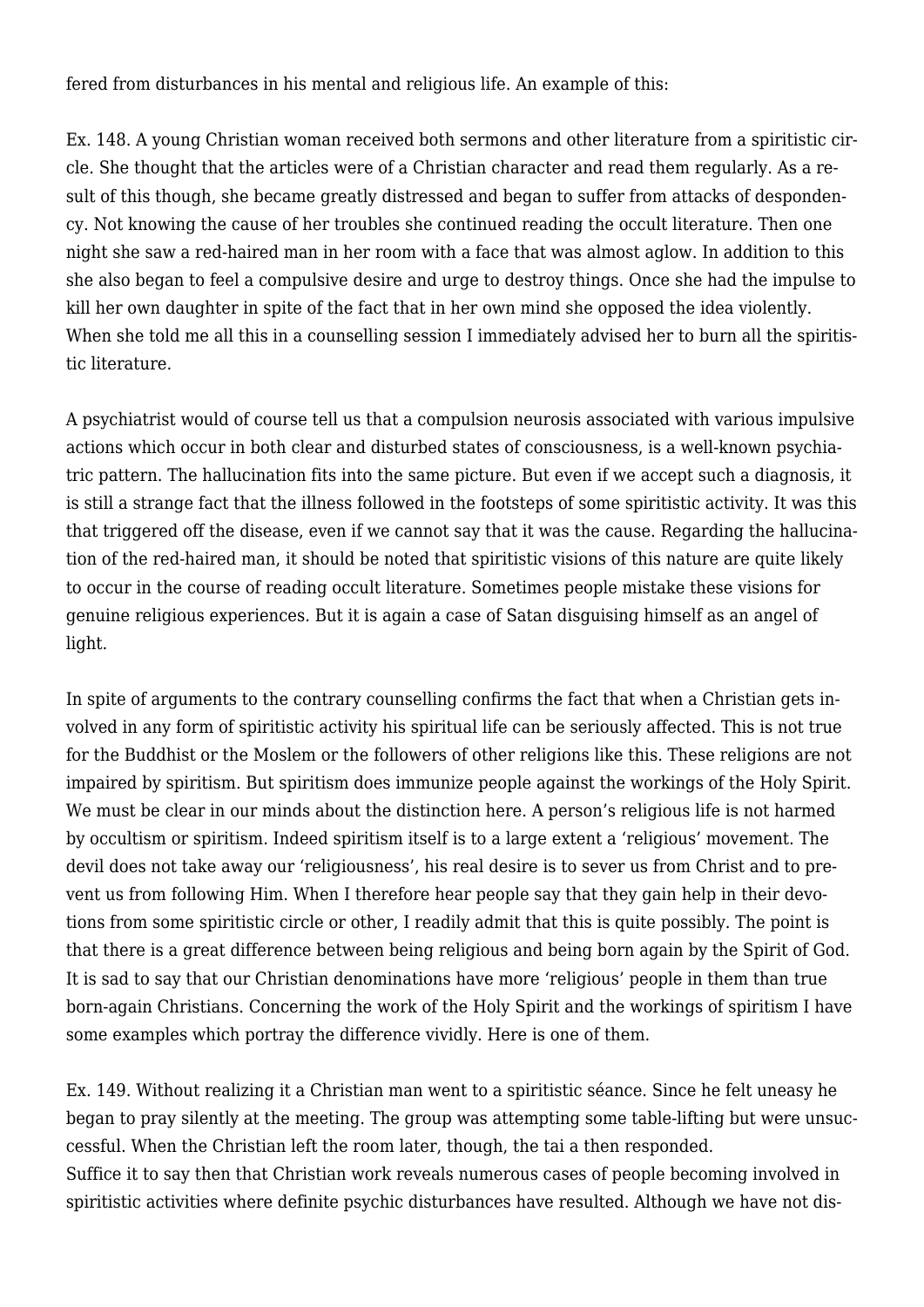cussed every aspect of spiritism, we have covered the principle forms in which it appears. We will now turn our attention to the method one should adopt when counselling people who have been burdened through contact with spiritism and other forms of occultism.

#### (VII) Counselling Procedure

The only way to be really delivered from the power and effects of spiritism and spiritualism is through turning to Jesus Christ. Medicine and psychology do not do justice to the spiritual side of the problem. Because Christ died on the cross and rose again from the dead we need not fear when we seek to counsel those subjected to occultism. Satan and all the hosts of darkness are a de¬feated foe. Jesus has overcome all the powers of the enemy. The triumphant theme of the New Testament is that "Jesus has disarmed the principalities and powers and made a pub is example of them, triumphing over them" (Col.2:15), and the song of the Old Testament is, "The right hand of the Lord does valiantly" (Psalm 118:15). This song was fulfilled in Christ and it was Paul the apostle who summed it up in the words, "Thanks be to God who gives us the victory through our Lord Jesus Christ" (1Cor.15:57). The salvation and redemption which are in Christ are the foundation of all that we seek to do. Remembering this fact we will now go on to consider the actual course that counselling will usually take.

a) Every person who really wants to be delivered must be prepared to commit his life completely to Christ. There can be no sitting on the fence, no half-hearted decision. A man cannot serve two masters.

b) Secondly, as I have said before, it seems impossible for a person to be delivered without a complete confession. But this is something voluntary as we see from the New Testament. Nevertheless in over 20.000 cases I have not met with one person who had found deliverance without there having been a thorough counselling session beforehand. James must himself have had some experience of this when he wrote, "Confess your faults one to another that you may be healed" (James 5:16).

c) In some cases it may even be necessary to introduce a prayer of renunciation. It is possible when dabbling with occultism for one to make an unconscious contract with the powers of darkness, and this contract must be broken. This may be done by uttering a prayer of renunciation before God and in the presence of some other person who acts as it were as a witness. It is only necessary to break the contract once. God is witness, and he hears our prayers. The form of the prayer may be, "In the name of Jesus Christ I absolve myself from you Satan, and give myself over to the Lord Jesus, accepting Him as my God and my King." These words in themselves are not a magic formula and need not be adhered to rigidly when counselling people.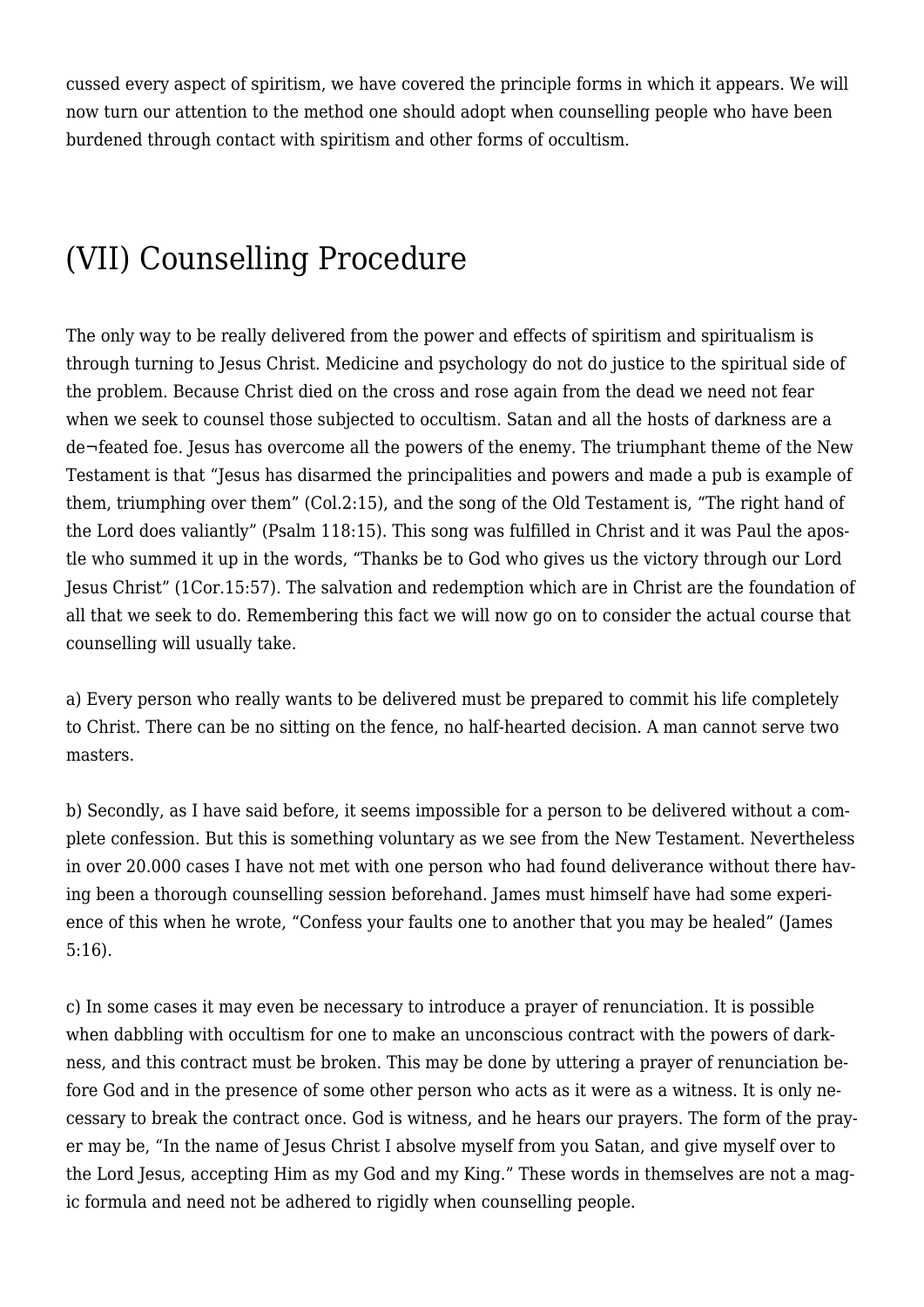d) In yet other cases the counsellor may have to command the powers present in the person to leave in the name of Jesus. The gift of discernment is however, absolutely necessary in such a circumstance as this. We must not misuse the authority Christ has given us. It would be wrong to adopt this procedure in the case of a person who is medically ill. It is possible to make serious and harmful mistakes in this particular area of counselling. If there is any doubt in the matter it is better to refrain from exorcizing. And it is essential for those who are using this authority to be true disciples of Christ. Otherwise serious effects may follow. Another point to remember is that it is generally not wise to lay ones s hands on a person who is occultly subjected. Jesus himself only laid hands on those who were suffering from physical diseases. A possessed person was always addressed by a word of command.

e) If any one is delivered from the power of spiritism or occultism, then that person must be sure to continue in reading the Scriptures, in the breaking of bread, in fellowship and in prayers. If after counselling one is again assailed and tempted then one must put oneself both daily and hourly under the protection of the blood of Jesus. This is not an emotional or a mystical notion but a biblical reality. We cannot wage war on Satan with sentimentality. If Satan's attack persists one can oneself command the evil powers to leave in the name of Jesus. As we have said before, for an unbeliever to do this is more than useless, and it may even prove dangerous as we can see from Acts 19:13. An uncommitted Christian can also have no real authority over Satan in like circumstances.

Since evil spirits readily return to their original place of habitation (Luke 11:24-26) any one delivered from such powers must continue to watch with care, taking the whole armour of God as a means of protection (Eph. 6:10-18). Above all one must take the shield of faith and the sword of the Spirit which is the Word of God. When a person is rescued from the power of spiritism he must be on his guard against experiences involving visions and other related phenomena. The returning spirits will often attempt to creep baric under the guise of some pious camouflage. It is in this way that evil can often enter unnoticed into one's Christian life.

f) In spite of all that we have said so far there are some cases in which a complete and immediate liberation seems impossible. In these circumstances two things may be necessary. First of all one is advised to form a small prayer group of two or three believers, who will be prepared to meet together at least twice a week in order to pray for the subjected person. "If two of you agree on earth about anything they ask, it will be done for them by my Father in heaven" (Matt. 18:19). Two have more authority than one in the spiritual world. The second possibility is that of prayer and fasting. Jesus once said to his disciples in Matt. 17:21, "This kind never comes out except by prayer and fasting." The group may together fast and pray over a series of days in order to aid the deliverance of the person they are praying for. Yet they must guard against the sin of pride which caused the downfall of the Pharisees. Anyone who stands in the forefront of the battle against Satan must be protected by the armour of God. Many a Christian has fallen prey to the enemy in this battle. The pathway of spiritual pride leads often into the depths of hell.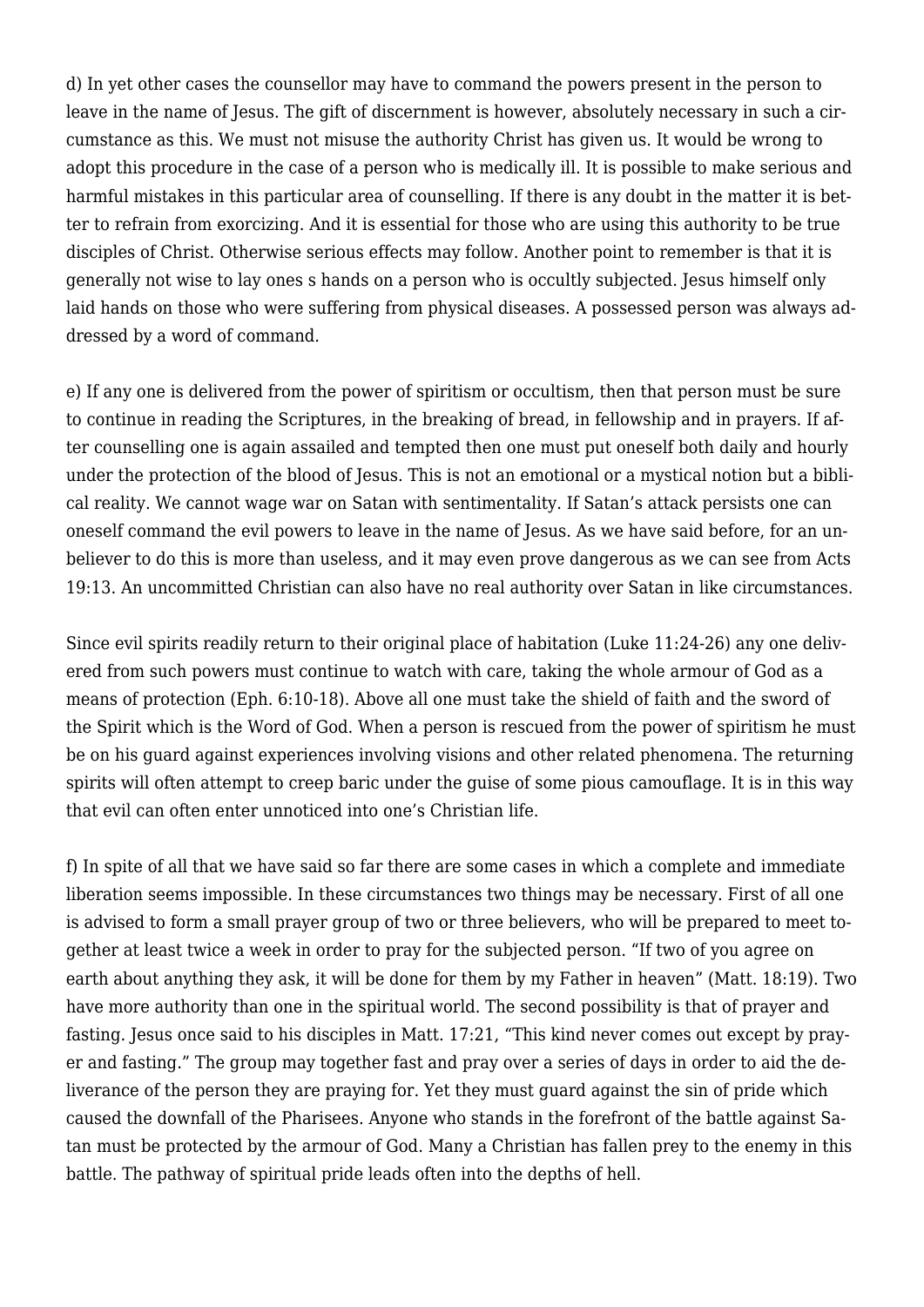g) Finally it should be mentioned that since some psychiatric illnesses have symptoms that are similar to those portrayed by a person suffering through contact with occultism, the counsellor must be careful not to trespass into an area in which he is not qualified to work. We have now come to the end of our discussion on spiritism, but to round off our report we will just briefly mention three cases in which people have both sought and found deliverance.

Ex. 150. A young ran tried out some experiments he found in the 13 Books of Moses. We repeat, these books have nothing to do with Moses but are books on magic. The man wanted to see if the charms actually worked, and some of them did. On one occasion he went through the ritual described in the book on how to call the spirit of money. He drew a magic circle on the ground and drew some other magic symbols in the circle. He then used a charm three times in order to invoke the spirit. But no spirit came. However, as he repeated the charm he fell down in the magic circle and lay there unconscious for some time. The result was that for several weeks following this event he was semi-paralysed and drained of all his physical strength and will-power. He wished he could die. In this condition he tried to become a Christian. After several counselling sessions and with the help of a group of Christians praying for him he was delivered. He is still a sound Christian today.

Ex. 151. A young woman accepted the invitation of one of her friends to attend some spiritistic meetings. At first she felt as though she gained something from going along to the meetings but later on she began to notice some psychic changes taking place in herself. She began to suffer from depressions which resulted in her consulting a neurologist. During the course of the treatment she was committed to a mental hospital. But now her condition improved as she could no longer attend the spiritistic séances. At the hospital the chaplain came to see her and through his help and counsel she was able to make a complete recovery. Having come within the sound of the Word of God the young woman had learned to trust and follow Christ. She was released from the hospital within a matter of weeks as cured and since that time there has been no recurrence of the illness.

Ex. 152. During one of my evangelistic trips in Switzerland I was able to trace the history of a woman who had practised almost every conceivable form of magic and spiritism. Her mother had cast a spell over her a birth and during her childhood she had on a number of occasions been cured by means of magic. Her parents had taught her how to practise magic and in the course of time they had experimented with black and white magic, magic persecution, defence magic, fortune-telling, card-laying, palmistry, necromancy and so on. The woman had continued the magic practices after her marriage, but one night she was suddenly trout ed and disturbed when she was in the process of communicating with some spirits. She heard noises as if chains were being rattled, together with crashes and sounds of knocking. Her bed began to move up and down repeatedly. At first she did not know whether it was a sign of mental illness or a result of her magic practices. She tried to read her Bible and to pray but this was almost impossible. She was convinced that the source of the trouble lay in some evil power. She went to one of her friends, a Christian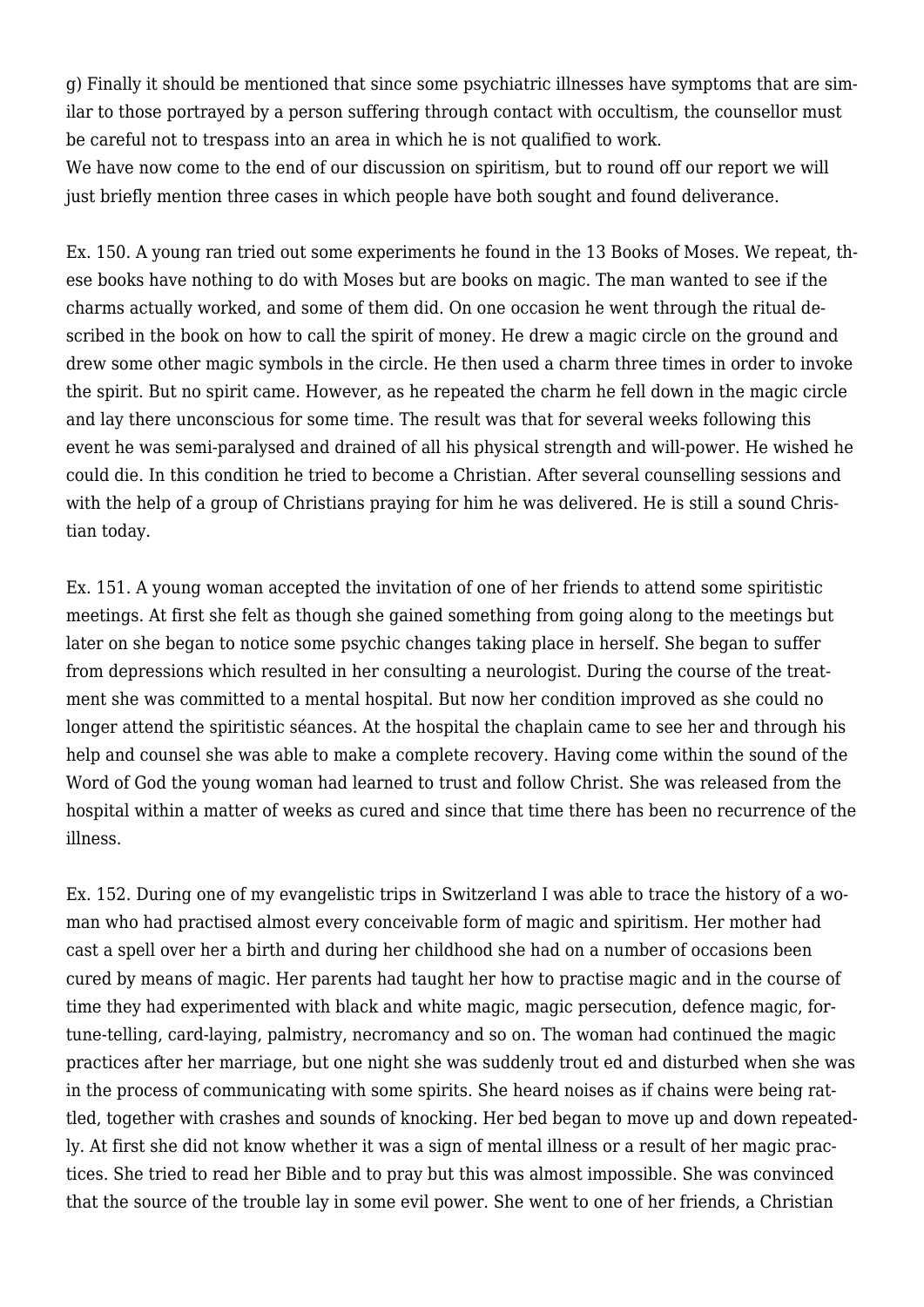woman, and subsequently a group was formed to pray for her. At first she wavered between faith and doubt. She was in a turmoil. She longed to be at peace with God but could not rid herself of a terrible feeling of fear. The battle lasted for two years. In the end she saw a vision of a bowl being passed down to her from heaven. It was full of blood and the words came to her, "This is the blood of Christ which has been shed for you." From that moment her attacks ceased as she believed in her Saviour. Faith in Christ had delivered her. Today this woman continues to praise God for her deliverance and salvation through the shed blood of Christ on the cross of Calvary.

We conclude this chapter on a note of triumph. The gospel is the story of the greatest victory ever won in the course of the world's history. The cross stood at Golgotha as a sign of Christ's victory over death and hell. He has liberated us from the powers of darkness. To come to Him at the cross is to partake in His victory as the Saviour of the world.

## Chapter Four – Occult Literature

It would be almost impossible to list all the magic books that are in existence. These books circulate among people like poisonous gases, poisoning their very minds aid souls. To name a few of those that exist in Europe we could mention such titles as the Romanus Booklet, The Secrets of Nigromantiae, The Fiery Dragon, The Book of Venus and so on. One could also include under the same heading a lot of spiritistic and spiritualistic literature. However, the principal work on the subject of magic in Europe is the so-called 6th and 7th Book of Moses. The tragedy is that this book is still being printed today. Several court cases have been held in order to attempt to prohibit the sale of this book, but all without success. The details that are recorded in this chapter were used in the legal proceedings of one suds case against the pub fishers of the book. Even if a person is not interested in the history of this book the following examples ought to be read for they will serve as a warning to all those likely to become involved with such literature.

Concentrating then on the 6th and 7th Book of Moses, what is its history? Over the last twenty to thirty years I have had many copies of this book handed to me in the course of my counselling work. The oldest edition that has come into my hands is dated 1503. In the preface of this particular edition it is said that the book was published under the protectorate of the Pope and that the original copy lay in the Vatican at Rome. But statements like this would have to be verified before they could be accepted. In another preface we read that the book consists of charms collected together by a monk from Erfurt in Germany. If one studies the various editions of this book that date back over the last four centuries, one sees that their contents vary widely.

In the 19th century the 6th and 7th Book of Moses was combined with part of the book The Fiery Dragon. This second book originated in France and is supposed to have been printed at the end of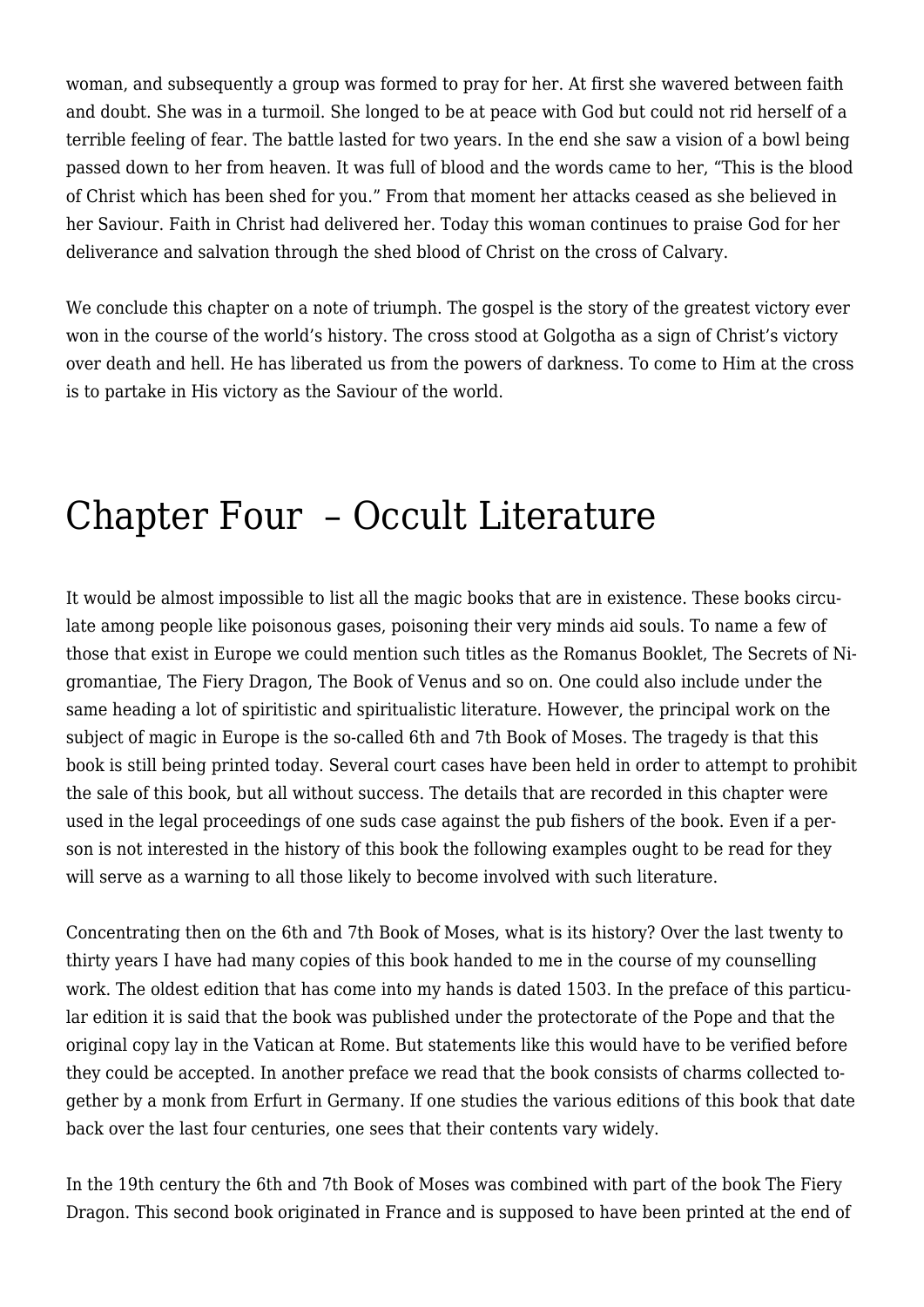the 17th century from manuscripts dating from the year 1552. After the French revolution in 1789, a revolution aimed at dethroning God and enthroning the goddess of reason, this particular book, The Fiery Dragon, became a sinister substitute to the Bid a in some French magic circles. In the history of religion this often happens. Those who repudiate the Living God ultimately fall prey to the devil. After the merging of the two books they came to be pub fished under the new title of The Magically Sympathetic Magazine as well as under their old titles.

The appearance of the name Moses in the original title is only a deception. Moses himself had nothing to do with magic. Magicians however, have tried to elevate him to the. position of their patron saint, using as an argument in support of this the fact that he was victorious over the Egyptian magicians in Exodus. 7:8. But this is a devilish misunderstanding of the prophetic endowment of this Old Testament man of God. Another thing that can be mentioned is that some copies of this book have an appearance similar to that of a small Bible or a New Testament.

With regard to the distribution of literature of this nature I have over the last few years lectured on the dangers of occultism in England, Germany, France, Spain, Italy, Switzerland, Austria and the Scandinavian countries, and wherever I have gone I have discovered that there exists an extensive amount of occult literature. The 6th and 7th Book of Moses itself seems to turn up in particular wherever one finds German speaking communities, though it is rarely to be found in the new industrialized areas.

To summarize the contents of this and other such magic books is neither necessary nor advisable. Basically it seeks to tell you how to get in contact with the devil. It also contains a wide variety of charms covering magic persecution, magic defence, vengeance magic, death magic, fertility magic, love magic and many other forms of magic. Many of the charms are camouflaged by means of religious trimmings. Any owe who desires to read or to keep the book in their house, even for the sake of study, must be warned of the dangers as the book itself promises Satan's special protection to all who read or own it.

Now to some examples drawn from my files. They are mainly chosen at random and could be easily supplemented with many similar cases.

Ex. 153. For a long time a man used to practise the things contained in the 6th and 7th Book of Moses. His wife also shared in his occult practices. What was the result? It is interesting to note that both his children and grandchildren suffer from nervous and psychic disorders. One daughter felt as though a barrier existed between herself and God, and although she later became a Christian she did not even then experience a complete deliverance from her psychic troubles. A granddaughter was to become a Christian social worker but she too felt a similar wall separating her from God. The medical superintendent of a psychiatric clinic told her that her illness was not typical of the usual psychiatric complaints.

Ex. 154. A mother knew of some charms to get rid of warts and skin diseases and she practised them on her children. The children are now occultly subjected. One daughter is a schizophrenic and the mother herself was plagued with blasphemous thoughts and depressions. She said when questioned that she had learnt the charms from the 6th and 7th Book of Moses which her husband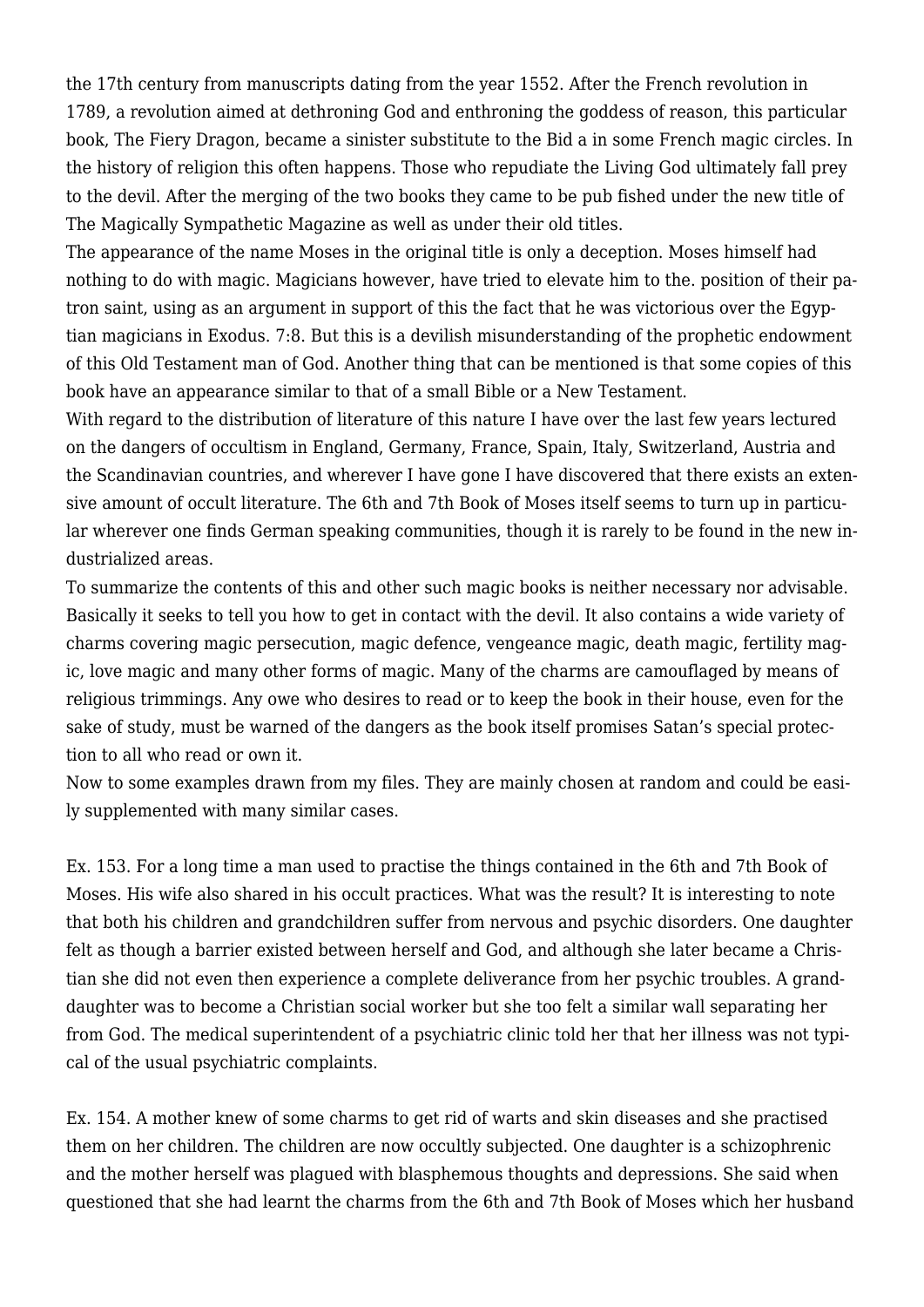had brought into their marriage. In the course of time this woman was shown the way to Christ and she was actually freed from the effects of her charming. On the day that she was converted there were some tremendous crashing and knocking noises heard in the house where she lived, as if the whole house was filled with evil spirits. The mother was delivered, but her children are still subjected to these occult powers.

Ex. 155. A man learnt about black magic by reading the 6th and 7th Book of Moses. He began to indulge in both magic defence and magic persecution, and in the process he used symbolic actions as an aid to the charming. One example of this was that he would stick a knife into a tam a as a means of protection. Another example was that to plague his enemies he would put some urine into a bottle, seal it, and then utter a charm over it. This was supposed to prevent his enemies from urinating.

Ex. 156. For several years a man practised magic using the same book. Shortly before his death he passed the book on to his eldest son and told him how to use it. The son continued in the footsteps of his father and consequently his children and his grandchildren all suffer from either depressions or melancholy.

Ex. 157. For many years a man followed the instructions of the 6th and 7th Book of Moses and thus experimented in the field of black magic. But the effects of his experiments were clearly visible in his descendants. In addition to this, everyone staying in the house used to hear knocking and rumbling and crashing noises to such an extent that some of the visitors were frightened by them. One of his sons was a very brutal and quick-tempered man who actually brought about his first wife's death. This particular son also used to treat his own children so terribly that none of them would stay with their father when they were old enough to leave home. Even today he continues to treat his second wife in such a way that life is almost unbearable for her.

Ex. 158. Another man all his life indulged in blасk magic using the 6th and 7th Book of Moses. His home was a place of unrest and discord. At his death he suffered many agonies and later the house was pervaded by a terrible stench. His wife committed suicide and died in great pain from the poison she had taken. One of their sons died as a young boy and the daughter suffered from serious psychic troubles. Even as an adult she continued to wet her bed and was persistently troubled in her sex life and emotional life. The house in which they lived is now haunted and noises of knocking and rattling are often heard. Ghosts are also seen there quite regularly.

Ex. 159. When she was dying a woman wanted to pass on the 6th and 7th Book of Moses to her eldest son. The son however, refused to accept it. The woman's descendants who did in fact go on to practise black magic included many who were psychically abnormal. Some suffered from melancholy, others from violent tempers, and yet others from extreme forms of quarrelsomeness.

Ex. 160. A man owned and used the 6th and 7th Book of Moses. All his descendants are abnormal.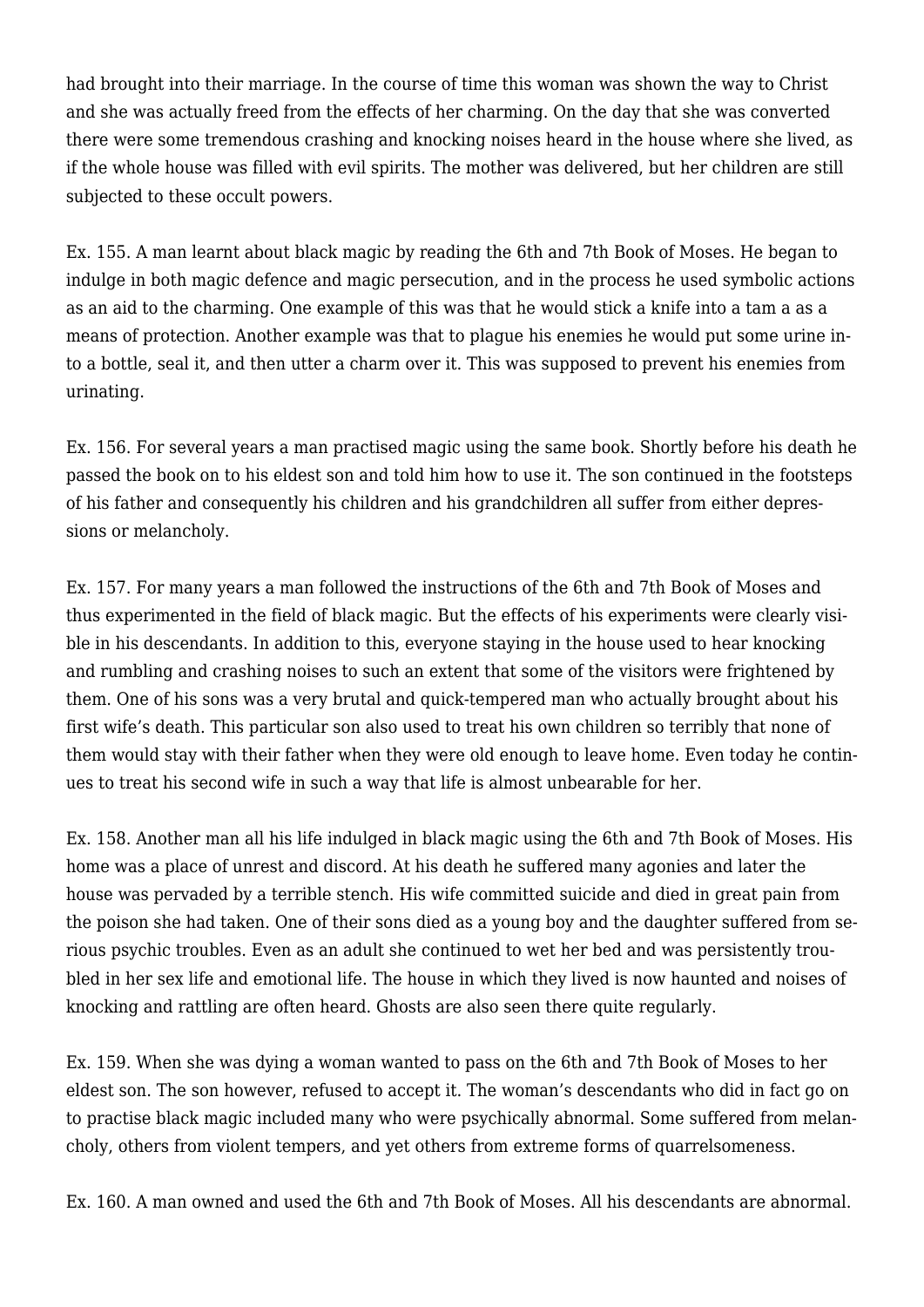Two of his daughters were for ever going to fortune-tellers and both of them suffered from emotional disturbances. When the man died the house became haunted and a headless ghost was repeatedly seen in it. His grandchildren also suffer from various disorders and one of them as a child always used to fall out of bed. To prevent this the child was charmed. Other grandchildren are today kleptomaniacs and sexual delinquents. A great-grandson at the age of 14 also began to show signs of nervous disorders.

Ex. 161. A certain family used the 6th and 7th Book of Moses for years in order to practise black magic, and now all the children in the family are abnormal. One of the daughters suffers from depressions while one of the sons is an alcoholic and a sex offender.

Ex. 162. I know four ministers who have the 6th and 7th Book of Moses in their libraries. Their reason for this is to be able to study the book for themselves, but it is noteworthy that their congregations are spiritually dead, and this is always the case in such circumstances.

Ex. 163. Another pastor finds his ministry a great burden. His congregation is also known to be both ineffective and spiritually dead. After hearing a lecture on the dangers of occultism this man confessed to having been interested in occult literature for a number of years, and added that he had in his possession a large number of occult books including the 6th and 7th Book of Moses.

Ex. 164. A Sunday School teacher had practised table lifting for some years. She had also used the 6th and 7th Book of Moses to help charm people against illnesses. In the course of counselling her, I discovered that many people had been burdened through coming into contact with her.

Ex. 165. In 1946 a young maw took over his father's farm. That autumn all his pigs died. The cause of death could not be found even though one of the carcasses was sent to the Biological Institute in Zurich for examination. They tried everything but all to no avail. The following year the same thing happened again. This time the farmer redoubled his efforts to discover the cause of the pigs death. He had the stables inspected and the food analysed but again without success. He thus decided to have the pigsty torn down and rebuilt on another site using completely different materials. Next year the pigs again died. They would all of a sudden squeal and then collapse. The whole process was repeated and every possible examination made in order to find out why the pigs had died. At this time certain of the farmer's neighbours began to say that someone must be killing the pigs magically out of spite. At first he would have nothing of this and continued to seek the advice of the vet and other such people. But they could not help him, and so in the end he went to see the local minister to ask him about the question of magic. The minister simply laughed and said that the idea was stupid. Nevertheless the villagers pointed out to him that there did exist people in some areas of Switzerland who could kill pigs, cattle and horses by means of magic. The farmer could do nothing though, and the event recurred year after year in spite of the fact that by now he had dour y secured his stables with locks and had sometimes stayed up all night with thread stretched out around the house in order to discover if anyone was causing the animals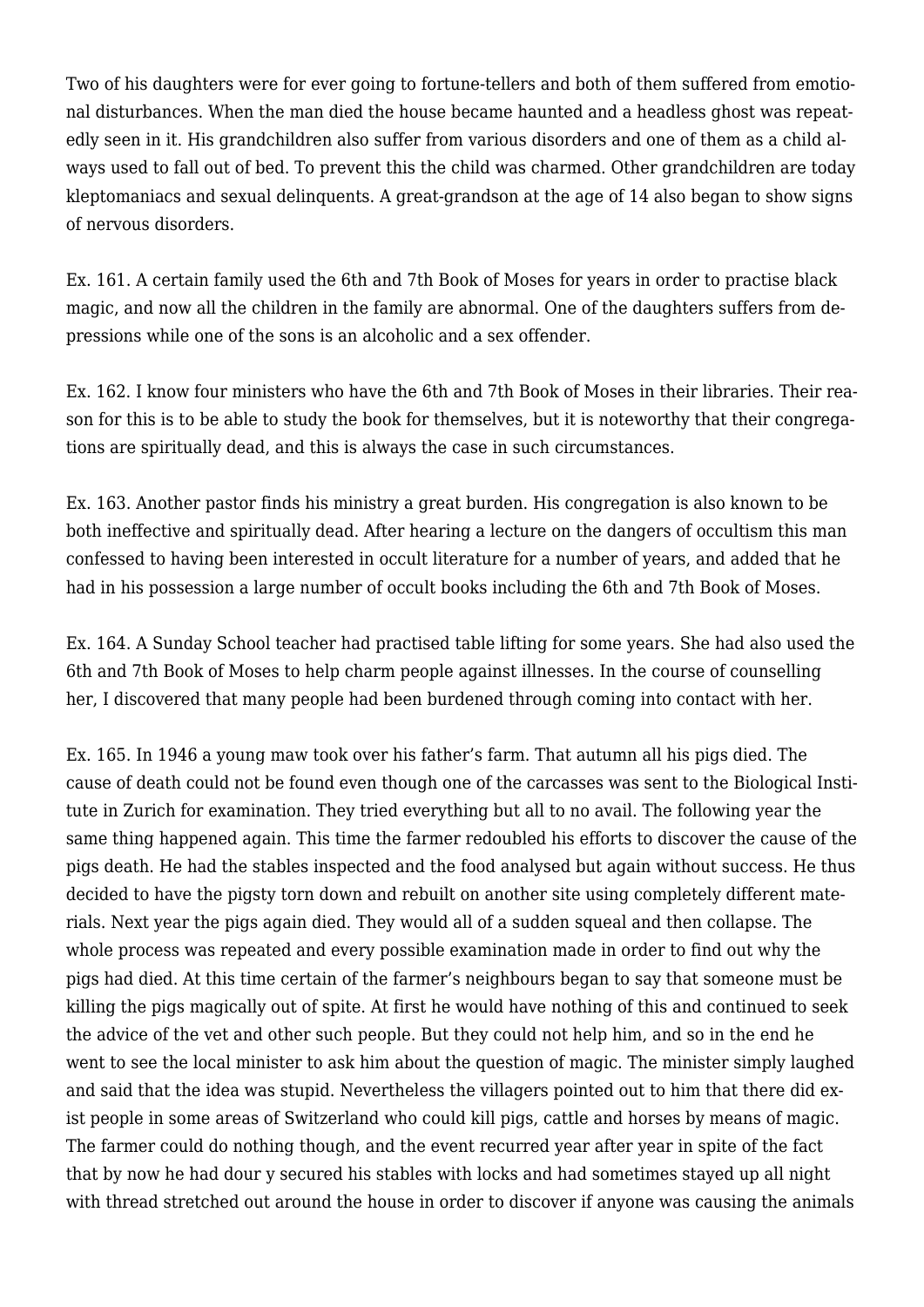deaths.

One day, however, the circumstances changed. The minister visited the farmer and asked him to accompany him to the vicarage. There he found one of his neighbours, a man who had a rather poor reputation in the village, and this man confessed that it was he who had been the cause of everything. He had killed the pigs using hack magic. The farmer was naturally angry because by now 32 of his pigs had been killed. When asked why he had done this, the neighbour replied that it was because the farmer's children had made such a noise outside his house. He had become so angry that he had tried to get his revenge in this way. When questioned further as to the method he had used, he explained that early in his life he had obtained the 6th and 7th Book of Moses together with several others books on magic. He had studied these books and had later tried to subscribe himself to the devil with his own blood. To do this he had gone out on a Friday night to some crossroads and there drawn up a contract between himself and the devil. He mentioned that the devil had not appeared to him as he is often pictured, but that he met a black curly headed figure with blood-red eyes and a small snout and that the figure had been dressed in rather old-fashioned clothes. Ever since that day the man confessed that among other things he had had the power to kill his friend's pigs. The minister asked him what had made him come out into the open about the whole matter. His answer was that the farmer had been so kind to him over the years that he had felt ashamed and he now asked for the farmer's forgiveness and promised that he would no longer plague him. Not wanting to take any legal action the farmer forgave him and all went well until the neighbour ceased going to church and slid back into his old ways. Since his confession none of the farmer's pigs had died but now as the man again took up his drinking habits two more of the pigs died in exactly the same way as before. Another thing that can be mentioned is that the villagers knew that this man could not only persecute by means of magic, but that he could also obtain money through spiritistic apports.

There is much that can be produced to confirm this report as for example the certificate of the Institute in Zurich. In addition to this the man in question confessed in the presence of two different ministers, and I have myself talked with the veterinary surgeon, who confirmed that he had examined the pigs on several occasions but had found no cause of death. He added that he too had suspected magic. I first heard of the story when the farmer came to me for counselling.

Later, when I visited the farmer again, he told me that he and his wife had now become Christians. He said that they had also started a prayer meeting in their house and that since then, and that was two years previously, no more pigs had died. Christ had overcome the powers of darkness. We have now to consider the explanation that lies behind these examples. This we can do only briefly, although we are furnished with many clues from the examples we have just quoted. I repeat that from the psychological point of view it is suggested that a person delving into magic and who believes in occult practices is really only succumbing to a fulfilment compulsion. He unconsciously fulfils the things that he seeks to perform by magic. He is the victim of auto-suggestion. But even if this were the whole explanation as some people affirm, it would still be true to say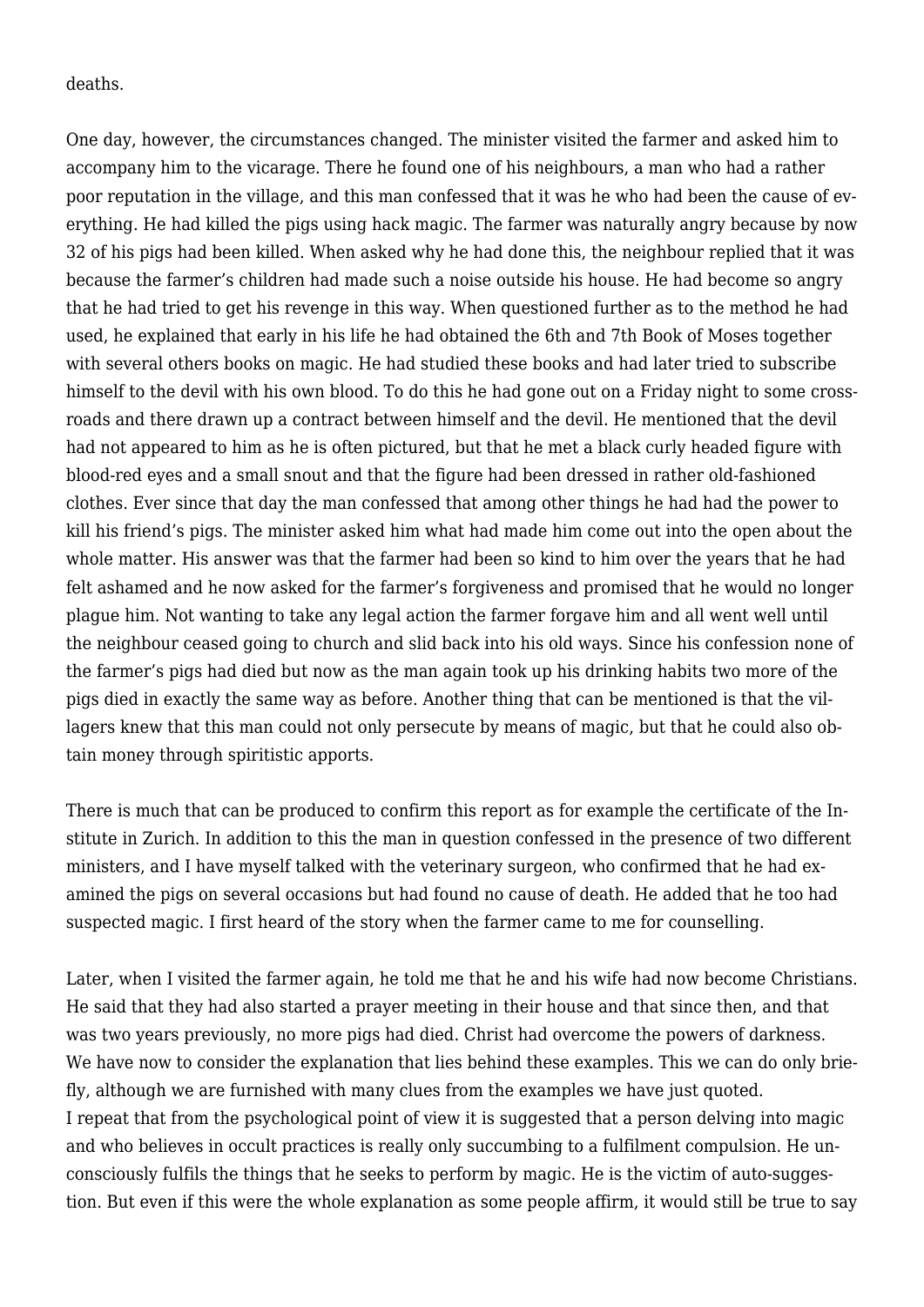that occult practices have a corrupting effect on all those who get involved in them.

Again from the parapsychological point of view the examples indicate that whether it is black or white magic which is practised with the help of the 6th and 7th Book of Moses, there are influences exerted on people that cannot be explained merely by resorting to the idea of suggestion. To say as the rationalists do that the whole idea of magic is nonsense is itself untenable. The problem is not as simple as that and the evidence points in the other direction.

Turning to the viewpoint of psychiatry we notice that many families possessing the 6th and 7th Book of Moses are subject to mental illnesses, emotional disturbances and other psychic and nervous disorders. Psychiatrists usually believe that in such cases the cause and the effect have become confused. But again I must point out that I have counselled so many people that I see this cannot always be the case. Often it can be proved that the magic either triggered off or actually caused the psychic disturbances, and some well-known psychiatrists recognize this fact.

In the religious field we note that dabbling with occult literature and occultism results in a resistance to the things of God. This is true whether it is black or white magic, whether it is in a religious guise or not. Basically then we see again that the occult subjection that results from dabbling with occult literature is on the whole a religious phenomenon. As the Scriptures imply, magic is of a demonic character no matter under what name it is known. It is obvious that there is no mathematical proof of this even as there is no mathematical proof that either God or the devil exist. Nevertheless there are many things that point to this demonic nature.

There is another side to magic and magic literature that must be taken into consideration and that is the legal aspect. I have heard of some shocking things in counselling people concerning the effects and results of contact with this field. But as in the case of the pigs, a scientific demonstration of the fact is hard to come by. More often than not one has to adopt a statistical method and rely on the more drastic examples when examining the veracity of magic. The simple principal of cause and effect is hardly ever evident in a tangible enough form to prove by law that magic is the root cause of some offence or crime.

Finally from the aspect of the mental health of a country or a nation as a whole, it would be good if all the literature on magic were to disappear entirely from the scene. Yet this is hardly possible since many families in Europe have books on occultism which they have copied out in longhand themselves. And furthermore, in the case of magic charms, many are passed on by word of mouth from one generation to the next. It would also be advisable to investigate the matter of those who practise magic in a country on a professional basis. It has been estimated that about 90 % of all the people who practise clairvoyance, fortune-telling, mesmerizing, divination and so on, actu¬ally depend on occult powers for their profession. The mental and psychic damage done to people as a result of occultism is immense.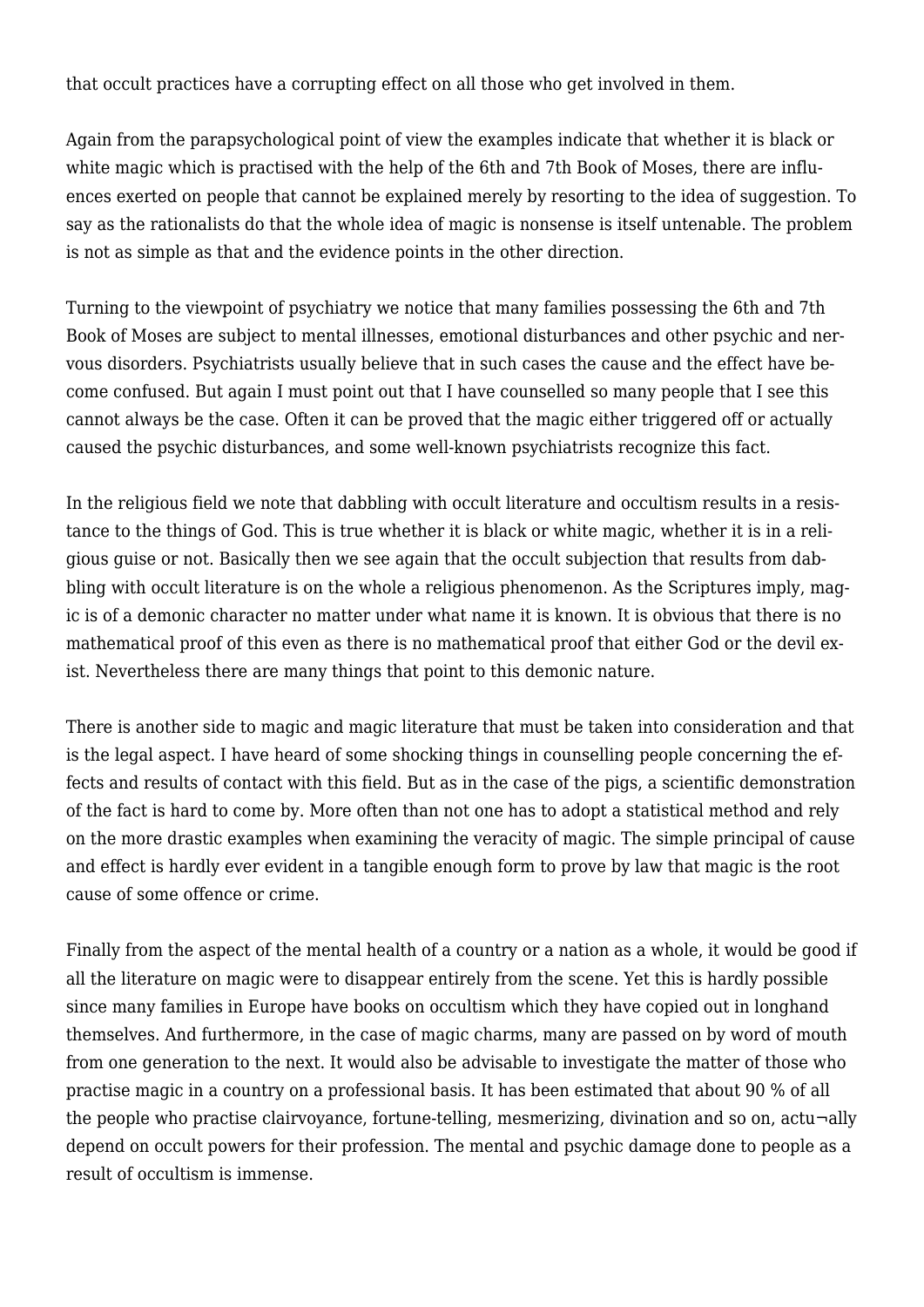In view of the extent to which Europe is infected by occultism and also by the 6th and 7th Book of Moses we see that Christian workers are faced with a dour e task. One is to enlighten and warn, and the other is to counsel and help those in need. The time has passed in which witches and magicians were either burned or stoned to death. Law as we find it in the Old Testament is no longer the guiding principal in these matters. Our task is not to use force but to produce enlightenment, and the war we wage is to be fought with the help of spiritual weapons. We are to be compared to watchmen and we must not allow our office to be made of none effect through ignorance. We must remember that magic itself is not to be understood by our five senses alone for it is rather a metaphysical and religious and extrasensory phenomenon. Besides warning people, it falls to the Christian to help and care for those already subjected and oppressed by magic. Since occult subjection is a religious issue the treatment is not to be found in psychiatry or psychotherapy. A person who has become occultly subjected has at the same time become the object and target of demonic forces. Help lies neither with the doctor nor with the theologian. It is Christ alone who can help and deliver. The only place where freedom can be found is at the cross of Calvary. It was there that deliverance and redemption was bought for all mankind. Yet to the human mind the cross is a scandal and an offence. Nevertheless deliverance is not so much a matter of reason than faith, as we find it revealed in the New Testament. Faith in Christ overcomes the power of Satan. Christ came as the light of the world and the darkness cannot overcome that light. It was for this purpose that the Son of God appeared that he might destroy the works of the devil. Christ on the cross overcame and conquered all the powers of darkness.

# Chapter Five – Miracles of Healing Today

#### James 5:14-16.

"Is any among you sick? Let him call for the elders of the church, and let them pray over him, anointing him with oil in the name of the Lord; and the prayer of faith will save the sick man, and the Lord will raise him up; and if he has committed sins, he will be forgiven. Therefore confess your sins to one another, and pray for one another, that you may be healed."

Ex. 166. A Protestant minister told me that one day one of the members of his church who was ill had asked if he and some of the church elders would come and lay hands on him and pray for him. The elders however, in every case refused to do as the man asked. None of them had ever done such a thing before and all thought themselves incapable of doing it. The whole idea was completely foreign to them.

Why is this? Why is Christendom so ignorant of what the Bible says about the laying on of hands and prayer for the sick? Why do Christians often lack the courage to put into practice the various passages that refer to healing? Why is it left to the sects and the cults to monopolize these Scrip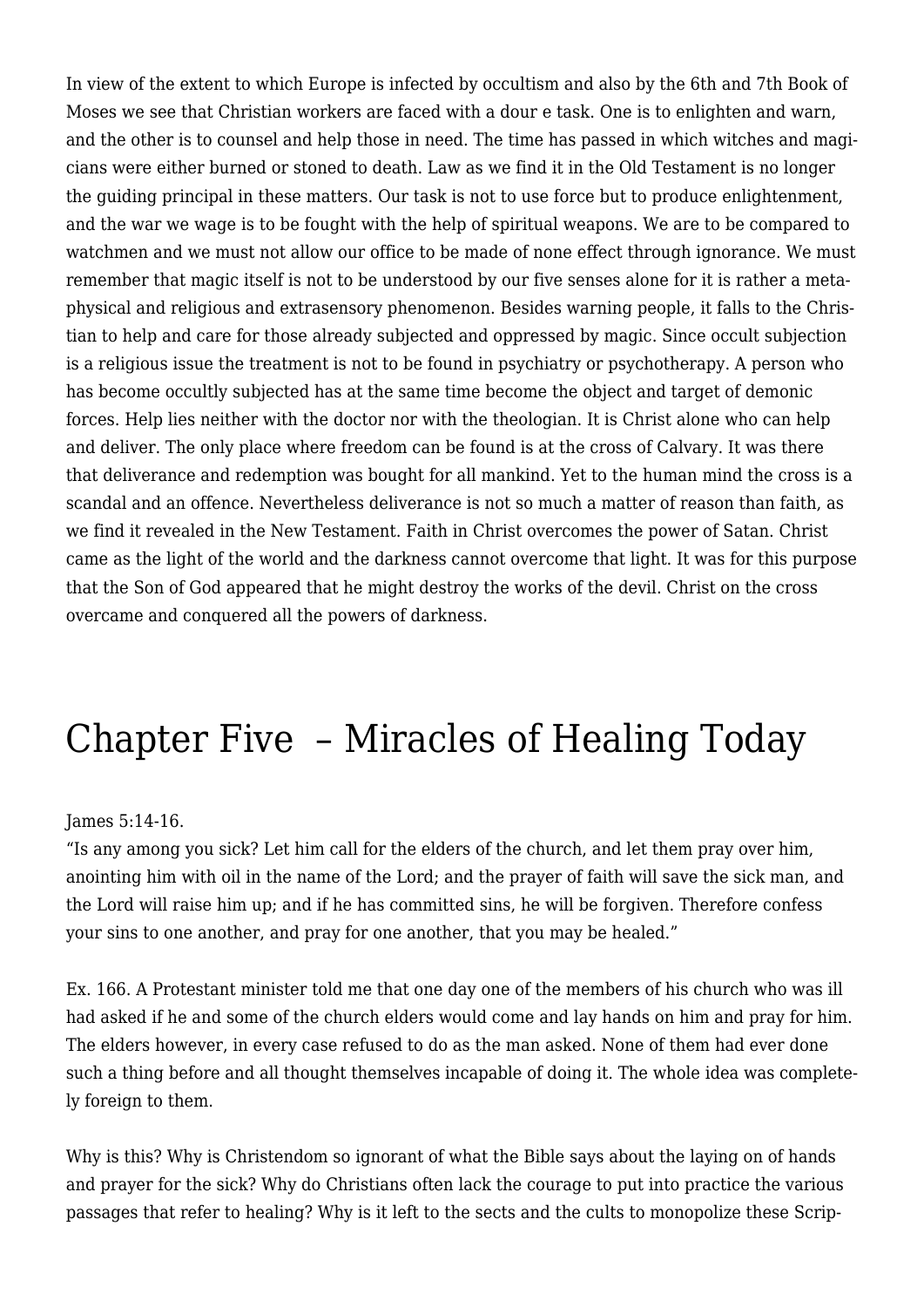tures? Are these promises only meant for the extremest groups? Is this a sign of the Church's poverty that it no longer lives in the light of the promises of the Bible? These are questions which are relevant today. Let us then consider this problem in the light of the passage we have already quoted from the letter of James, and similar passages.

So as not to make the same mistake that so many of the sects do, we will first look at the actual historical background of the passage in James chapter 5. It was the custom in Jewish communities for the sick to call for the elders to visit them and to pray for them. The early Christians continued this practice although their view of sickness changed somewhat, for they no longer always considered it to be a punishment inflicted on the person by God for some particular sin in his life. The practice of anointing a person with oil was associated in the Old Testament with the choosing of a king and the sanctifying of a priest. It was also a sign of festive joy as we see it expressed in Psalm 23, "Thou anointment my head with oil, my cup overflows." With regard to our text it is also important to remember that oil was considered to be one of the best medicines in existence. This suggests that in spite of the prayers of the elders, medicine itself was not rejected but actually used to combat the disease. It is evident from the Scriptures that oil had both a liturgical and a medicinal use. A parallel can be drawn between the use of oil and the use of saliva. Even today one can occasionally meet this phenomenon on the mission field where in some places spittle is considered to be a person's most precious possession. It is always good, then, to consider the background to the facts recorded in the Bible. Those who claim that a Christian should reject all medical help and who base their arguments on James chapter 5 may find that it is this very chapter that urges us not to neglect the use of medicine. Nevertheless it is true that the passage is in the main dealing with the question of faith healing. Thus if a Christian feels constrained to refuse medical help and to rely solely on the Lord for healing, he cannot be criticized. But such an attitude of faith must never be made into a law which is binding on all Christians. I am sad to say that I know of many unfortunate examples where this has been the case.

One of the most important points to bear in mind when considering the historical background is the fact that there is a distinction to be made between healing motivated by God and magical healing. In the ancient world it was common to imagine that sickness was caused by evil spirits. Hence the process of healing a person was often akin to the exorcizing of demons, and would consist of the exorcizer or the magic charmer calling on the game of the spirit in question or on the name of a more powerful spirit. We have a case of this recorded in Acts 19 where some travelling Jewish exorcists attempted to cast out a demon in the name of Jesus. They themselves were not Christians and the result was that they were overpowered and had to flee. We could easily say that the type of healing recorded in the New Testament is no longer valid for today, were it not for the fact that people claim that similar miracles still happen today. With this we come to the centre of the problem.

It is true to say that almost everyone who falls ill will at some time or other ask himself the question, "How can I get better?" The majority of people will first of all consult a doctor, but if this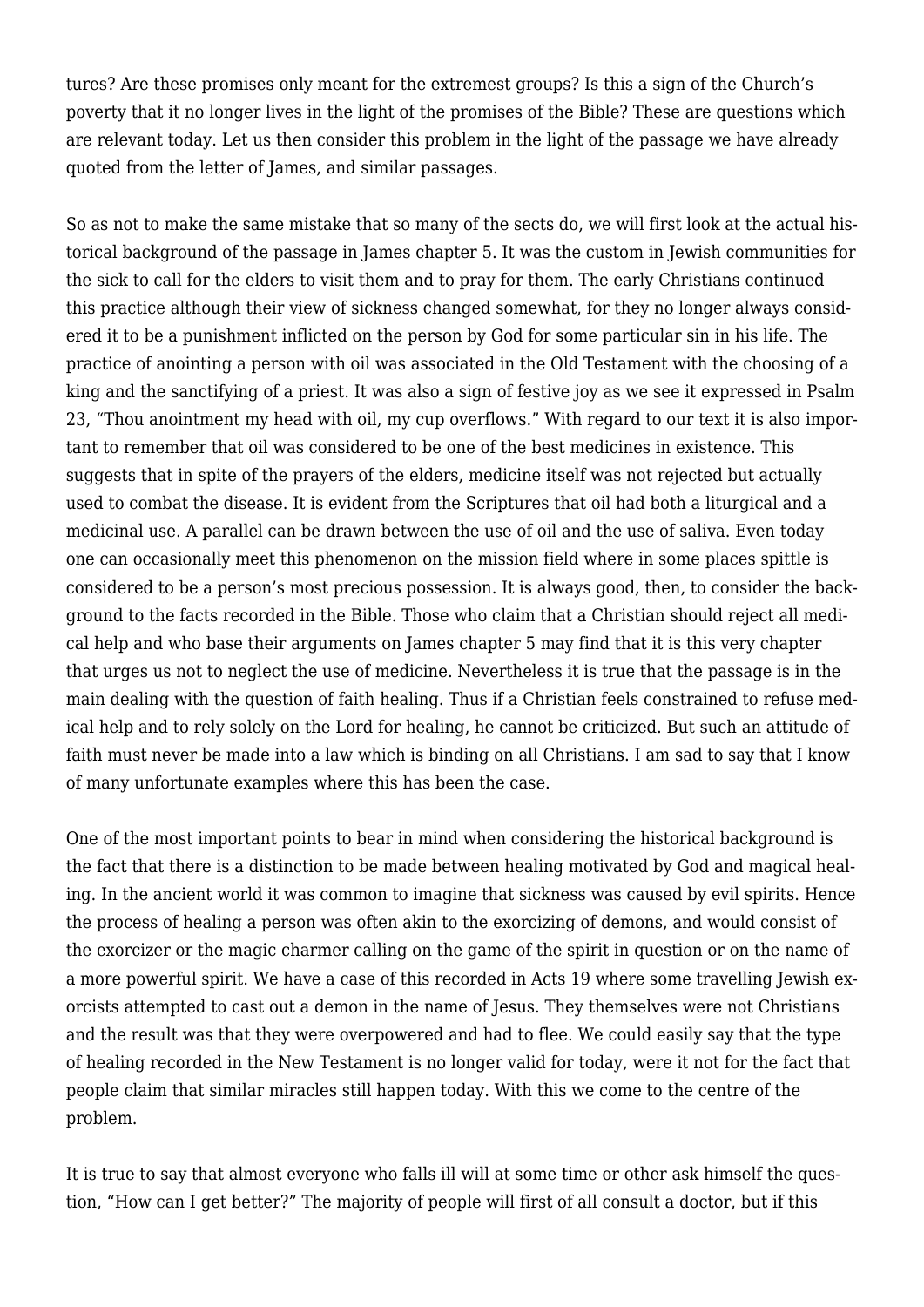does not bring the relief they want, many will then turn aside to seek help in occult forms of healing. And these still exist in the Both century. Times have not changed. In counselling people I have met with a number of different types of occult healing and I want to summarize the more important of these in the following pages.

First there are cases where people have been healed with the help of black magic. It is at once obvious what forces we are dealing with here. An example:

Ex. 167. A woman with mental and psychic disturbances came for counselling. In the course of conversation an amulet was found in her possession. At first the woman refused to part with it because she was convinced that if she did so she would die within a few days. At least this is what the magic charmer had said. Finally however, she handed it over and she was shocked on opening it to find a piece of paper with the words, "My soul belongs to the devil." It turned out that this woman had had tuberculosis, and that she had subsequently been healed by a magic charmer. Nevertheless she parted with the amulet for good. Afterwards her old disease reappeared, yet through putting her trust in Christ and becoming a Christian she was willing to leave her future in God's hands.

In the case of white magic it is not always so easy to see its true nature. This form of magic is more widespread than hack magic, the reason being that it often hides itself behind a religious exterior. Hence as we have said before, one needs to have great discernment in these matters in order to recognize the forces that are actually being called into play. The religious trimmings can be very deceptive. Again an example:

Ex. 168. A woman was told by a hospital that she would have to have her leg amputated. Because she wanted to save her leg at all costs she went to visit a magic charmer without the doctor's knowledge. This man told her, "You will have to believe in me if you want to be healed." He went on to repeat a magic charm and then said the Lord's prayer three times. The woman's pain immediately vanished and when she returned to the hospital it was no longer necessary for her leg to be amputated. The doctors were puzzled. Later however, the woman began to suffer from various psychic disturbances and her family too became accident-prone after this.

We repeat, white magic is more often than not accompanied by certain symbols that may include the use of the names of the Trinity, three Lord's prayers, three verses of Scripture, three psalms, or three crosses and so on. People are thereby deceived and the method of healing is thus often mistaken for true Christian healing. In reality however, the third commandment is being broken, which says, "You shall not take the name of the Lord your God in vain." Man cannot dictate to God, and man cannot treat God as a servant who is willing to jump to the aid of every magic charmer who so invokes Him. The Bible relegates both charming and the mechanical use of the Scriptures themselves to the level of sorcery, and so we find that white magic is merely black magic under a different guise. Satan is indeed transformed into an angel of light. The sense of compulsion connected with white magic is something quite different from the attitude of Faith in the Christian who says, "Thy will be done."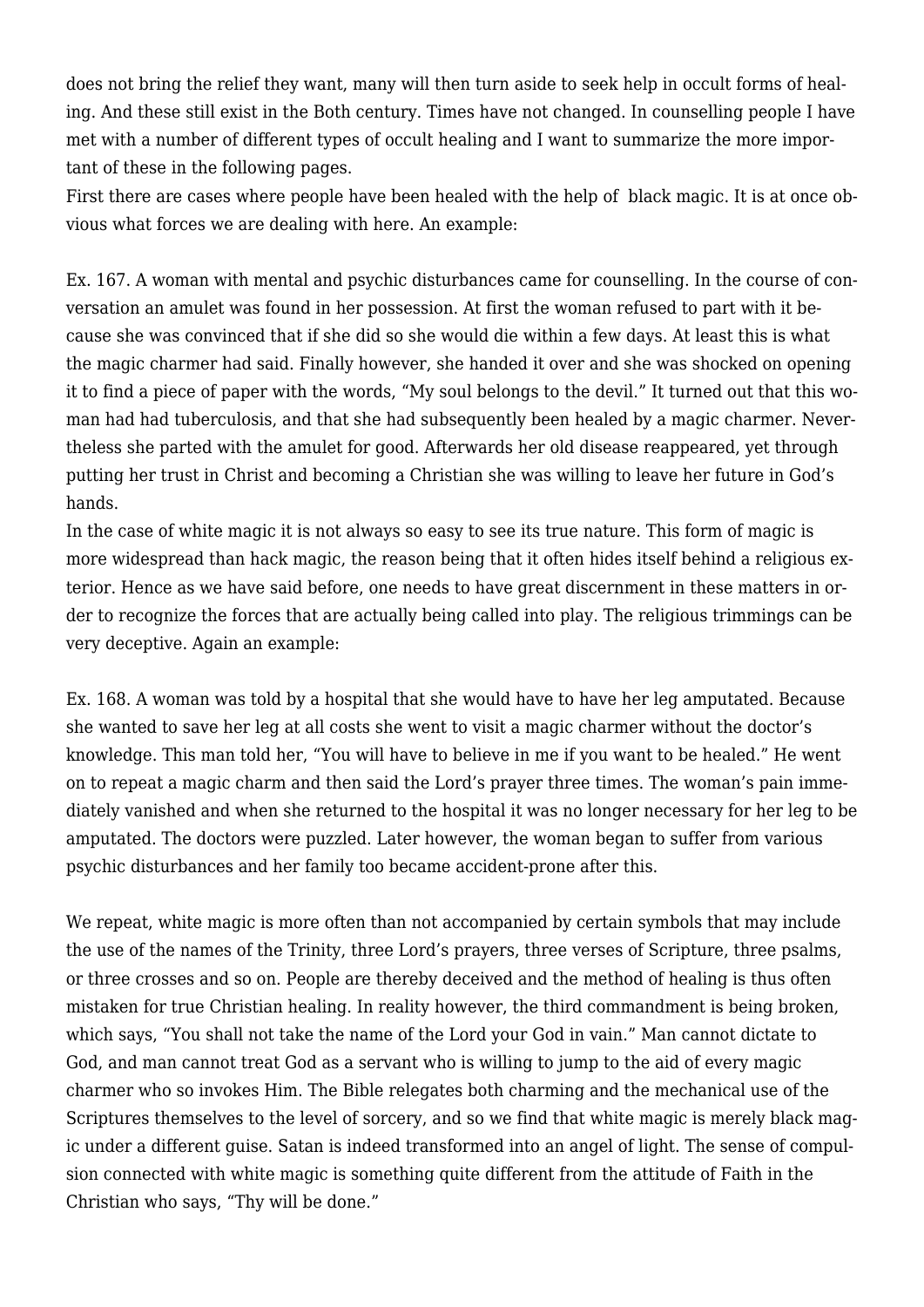Prayer which is offered on a professional basis is a third form in which one can find magical healings. Another example will illustrate this.

Ex. 169. A business man suffering from an organic disease consulted a man who offered to pray for his healing on the payment of a small fee. A few days later the sick man visited some friends and complained that he could no longer pray. "I have a feeling as if there is something evil around me", he said. He tried to read his New Testament each day but failed to do so. He was again driven to seek the help of his friends and told them, "You must help me because there are evil forces plaguing me. I've never experienced anything like this before in all my life." And so it continued for several months. The organic disease had disappeared but instead he had symptoms of a mental disease. Finally he was driven to commit suicide, although he was the father of four children. If this were only an isolated case, then the evidence would not be conclusive, but I could add thousands of cases to support the conclusion that the devil is at work behind these supposed healings.

We have already mentioned mesmerism and this constitutes another healing movement which the layman finds difficult to assess. Dr. Trampler still experiences amazing successes on his patients almost every day. In some cases chronic organic diseases have been healed over night. We must ask ourselves on what principles this new healing movement is founded. Dr. Trampler speaks of an animated power which flows through him to his patients. To improve the reception of these powers he has sometimes asked his patients to raise their fingers into the air or to wear some aluminium foil close to their bodies or even to place some under their pillows at night. From the religious point of view there are many different ideas involved here. Trampler himself believes that all the great religions including Christianity are in fact revelations of God. This means for instance that Buddha and Christ are on the same level from his point of view, and it is a question of Buddha and Christ rather than Buddha or Christ. Here he errs from the clear teaching of the New Testament. His healing is therefore a mixture of pantheism, mysticism and natural religion together with a few Christian elements. This is dangerous. We have already pointed out in Ex. 74 the difference between a real faith in Christ and this man's healing abilities. The fact that Dr. Trampler was unable to heal the woman seemed to be vitally connected with the fact that she prayed before he attempted to heal her. This agrees with my observations in other cases involving magic healings.

A fifth method of magic healing is that associated with spiritism. The following example was reported to me by a student.

Ex. 170. An unqualified British doctor went to Germany to demonstrate his methods there. He worked for a time in Heidelberg and he claimed that a surgeon had appeared to him from the dead aid given him the ability to operate on and to heal the body. Since this alleged appearance the man has carried out a number of fictitious operations and he is in fact supposed to have had a lot of success. There is no end to the things that people will believe in their superstition. With regard to the student who told me the story, the doctor had had no success when attempting to heal him. Christian Science is in a certain sense another healing movement. It is not possible to describe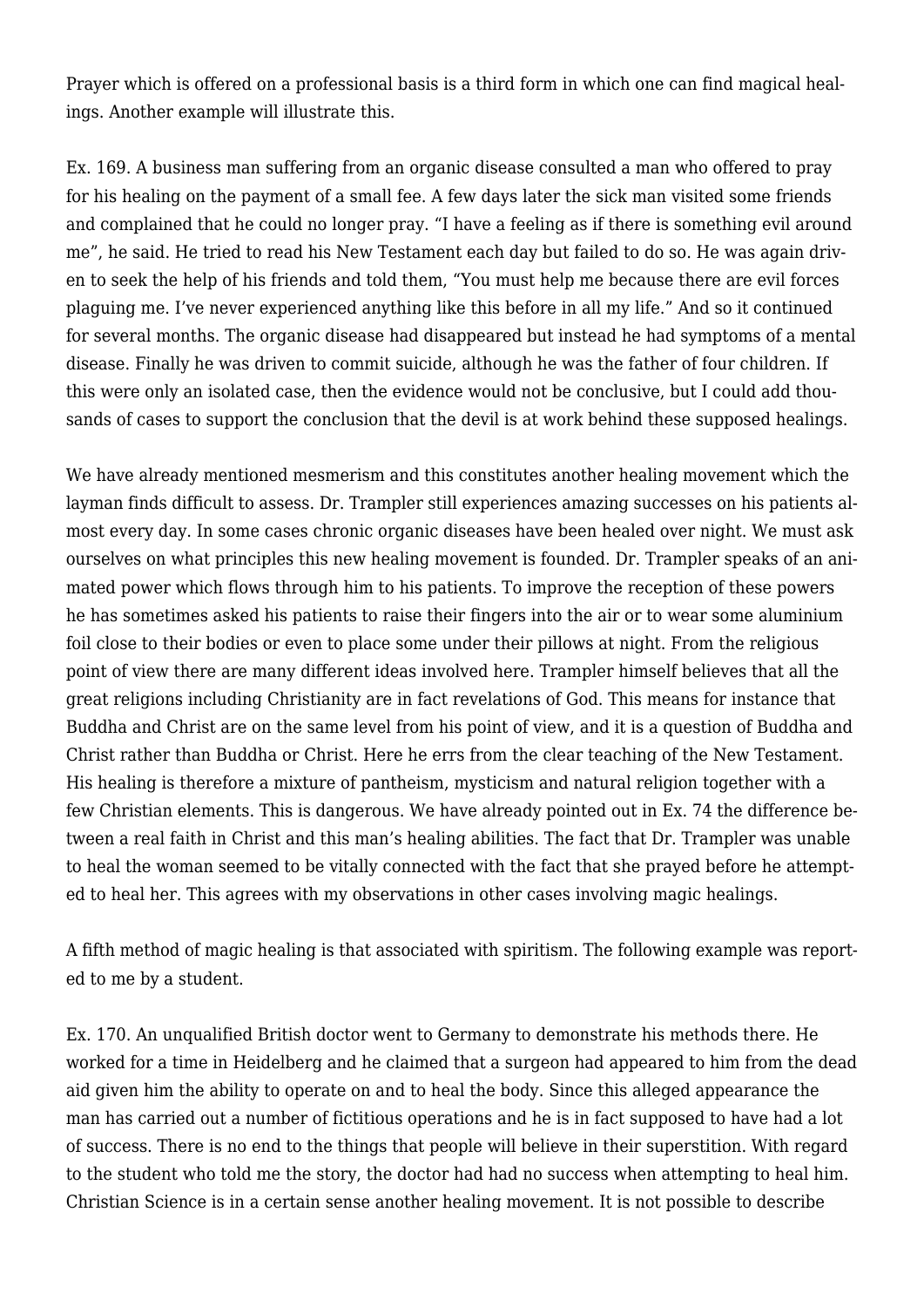this movement in detail here but I will mention a few points that are worth noting. Mary Baker Eddy who founded this particular sect taught people that sickness and death are only illusions and not realities. Man is able to overcome the error of disease through the creative and divine spirit that dwells within him. The dream of death can be done away with through the mind. Because of her teaching many of her followers thought that she would never die. This was of course a vain hope. Yet the effects of her work as we find it in the Christian Science movement can be illustrated by the following example.

Ex. 171. A young man had a plaster cast on his leg. A Christian Scientist visited him and told him that the fracture he had was unreal. He said that he should take the plaster cast off and go home. It was all an illusion. Although this particular member of the movement must have had a very primitive outlook, he had nevertheless hit upon an essential aspect of their teaching when he gave the man this odd piece of advice.

There are yet other strange healing movements in the world today and their number seems to be on the increase. We live in an era of human history in which the uncontrollable forces of the devil are gradually being given more and more freedom. One sensation follows hard on the heels of another. Some examples.

Ex. 172 . It is reported that in Syracuse in Italy a wooden picture of the Madonna actually cries real tears which have the power of healing people. I was once able to visit Sicily and saw this Madonna. Every three months tears come from the picture and at such times many people are said to be cured. It is calculated that over the last few years about 80o people have already been cured.

Ex. 173. In America the late Father Divine, the leader of a certain sect, declared that he himself was God, and that his son was Christ. They were both supposed to have the ability to heal and to kill people even if the people were some distance away. A foreign evangelist once told me that his own mother had been killed by this Father Divine through hack magic.

Ex. 174. There is a report from the Near East that Prince Abdul, a relative of the late ex-King Farouk, can perform miracles. It is said that he has caused fire to come down from heaven in much the same way as Elijah did, and that he has been able to imitate the miracles of Christ by healing people and raising some from the dead.

Ex. 175. In the South of France, George de Montfavet claims to be Christ, and hundreds of miracles are quoted in support of this claim.

Mankind rushes today from one sensation to another, as a scintillating parade of miracle workers, healers, and saviours dances before its eyes. One wonders if there is anyone left who can still discern the truth from the error.

The question of discernment is of great importance especially in the field of miracles. There are some miracle healers whose work is so hard to evaluate that Christians are often in doubt as to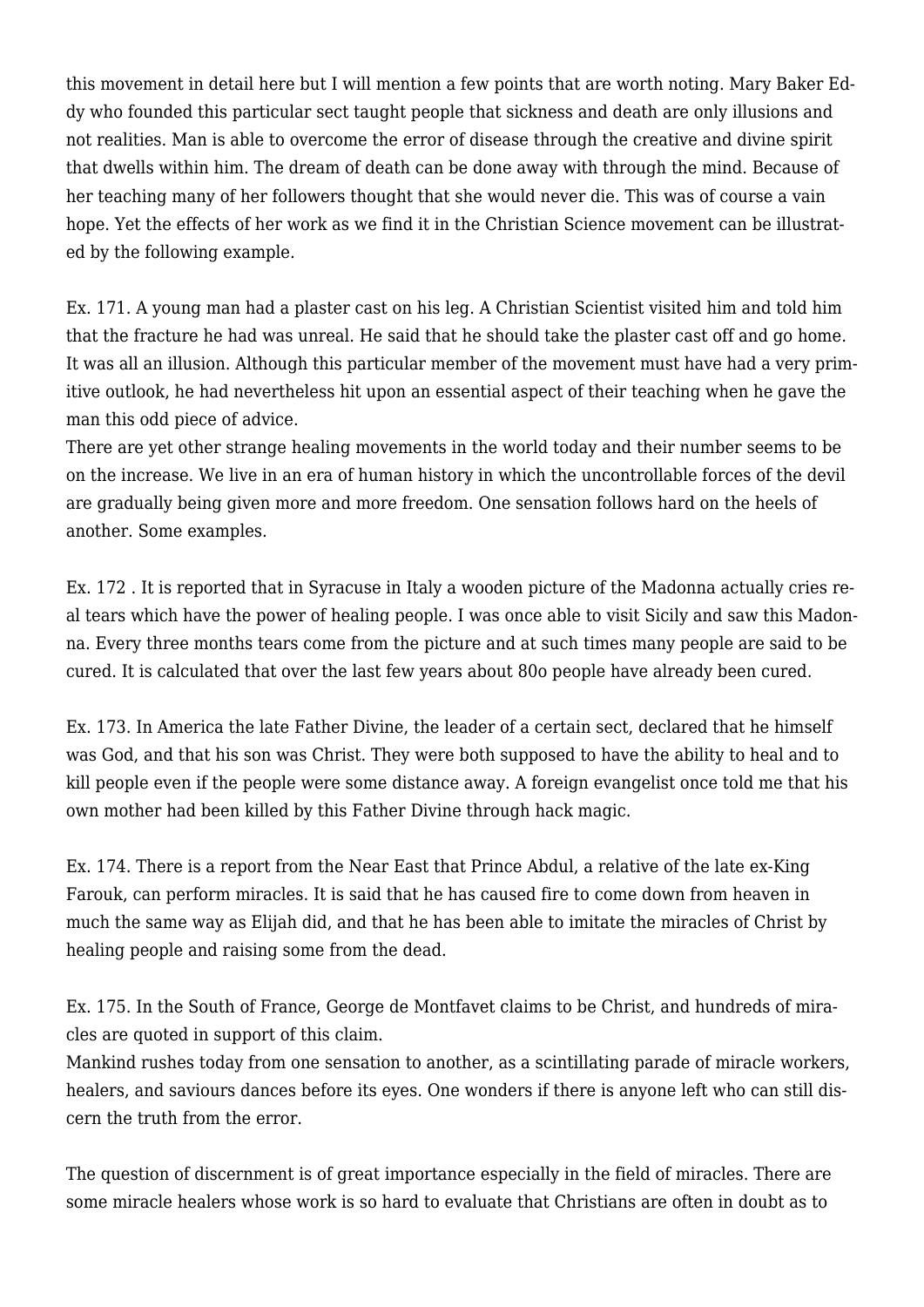the forces behind these people. We have today for example such men as Tommy Hicks, Harry Edwards, T. L. Osborn and William Branham. Each one of these men depends on mass meetings which are followed by a call to people to step forward for healing. I have over the years collected a lot of information on these particular people and the conclusions that I have come to are not based on any superficial judgement of the matter, neither are they promoted by an attitude of negative criticism on my own part. I have examined cases of healing reported by them and have heard them personally, and compared their teachings with the Holy Scriptures. My aim is to obey the plain words of the bible, which tells us to "Test the spirits to see whether they are from God." It is again impossible to go into the matter in detail but we will deal with a few of the points which arise in this field.

Without a doubt the man who poses us with the most problems is Branham. He not only exhibits abilities of fortune-telling, mesmerism, and magic but he also has certain Christian characteristics. His whole work is hidden behind a screen of Christian words and phrases. Both his parents believed in fortune-telling and he was burdened through occultism at an early age. He once told an audience in Karlsruhe that he had had visionary experiences since childhood. I was there at the actual time he said this. My comment is that the gifts of the Spirit are not imparted to a person at birth, but they rather receive them after their spiritual rebirth.

Ex. 176. While Branham was holding a campaign in Zurich he called a young man to the platform. He then asked the man, "Do we know each other?" "No", was the reply. Branham went on to say, "Have you got a letter in your pocket from a young lady?" This time the answer was, "Yes". "There is a picture with the letter." "That's right." "Will you show me the picture?" The young man pulled it out and Branham held it up for all the audience to see. "Am I not a prophet of God?" he called out. There was an enthusiastic response from the people together with cries of 'Hallelujah' and 'Praise the Lord'!

But we ask, is a piece of fortune-telling proof of one's prophetic ability? There should be no confusion here. Fortune-telling, as the Bible points out, is of the devil (Acts 16:16). Prophecy is of the Holy Spirit (Acts 21:11). Why was Branham so anxious to demonstrate the fact that he was a prophet? Why does he use a fetishist custom in some of his meetings in order to bless the sick? That is, why does he pass handkerchiefs around after having blessed them so that those who are sick can hold them to their bodies? One cannot argue that this is to be compared to the practice described in Acts 19:12. Why too is Branham often completely exhausted after his meetings? Jesus and the disciples were never led away in such a manner after they had engaged in healing people. In this respect Branham behaves like an exhausted mesmerizer. And finally, why is Branham's healing ministry disrupted when Christians pray at his meetings? Once he said at a meeting that there was something hindering the proceedings, when unknown to him there were some Christians scattered among the congregation who were praying, and asking God to make His will known to them. Branham's reaction was similar to that of Dr. Trampler. The conclusion that one is forced to draw from the evidence that we have listed here is that Branham is occultly subjected. He has mediumistic abilities. When he became a Christian in his early years he must have dragged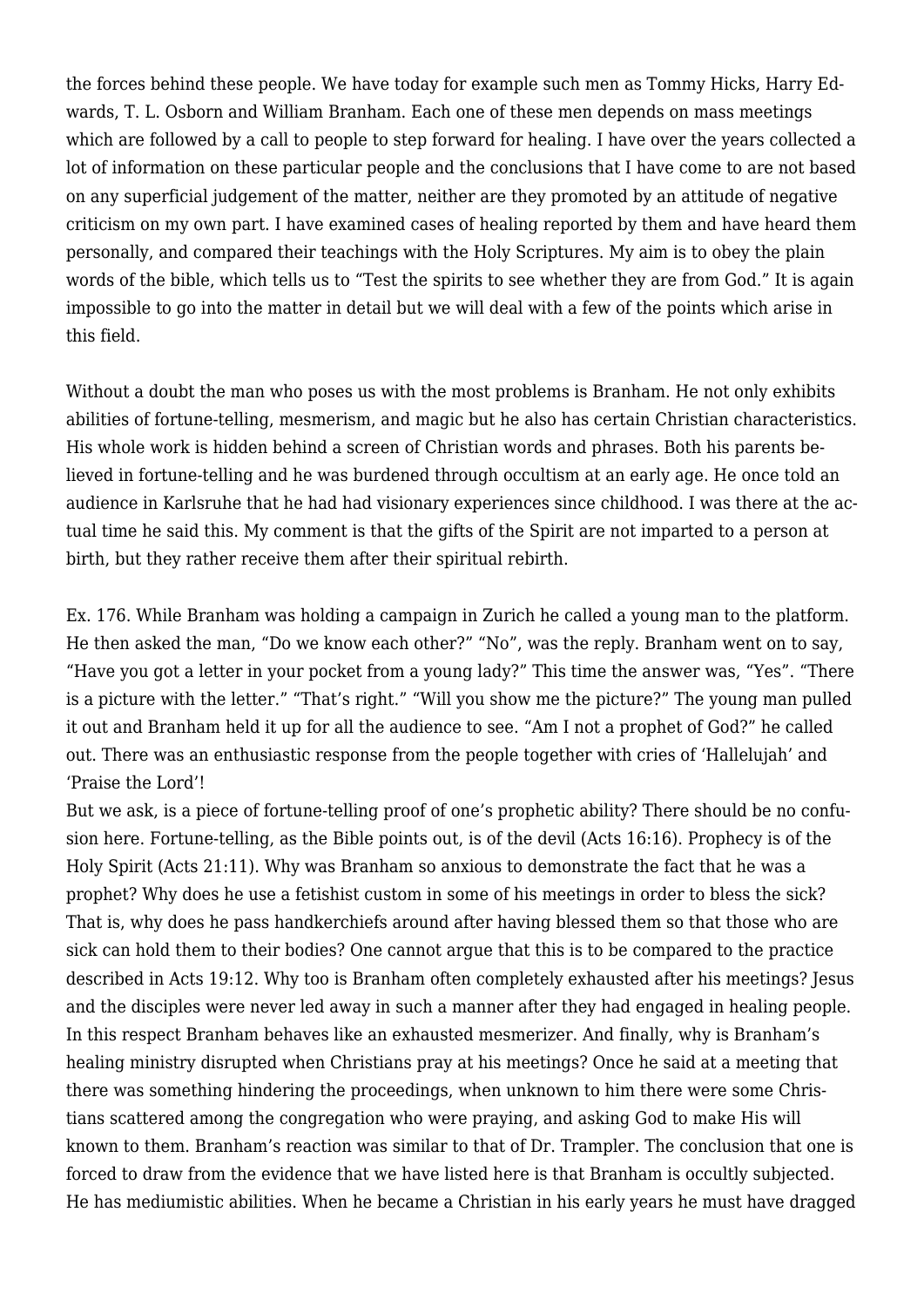these abilities into his Christian life. Today both he and his followers mistake these abilities for the gifts of the Holy Spirit and so the effect of his ministry is to divide and to confuse Christians. Therefore one is to be warned of his ministry. It is significant that Billy Graham and others like him have disassociated themselves from Branham and his movement.

Concerning Hicks it can be mentioned that whereas Branham's work is of a mediumistic nature there are signs that Hicks' is rather of a suggestive character. His healings can often be described as psychic shock effects. An example:

Ex. 177. A university graduate who had studied psychology suffered from chronic paralysis. After a healing session with Hicks the paralysis was cured somewhat but over the next three weeks it slowly returned again. The patient considered the brief improvement to have been the result of suggestion. So it is that as with Branham, suggestive and psychic influences are mistaken for the workings of the Holy Spirit. I repeat that one reason for this is that these men practise behind a camouflage of Christian words and phrases.

With that we have completed our brief survey of the various healing movements that one finds in the world today. We have covered healing as it occurs in conjunction with black magic, so-called neutral magic, white magic, Christian Science, and other movements that fringe on the Christian realm. We again ask ourselves what conclusions can be formed about these movements when we consider them in the light of the Scriptures and in particular in the light of James 5? In many ways they are symptomatic of a condition spoken of in the Bible.

Today we live in a time when the mystery of iniquity is already at work (2 Thess. 2:7). Jesus predicted that many false Christ's would come, who would lead many astray through demonic signs and wonders (Mark 13: 22). The way in which this is happening today is alarming and is evidenced by the fact that many Christians are getting involved with the occult field and with occult healing methods. Time and time again they are being deceived by the religious camouflage.

Healing movements are also a sign of the failure of the Christian Church to meet the spiritual needs of the day. The root cause of the world's problems is that people put their material welfare before their spiritual welfare. The Church has followed the world in this respect and is no longer prepared to launch out in complete dependence on the promises of God. It follows that the counsel of the majority of Christians is not what it ought to be, although the Word of God still offers genuine and effective help to those who are prepared to stand on its promises.

In James we find a crucial point mentioned with regards to healing. He links it with both confession of sin and forgiveness. In the New Testament healing and forgiveness are inseparably bound together, and it is forgiveness that takes pride of place. This is best illustrated in the example of the lame man (Mk. 2). When these two ideas are separated one falls into error. In the case of magical healing the only concern is for the body. Here the motto is, "If it helps, why worry?" But in the Scriptures the primary concern is for the inner man. The body is of secondary importance, and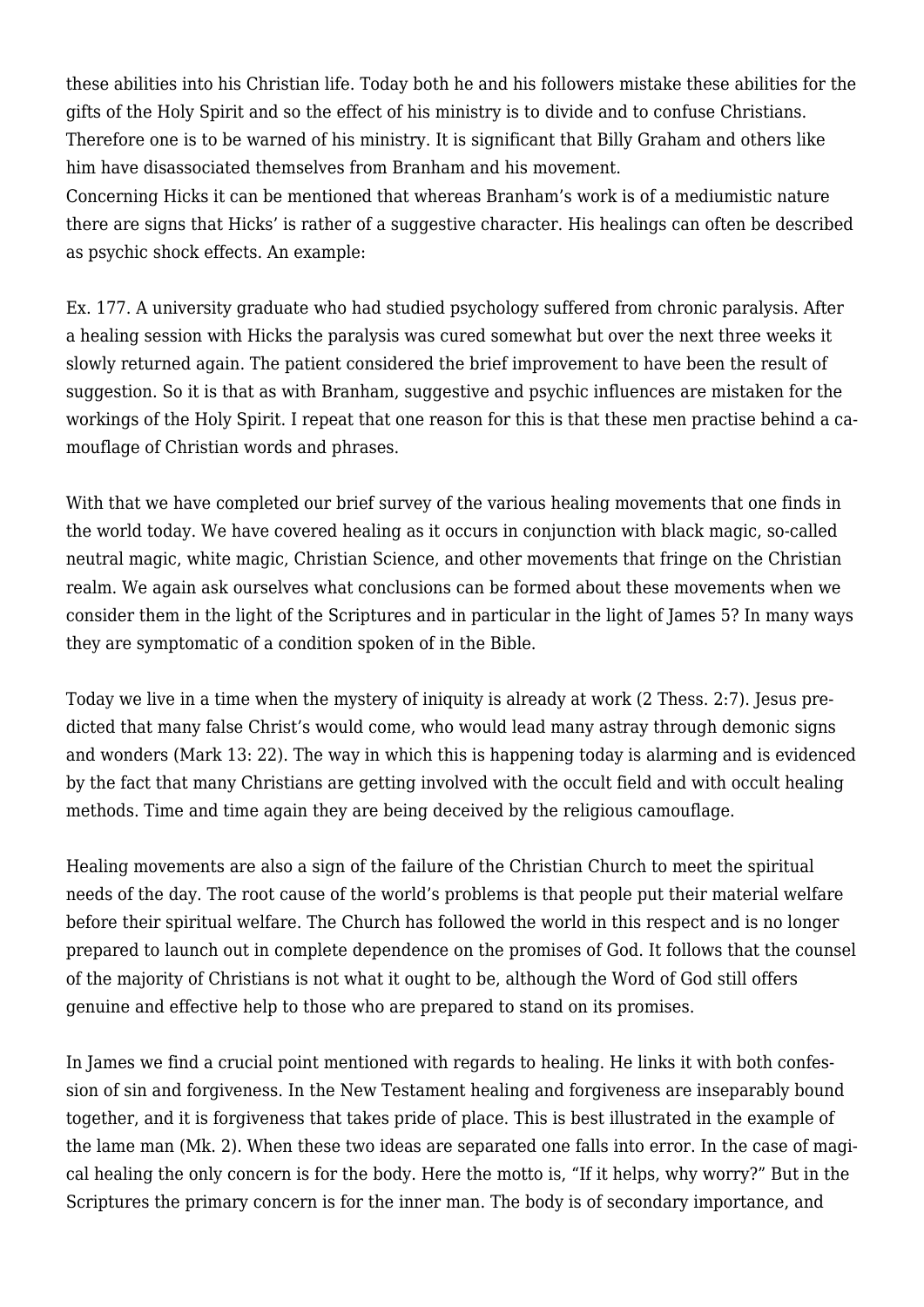bodily health is not spoken of as essential. Sometimes the Lord allows his children to go through suffering in order that they may increase their patience and faith. We will thus conclude this chapter with an example which demonstrates how a young woman was healed following the confession and forgiveness of her sin.

Ex. 178. The young woman suffered from a throat infection and from a tumor which was about the size of an egg. She had found no relief from her complaint by going to the doctor and a neurologist, and so she finally came for Christian counselling. It was then that she admitted that she had sinned against her husband while he had been away from home. By faith she committed her life to Christ and asked Him for forgiveness. Her husband returned home only a short while after this and with no compulsion she returned with him and repeated her confession. This was completely on her own initiative. Her husband forgave her and within three days the throat infection disappeared together with the tumor. The cleansing of her spiritual life had been followed by the cleansing of her body.

In the New Testament we find that this process is one of the basic elements of the Kingdom of God. Anyone who has experienced a spiritual resurrection in Christ and who now lives by the faith of the Son of God is able to stand on the promises of James 5:14 and Markus 16:17. "These signs will accompany those who believe ... they will lay their hands on the sick, and they will recover." The errors and evils of magic and spiritism must not be allowed to obscure the facts of the Scriptures that apply to bodily health and healing. Where the sin of magic and sorcery abounds there the grace of Christ does much more abound.

In conclusion we will once again briefly compare the two basic forms of healing. The Bible does indeed recognize the efficacy of magic. We have only to remem¬ber the Egyptian magicians or Simon Magus to prove this fact. Magic can indeed bring a certain relief to the body, but this is a form of short circuit, because the soul of the person is completely bypassed. With the Scriptures the soul obviously takes precedence over the body, man's relationship to God is of far more importance than his bodily welfare. In magic the question is, "What can help?" whereas in the New Testament the question is rather, "Who can help?" The sorcerer will say, "It helps." The Christian says, "HE helps." Behind the 'What' and the 'It' of magic lies the twilight world of uncontrollable powers and forces. It is here that Satan hides himself. Behind the 'Who' and 'He' of the Christian faith stands Christ, the living Word. "The Lord will raise him up," declares James through faith and in gratitude and joy. This same Jesus is the same yesterday, today and for ever. And we are debtors to Him. We owe Him our lives out of thankfulness for what He has done for us. He is the Saviour of the world.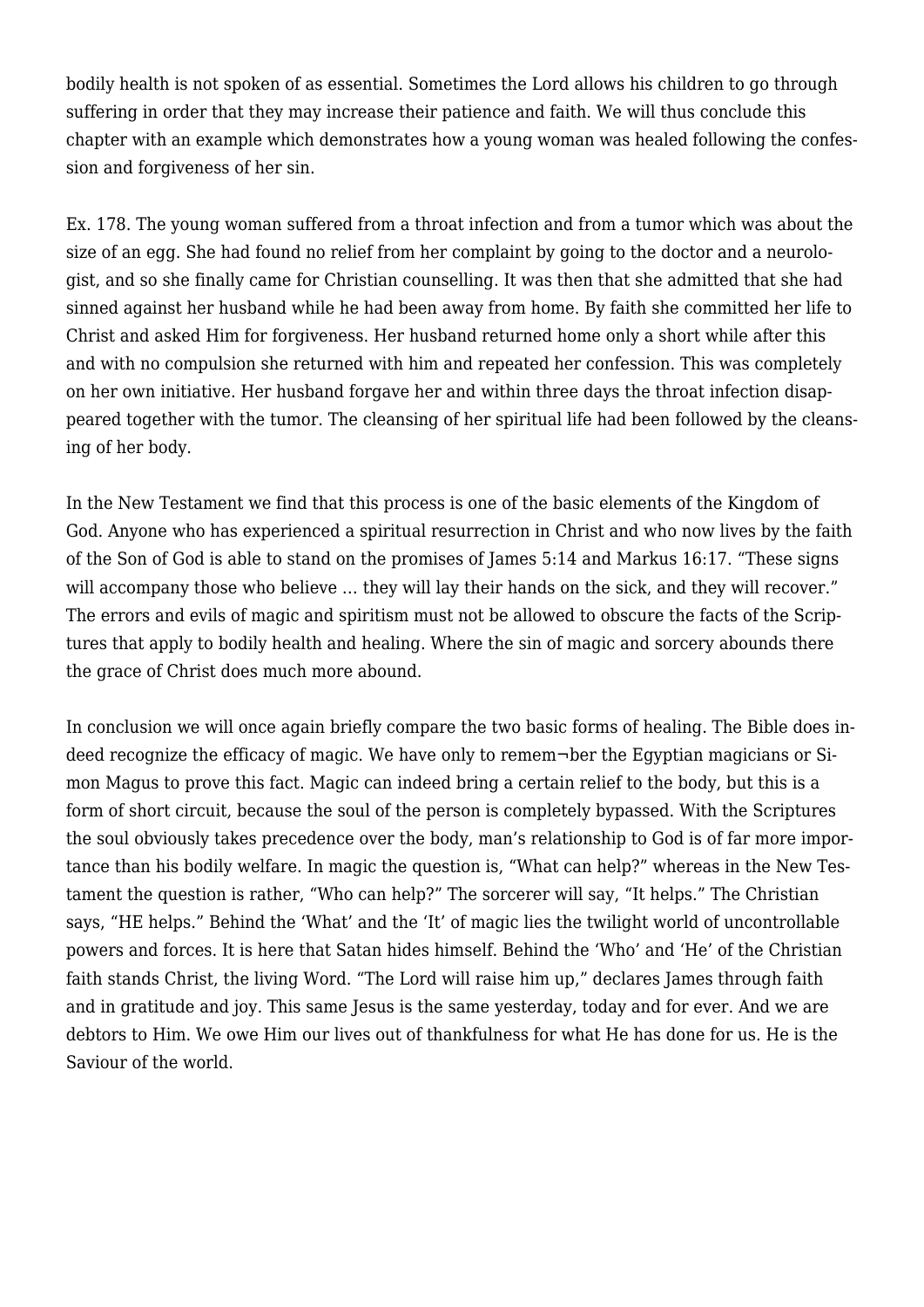# Chapter Six – Genuine Cases of Healing and Deliverance

#### 1. Christ is the Victor

In 1935 I took part in a mission in France. After one of the meetings a man came up to me with his wife and son. He went on to recount the following story: They came from a farm in the Vosges Mountains and for many years their farm had been haunted. Furthermore some of their cows suffered periodically from symptoms of paralysis and the man too had suffered in the same way. No explanation could be found for these facts, neither could it be explained why the cows were often disturbed in their stables and showed signs of great fear. The man's father had once had to sell all but one of the cows because of this trouble, and had been left in a state of near bankruptcy. It was then that his father had gone to a man who had practised witchcraft. After this man had gone through a series of strange ceremonies around the stables, the disturbances disappeared for a while.

Then came the First World War. The family had been forced to evacuate their farm for a number of years and the sorcerer had been called up to do his military service. During this time the man who was telling me the story had married. They had later returned to the farm, but the disturbances had started all over again. Their two children were also both plagued by strange attacks. Another magic charmer had been called in to help the oldest child but the second child had died at the age of six weeks in great pain.

The man himself was plagued in much the same way and in spite of prolonged medical treatment in hospital there was no improvement in his condition. At night he had experienced a feeling as if a strong pair of hands were lifting him up into the air and throwing him down on to the bed again. Added to this the house had been filled with a series of noises, and one could sometimes hear the sound of doors opening and closing throughout the house. There was a strong smell also which nauseated the whole place. The man, having grown thin and emaciated, subsequently sought refuge in prayer, but he had again been shaken by an unseen power. Once, although he had been in a very weak condition, he had managed to get out of bed and taking an old prayer book he had sat down at a nearby tai a to call upon God to help him. Suddenly a tremendous force had gripped the lower part of his body and he was lifted up and thrown down again on his chair with such force that he thought he would burst.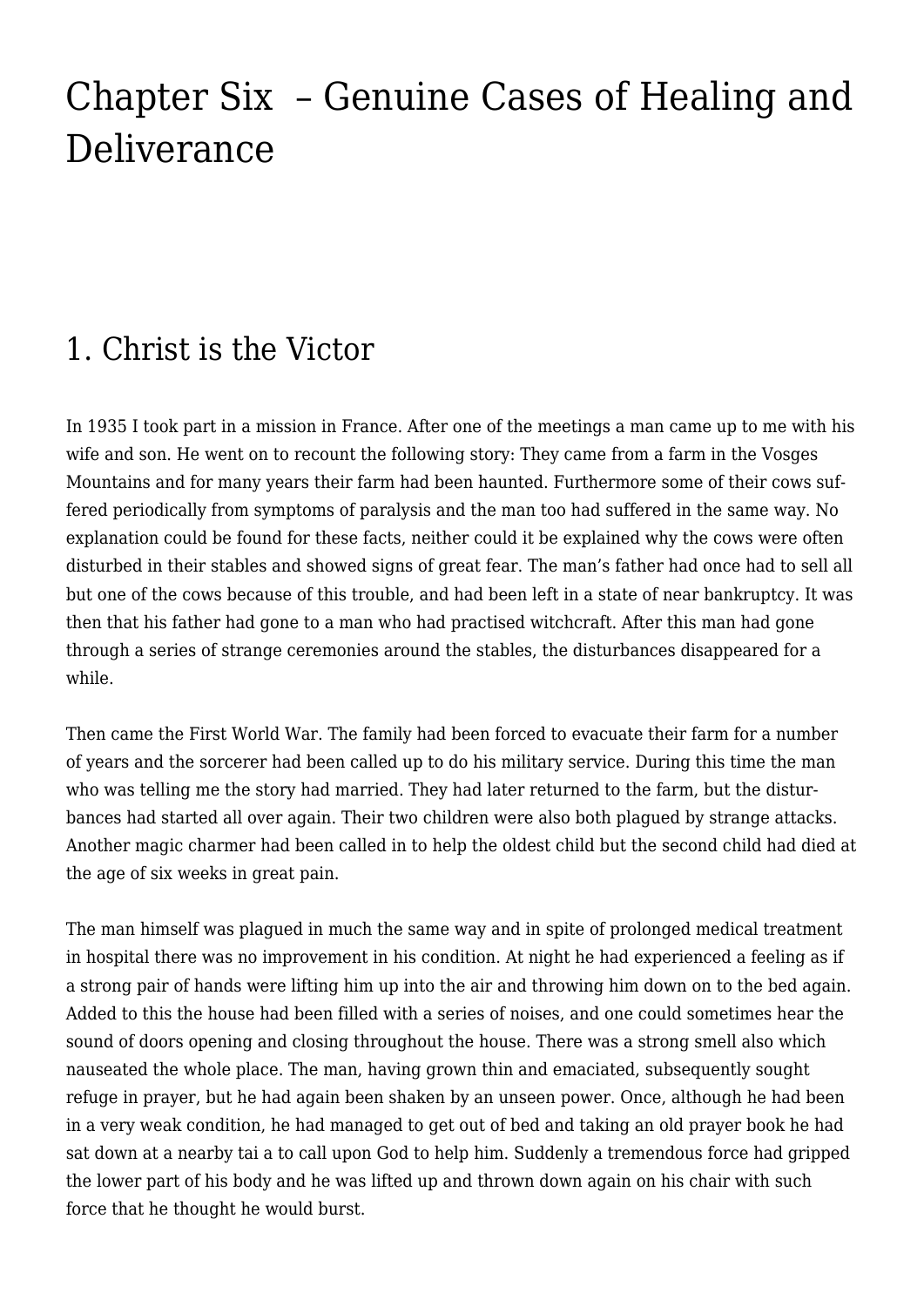As a final resort they had called in another magic charmer to help them and after they had taken his advice the conditions did in fact slowly improve. Some time later however, trouble broke out on the farm again, and the cattle were once more plagued and the fields became unproductive. Later still their remaining son fell victim to the strange attacks which he had experienced previously in early childhood.

The farmer's faith in magic charmers had by now diminished and so he consulted several doctors, but all to no effect. When his son had reached his fifteenth year he began to experience even worse things and had seen monstrous figures walking around the house. One morning as he was getting up he had been seized by some invisible force and the result was that his right hand had been completely paralysed. Again medical treatment failed to produce any signs of improvement.

As the man was telling me the story, I noticed that his son's arm was hanging at his side totally lame and limp. It became clear on questioning them further as to what lay behind the unhappy events. It was then that I told them of the terrible consequences of sins associated with magic and sorcery, and I challenged them to repent and to turn to God with their whole heart. I was able to show them, by referring to the Scriptures, that in a case such as theirs it was not a doctor who could help, but only Jesus Christ. It is He who has destroyed the works of the devil. He alone is victor. Both of the parents and the son expressed their desire to repent and to commit their lives to the Lord. In the case of the son I prayed over him in the name of the Lord and by the grace of God he was healed. A few days later he was even helping his father in the fields. From that time God's peace rested on the farm and the stables.

It so happened that later during the Second World War when my own family was evacuated from Strasbourg we found shelter with these same people in their mountain home. We discovered that the Lord Jesus Christ had been glorified amongst them and that they had continued to experience the peace and the grace of God in their house and home. Henri Waechter, an evangelist from Strasbourg.

#### 2. The Bulwarks of Darkness

It was in Hessen in 1938 that I had one of my most memorable counselling experiences. We were holding a mission there when a young man came to me and unburdened himself. His case was so typical that I told him at once that either he or his family had been engaging in occult practices. He admitted this freely and what he went on to confess left a deep impression on my mind. What I am about to write will in no wise break any seal of confession, as the man himself asked me to use his experience wherever possible to warn people of the dangers of occultism.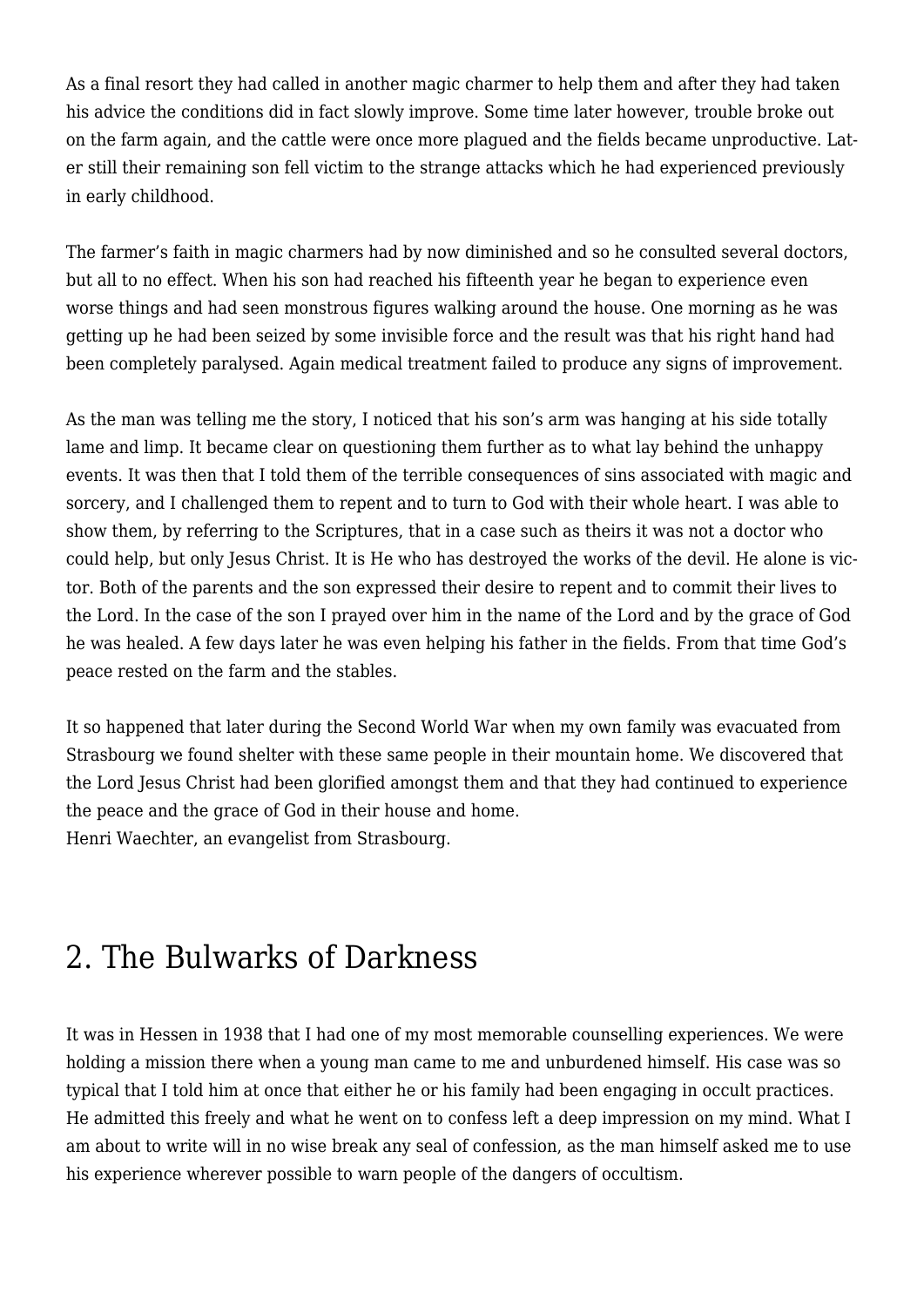Let us begin the story, then. Even as a child the young man had suffered from depressions and had had thoughts of suicide and other psychic disorders. From his early years he had heard noises during the night and had sometimes witnessed ghost-like appearances, which had caused rustling and whistling noises. A psychiatrist would perhaps diagnose these experiences as psychoneurosis, but this would not explain the cause of the disturbances. However, when one went into the family history the source became clear.

The young man's great-grandmother had been a magic charmer. She had healed both animals and people by means of her charms. In addition to this she had also belonged to a spiritistic circle which practised communication with departed spirits. It was her involvement with occult phenomena that brought about the tragic downfall of the family.

The magic practices of the great-grandmother had been passed down to her son and daughter, who in turn had charmed both animals and people, using the 6th and 7th Book of Moses as an aid. They had also carried on communication with the dead, and had practised the use of a pendulum and the laying of cards as a means of fortune-telling. They both died in a terries e way. The woman had at night seen ghosts in her room, and she had had the feeling that evil spirits were for ever trying to keep her mouth and nose shut. This continued for many years and finally she had been committed to an asylum. Since she was not really mentally ill though, she was released after six months. Her brother later died in terrible agony in spite of the fact that he had asked that all his magic books be burned or thrown out of the house. He had even asked for a Bible to read, but he was not able to understand it. When he finally died in great pain an obnoxious stench spread throughout the house.

The grandchildren were no better off. One granddaughter used to have fits of frenzy in which she threw furniture around or sometimes lay down in the street screaming almost unbearably. She too was committed to an asylum. Another granddaughter heard the already mentioned sound of knocking during the night, and she was so emotionally disturbed that one day she killed both herself and her two children by jumping with them off a cliff. A grandson became a medium for a spiritistic séance, and he too suffered from a persecution mania and finally ended up in a mental home. Among the great-grandchildren, one girl continued the card-laying and charming tradition and later died when she was quite young. Her family asserts that she still haunts the house in which they live in the form of a poltergeist. It was one of the brothers of this girl who had come to me for counselling. He told me that he was utterly convinced that all the terrible psychic disorders in his family history could be traced back to their contact with occultism. We see evidenced here the punishment for sin mentioned in the second commandment, "… visiting the iniquity of the fathers upon the children to the third and the fourth generation of those who hate me." And this is not an isolated case. In my missionary work I have heard many similar family histories while counselling people. It is distressing to note how little is known of the powers of Satan among psychiatrists and Christian counsellors. The present atmosphere of rationalistic thought has caused these things to be regarded lightly as if they did not exist. But if it is our desire to help people then we must take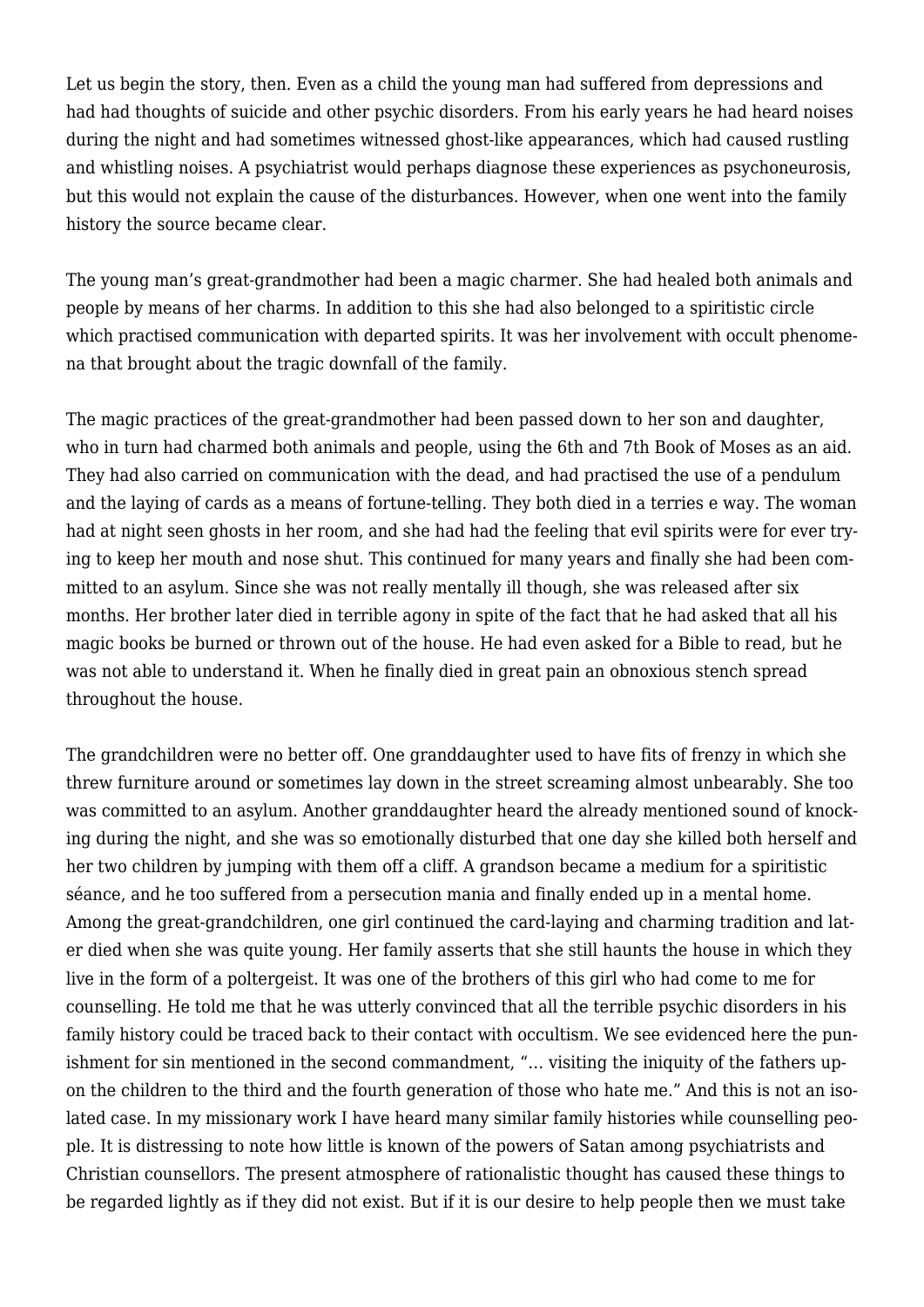these satanic forces seriously. Man stands in the midst of a battle between Christ and Satan. When people think of Satan merely as a man with a tail and horns, and just mock at the idea of a real devil, they make a terrible mistake and thus enable Satan to ensnare and attack his victims without hindrance. The most dangerous area of satanic seduction is magic, for it is here that people consciously participate in Satan's work even though he hides behind a camouflage of pious ceremonies.

Thank God that Satan has not got the last word in this matter. Jesus Christ came to destroy the works of the devil (1 John 3:8). We have a mighty enemy but an almighty Friend, as the late German evangelist, Ernst Modersohn, used to say. The right hand of the Lord does valiantly in all circumstances, even in the case where a person has been driven into direct dependence upon the devil through occupation with occult things. This fact was revealed in the case of the young man whose story I have just recounted. Christ gave him both joy and freedom. The bulwarks of darkness yielded to the almighty hand of the Victor of Calvary. Jesus Christ remains today the Saviour of the world.

## 3. The Works of the Devil

A woman who was physically and mentally quite healthy began to have an ever increasing number of strange experiences at night. Although there was no one in the room she would have the feeling as if she were being beaten. In the morning she used to have bruises all over her body. This experience would repeat itself about twice a week and she could think of no way of explaining the puzzling events. At first she was rather ashamed to talk about these nightly attacks but in the end she was forced to go to her local minister for advice. He himself could not help her, and even when the woman consulted another minister, still no solution could be found. Since in all other areas of her life she was completely normal no explanation was forthcoming.

One day however, a friend of mine who has a knowledge of the effects of occultism, visited the woman. Since he too could see that it was not a case of mental or emotional disturbance, he asked her if she had had any contact with the occult field. It was then that the following story came to light. As a young girl the woman had been courted by a young man, but she had finally broken off their relationship because she had been unhappy with the man's attitude. After this he had threatened her and said that he would plague her because she had refused to marry him. The woman had thought little of the threat at first and it was only after the nightly attacks had begun that she was reminded of the man's words. But she found it impossible to believe that there was any connection be¬tween the two events.

Before we go on with the story I would like to point out that when I am faced with a case such as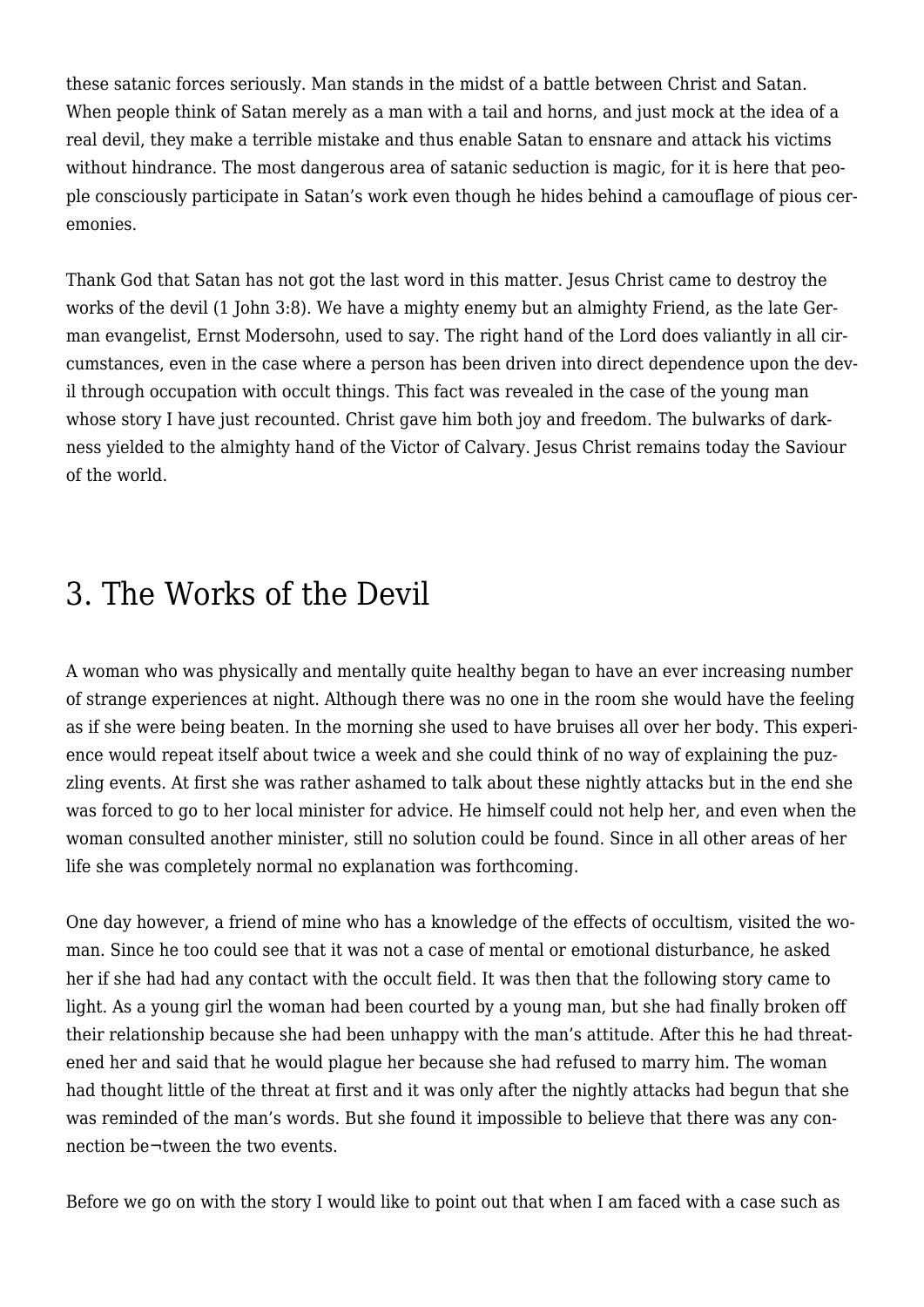this, the first thing I do is to see if there are any medical or psychological causes behind the experiences. If this turns out to be the case I send the patient to a believing Christian psychiatrist. Since many puzzling occurrences can now be explained and understood by the recent findings of depth psychology, one must exercise extreme caution when seeking to diagnose troubles of this nature. A wrong diagnosis can have disastrous effects. However, if one is sure that it is not a medical case, one can then turn to the findings of parapsychology and occultism to see if there is any connection to be found there. There is still much that remains unrecognized by our doctors, psychologists and theologians who rely solely on their university education for their knowledge. Occultism still plays a great part in our world today.

Concerning the woman of whom we were speaking my friend prayed with her and encouraged her to put her faith in Christ in order to find complete deliverance. It was during this time of counselling that the man who had threatened the woman hanged himself. The woman was at once freed from the attacks and the experiences never recurred.

This example belongs to the controversial field of mental suggestion, which just cannot be explained away by saying that it is all nonsense. It was Schopenhauer who said, "There is also a sceptism of ignorance." There are still many things between heaven and earth of which the world has never dreamed, as Shakespeare aptly said. Mental suggestion often crops up in connection with the 6th and 7th Book of Moses and I know of enough cases of it to be assured that it is not just a popular superstition.

Even if with the woman the nightly disturbances had been the symptoms of hysteria, the sudden and lasting healing would still be quite extraordinary. Every doctor knows how difficult it is to heal such illnesses. But here we had in fact a magic influence rather than an illness. The Christian is well aware of the fact that we are all surrounded by the hosts of wickedness. Christ would never have come to this world if the devil had merely been the delusion of an unenlightened time. No, the powers of darkness are a present reality. Yet Christ has overcome Satan in his battle for mankind. Christ has destroyed the works of the devil.

#### 4. Incurably Insane

A Christian man once told me the following story. His great-grandparents had practised magic. As a result of this his grandparents had developed mediumistic abilities. His grandmother had suffered from depressions and had had an irritable and selfish nature. Her psychic disturbances had finally led to her being committed to a mental hospital. The trouble reappeared in the next generation, in the generation of the man's parents. When however, the man's father actually turned to Christ all the symptoms of compulsion and other psychic complications disappeared. The man himself had suffered as a child from depressions but when he too became a Christian he had been com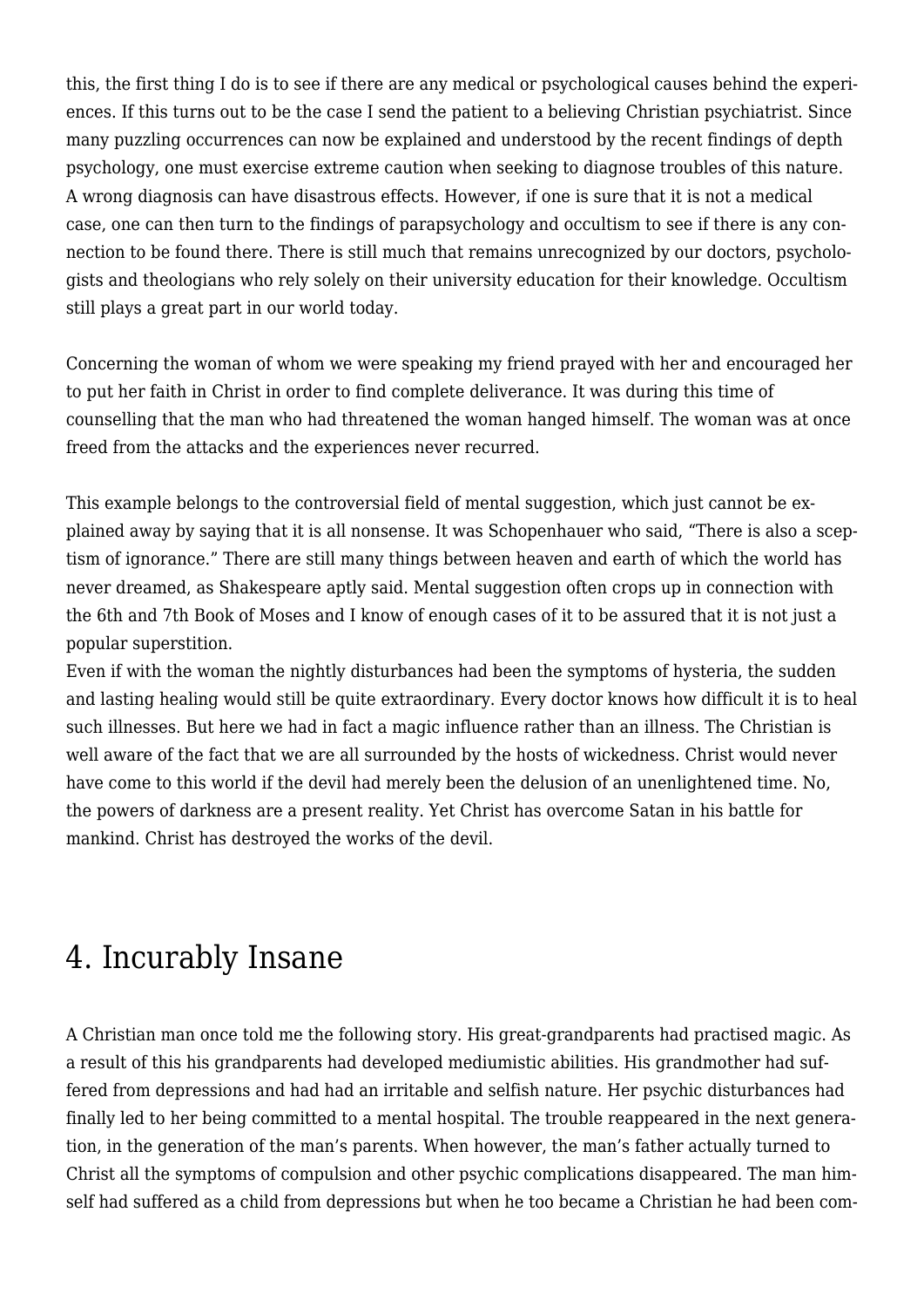pletely delivered. But it was concerning his son, the fifth generation, that he gave me a really detailed account.

The father told me that the son had been quite a normal child up till the age of eighteen. It was then that the disturbances of his ancestors began to appear. At first it had only been a matter of depressions, but later on he began to fear life itself. His depressions would come and go and would be followed by times of various obsessions. He would have to kneel and pray for hours and then have fits of frenzy in which he would beat his own parents. After such outbursts he would run off into the woods and roam about for days on end until he finally collapsed of exhaustion. He was usually brought home by the forestry workers. Because of the condition he was in, he lost his job. The next step was that symptoms of schizophrenia appeared, and he would hear noises in the house and also see lights and hear voices which told him not to obey his parents. It was under these conditions that his parents were compelled to send him to see a psychiatrist who diagnosed him as being an incurable high-grade schizophrenic who needed to be committed to an asylum.

Instead of taking the psychiatrist's advice, however, the father got some of his friends together in order to pray for his son. He also took the boy to a Christian conva¬lescent home and there he was counselled and prayed with every day. At first the effects were negative and the patient was plagued with religious delusions. He would kneel at a bench in pub is for hours and pray, and this happened not just once or twice, but many times. Then a second prayer group was formed for him at the home, and after a few weeks a slight improvement was visible. At the end of six weeks the young man's mind suddenly became completely clear at one of the counselling sessions. His compulsive behaviour stopped immediately and after another two weeks he was allowed to go home as cured. He was able to take up his old job again and today he is the chief construction engineer of a large firm and continues to live the life of a truly born again Christian. A man, who in the eyes of the psychiatrist was incurable, had been healed by the power of Christ.

There are two things that come to light in this family's history. The first is that following the practice of magic by the ancestors, the descendants suffered in many ways from emotional and psychic disturbances. The second fact is that when any of the people involved turned their lives over to Christ they were freed from the powers that had once held sway over them. The power of Christ to perform miracles is not dead. Where medicine fails Christ can still be of help. With God there is no such thing as a hopeless case. A doctor who had practised a lot amongst Christians once remarked, "One must always be careful when making a diagnosis in the case of a Christian. Even if today they are at death's door, you may tomorrow meet them at your door both happy and well. Their faith results in the unpredictable, and well-established medical concepts can often go by the board. You never know where you are with such people."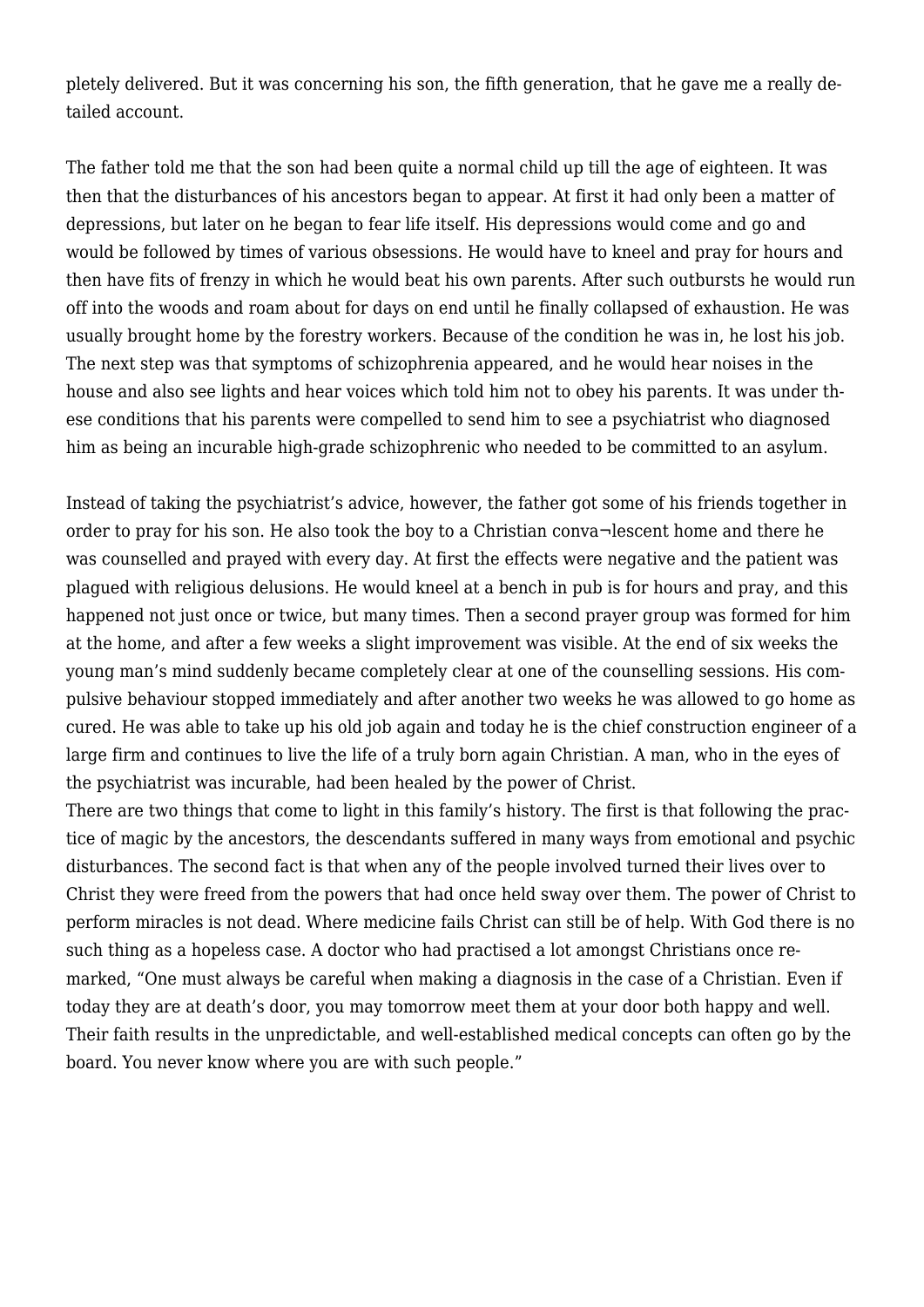#### 5. Remember not the Sins o f my Youth

A young maw from Switzerland who had been a Christian for several years wrote his testimony out for me in the following words:

When I was fifteen years old, having a number of warts on my right hand I was charmed magically, as was the custom in the district in which I lived. The result was immediate success. Nevertheless although I was free of the warts I had now placed myself under the ban of magic. Over the next few years the effects of this charming became evident in my life and I became addicted to cheap literature, films on the subject of sex, and other such sexual activities. I rebelled against God and my mind became poisoned by all the evil of my sensual nature. I could find no freedom from my sexual appetite and although I became filled with a feeling of disgust, sin's power overcame me again and again. At this time I was a great burden to my parents and I found it almost impossible to concentrate on my job.

This state of affairs continued for many years until a longing for a freedom from sin was awakened in me. I was invited to go to a men's meeting and the speaker talked on the subject of the things that had caused so much trouble in my life. He pointed out that liberation was available for all who would trust in Christ as their Saviour. I was greatly disturbed but I was too ashamed to seek counsel that night. I sought freedom in other ways and married a woman who already had three children. But it was of no avail. I grew only more miserable. Everything I did disgusted me. Where would it all end? Only God knew.

My wife became ill and I too had to be confined to bed. The doctor could find no explanation for the strange neurosis that overwhelmed me. I almost despaired. A terrible fear began to take hold of me and I thought that I would never get well again. It was then that I started to call on God in prayer. Again and again I asked him for forgiveness and deliverance and finally it became clear to me that I would never be able to deal with all these problems alone. My complete inability to do anything was revealed to me. Then a friend of mine gave nice a tract. It was just at the right moment. I was at my lowest ebb and I felt that God had sent the person to me. He is the world's best psychologist. I opened my heart to my friend and confessed the sins of my past life. This was the turning point.

A great joy flooded my soul, a joy of sins forgiven, a joy of real salvation. The words, "If the Son shall make you free you shall be free indeed," had by God's grace become true for me. The Psalmist's prayer, "Remember not the sins of my youth" had been answered in my life. Some words that I had learnt as a child now returned to me in their full force, "In Him we have redemption through his blood, the forgiveness of our trespasses, according to the riches of his grace" (Eph. 1:7). These words were now a reality to me for the first time in my life. God gave me the assurance that they were eternally true. After years of misery I now knew something of Jesus' words when he said, "I am come that they might have life, and that they may have it more abundantly."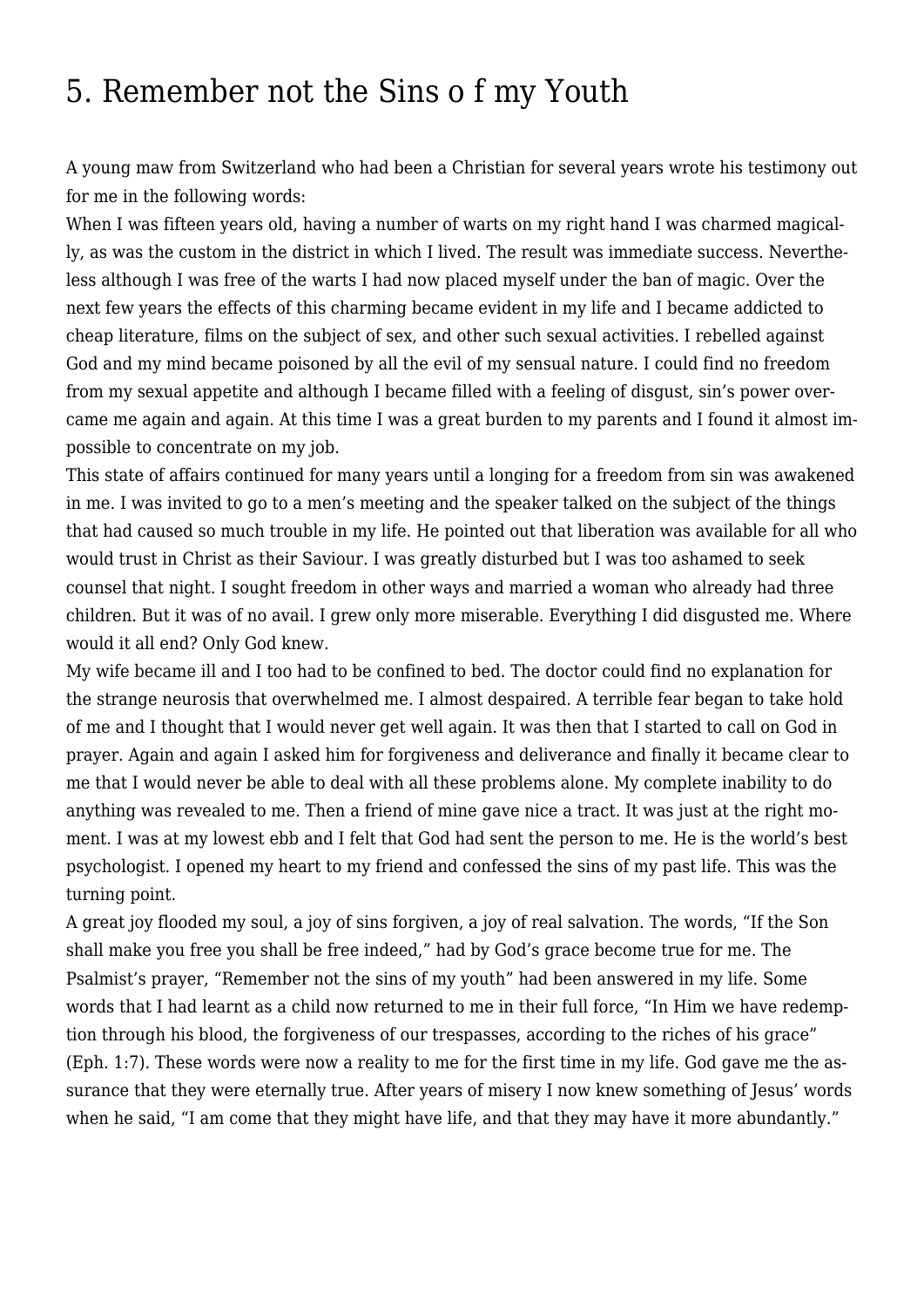#### 6. Jesus Christ Redeems

I was brought up in a family which continually turned to the occult world when sickness or disease raised its head. Although the men we consulted practised under the names of mesmerizers, nature healers, spiritual healers and so on, and although they disguised their work behind a cloak of religion, in reality they relied upon magic charming to achieve their results. The majority of them were very prosperous in their lucrative business, and some even had a name for being practising Christians. Yet the enlightened would have had no difficulty in seeing they derived their powers from the devil and not from God. It cannot even be said that they rely upon neutral forces of nature, although this is what they would like people to believe. No, they work hand in hand with the powers of darkness. I have seen too much of the effects of their work to be persuaded otherwise. For thirty years my own father practised magic healing himself. He could use his powers on animals and humans alike. Many people used to come to him for help and often only a letter or telephone call was necessary to bring about the required result. This type of healing is going on all over the world and it is not always just a matter of suggestion or hypnotism, but magic and demonic powers also play a part. The effects of my father's charming were visible in our family, and our home was characterized by quarrelling and frayed tempers. In spite of this, after my father's death I endeavoured to learn the art of healing which he had possessed. I was fascinated by the whole idea, and the thought of lording it over people was high in my mind. Because of my contact with my father and the mediumistic abilities that I had already received from him, success came quite quickly to me. At first I used to practise of the rest of the family and later I turned my attentions to our relatives. The more successful the charming was, the more I was filled with pride. But I too could not avoid the effects of dabbling in magic. Ouite unexpectedly I had a nervous breakdown. I had to give up my job and for weeks sat at home doing nothing at all. It was then that God started to speak to me. At this time I met a man who was also acquainted with the idea of magic charming. He warned me of the dangers of contact with occultism and questioned me about my own background with regards to magic. I had to confess that the effects had already appeared in my own life, but in order to defend myself I said that all I wanted to do was to help my fellow man, and that I encouraged people to accept their healing as a gift of God. The man explained to me, though, that in doing so I was really blaspheming, and treating God as a servant rather than as my Lord. He went on to say that the devil would be behind my work as it is he who seeks to deceive people by this form of blasphemy.

At first I rejected his argument. I could not believe that what he said was true. But his warning remained with me and later I discovered that he had continued to pray for me. And so the battle had begun. My wife joined me in this struggle and finally I was prepared to forsake my magic. But this was easier said than done. I wanted to leave the magic behind me but discovered that by now it held me in its grip. I was a prisoner. We continued to pray and read the Bible together with our children, and in this way sought God's help in our lives. I then had to go into hospital for a serious operation but the strain of the conflict delayed this for just over three weeks until the surgeon thought that I was strong enough to go through with it. The operation was a success and I recov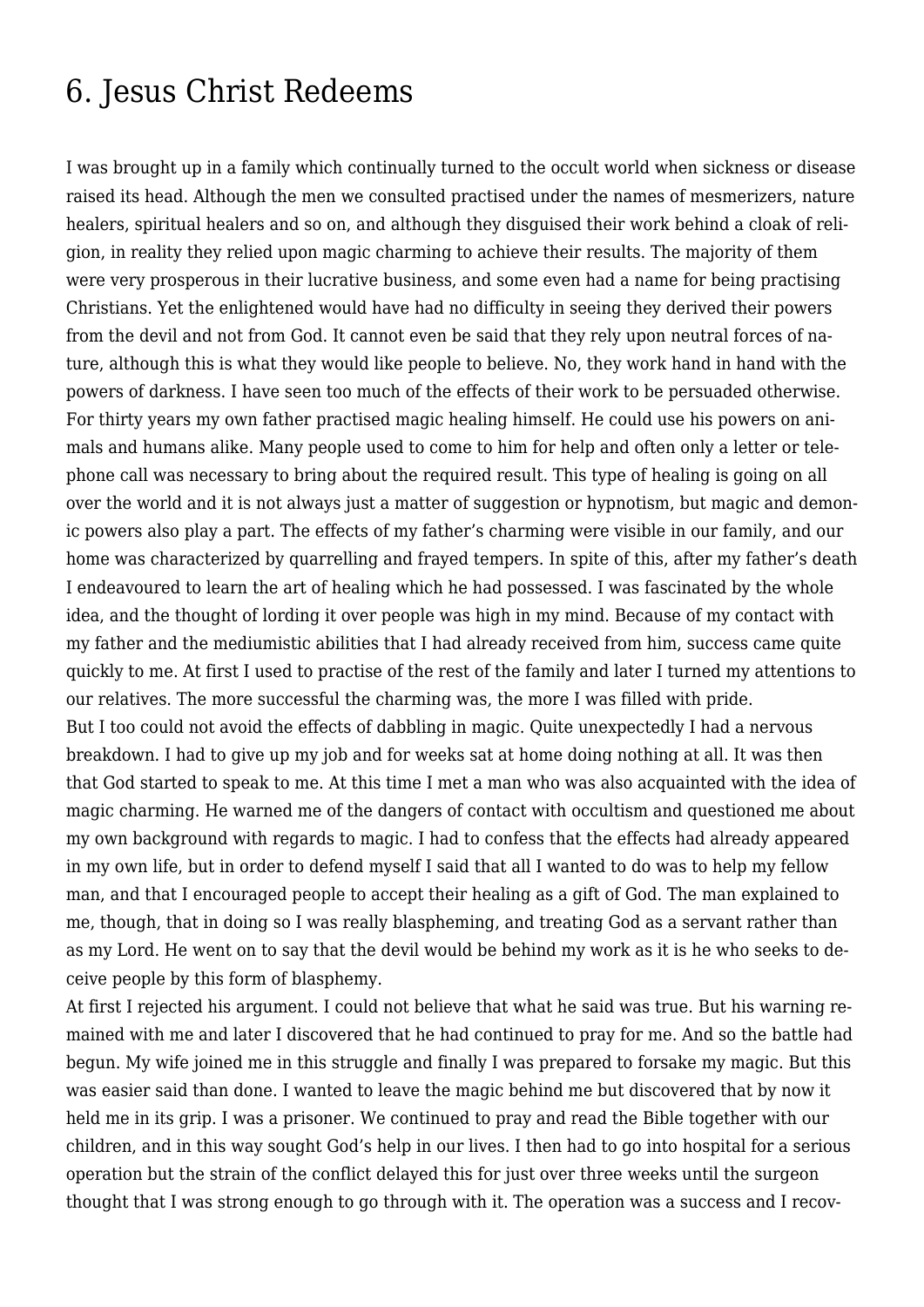ered very quickly and returned to my family. I was filled with joy and thankfulness by this experience.

We were one step nearer to victory. But the battle was not yet over. One day I was reading the passage in Acts 19 where it is written, "And a number of those who practised magic arts brought their books together and burned them in the sight of all." Now I saw what I had to do and so collecting together all the magic books that I had we burned them.

But there was one last area in which we had to gain the victory. My life had become filled with swearing, anger, selfishness, alcohol, smoking, cards, and other unmentionable things, while my wife had been plagued by depressions and similar magical effects. Through the presence of Christ in our lives this last victory was won. My wife was delivered from her depressions, and God worked in my own life freeing me from the habits that had previously held me captive. We had together ex¬perienced the truth of Luke 19:10, "The Son of Man came to seek and to save the lost." The Lord's deliverance had a great effect on my life and I determined that if Christ had helped a great sinner like myself, then he could use me to tell others of the salvation that we can all have in Him. It thus became my aim to reach others who had been bound in the same way as myself, whether consciously or unconsciously. It became obvious to me in my subsequent work to what depths modern man is involved and ensnared by occultism. Yet in spite of this the Word of God remains true: "Where sin increased, grace abounded all the more." The final victory foi ever belongs to Jesus Christ our redeemer.

H. Buechler, France

# 7. Delivered from Darkness

Jochen's life revolved around drinking aid girls. He used to drink on average about thirty pints of beer a day. He was seldom sober and if ever he could not get enough to drink, he used to roam around like a wounded animal. He had a temper as well, and at the slightest provocation he would lash out and smash anything within striking distance. On top of this he rejected completely both the idea of God and of the devil. To him it was all nonsense.

One day at the local public house a group was talking about the possibility of making a pact with the devil, and they were exchanging stories of this nature. Many of them laughed off the idea, Jochen being one of them. He went on to say that he was not afraid of meeting the devil, and so when someone challenged him, he agreed to attempt such a meeting for a bet of about 2 Marks. Thus one Friday night Jochen found himself at some crossroads outside the village. He drew a circle on the ground and repeated a charm that he had been told would summon Lucifer, and waited for the devil to appear. Nothing happened, and so he returned in triumph to receive his reward.

But his joy was short-lived. That night when he finally went to bed he suddenly saw a horrid a face on the wall opposite his bed, and, frozen with fear, he watched as the face slowly advanced until it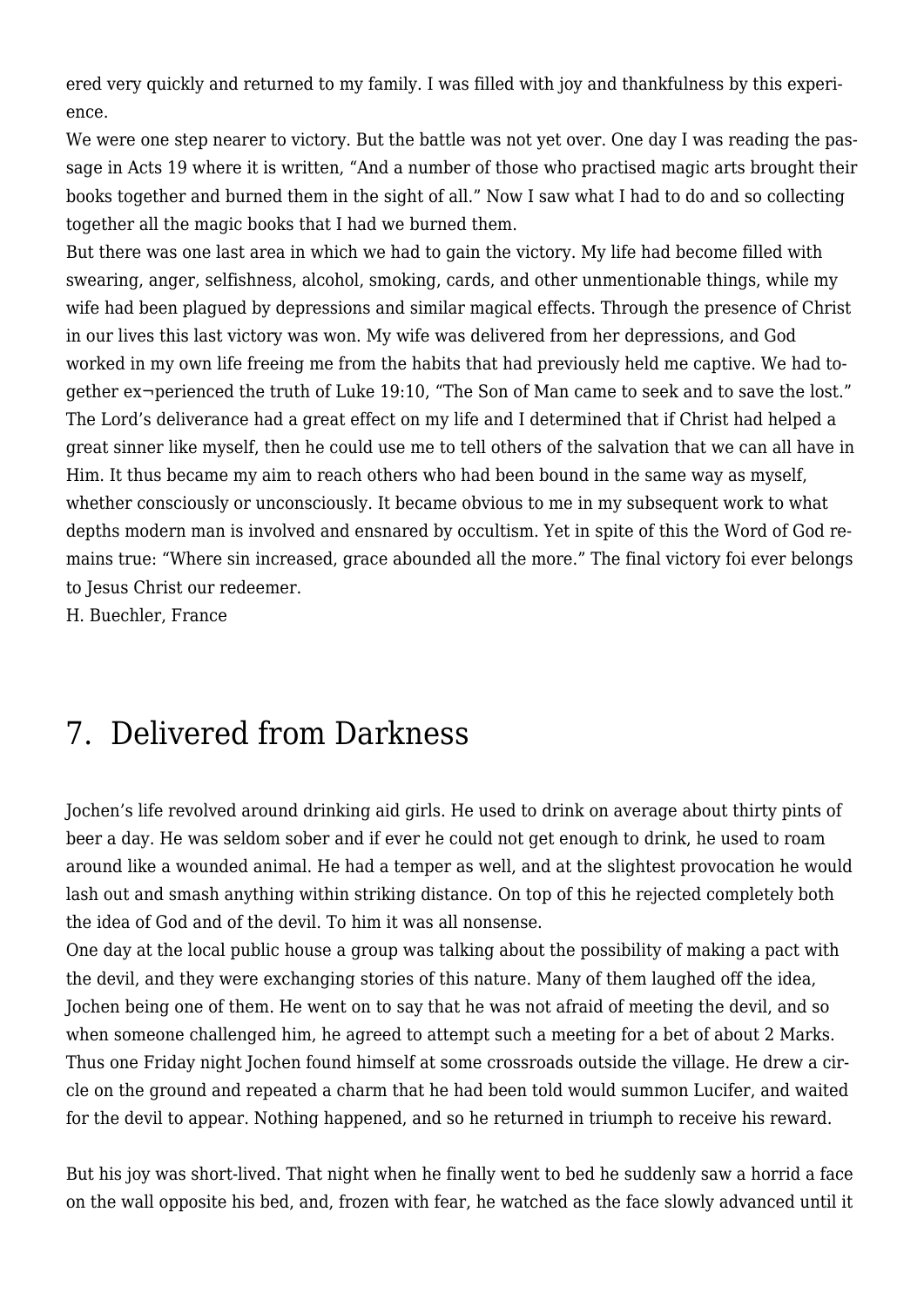was less than a foot from his own face. He screamed, and his sister and her husband rushed to his door to see what the matter was. But when they reached the door they found that they could not enter. Something prevented them. The event recurred again and again, and on each occasion the others found it impossible to enter the room. Finally the experience became too much for Jochen and he went to consult his doctor. He was given a thorough examination but the doctor could discover nothing wrong with him. When asked if it could be the result of his drinking the doctor also replied to the negative. Jochen went on to describe in detail the face that had appeared to him, and also the background to the experience. The doctor was thoughtful, and then warned Jochen that if he really wanted to be healed he would have to do a right-about-turn and hand his life over to Christ. Unlike many of his profession, the doctor was a believing Christian and seriously believed in the power of Satan to rule people's lives through fear. Jochen accepted his advice and he began to seek God in earnest. In the end he experienced a complete deliverance not only from the apparitions but also from his addiction to alcohol and women. His life was entirely changed through his contact with the living Christ. Seventeen years have now passed by since that time, and Jochen is now an active worker in his church, having been elected to his own church council. The power of Christ has indeed delivered him from the power of darkness. He is now able to praise God with the same words as those of the early Christians, "Giving thanks to the Father who has qualified us to share in the inheritance of the saints in light. Ike has delivered us from the dominion of darkness and transferred us to the kingdom of his beloved Son" (Col. 1:12-13).

#### 8. And the Devils Left Her

A friend of mine recounted to me his most difficult counselling experience. It concerned his sister-in-law.

For many years the patient had suffered from depressions, doubts and other difficulties connected with her faith. She took a violent dislike to the Scriptures, to the church and even to pictures on Christian themes. She would be immediately upset if anyone tried to give her any Christian counsel. A psychologist would have said that her condition was due to an over-religious upbringing but the case was exactly the opposite. The mother had been even more violently opposed to the things of God than her daughter. The daughter had all the signs characteristic of a demoniac, and she could at one moment be violently antagonistic to God and at the next moment she might have a desire and a longing to become a Christian. The psychiatrist would call this a split personality. The patient also used to see ghosts in her own bedroom as a child, and when on these occasions she had screamed out in fear, the ghosts had attacked her.

The woman admitted that she had often in her life resorted to fortune-tellers and that her mother had been in the habit of laying cards. Another fact that only came to the surface in the later stages of counselling was that as an unborn child her mother had subscribed her to the devil.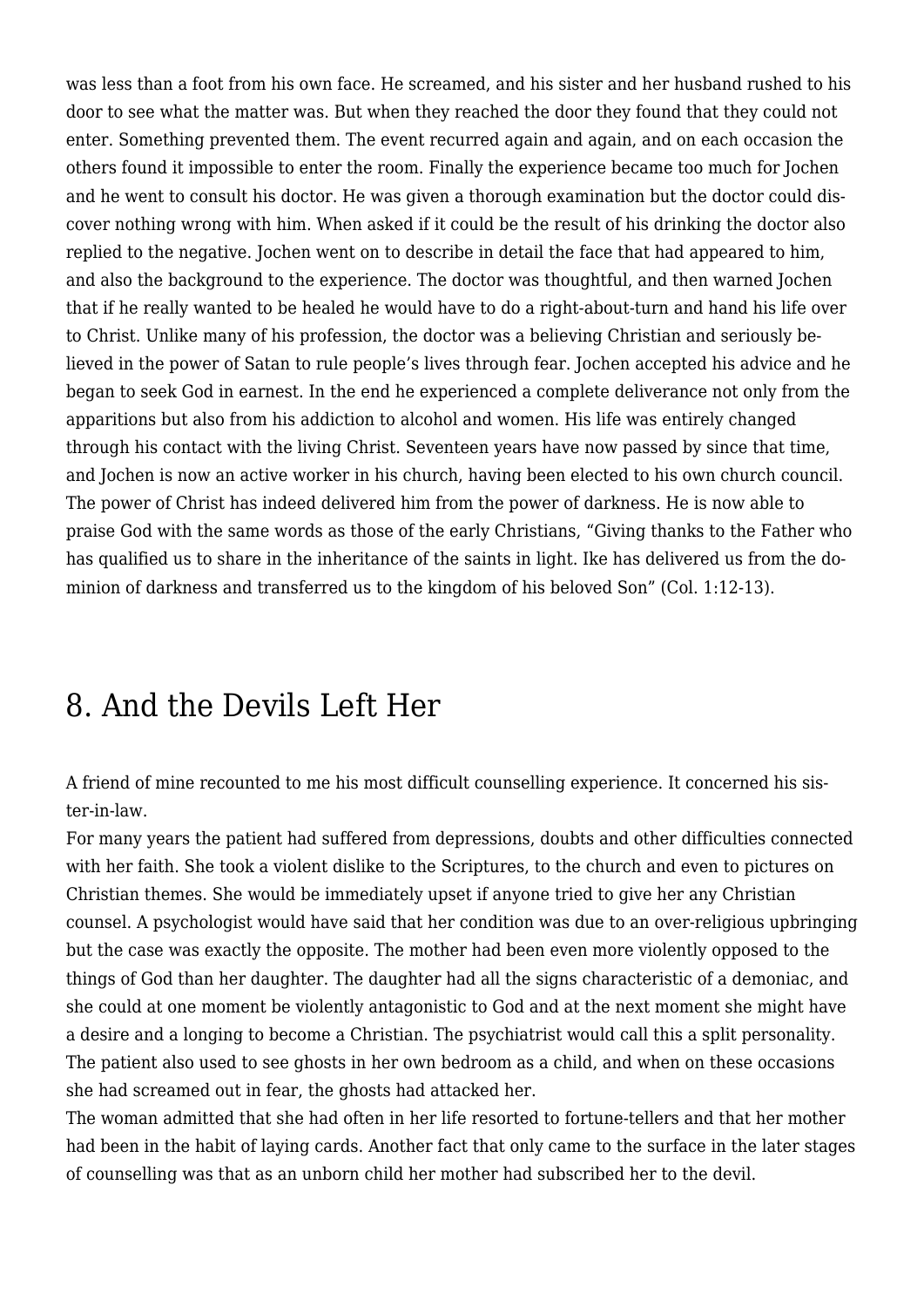Before she had come to seek the advice of my friend, it turned out that she had already sought the help of a fanatical sect, one of whose members had laid hands on her and prayed for her. The result had only been a worsening of the disturbances, and since that time she had stayed away from everything religious, as she put it. She had subsequently been treated by several neurologists and had even been in a mental hospital for a short time. The diagnosis that the doctors had continually made is significant. Again and again she was told that mentally she was quite healthy, in spite of the fact that she was suffering from some psychic disorder.

When the patient came to my friend for counselling one of his first questions was, "Have you been involved in any sins connected with magic?" On the confession that she had, it was then pointed out to her from the Bible where the road to deliverance lay. The woman at once began to tremble, and she started to swear and to curse terribly. Yet it still appeared that she had a desire to be delivered. My friend noticed that every time he tried praying with her she would begin to twitch and move awkwardly. His impression was that he was dealing with a demonic influence or possession. This thought was augmented by the fact that when he commanded the evil powers in the name of Jesus, the woman quietened down. One day when he had done just this the woman could even find it in herself to believe that Jesus had in fact died for her redemption and forgiveness.

But now a dramatic battle began to take place. It started with the woman attacking her counsellor with a knife the very next day. He had again commanded in the name of Jesus and the woman had again quietened down. She had then gone so far as to apologize for her behaviour. Later that same day on attending a meeting taken by my friend she expressed a desire to take part in the communion service, but as she had attempted to take the bread and wine she had begun to tremble. It was only after her brother-in-law had commanded in the name of Jesus that she had been able to partake of the emblems. Nevertheless she returned home that night strengthened.

The second phase of the battle ended up with her being sent to a mental hospital. Having stayed for a week at her brother-in-law's house she returned home to her own family. But each time she returned to her relatives her condition worsened. It was at this time that Billy Graham held a crusade in Zurich and my friend invited his sister in-law along to one of the meetings. She went, but during the message she again trembled all over. Her brother-in-law prayed with her and she stopped trembling, but a few days later she had another relapse and attempted to commit suicide. The doctors thought that it was her environment, and had her removed to hospital. But even there she found it impossible to sleep no matter what sedatives were given her. Next she was put into the hands of a psychiatrist and committed to a mental hospital. The treatment of insulin etc. that she received there was also to no avail. My own experience tells me that hers was not a case for the medical world but one for the Christian counsellor. Many forms of mental illness do belong in the hands of a psychiatrist, but a person who is demonically subjected belongs in Christian hands. It is sad to admit that there are too few Christians ready and willing to help in this field.

A short mission was held at the woman's church after this and she was invited to go. However, on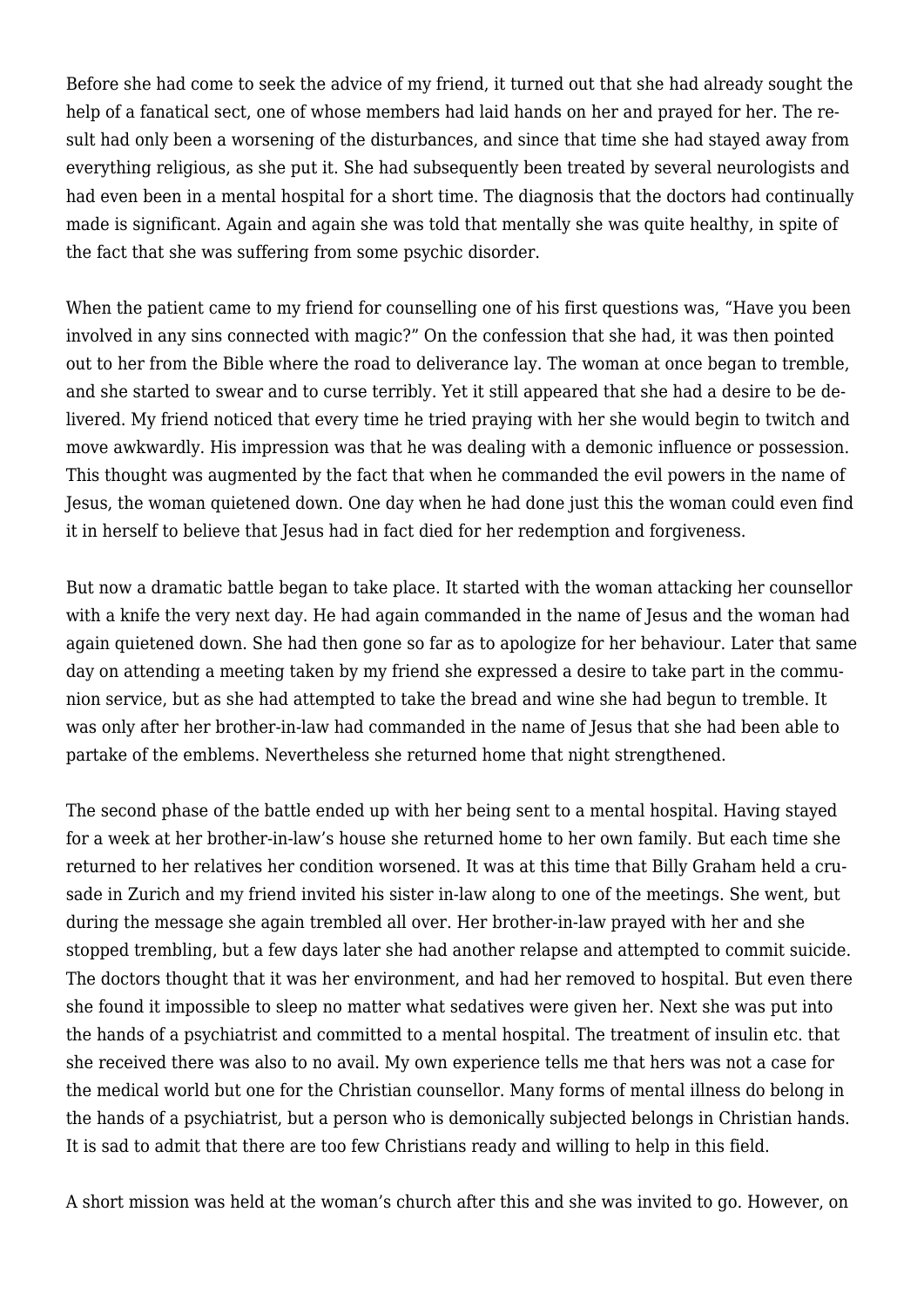hearing one of the messages the patient got up angrily and ran out of the church shouting, "I am going to kill myself, I am going to kill myself." Her brother-in-law ran after her and took her into his house while she was still shouting that something was going to happen that night and that either she or the preacher would have to die. My friend spoke to her and said, "Nobody is going to die because Jesus has been victorious." He prayed with her and she was able to leave the room quietly once more and have a restful night.

In the next phase of the battle a new factor entered the case. The following Sunday without any special invitation the patient took part in all three Sunday services. Afterwards she asked if she could speak with the evangelist and he too had the impression when talking to her that there were demonic powers at work. He asked her, "Have you ever engaged in magic or spiritism or fortune-telling, of anything of this nature?" She again admitted that she had. The evangelist thus began to command the evil powers that were bedevilling the woman to depart. In the meantime her brother-in-law had discovered more about the influence that her mother had had upon her, and being in the same room as his sister-in-law and the evangelist he began to pray that she would be delivered from her mother's sins and subjection. Suddenly she jumped up and attacked the evangelist and a strange voice burst from her lips: "This is my daughter. She must die." Her brother-inlaw at once recognized the situation and replied, "Never, she must not die. You must release her from your power." The voice answered, "My daughter belongs to the devil. I subscribed her to the devil as a child." My friend again replied, "You have no right over her life. The blood of Jesus is sufficient for your daughter. She has been bought by the blood of Christ." The strange voice then went on, "If I give up my daughter I will go out of my mind. If I give in I will go mad." (It should be noted that at this time the patient's mother was still alive.) Her brother-in-law answered, "Even if you go out of your mind you must leave your daughter alone and never return and plague her." The patient was by now completely exhausted and she began to pray quietly. Events such as this have often occurred throughout the history of the Church, where strange voices have spoken out of people, and Mark 5 records a similar instance. I have several cases recorded in my own files.

The fifth phase was even more dramatic. The next evening the visiting evangelist challenged the audience to accept Christ. The woman decided in her own heart to follow Christ and have faith in Him, and for several days she was filled with a feeling of great joy. But then one morning at breakfast she began to tremble. Her face became distorted and in her fear she called out for her brother-in-law. He rushed in and at once started to pray for her. This time it made no difference. She cried out that there was some strange force at work within her. My friend commanded the alien power to leave her. Then a new voice exclaimed, "No, I will not leave her." It was not the same voice that they had heard before. "Who are you?" my friend asked. "I am an old gipsy", came the reply, and at that moment the woman grabbed for a bread knife and tried to attack her brother-in-law. He took hold of her arm and continued to pray. She quietened down and let go of the knife and began to cry. She had been completely conscious the whole time.

And now we come to the climax of the whole affair. The next day this second voice again started to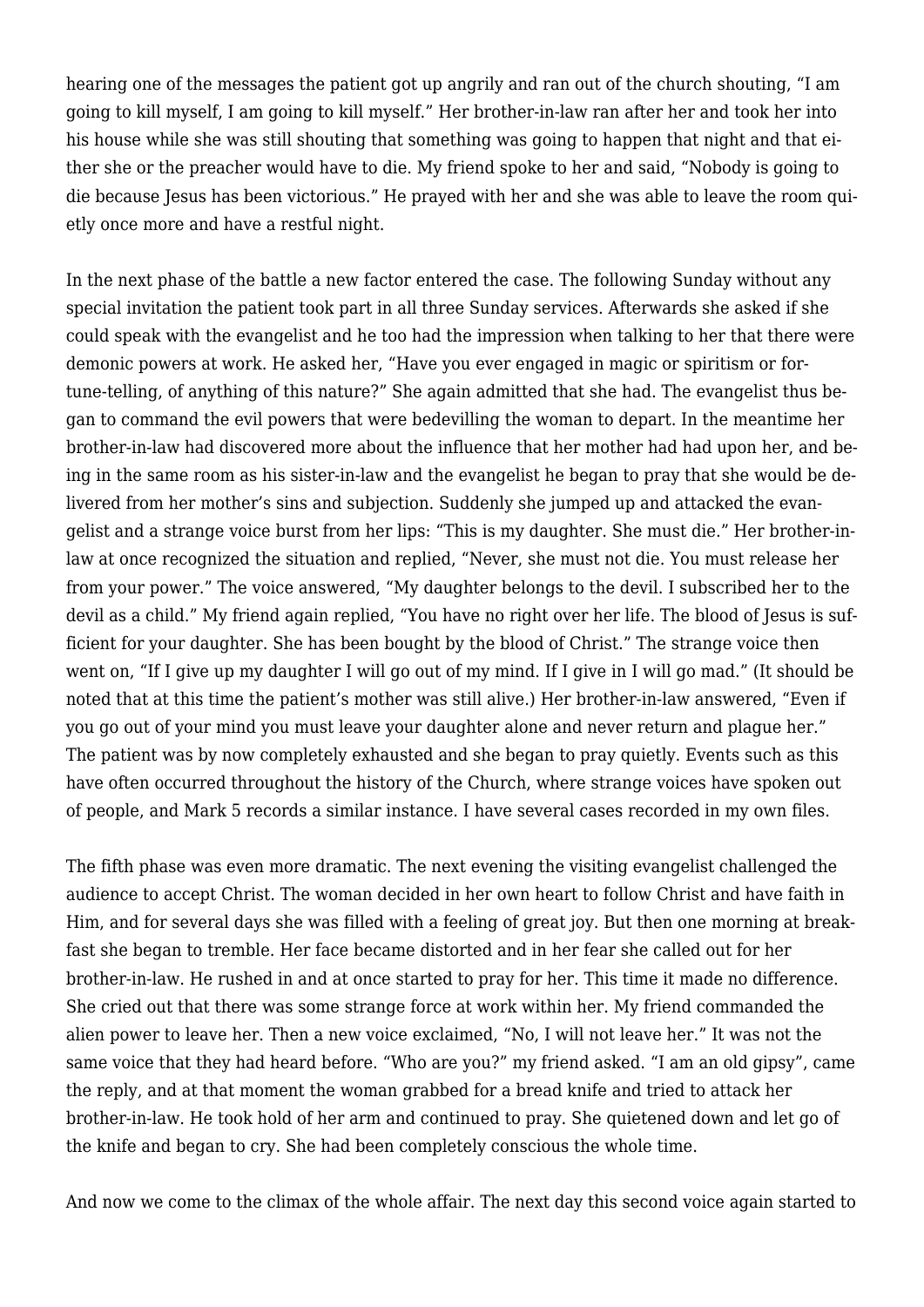speak out of the patient. "You are scared. You are frightened", it said mockingly. "No, I am not", replied her brother-in-law. An ugly laugh came from the patient. "You cannot do a thing. We are legions and can defend ourselves to the last. Even the doctors did not know who was behind the sickness." For the first time in the conversation my friend's wife burst in, "If you are legions then be driven into the swine." "No, we want to stay in people. We will come into you." Her husband now answered, "That is impossible as we belong to Christ." "Then we will go into your children. We have already made your son ill." (It was true that their son was ill at the time.) "We would have made him worse if we had had permission." Again my friend replied, "You are not allowed to do that. All our children belong to Jesus." "Theme we will come into your church and destroy it. We know which people are off guard." "You can't do that either as Christ is guarding our church." Suddenly the patient turned and started running out of the house but her brother-in-law caught hold of her by the arm and pushed her down on to the couch. Again she tried to take hold of a knife. "Come out of her", commanded my friend. "Why won't you stop praying?" said the voices. "We won't stop praying until you have come out of her." "What do you gain through saving one soul?" the voices asked. "One soul is worth more to the Saviour than the whole world." The voices went on, "We will not come out of this woman, because if we do she will go home and witness to others. Stop your praying. There are others praying in the house." My friend had not realized that his children were by now praying for the woman and so he said, "Yes, the Saviour is praying for you." "No, no, He is not praying for us", said the voices excitedly. The woman with that took an angry glance at a picture of Christ that was hanging in the room. "That's true, He is not praying for you spirits, He is praying for you, poor woman." "We can't stand this praying much longer", cried the voices. By now a period of three hours had elapsed since the battle had begun. With his wife praying at his side and his ten children praying in another room the man once more commanded the unclean spirits to depart in the name of Jesus. Suddenly the woman became very quiet and she began to pray and to cry at the same time. She was delivered, but for a whole day she suffered some terrible pains in her body. When the last day of the mission finally arrived she gave her testimony before all those assembled, and from that moment the pains disappeared completely. Next Sunday she took part in communion and whereas previously she had always felt the evil forces trying to strangle her on such occasions she was now able to take part with complete freedom. Christ had won the battle, He had undone her fetters. It was for this purpose that the Son of God was manifest, to destroy the works of the devil.

Otto Vogt, Switzerland

#### 9. Stronger is He that is in You

Near Madang in New Guinea is situated the mission hospital Jagaum. One day a young Papuan Christian called Koimbo was brought into the hospital. He had been the first person to carry the message of the gospel from the coastlands to his own tribe in the mountains. His tribe had been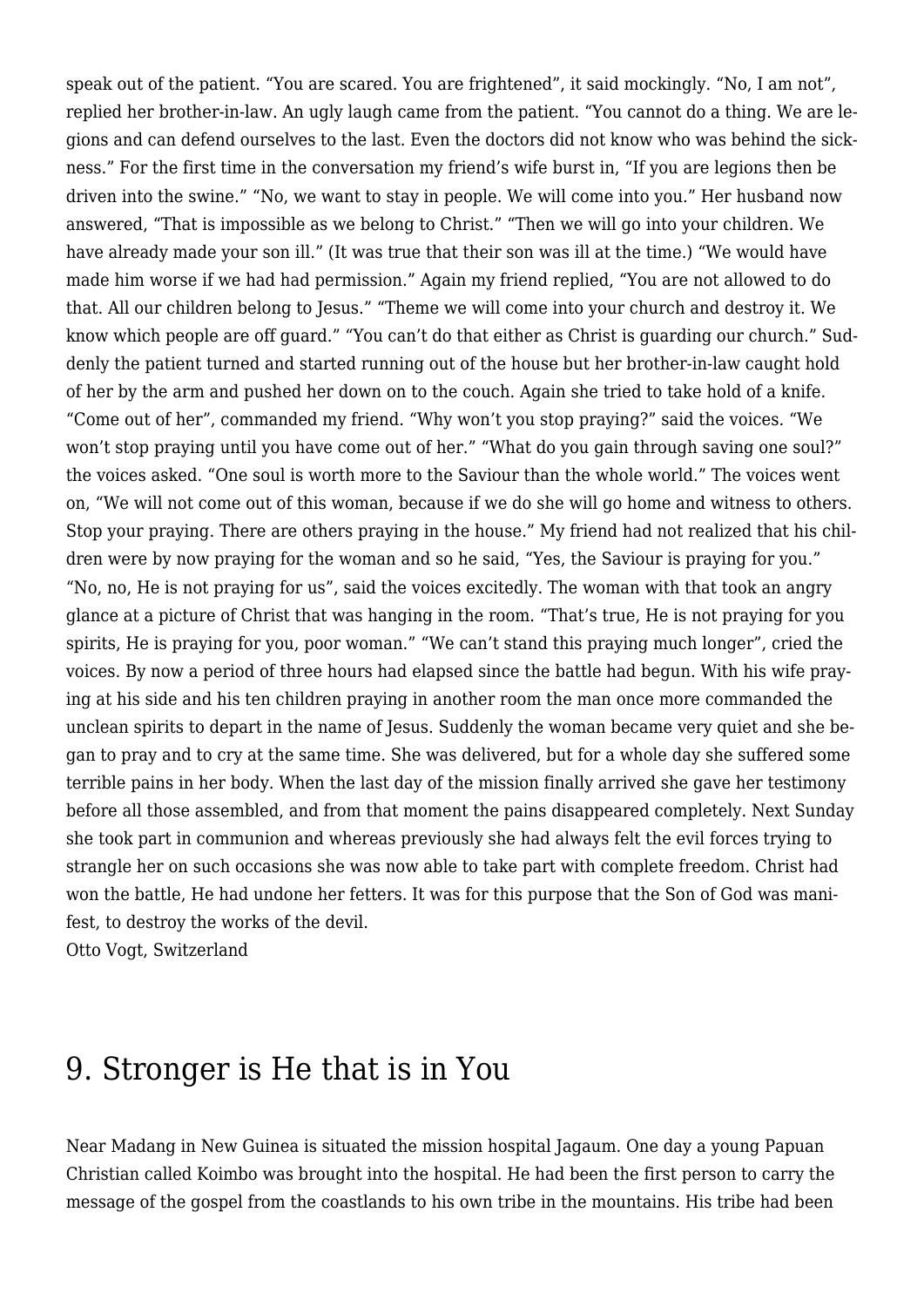idol worshippers but few of them had been prepared to forsake their evil spirits and believe in the name of Christ. The small group of Christians was of course bitterly persecuted by their fellow tribesmen. Koimbo s own life had often been threatened, yet his enemies now feared to kill him as openly as they would have done ten years ago. They therefore called in the help of a notorious witch-doctor in order to get rid of him. This man accepted the money offered him and set about his devilish work. He called upon the spirits to punish Koimbo because as a Christian he was interfering with and threatening their own powers.

Koimbo used to hold meetings for the Christians in the jungle. To hold them in the villages would have been impossible as the villagers would have prevented this. Nevertheless even these meetings did not pass unobserved, and it was at one of these meetings that the witch-doctor attacked. Koimbo was reading the Scriptures aloud when all at once he exclaimed, "I can't see anything." His friends jumped to his aid, and took him aside hoping that he would regain his sight. But they waited in vain. The other villagers were delighted.

For a few weeks Koimbo remained in his but both physically and spiritually weakened. It was then that his friends brought him to Jagaum. As they were leading him out of the village all the villagers together with the old witch-doctor came out of their huts and mocked and derided him. "Now you can see that our spirits are stronger than the Christians' God", they cried.

Koimbo was warmly received at the hospital, but after a thorough examination the doctor said that his eyes had been completely blinded and that there was no hope of him ever regaining his sight. This was very hard for him to accept, and he was near to despair.

That evening the nurse came to his bedside. "How are you?" she asked. Koimbo reached out for her hand. "O sister, it is not my blindness that I am worried about, but it is that I can no longer feel God's presence with me and I can only believe that I have been given over into the hands of the evil spirits, and this is the worst thing." These words cut right into the nurse s heart. This was wrong. Satan has no right to be victorious.

"Koimbo, let us pray together to our Lord. He will surely hear us. The evil spirits cannot have the last word. Jesus has overcome them." With that the two of them began to pray. They continued all night reminding God of His promises, and remembering His power to give sight to the blind and to deliver those oppressed by the devil.

Suddenly as the new day was just dawning, Koimbo let out a shout. "Sister, I can see you. I can see you. Anuto (God) has healed me. Anuto is great." The other nurses and attendants gathered around, and a deep sense of joy and gratitude descended upon them all.

Koimbo now wanted to return to his village. He wanted to be a living witness to his fellow villagers that Jesus Christ is stronger than the prince of this world.

## 10. If the Son shall Make You Free …

One day a messenger arrived at our mission station in Lishui. He asked if some of the Christian wo-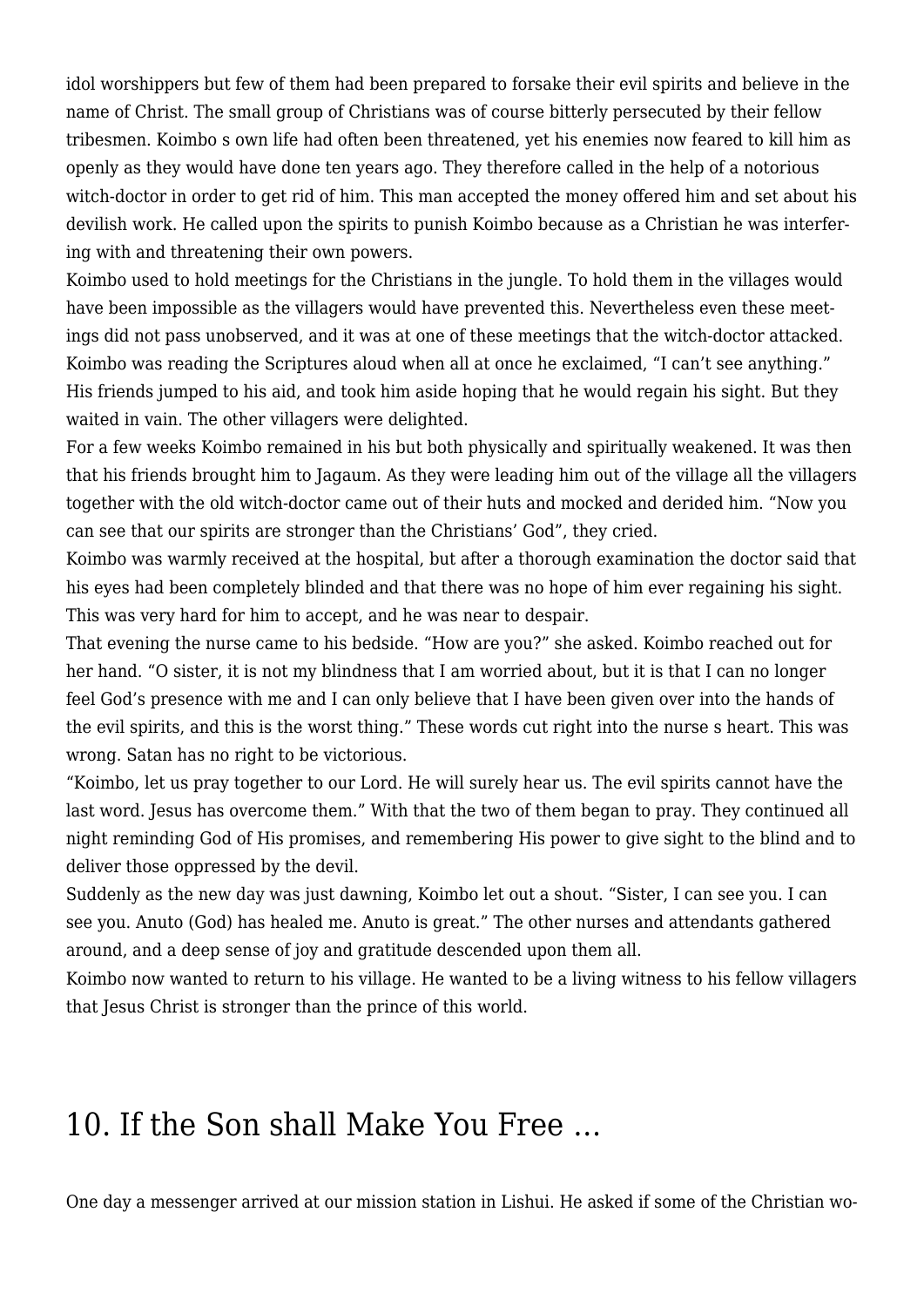men would go with him to the house of one of the native Christians. A few of us set out and came to the house where we found a native woman in a terribly emaciated state. It turned out that she had been carried there in order to get help from the Christians' God. The journey had taken them over six hours and she was introduced to us as the sister-in-law of the family.

As was often the case we discovered that the woman had been plagued by a spirit called Fan yiao, who caused a lot of trout a among the tribes. The woman had sought the help of many idols but all to no avail. Now she asked the God of the Christians to show his power. As she told her story some of the Christians were frightened because this particular spirit Fan yiao had afflicted the natives in a terrible way.

Anyway, when the woman had finished we began to sing the song 'The Great Physician is now near'. This song is much loved among the Christians as the name of Jesus is often mentioned in it and they know that the devil flees when he hears that name. We then went on to tell the woman the message of Jesus. In spite of the fact that she did not understand much of what we said, she did at least grasp the fact that Jesus could help her. It was to this truth that she clung. We prayed for her, and went on to teach her how to call on the name of Jesus and how to trust Him. We returned again the next day and rejoiced to find that she had passed the night in peace. We thus arranged that two of the Christian women should visit her each day to pray with her and encourage her, and we now found that the woman was no longer plagued at night as she had been in the past.

But this did not last, for some time later her two visitors were greeted with cries of, "He found me again, he found me again." And true enough the spirit or demon had attacked her that night in the form of a hack cat. One of the Christians at once asked her, "Have you had anything to do with idols again?" At first the woman refused to answer, but finally she admitted that her husband had visited her and had wanted to sacrifice a pig, because as he said, "You can't be too sure that it was the Christian God who healed you." The woman had agreed. Her husband had then left with the intention of making the sacrifice. It was that very night that Fan yiao had struck again. The Christians at once advised her to send a message to her husband forbidding him to go through with the offering. They pointed out that the honour belonged solely to Jesus Christ. She sent the message. Following this experience the woman begged them to let her be taken into the mission station. And so it was that she moved in to sleep with one of the Christian women at the station. She stayed there for three weeks and every day was able to hear the Word of God. Wanting to return to her home in November, and feeling confident because of her continued freedom from attacks, the woman decided to leave the mission. She said that she would return at Christmas to spend that time with them if she was still well. And so the time passed and the day of her expected return arrived. But there was no sign of the woman. One of the Christians offered to go the next day on the long journey to see the woman. But it was not necessary for on that very day she arrived full of joy at the mission station. She had been free from the attacks ever since leaving them and it was only the floods that had prevented her coming sooner. The woman was full of praise and thanksgiving for her deliverance and our fears were unfounded. She was the only Christian in a very large area but over the following years she continued to be faithful to her Lord. Finally we lost contact with her however, as the area became the centre of unrest due to the Russo-Japanese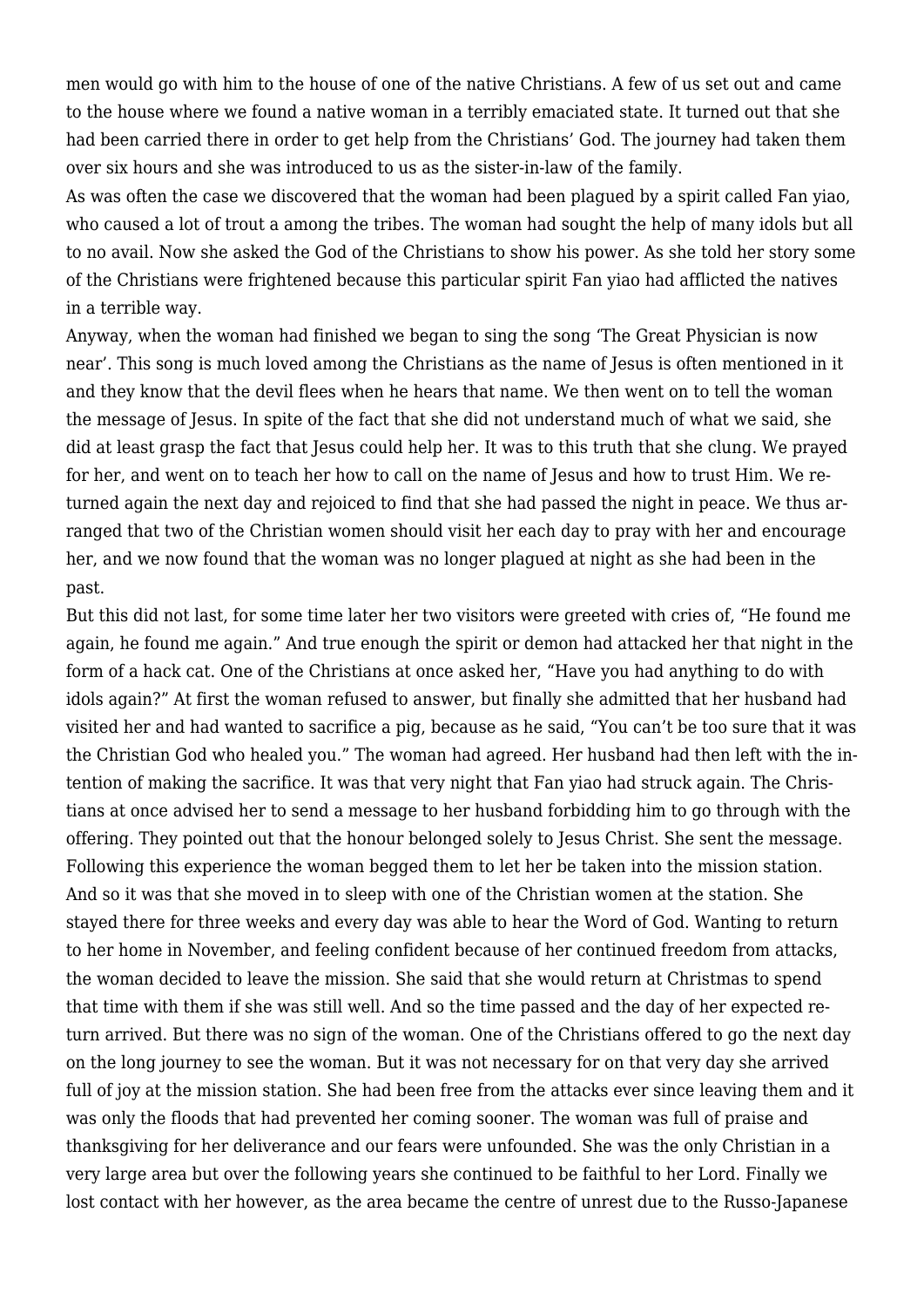#### 11. In My Name They shall Cast out Demons

In one of our outstations we had a faithful Chinese evangelist who had a lot of authority in prayer. Around the mission station there were quite a number of cases of possession and it was amazing how quick the Chinese were at recognizing the difference between a person who was possessed and one who was mentally ill. In this they were better than many a European psychiatrist. If our particular evangelist thought that someone was possessed he would call a prayer group together and sometimes they would fast and pray for days until the person was deliv¬ered from the evil spirits. Once they had prayed and fasted every evening for over seven weeks until one particular woman was delivered. The following story indicates how hard the battle can be for a person's soul. Close to the mission station there lived a family in which for many generations at least one of the members had been possessed by the demon named Fan yiao. If the possessed person died then Fan yiao passed on into another member of the family. The father had been possessed but he had died in agony and the spirit had passed over into an aunt. She was not expected to live very long and the remaining mother and daughter feared the day when they too would be possessed by the same spirit. At that time another missionary and myself were able to bring the gospel to this area. The mother and daughter came within sound of the gospel but although they responded to it they did not make a full committal to Christ. Then the aunt died. The daughter went to the funeral which was conducted by a pagan priest. During the ceremony she was taken possession of by the spirit Fan yiao. The frightened mother brought her to the church hall begging the Christians there to help her. They began praying for the girl and that evening she was delivered.

Some time later the girl married. Her husband was not a Christian, but she had to marry him as they had been betrothed for many years. After the wedding her parents-in-law forbade her to continue attending the Christian meetings. They took her Bible away and burned it. But immediately after that Fan yiao took control of her. Strange voices used to speak out of her and she was unable to do any work. Her parents-in-law were very frightened and they now asked the evangelist to come and pray for the girl. He again prayed for her and the result was that she was again delivered. She was overjoyed, but the parents-in-law, who had promised to buy her a new Bid a and to let her meet with the Christians, now changed their minds and stopped her from going to the service the next Sunday. But the same thing happened. Fan yiao took control again. This time the heathen couple realized that they had to take Jesus seriously. They arrived at the mission station carrying the girl on a special chair. The same group of people began to pray for her again. But now it was not so easy. For three consecutive evenings they met to pray and to fast, but Fan yiao would not yield. Then the evangelist decided that it was time to act. He approached the possessed girl and said. "Your time is up. You must now leave her. I charge you in the name of Jesus." Suddenly a man's voice burst out of the girl's mouth. "This praying is unbearable. Who can stand it?" Again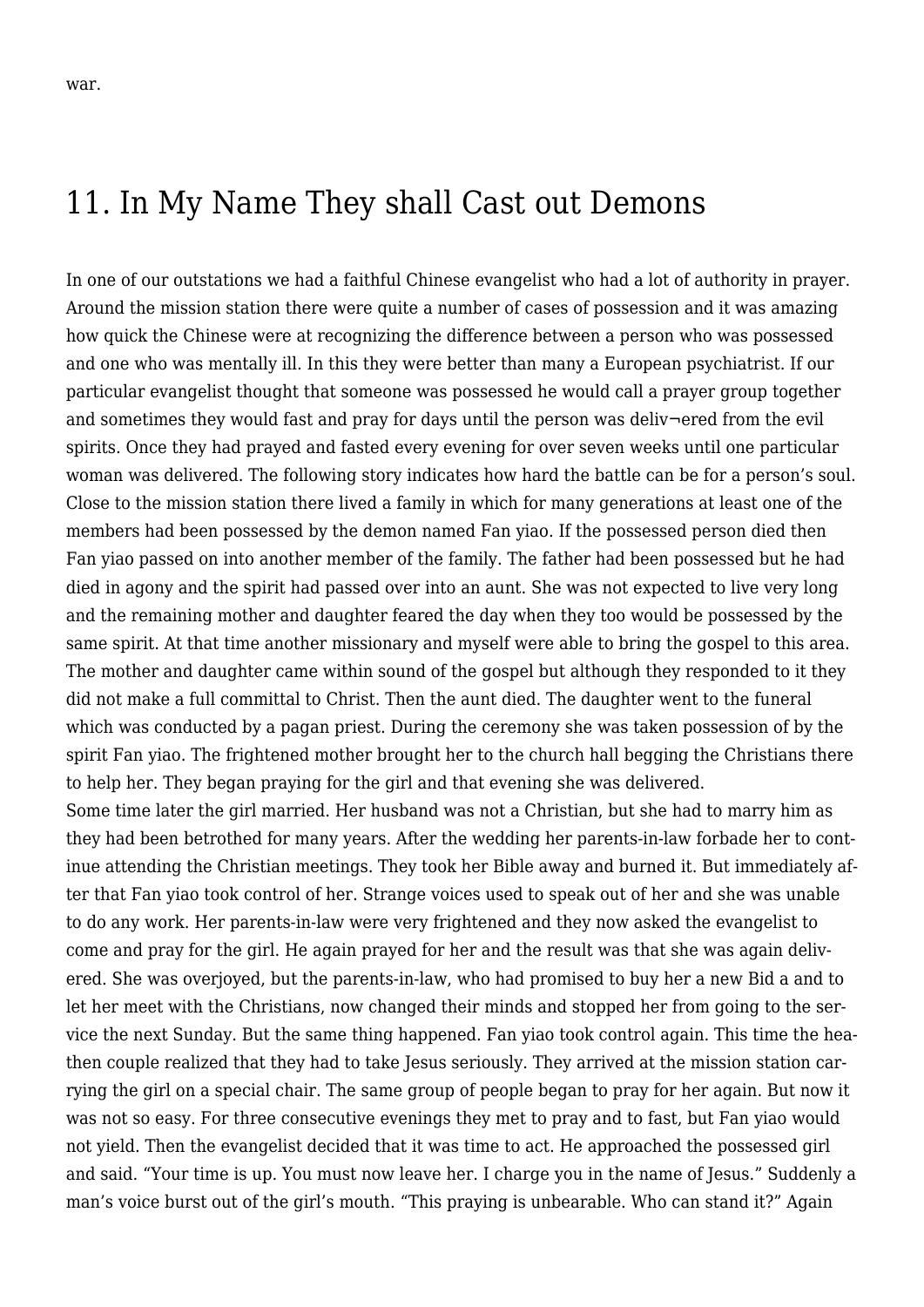the girl was liberated. The parents-in-law now kept their promise and the girl was allowed to practise her faith. Fan yiao never returned. She was completely healed.

These two examples show us that man is not only subject to mental and emotional illnesses but also to demonic influences that transcend all geographical and racial boundaries. Similar cases to these can be observed all over the world, and the picture drawn by the New Testament is the same. Because possession is a biblical fact, an unbelieving psychiatrist or doctor will be unable to deal with it. If a person can only think in terms of three dimensions then he will never understand things relating to the divine and the demonic. But above the phenomenon of possession stands the glorious victory which Christ has had over all the powers of darkness. A person who has given his allegiance to Jesus Christ partakes in the same victory. It was Jesus himself who said, "In my name they shall cast out demons" (Mark. 16:17).

#### 12. The Victory Belongs to the Lord

A missionary was engaged in work in New Guinea. The area in which she worked was much infected by magic and many of the natives lived under the ban of the witchdoctors. The missionary had made little progress there and during her times of prayer she had often felt approached by a terribly evil force. She informed her friends at home of this and asked them to stand by her in prayer that the devil would lose his hold on the mission field where she was. In addition to the evil powers around her she had often been threatened by the presence of wild animals. Every time she had attempted to visit a certain village where a notorious witch-doctor lived she had been prevented from doing so, because she had met snakes on the way there. At first she had thought that this was only a coincidence but later she found it to be otherwise. One day the missionary actually managed to visit the village. Unsuspectingly she entered one particular but in order to give the occupant a tract. As she spoke to the woman in the but a terrible feeling came over her has if someone behind her was just about to kill her. She turned round and saw a man in a corner whom she had not notice before. As his eyes caught hers she felt as though she was coming under his spell. She tried to pray but because of the man's eyes she could not. Finally all that she could do was to challenge the man in the name of Jesus. The result was astonishing. The man fell to the ground and began to whimper and to moan on the floor. There is something similar in this story to the occasion when the Philistine god Dagon fell to the ground when confronted with the ark of the Lord. It was only later that the missionary discovered that the man in the but was the village's chief witch-doctor, and that the natives recognized his ability to control and to use wild animals for his own evil purposes.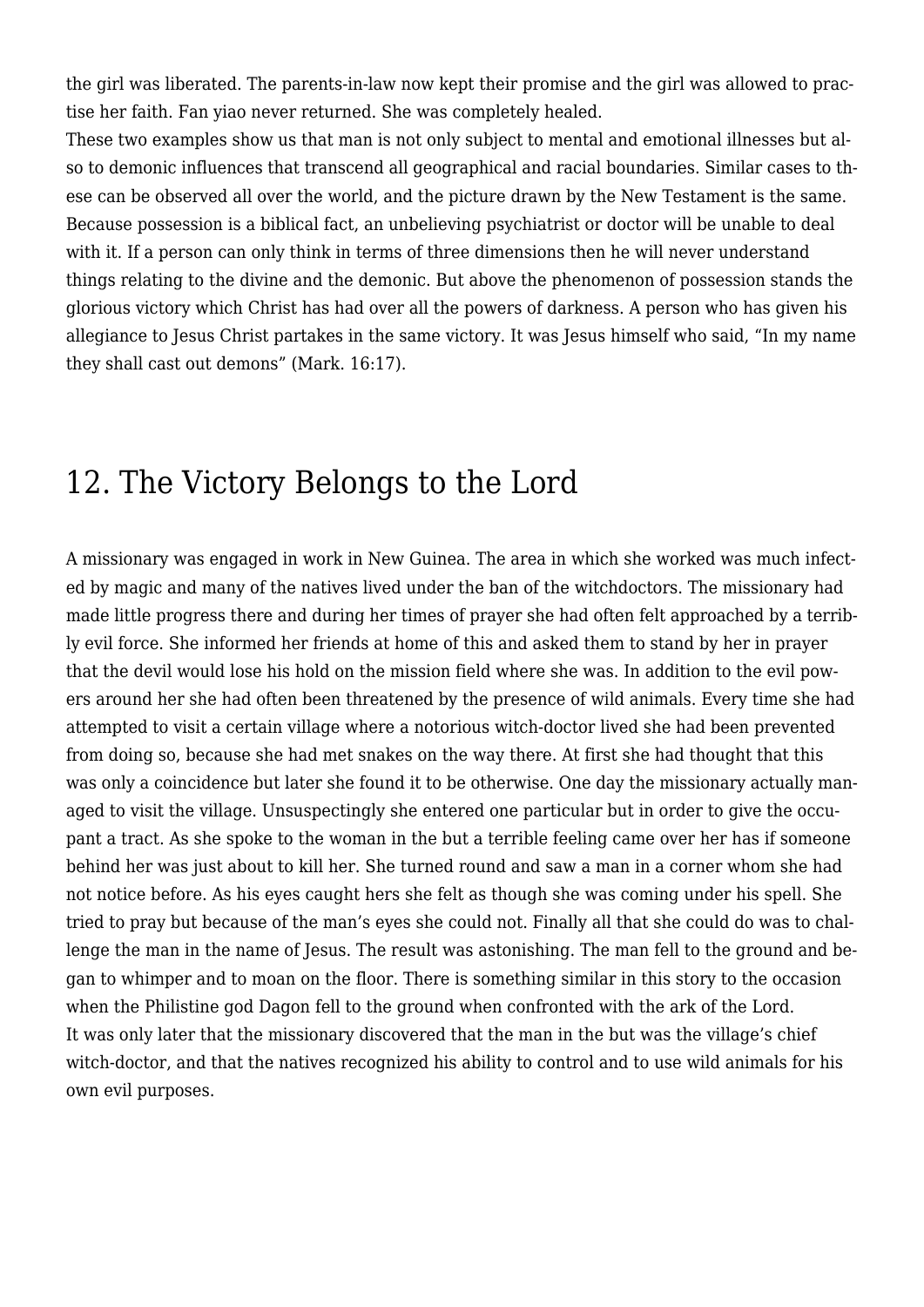## 13. There is Power in the Blood o f the Lamb

We had arranged to conduct a week's mission, holding the meetings in the local school. All was going well, or so I thought, as I stood up to speak at the first meeting. However, as I proceeded it became more and more difficult for me to go on speaking as it felt as though someone was trying to hold my mouth shut. Walking home that night I was covered with perspiration. I had never experienced this before. I was only a young evangelist, but I knew that there was a resistance to the message that was completely foreign to me. Could I use the messages that I had already prepared? Did the people need something different? With these thoughts going through my mind, I climbed into bed.

What was that? I had just switched off the light when I saw a large shadowy object in front of me. Then a voice said quite clearly, "If you dare to continue with this mission then I will kill you. These people belong to me." What could I say? I realized that there was only one answer. "If the Lord has commissioned me then no one can stand in the way." The voice replied, "All right, I will kill you." At that moment I was seized by a feeling of cramp in my arms and legs, which soon spread all over my body and finally concentrated on the area of my heart. I could not move and I became quite cold. I lay there for about two hours until at last the pains left me. Now I knew for certain that this enemy wanted to kill me. Yet at the same time I was assured that he would only be able to do this if the Lord permitted it.

The days that followed were very difficult ones for me, but I soon discovered where the source of the trouble lay. Many of the villagers practises either fortune-telling or magic and some of them were also plagued by these same evil powers. I found it almost impossible to prepare new messages for the meetings. I tried to pray but all I could do was to kneel and sigh. The same cramp- like pains attacked me each night although I never saw the apparition again. I did not know what to do. I was convinced that God had called me to the village to hold the mission or else I would have soon given it up.

The men in the church could give me no advice and they did not even seem to take the matter seriously. Finally I was led to visit a dear old servant of God. I told him of my experience and how that I was completely at a loss as to what to do. When people had come to me for counsel I had been unable to give them any advice at all.

It was the Lord himself who had led me to this man. He told me of things about which I should have known before I left Bible school although possibly I would not have understood them at the time. Yet in a way he told me nothing new. I knew already that there was power available to us through Christ's food, and yet I had never known it in experience. Not only did my own attacks cease when I placed myself under the protection of the blood of Christ but I also saw God's power begin to work in the lives of others in the village. We were able to overcome through the food of the Lamb.

The reason the Son of God appeared was to destroy the works of the devil (1 John 3:8). Otto Haeni, an evangelist, Switzerland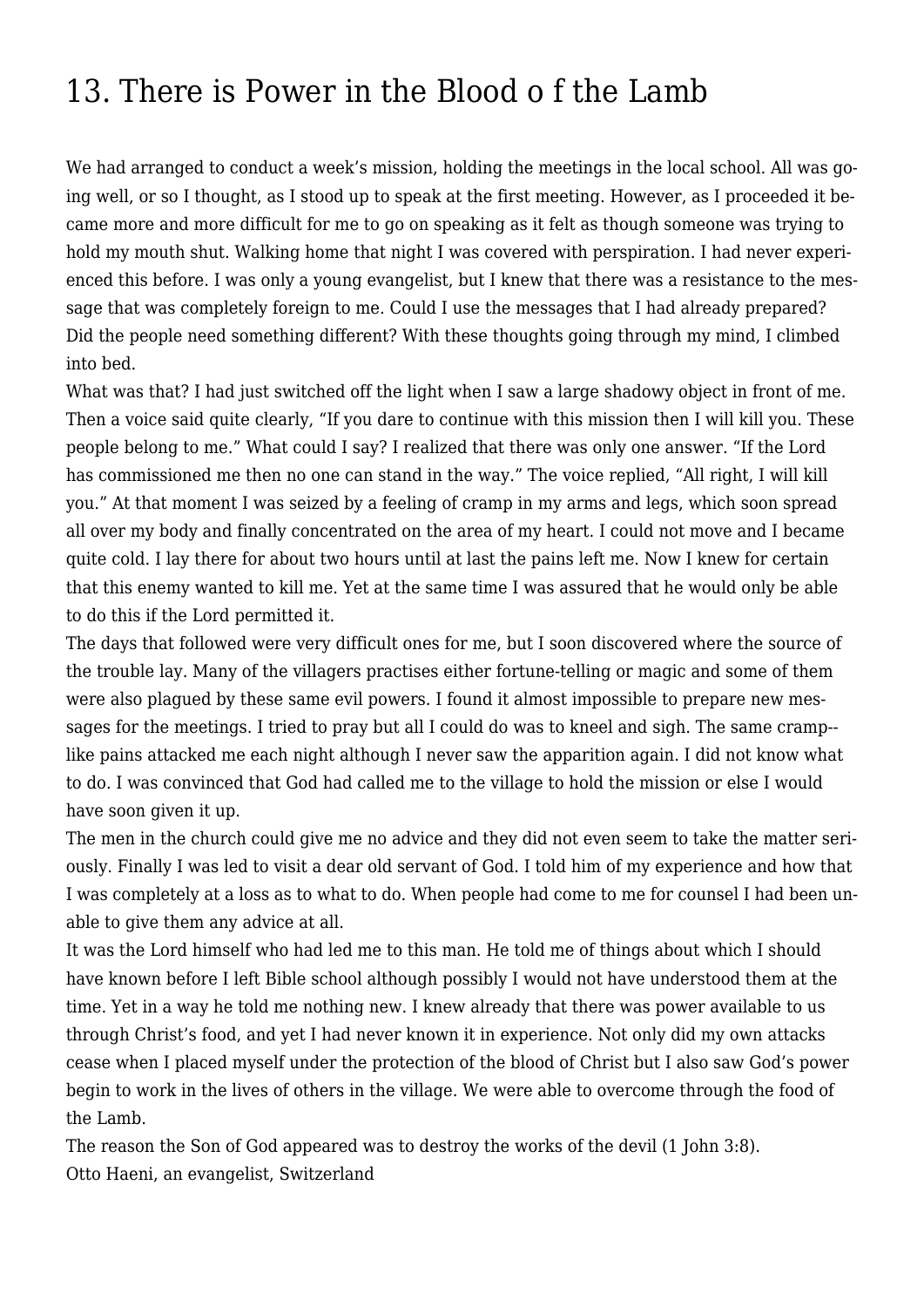## 14. Deprived of Power

It was early in í959 when we received a telephone call from a dentist. He inquired about our telephone ministry, how we ran it and its aim and object. On answering his questions he stated that he would come round and visit us personally and so we made an appointment. When the dentist did in fact come, he showed marked signs of nervousness. We noticed though, that he tried to catch our eyes in a fixed stare and we felt an evil atmosphere about us, for it seemed as though he was trying to put us under his spell. Since my partner and I both had the same feeling we went outside for a moment and prayed. When we returned we carried on a disjointed conversation but the stranger left after about half an hour. As he left we felt almost contaminated by his evil influence and so we prayed earnestly for cleansing.

The next morning the dentist rang us up again and asked us if we had felt anything the previous night. We asked him what we were supposed to have felt but he hung up at once. The same happened again the following morning, and when he hung up a second time we were extremely puzzled by his behaviour.

A few days went by and then he called us again. He asked us to pray for him and confessed that the devil had given him specific instructions to fight our telephone ministry. He was very distressed but he went on to tell us that as a student he had subscribed himself to the devil with his own blood. He said that there was no turning back although he wanted to follow our advice. A few days later he called again. In desperation he told us that he had tried to kill us but his method had failed. It had bounced back on himself. A far stronger force had been present in us than the one which he possessed. He could not accept the Word of God as he belonged to Satan, and Satan was driving him to his own death.

The next day a post card arrived. There was a cross in the top right hand corner and underneath it was written, "When you receive this letter I will be dead." Soon afterwards the police called and told us that the dentist had shot himself. They had found his body with a book on magic lying beside him entitled 'The Mirror of Solomon'.

This unfortunate man had plagued people for many years. Yet his contract with the devil had led to his own destruction. Here we have illustrated the fact that the power of Jesus Christ far exceeds the power of Satan. And does it not prove too, that a Christian's prayer is never in vain? Jesus has conquered both hell and the devil. Stronger is He that is in us than he that is in the world. He has deprived the devil of his power. "He disarmed the principalities and powers and made a public example of them, triumphing over them in the cross" (Col.2:15).

Werner Ambuehl, an evangelist, Switzerland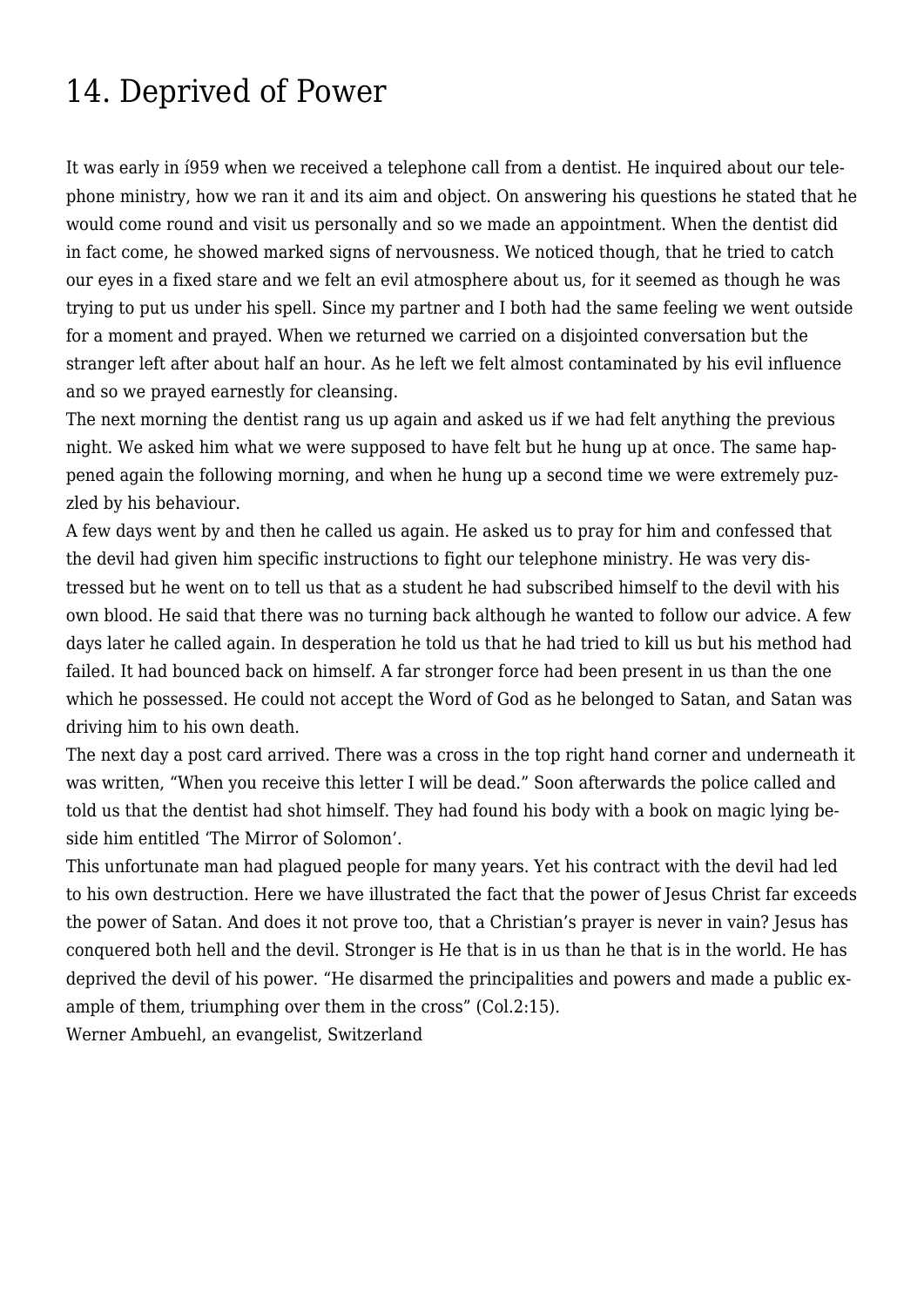## 15. At the Name of Jesus every Knee shall Bow

Shortly after the Second World War when I had escaped from the hands of the Russians I found myself suffering from depressions as a result of malnutrition. These emotional disturbances increased and so I sought the help of doctors. One doctor prescribed opium drops to quieten me down, but this did not help. Another doctor took me off medicine and tried psychotherapy. This too was not really effective as it only proved beneficial when I was actually in the presence of the doctor in question.

It was then that I reverted to my old profession, that of a Protestant minister. Yet as my work increased, my illness worsened. My wife again called for the doctor and it was then that the Lord intervened. An evangelist happened to visit us at that time but I tried to avoid him as I did not really want to talk to him or to anyone.

My wife however, talked with him, and he told her that he thought he should pray for me and lay hands om me. I refused. This was a completely new idea to me although I was a minister. I had never heard of anything like this before, not even when I was training for the ministry, and so I turned down his suggestion.

Yet my wife persisted in encouraging me and finally won. The evangelist thus laid his hands on me and prayed for me. Yet nothing happened. Next day he returned. When he discovered that there had been no improvement he asked if I had ever been oppressed by or subjected to anything in my life. This made me very indignant. I was a Protestant minister. What could oppress me? The brother went on to describe to me the various sins associated with magic and witchcraft, and he pointed out that the area in which I lived was infested with such practices. He went on to describe how the sins of ones s parents could be passed on to oneself. Slowly the truth dawned on me. As a child my father had been sick. Medical help had proved useless and so his mother had sought the help of magic charming. The magic treatment had been an immediate success. The evangelist reminded me of the commandment that says that the sins of the fathers shall be

visited on the children to the third and fourth generation. Did I recognize my father's action to be sin? Yes, I did. We knelt down and I confessed this together with my own sins.

It was a repentance to life. Through faith I was able to be forgiven, and I committed my life to the Lord Jesus.

The evangelist laid hands on me again and prayed for me. A wonderful sense of peace came over me and I later felt as if I was walking on air. This sense of joy and peace continued with me for weeks. For the first time in my life I appreciated the words of Paul in Phil. 3, "Our commonwealth is in heaven." My whole life, everything I did was transfigured by the love of Christ. The Bible, my work and my ministry took on a completely different appearance.

When I later visited my doctor he examined me and then said that the results were amazing. I was a different man both physically and mentally. My depressions never returned. This miracle took place after I had been a minister for several years, and it was a lowly evangelist who had been the tool that God had used to heal me.

The miracle that God had worked in my life affected the whole church. My preaching was renewed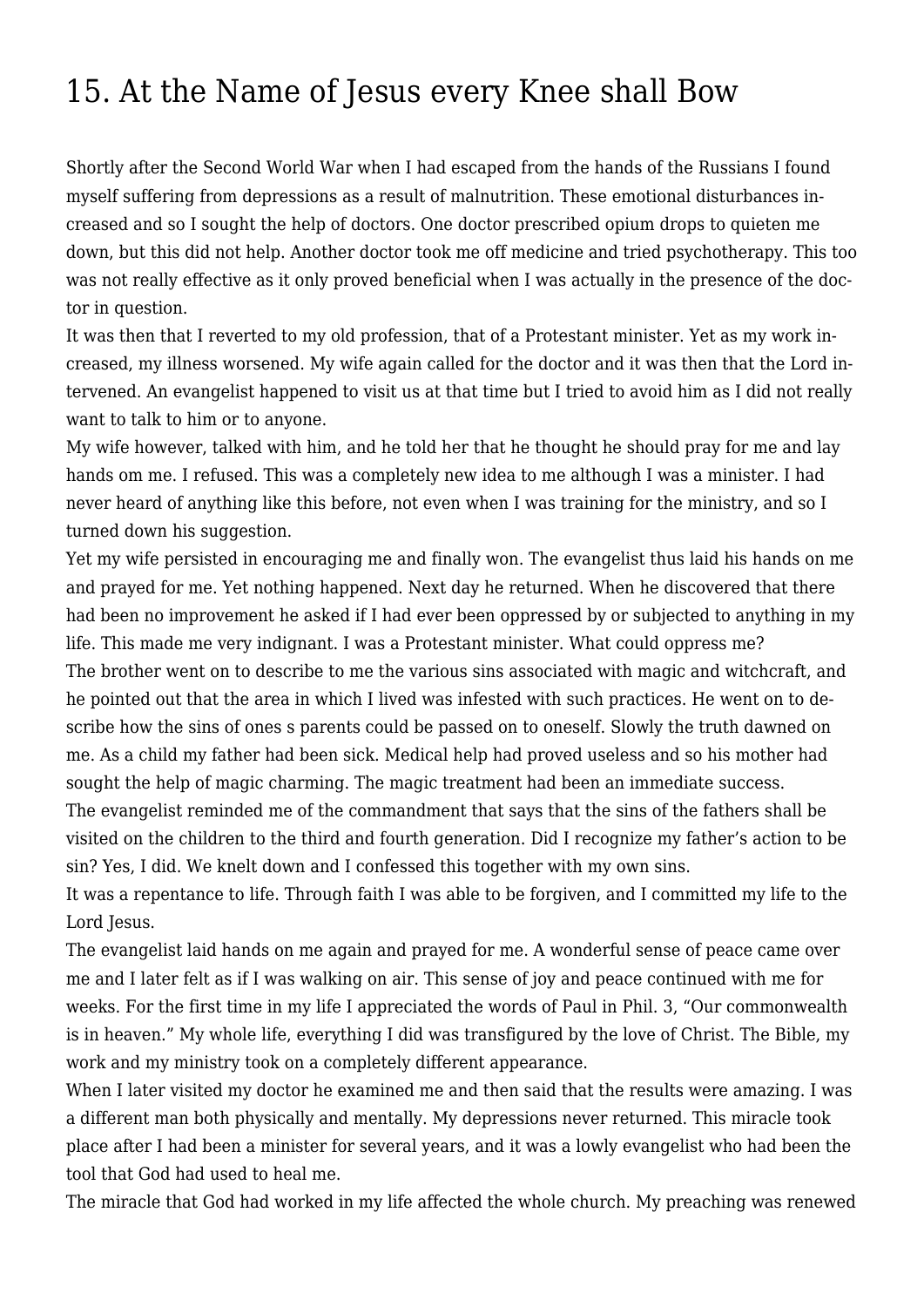and the congregation noticed this. My main aim was now to uplift the name of Jesus, and the word did not return again void. People were converted and in the surrounding districts small revivals began to break out. It had previously been impossible to hold mid-week meetings but now prayer meetings and Bible studies sprang up instantaneously. God had lit a fire and continued to keep the flame burning.

The very name of Jesus became the centre of my ministry. His name now meant power to me, it was the power of God unto salvation. It is now my burning desire to tell others of all that this name contains. "There is salvation in no one else, for there is no other name under heaven given among men by which we must be saved."

Rev. Berthold School, Germany

#### 16. Jesus, our Living Lord and Saviour

I first became interested in spiritualism when my family moved to Woking in Surrey just before the Second World War. Some friends of ours invited us along to the local spiritualistic church and soon we were regularly attending their meetings. At one of these meetings my mother was told by a clairvoyant that she had psychic powers and was a medium. And so as time went on we became more involved, and soon we were holding regular séances in our own house. I would often help my parents set out the chairs in preparation for the meetings in the evening, and I was often present when my mother, acting as the medium, went into a trance before contact with the spirits was made. Once at a séance we saw my mother's head and shoulders gradually transfigured into that of an old wizened Chinaman with a long beard who was supposed to be her spirit guide named Chang. There was another occasion when we saw some ectoplasm streaming out of my mother, and still other times when the large oak table around which we were sitting and which normally required two men to lift, would of itself rise slowly off the floor till it was hovering about a foot in the air. Once when I had just returned home of leave from Norway my mother was asked by some visitors to hold a séance. She consented and when she went into a trance she began speaking in a foreign language. It was Norwegian, and normally speaking she did not know a word of this language. It was left to me to translate the message to those present. She had also on other occasions spoken in German, Chinese and some other language that sounded like Arabic.

But there is another side to the story. After each séance my mother was completely exhausted. Also as time went on she began to suffer from depressions and had fits of temper in which she would scream and shout and even froth at the mouth. On one such occasion she came at me with a knife and it was only my army training that prevented me from being seriously injured. Her memory too was affected and she became mentally unbalanced. In my own life after I had come into contact with spiritual¬ism the tendency was for me to become enslaved to smoking and drinking, and the violent streak in my nature now often came to the surface.

It was at this time that God stepped into our lives. My mother met a Christian in the Salvation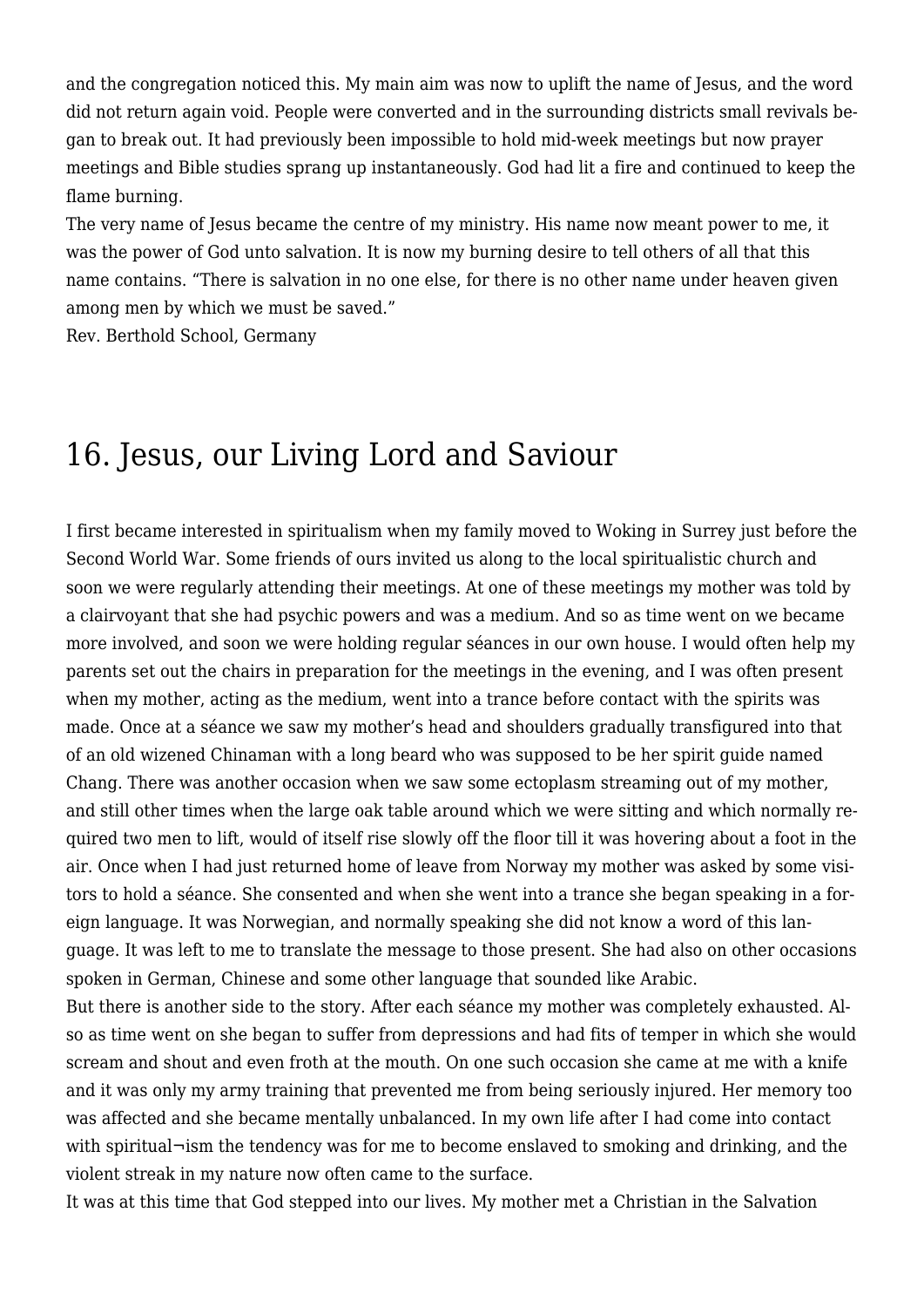Army and as soon as he discovered that she was an active spiritualist he spoke with her about the dangers of spiritualism and began to invite both my mother and my stepfather along to the Salvation Army services and meetings. Meanwhile I was away in the forces but God had His hand on me too. The padre of our battalion got talking with me one day and invited me to his house for a meal. He soon discovered my background for I readily admitted that I was a spiritualist and that for me spiritualism was the only true religion. He tried to show me from the Scriptures that this was not the case, but I was very antagonistic and once I even got up from the tai ein the middle of a meal and walked out of his house. Nevertheless it gradually dawned on me that he was right and although I did not become a Christian at that time I at least became sympathetic towards the Christian message.

Then in 1947 my mother became a Christian and within a couple of weeks my stepfather also accepted Christ as his Saviour. My mother told me later that at first, after she had committed her life to Christ, the depressions and other psychic troubles that had plagued her seemed to come almost every day as if the devil was throwing everything he had at her. In order to overcome the temptation to slip back into her old ways she found it necessary to pray earnestly sometimes for hours on end. There were times when she had to call in a Christian neighbour so that they could together pray for her deliverance. And God did deliver her. It was an experience similar to the withdrawal period which drug addicts have to go through if they hope to be delivered from their addiction.

My own conversion took place in 1952 at a tent mission in Woking after I had finally left the forces and come home again. At one of the meetings I asked the Lord Jesus to come into my life, and this He did. It was a revolution and my life was completely changed by the presence of Christ within me. By this time both my parents had grown considerably in the Christian faith and they were actually taking an active part in this particular tent mission helping the evangelist by singing and playing the organ at the meetings.

Although over the years my mother's memory carried the scar of the wound it had suffered when she had been actively involved in spiritism and although Satan still attempted to rob her of her peace of mind, she was able to overcome through the power of prayer. In fact in the last year of her life she seemed to be so full of the Lord that all signs of her previous troubles disappeared, and when she finally died in 1964, she died with the word 'Hallelujah' upon her lips. I can thus praise God that He has not only kept me by His grace but that He also kept my mother and con¬tinues to keep my stepfather in the knowledge that Jesus Christ is our Saviour. I can tru-

ly say that today I know that there is a devil for I have seen him at work in this world. But God has taught me the difference between Christ and Satan, and I rejoice to know that Jesus has proved Himself to be my living Lord and Saviour.

Alan Watkins, England

#### BOOKS WRITTEN BY DR. KURT E. KOCH

1. CHRISTIAN COUNSELLING AND OCCULTISM. 300 pages. – This book has been translated into many languages and deals with occult phenomena from the point of view of medicine, psycholo